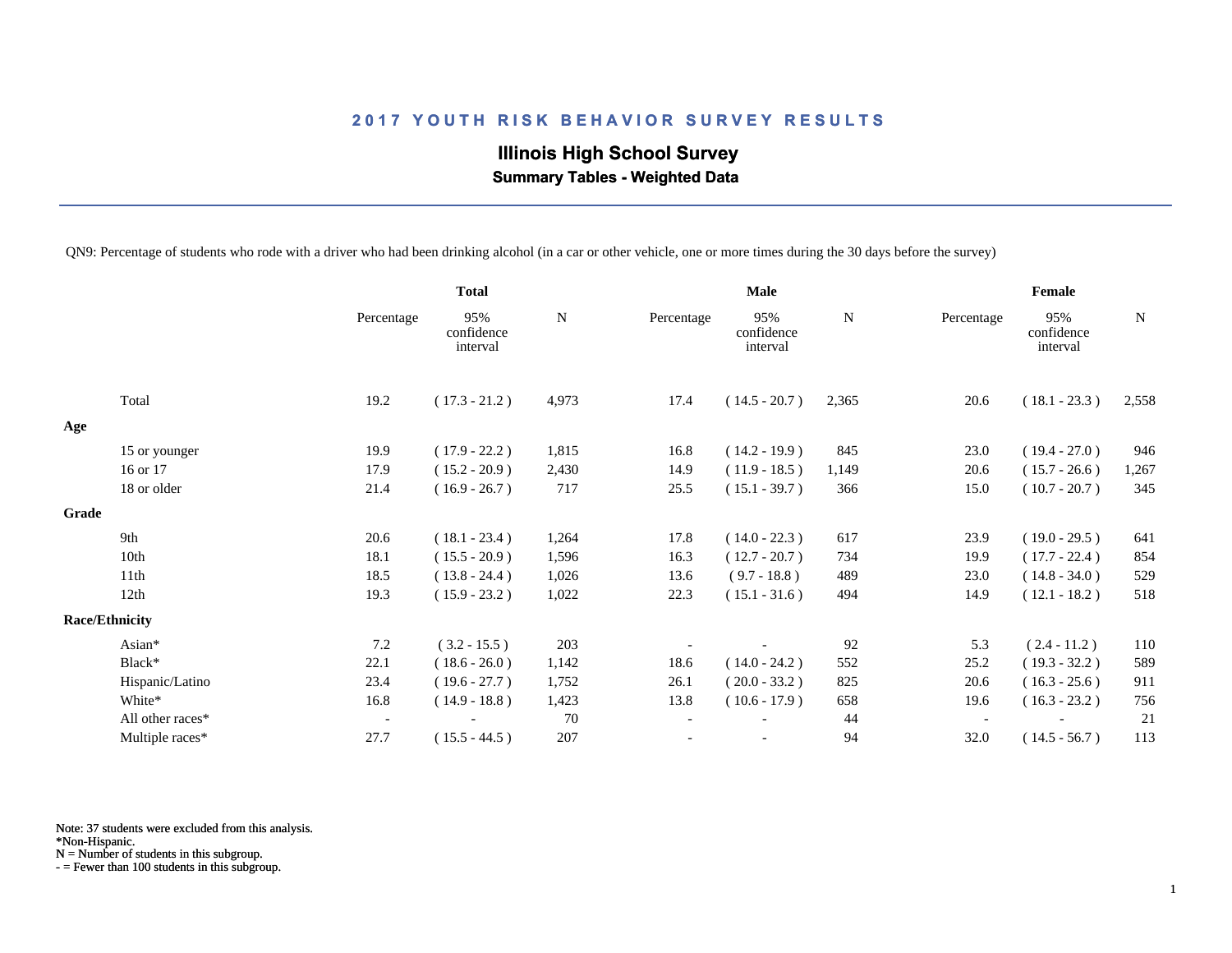# **Illinois High School Survey Summary Tables - Weighted Data**

QN10: Percentage of students who drove a car or other vehicle when they had been drinking alcohol (one or more times during the 30 days before the survey, among students who had driven a car or other vehicle during the 30 days before the survey)

|                       |                  |                          | <b>Total</b>                  |             | <b>Male</b>              |                               |             | Female                   |                               |       |
|-----------------------|------------------|--------------------------|-------------------------------|-------------|--------------------------|-------------------------------|-------------|--------------------------|-------------------------------|-------|
|                       |                  | Percentage               | 95%<br>confidence<br>interval | $\mathbf N$ | Percentage               | 95%<br>confidence<br>interval | $\mathbf N$ | Percentage               | 95%<br>confidence<br>interval | N     |
| Total                 |                  | 5.2                      | $(3.6 - 7.3)$                 | 2,590       | 5.9                      | $(4.3 - 8.1)$                 | 1,243       | 3.6                      | $(2.0 - 6.5)$                 | 1,327 |
| Age                   |                  |                          |                               |             |                          |                               |             |                          |                               |       |
|                       | 15 or younger    | 1.6                      | $(0.7 - 3.4)$                 | 695         | 2.7                      | $(1.2 - 6.0)$                 | 329         | 0.1                      | $(0.0 - 0.6)$                 | 356   |
|                       | 16 or 17         | 5.2                      | $(3.3 - 8.0)$                 | 1,461       | 5.2                      | $(3.0 - 8.9)$                 | 686         | 4.7                      | $(2.6 - 8.3)$                 | 767   |
|                       | 18 or older      | 9.5                      | $(5.9 - 15.1)$                | 431         | 11.6                     | $(4.7 - 25.9)$                | 225         | 4.9                      | $(2.2 - 10.3)$                | 204   |
| Grade                 |                  |                          |                               |             |                          |                               |             |                          |                               |       |
| 9th                   |                  | 2.1                      | $(0.9 - 5.1)$                 | 393         | 3.1                      | $(1.2 - 7.7)$                 | 197         | 1.0                      | $(0.1 - 6.3)$                 | 194   |
| 10th                  |                  | 3.4                      | $(2.1 - 5.2)$                 | 922         | 3.4                      | $(1.9 - 6.1)$                 | 428         | 3.3                      | $(1.5 - 7.0)$                 | 491   |
| 11th                  |                  | 4.6                      | $(2.3 - 9.0)$                 | 601         | 4.8                      | $(2.4 - 9.4)$                 | 280         | 3.6                      | $(1.5 - 8.5)$                 | 318   |
| 12th                  |                  | 8.8                      | $(5.9 - 12.9)$                | 643         | 10.8                     | $(6.4 - 17.5)$                | 319         | 5.2                      | $(2.7 - 9.6)$                 | 318   |
| <b>Race/Ethnicity</b> |                  |                          |                               |             |                          |                               |             |                          |                               |       |
| Asian*                |                  | $\overline{\phantom{a}}$ |                               | 81          |                          |                               | 34          |                          |                               | 47    |
| Black*                |                  | 2.2                      | $(0.8 - 5.8)$                 | 557         | 1.2                      | $(0.4 - 3.3)$                 | 270         | 3.0                      | $(0.9 - 9.9)$                 | 287   |
|                       | Hispanic/Latino  | 5.9                      | $(3.8 - 8.9)$                 | 806         | 7.6                      | $(5.0 - 11.2)$                | 403         | 3.9                      | $(1.8 - 8.3)$                 | 396   |
|                       | White*           | 5.2                      | $(3.5 - 7.5)$                 | 909         | 6.0                      | $(4.1 - 8.7)$                 | 423         | 3.6                      | $(1.7 - 7.3)$                 | 482   |
|                       | All other races* | $\overline{\phantom{a}}$ |                               | 31          | $\overline{\phantom{a}}$ |                               | 16          | $\overline{\phantom{a}}$ | $\overline{\phantom{a}}$      | 12    |
|                       | Multiple races*  | 15.0                     | $(7.4 - 27.9)$                | 123         | $\overline{\phantom{a}}$ |                               | 49          | $\overline{\phantom{a}}$ | $\overline{\phantom{a}}$      | 74    |

Note: 2,420 students were excluded from this analysis.

\*Non-Hispanic.

N = Number of students in this subgroup.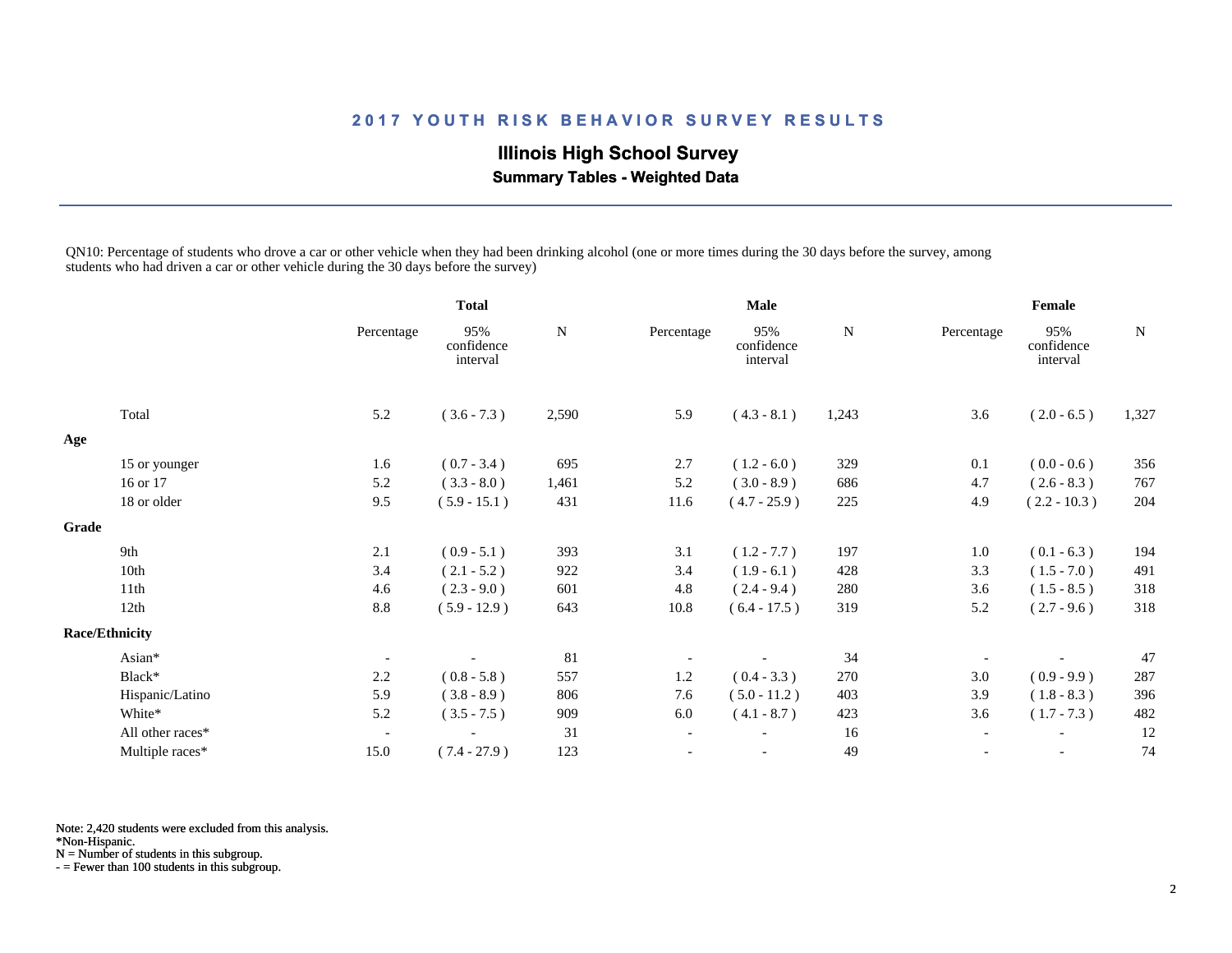# **Illinois High School Survey Summary Tables - Weighted Data**

QN11: Percentage of students who texted or e-mailed while driving a car or other vehicle (on at least 1 day during the 30 days before the survey, among students who had driven a car or other vehicle during the 30 days before the survey)

|       |                       |                          | <b>Total</b>                  |           | <b>Male</b>              |                               |           | Female                   |                               |             |
|-------|-----------------------|--------------------------|-------------------------------|-----------|--------------------------|-------------------------------|-----------|--------------------------|-------------------------------|-------------|
|       |                       | Percentage               | 95%<br>confidence<br>interval | ${\bf N}$ | Percentage               | 95%<br>confidence<br>interval | ${\bf N}$ | Percentage               | 95%<br>confidence<br>interval | $\mathbf N$ |
|       | Total                 | 37.1                     | $(31.7 - 42.9)$               | 2,693     | 37.0                     | $(31.5 - 42.8)$               | 1,314     | 36.5                     | $(30.0 - 43.5)$               | 1,351       |
| Age   |                       |                          |                               |           |                          |                               |           |                          |                               |             |
|       | 15 or younger         | 14.4                     | $(10.9 - 18.8)$               | 728       | 14.6                     | $(10.8 - 19.4)$               | 351       | 11.9                     | $(8.7 - 16.2)$                | 363         |
|       | 16 or 17              | 40.4                     | $(35.2 - 45.9)$               | 1,496     | 40.4                     | $(33.8 - 47.3)$               | 712       | 40.3                     | $(33.9 - 47.0)$               | 774         |
|       | 18 or older           | 56.2                     | $(47.9 - 64.2)$               | 465       | 55.5                     | $(45.1 - 65.3)$               | 248       | 56.4                     | $(45.4 - 66.7)$               | 214         |
| Grade |                       |                          |                               |           |                          |                               |           |                          |                               |             |
|       | 9th                   | 14.0                     | $(9.6 - 20.0)$                | 411       | 15.9                     | $(11.1 - 22.2)$               | 212       | 10.9                     | $(6.0 - 19.2)$                | 196         |
|       | 10th                  | 24.6                     | $(18.9 - 31.3)$               | 945       | 25.1                     | $(17.6 - 34.6)$               | 444       | 24.0                     | $(17.9 - 31.5)$               | 498         |
|       | 11th                  | 41.3                     | $(34.7 - 48.2)$               | 623       | 41.2                     | $(30.2 - 53.2)$               | 296       | 40.8                     | $(28.6 - 54.3)$               | 322         |
|       | 12th                  | 55.8                     | $(48.6 - 62.7)$               | 677       | 55.6                     | $(47.1 - 63.7)$               | 341       | 55.3                     | $(46.1 - 64.2)$               | 329         |
|       | <b>Race/Ethnicity</b> |                          |                               |           |                          |                               |           |                          |                               |             |
|       | Asian*                |                          |                               | 84        |                          |                               | 35        |                          |                               | 48          |
|       | Black*                | 33.6                     | $(27.3 - 40.7)$               | 589       | 35.2                     | $(27.6 - 43.6)$               | 294       | 32.3                     | $(21.7 - 45.0)$               | 295         |
|       | Hispanic/Latino       | 36.2                     | $(31.9 - 40.6)$               | 844       | 37.9                     | $(29.8 - 46.7)$               | 428       | 34.2                     | $(25.8 - 43.8)$               | 408         |
|       | White*                | 38.5                     | $(32.0 - 45.4)$               | 919       | 37.5                     | $(30.3 - 45.4)$               | 430       | 39.3                     | $(32.8 - 46.3)$               | 485         |
|       | All other races*      | $\overline{\phantom{a}}$ |                               | 35        | $\overline{\phantom{a}}$ |                               | 18        | $\overline{\phantom{a}}$ | $\overline{\phantom{a}}$      | 12          |
|       | Multiple races*       | 41.8                     | $(25.8 - 59.8)$               | 127       |                          |                               | 54        |                          | $\overline{\phantom{a}}$      | 73          |

Note: 2,317 students were excluded from this analysis.

\*Non-Hispanic.

N = Number of students in this subgroup.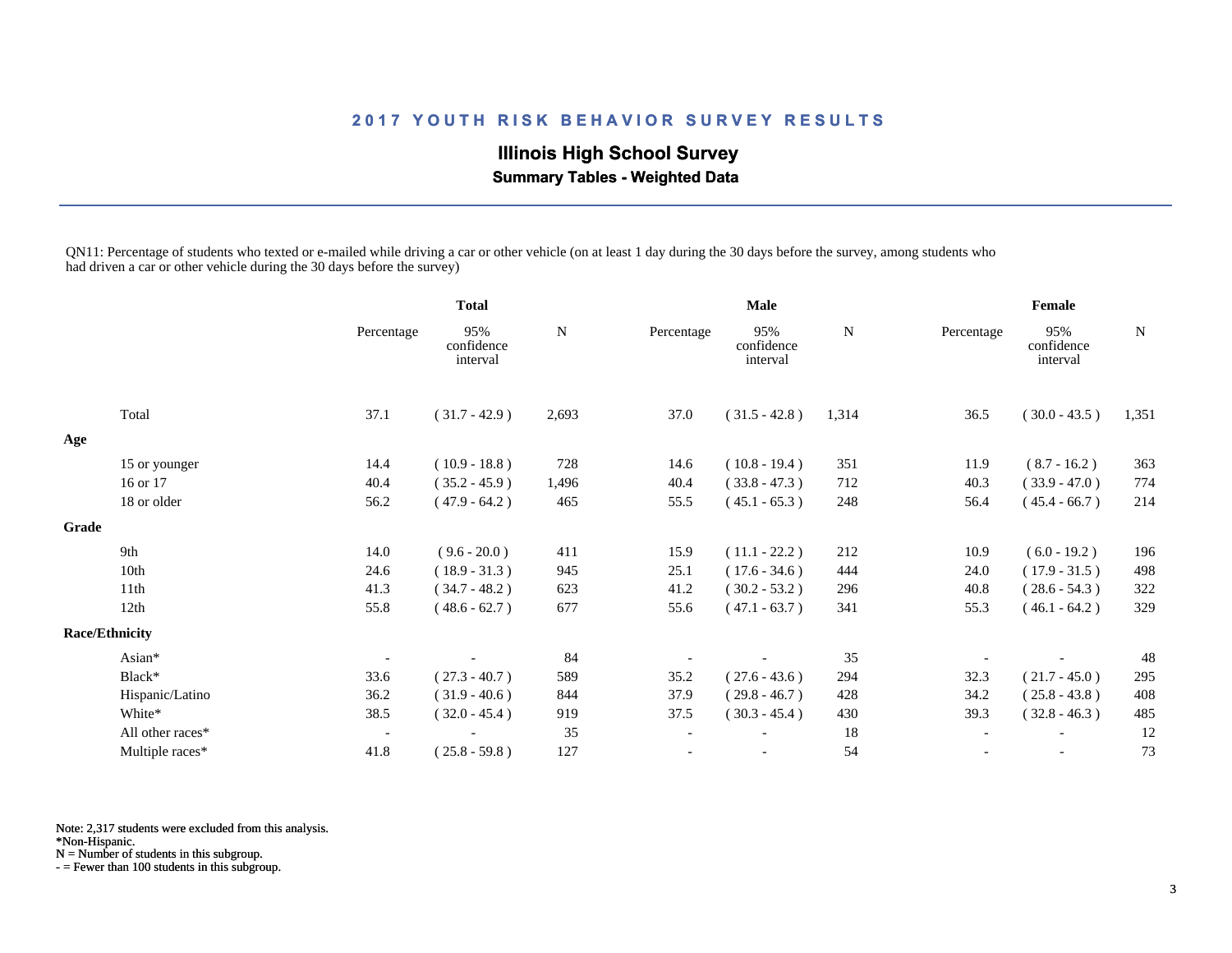# **Illinois High School Survey**

 **Summary Tables - Weighted Data**

QN12: Percentage of students who carried a weapon (such as a gun, knife, or club, on at least 1 day during the 30 days before the survey)

|       |                       |                          | <b>Total</b>                  |       | <b>Male</b> |                               |       | Female                   |                               |       |
|-------|-----------------------|--------------------------|-------------------------------|-------|-------------|-------------------------------|-------|--------------------------|-------------------------------|-------|
|       |                       | Percentage               | 95%<br>confidence<br>interval | N     | Percentage  | 95%<br>confidence<br>interval | N     | Percentage               | 95%<br>confidence<br>interval | N     |
|       | Total                 | 14.0                     | $(12.1 - 16.2)$               | 4,885 | 18.4        | $(15.7 - 21.5)$               | 2,308 | 8.8                      | $(6.9 - 11.2)$                | 2,529 |
| Age   |                       |                          |                               |       |             |                               |       |                          |                               |       |
|       | 15 or younger         | 14.6                     | $(12.7 - 16.8)$               | 1,781 | 19.3        | $(16.2 - 22.7)$               | 827   | 9.6                      | $(7.0 - 13.0)$                | 934   |
|       | 16 or 17              | 12.5                     | $(10.4 - 14.8)$               | 2,405 | 17.0        | $(13.7 - 20.9)$               | 1,132 | 7.2                      | $(5.3 - 9.9)$                 | 1,258 |
|       | 18 or older           | 17.5                     | $(12.6 - 23.7)$               | 687   | 20.8        | $(13.9 - 29.9)$               | 344   | 12.0                     | $(6.8 - 20.3)$                | 337   |
| Grade |                       |                          |                               |       |             |                               |       |                          |                               |       |
|       | 9th                   | 14.7                     | $(12.6 - 17.0)$               | 1,242 | 19.6        | $(15.9 - 23.9)$               | 602   | 9.6                      | $(7.2 - 12.9)$                | 635   |
|       | 10th                  | 12.9                     | $(10.2 - 16.3)$               | 1,576 | 17.4        | $(13.2 - 22.6)$               | 722   | 8.0                      | $(5.9 - 10.8)$                | 846   |
|       | 11th                  | 9.8                      | $(7.0 - 13.6)$                | 1,014 | 13.5        | $(10.0 - 18.1)$               | 484   | 5.6                      | $(2.9 - 10.5)$                | 523   |
|       | 12th                  | 18.4                     | $(14.7 - 22.7)$               | 991   | 23.0        | $(18.1 - 28.7)$               | 472   | 12.1                     | $(9.0 - 16.0)$                | 509   |
|       | <b>Race/Ethnicity</b> |                          |                               |       |             |                               |       |                          |                               |       |
|       | Asian*                | 4.6                      | $(2.3 - 9.0)$                 | 203   |             |                               | 91    | 3.9                      | $(1.1 - 13.0)$                | 110   |
|       | Black*                | 10.0                     | $(6.6 - 15.0)$                | 1,114 | 9.7         | $(5.6 - 16.2)$                | 536   | 10.4                     | $(6.2 - 16.9)$                | 577   |
|       | Hispanic/Latino       | 13.2                     | $(10.4 - 16.5)$               | 1,714 | 19.0        | $(14.9 - 24.1)$               | 801   | 7.2                      | $(4.4 - 11.7)$                | 900   |
|       | White*                | 15.1                     | $(12.4 - 18.3)$               | 1,414 | 20.2        | $(16.7 - 24.3)$               | 650   | 9.5                      | $(6.9 - 12.9)$                | 755   |
|       | All other races*      | $\overline{\phantom{a}}$ |                               | 65    |             |                               | 40    | $\overline{\phantom{a}}$ |                               | 21    |
|       | Multiple races*       | 24.8                     | $(18.7 - 32.1)$               | 205   |             | $\overline{\phantom{a}}$      | 92    | 9.9                      | $(3.4 - 25.2)$                | 113   |

Note: 125 students were excluded from this analysis.

\*Non-Hispanic.

N = Number of students in this subgroup.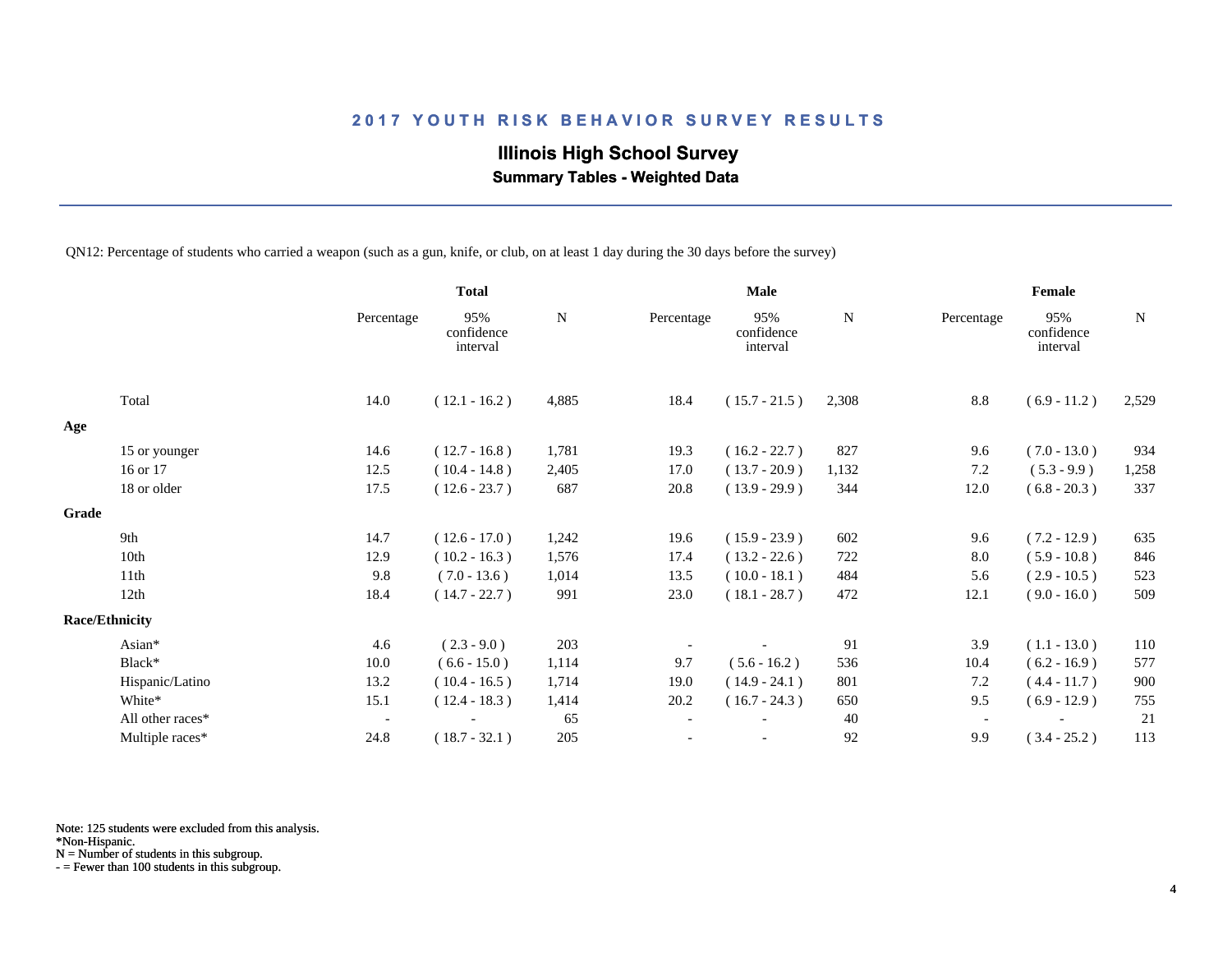# **Illinois High School Survey Summary Tables - Weighted Data**

QN13: Percentage of students who carried a weapon on school property (such as a gun, knife, or club, on at least 1 day during the 30 days before the survey)

|       |                       |                          | <b>Total</b>                  |       | <b>Male</b>              |                               |             | Female                   |                               |       |
|-------|-----------------------|--------------------------|-------------------------------|-------|--------------------------|-------------------------------|-------------|--------------------------|-------------------------------|-------|
|       |                       | Percentage               | 95%<br>confidence<br>interval | N     | Percentage               | 95%<br>confidence<br>interval | $\mathbf N$ | Percentage               | 95%<br>confidence<br>interval | N     |
|       | Total                 | 3.7                      | $(2.5 - 5.3)$                 | 4,869 | 5.0                      | $(3.5 - 7.0)$                 | 2,304       | 2.0                      | $(1.2 - 3.2)$                 | 2,519 |
| Age   |                       |                          |                               |       |                          |                               |             |                          |                               |       |
|       | 15 or younger         | 3.3                      | $(2.1 - 5.1)$                 | 1,776 | 4.4                      | $(2.9 - 6.6)$                 | 826         | 2.2                      | $(1.0 - 4.8)$                 | 931   |
|       | 16 or 17              | 2.9                      | $(2.0 - 4.4)$                 | 2,396 | 4.4                      | $(2.8 - 6.9)$                 | 1,130       | 1.4                      | $(0.7 - 2.7)$                 | 1,252 |
|       | 18 or older           | 6.7                      | $(3.8 - 11.4)$                | 685   | 7.8                      | $(4.2 - 14.3)$                | 343         | 3.2                      | $(1.6 - 6.5)$                 | 336   |
| Grade |                       |                          |                               |       |                          |                               |             |                          |                               |       |
|       | 9th                   | 2.9                      | $(1.9 - 4.5)$                 | 1,238 | 3.8                      | $(2.4 - 5.9)$                 | 601         | 2.0                      | $(0.9 - 4.4)$                 | 632   |
|       | 10th                  | 2.2                      | $(1.5 - 3.3)$                 | 1,572 | 3.2                      | $(2.0 - 5.0)$                 | 721         | 1.3                      | $(0.5 - 2.9)$                 | 843   |
|       | 11th                  | 3.6                      | $(2.2 - 5.9)$                 | 1,012 | 5.2                      | $(2.7 - 9.7)$                 | 483         | 2.0                      | $(0.9 - 4.3)$                 | 523   |
|       | 12th                  | 5.8                      | $(2.6 - 12.5)$                | 986   | 7.9                      | $(3.7 - 15.9)$                | 472         | 2.7                      | $(1.3 - 5.5)$                 | 505   |
|       | <b>Race/Ethnicity</b> |                          |                               |       |                          |                               |             |                          |                               |       |
|       | Asian*                | 1.5                      | $(0.6 - 4.1)$                 | 202   |                          |                               | 91          | 1.2                      | $(0.2 - 5.7)$                 | 109   |
|       | Black*                | 2.9                      | $(1.4 - 5.7)$                 | 1,106 | 2.0                      | $(0.7 - 5.8)$                 | 531         | 3.6                      | $(1.5 - 8.5)$                 | 574   |
|       | Hispanic/Latino       | 4.5                      | $(3.3 - 6.1)$                 | 1,711 | 6.2                      | $(4.3 - 8.9)$                 | 800         | 2.6                      | $(1.4 - 4.8)$                 | 898   |
|       | White*                | 3.6                      | $(1.9 - 6.4)$                 | 1,413 | 5.3                      | $(3.0 - 9.2)$                 | 652         | 1.3                      | $(0.5 - 3.3)$                 | 752   |
|       | All other races*      | $\overline{\phantom{a}}$ |                               | 64    | $\overline{\phantom{a}}$ |                               | 39          | $\overline{\phantom{a}}$ |                               | 21    |
|       | Multiple races*       | 6.5                      | $(3.0 - 13.5)$                | 205   | $\overline{\phantom{a}}$ |                               | 92          | 2.8                      | $(0.6 - 12.7)$                | 113   |

Note: 141 students were excluded from this analysis.

\*Non-Hispanic.

N = Number of students in this subgroup.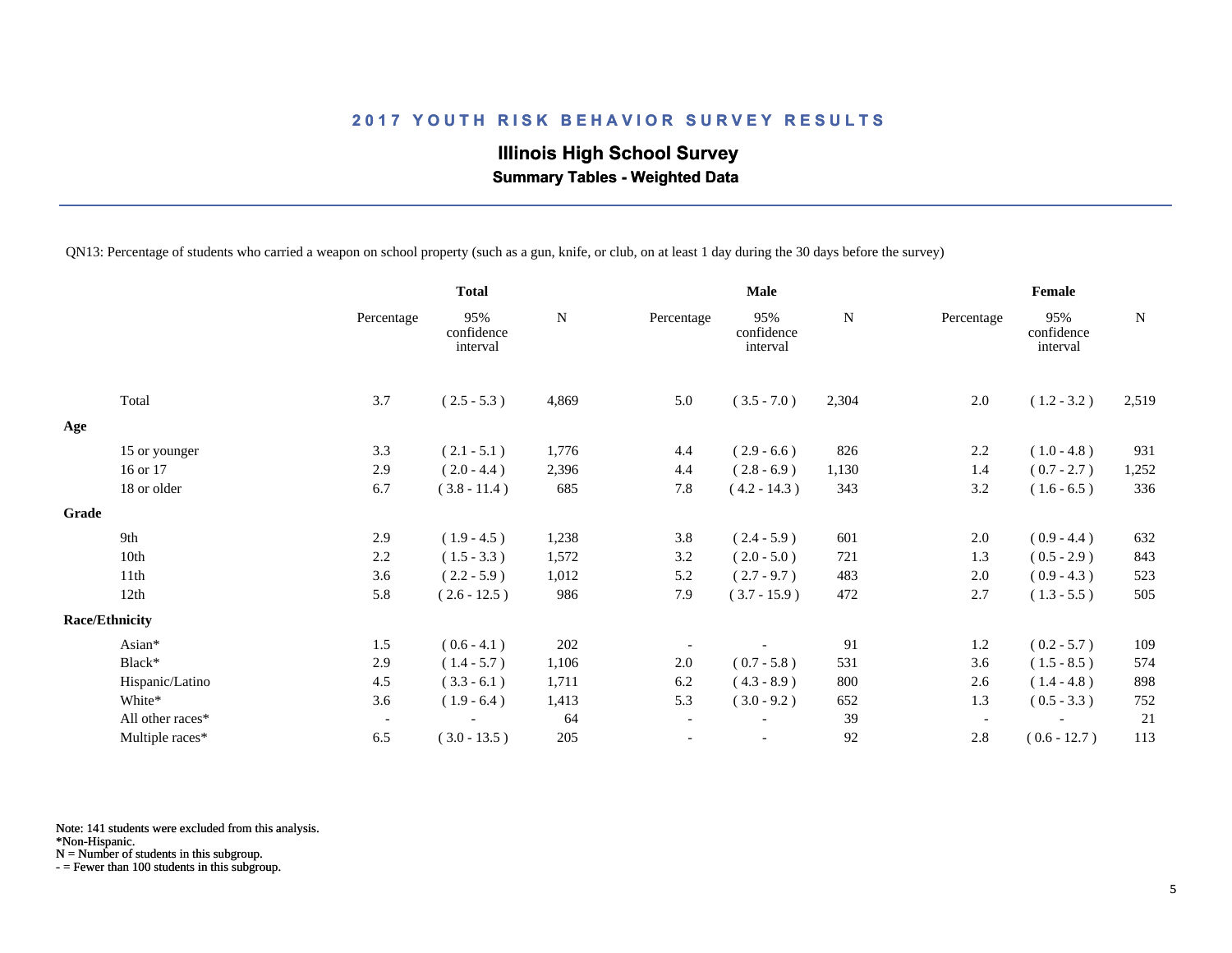**Illinois High School Survey Summary Tables - Weighted Data**

QN14: Percentage of students who carried a gun (not counting the days when they carried a gun only for hunting or for a sport such as target shooting, on at least 1 day during the 12 months before the survey)

|              |                       |                          | <b>Total</b>                  |           | <b>Male</b>              |                               |           | Female                   |                               |       |
|--------------|-----------------------|--------------------------|-------------------------------|-----------|--------------------------|-------------------------------|-----------|--------------------------|-------------------------------|-------|
|              |                       | Percentage               | 95%<br>confidence<br>interval | ${\bf N}$ | Percentage               | 95%<br>confidence<br>interval | ${\bf N}$ | Percentage               | 95%<br>confidence<br>interval | N     |
|              | Total                 | 6.2                      | $(5.2 - 7.3)$                 | 4,988     | 9.5                      | $(7.6 - 11.8)$                | 2,374     | 2.3                      | $(1.5 - 3.6)$                 | 2,559 |
| Age          |                       |                          |                               |           |                          |                               |           |                          |                               |       |
|              | 15 or younger         | 5.4                      | $(3.9 - 7.3)$                 | 1,814     | 7.6                      | $(5.4 - 10.6)$                | 846       | 2.9                      | $(1.7 - 5.0)$                 | 943   |
|              | 16 or 17              | 5.4                      | $(4.1 - 7.1)$                 | 2,440     | 8.4                      | $(5.7 - 12.2)$                | 1,157     | 2.3                      | $(1.2 - 4.4)$                 | 1,267 |
|              | 18 or older           | 10.3                     | $(7.3 - 14.2)$                | 721       | 16.5                     | $(10.6 - 24.8)$               | 366       | 1.1                      | $(0.4 - 3.1)$                 | 349   |
| <b>Grade</b> |                       |                          |                               |           |                          |                               |           |                          |                               |       |
|              | 9th                   | 5.2                      | $(3.9 - 6.7)$                 | 1,260     | 7.0                      | $(5.6 - 8.6)$                 | 615       | 3.0                      | $(1.9 - 4.6)$                 | 639   |
|              | 10th                  | 3.9                      | $(2.5 - 6.1)$                 | 1,597     | 5.1                      | $(3.0 - 8.4)$                 | 736       | 2.7                      | $(1.3 - 5.8)$                 | 852   |
|              | 11th                  | 6.7                      | $(4.7 - 9.4)$                 | 1,036     | 10.6                     | $(6.5 - 16.8)$                | 498       | 2.6                      | $(1.0 - 7.0)$                 | 530   |
|              | 12th                  | 8.7                      | $(6.1 - 12.3)$                | 1,025     | 15.6                     | $(9.5 - 24.4)$                | 494       | 0.6                      | $(0.3 - 1.1)$                 | 521   |
|              | <b>Race/Ethnicity</b> |                          |                               |           |                          |                               |           |                          |                               |       |
|              | Asian*                | 0.7                      | $(0.2 - 2.0)$                 | 204       |                          |                               | 92        | 0.4                      | $(0.0 - 2.9)$                 | 110   |
|              | Black*                | 6.5                      | $(4.1 - 10.3)$                | 1,148     | 11.1                     | $(6.4 - 18.4)$                | 556       | 2.4                      | $(1.0 - 5.6)$                 | 591   |
|              | Hispanic/Latino       | 8.0                      | $(6.1 - 10.5)$                | 1,755     | 13.0                     | $(9.7 - 17.2)$                | 828       | 2.9                      | $(1.4 - 5.6)$                 | 910   |
|              | White*                | 4.6                      | $(2.9 - 7.3)$                 | 1,424     | 6.7                      | $(3.6 - 12.0)$                | 658       | 2.0                      | $(0.9 - 4.7)$                 | 757   |
|              | All other races*      | $\overline{\phantom{a}}$ |                               | 69        | $\overline{\phantom{a}}$ |                               | 43        | $\overline{\phantom{a}}$ |                               | 21    |
|              | Multiple races*       | 8.9                      | $(4.1 - 18.3)$                | 206       | $\overline{\phantom{a}}$ | $\overline{\phantom{a}}$      | 93        | 4.6                      | $(1.2 - 16.1)$                | 113   |

Note: 22 students were excluded from this analysis.

\*Non-Hispanic.

N = Number of students in this subgroup.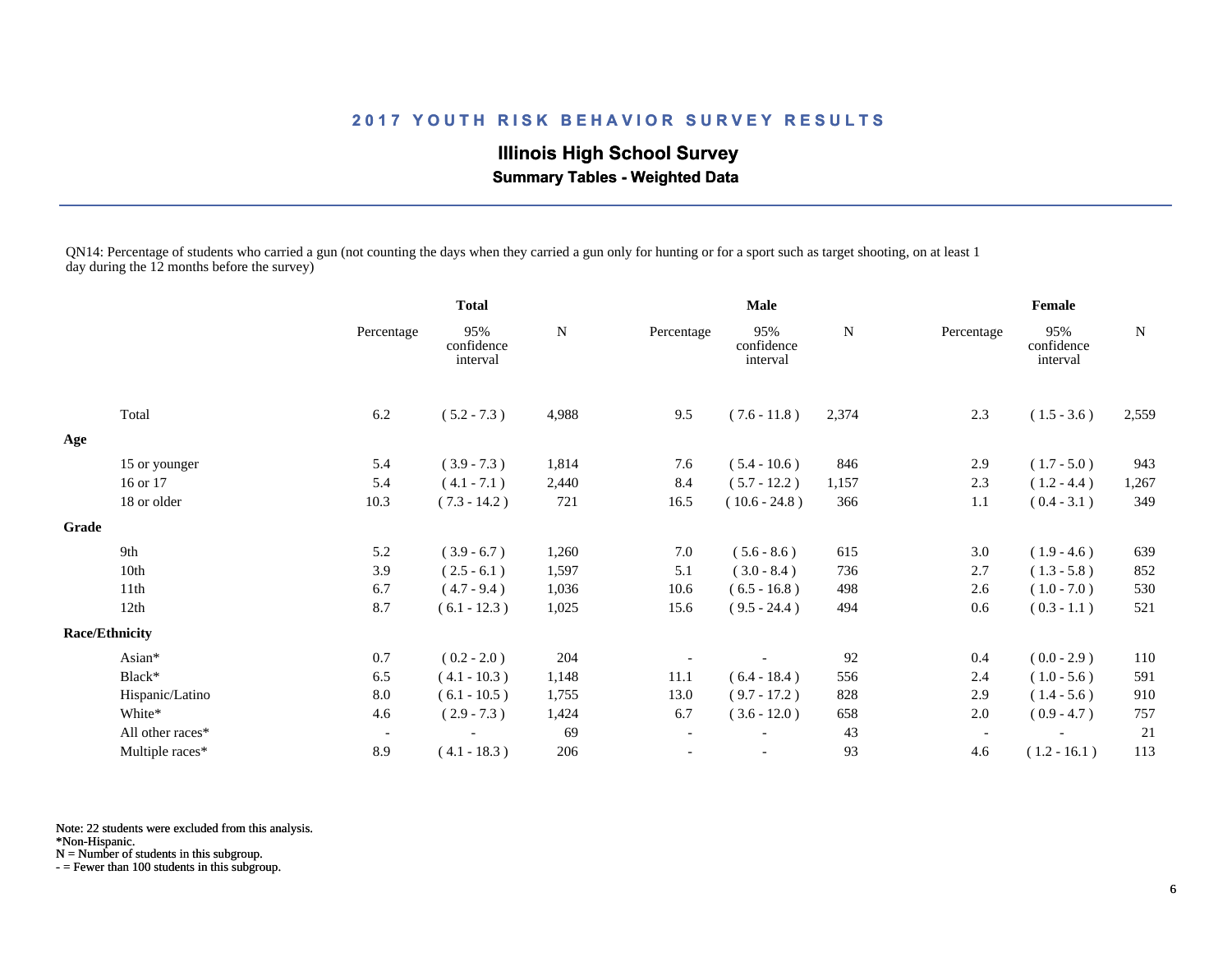# **Illinois High School Survey Summary Tables - Weighted Data**

QN15: Percentage of students who did not go to school because they felt unsafe at school or on their way to or from school (on at least 1 day during the 30 days before the survey)

|       |                       |                          | <b>Total</b>                  |       | <b>Male</b>              |                               |             | Female     |                               |             |
|-------|-----------------------|--------------------------|-------------------------------|-------|--------------------------|-------------------------------|-------------|------------|-------------------------------|-------------|
|       |                       | Percentage               | 95%<br>confidence<br>interval | N     | Percentage               | 95%<br>confidence<br>interval | $\mathbf N$ | Percentage | 95%<br>confidence<br>interval | $\mathbf N$ |
|       | Total                 | 9.0                      | $(7.1 - 11.4)$                | 4,973 | 8.4                      | $(6.6 - 10.5)$                | 2,366       | 9.0        | $(6.3 - 12.6)$                | 2,553       |
| Age   |                       |                          |                               |       |                          |                               |             |            |                               |             |
|       | 15 or younger         | 9.9                      | $(5.8 - 16.6)$                | 1,808 | 8.3                      | $(4.7 - 14.4)$                | 843         | 11.2       | $(5.9 - 20.2)$                | 941         |
|       | 16 or 17              | 8.0                      | $(6.2 - 10.3)$                | 2,436 | 7.5                      | $(5.1 - 10.8)$                | 1,156       | 8.1        | $(6.3 - 10.5)$                | 1,264       |
|       | 18 or older           | 9.7                      | $(5.7 - 16.2)$                | 716   | 10.9                     | $(5.4 - 20.7)$                | 362         | 6.3        | $(2.1 - 17.2)$                | 348         |
| Grade |                       |                          |                               |       |                          |                               |             |            |                               |             |
|       | 9th                   | 10.3                     | $(5.4 - 18.8)$                | 1,256 | 8.5                      | $(4.5 - 15.2)$                | 612         | 12.3       | $(5.7 - 24.4)$                | 639         |
|       | 10th                  | 6.7                      | $(5.2 - 8.5)$                 | 1,593 | 5.7                      | $(4.0 - 8.2)$                 | 735         | 7.1        | $(5.3 - 9.4)$                 | 849         |
|       | 11th                  | 7.9                      | $(5.5 - 11.1)$                | 1,032 | 8.6                      | $(5.6 - 13.0)$                | 495         | 7.2        | $(4.0 - 12.6)$                | 529         |
|       | 12th                  | 10.3                     | $(7.8 - 13.4)$                | 1,023 | 10.1                     | $(5.5 - 18.1)$                | 493         | 8.4        | $(5.2 - 13.2)$                | 519         |
|       | <b>Race/Ethnicity</b> |                          |                               |       |                          |                               |             |            |                               |             |
|       | Asian*                | 2.2                      | $(1.1 - 4.6)$                 | 204   |                          |                               | 92          | 1.5        | $(0.4 - 5.6)$                 | 110         |
|       | Black*                | 12.7                     | $(8.8 - 18.0)$                | 1,143 | 12.8                     | $(8.4 - 19.0)$                | 554         | 12.6       | $(7.6 - 20.3)$                | 588         |
|       | Hispanic/Latino       | 10.9                     | $(7.8 - 15.1)$                | 1,753 | 12.9                     | $(9.0 - 18.0)$                | 826         | 8.7        | $(5.2 - 14.3)$                | 911         |
|       | White*                | 7.3                      | $(5.6 - 9.4)$                 | 1,421 | 4.9                      | $(3.3 - 7.2)$                 | 656         | 9.1        | $(6.1 - 13.3)$                | 756         |
|       | All other races*      | $\overline{\phantom{a}}$ |                               | 68    | $\overline{\phantom{a}}$ |                               | 42          |            |                               | 21          |
|       | Multiple races*       | 5.7                      | $(2.1 - 14.3)$                | 207   |                          |                               | 94          | 3.6        | $(1.0 - 11.9)$                | 113         |

Note: 37 students were excluded from this analysis.

\*Non-Hispanic.

N = Number of students in this subgroup.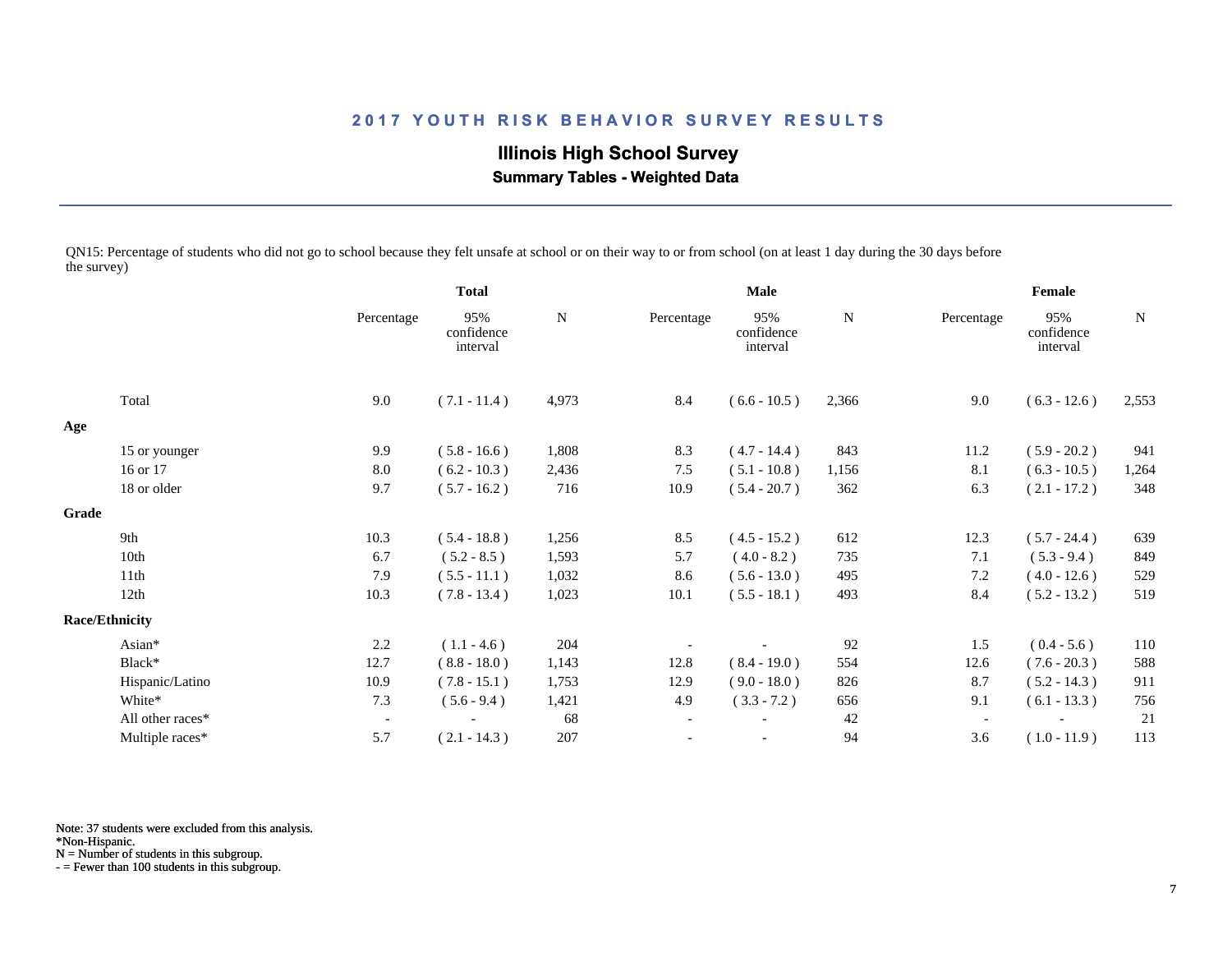**Illinois High School Survey Summary Tables - Weighted Data**

QN16: Percentage of students who were threatened or injured with a weapon on school property (such as a gun, knife, or club, one or more times during the 12 months before the survey)

|       |                       |                          | <b>Total</b>                  |           | <b>Male</b>              |                               |             | Female     |                               |       |
|-------|-----------------------|--------------------------|-------------------------------|-----------|--------------------------|-------------------------------|-------------|------------|-------------------------------|-------|
|       |                       | Percentage               | 95%<br>confidence<br>interval | ${\bf N}$ | Percentage               | 95%<br>confidence<br>interval | $\mathbf N$ | Percentage | 95%<br>confidence<br>interval | N     |
|       | Total                 | 7.5                      | $(6.6 - 8.6)$                 | 4,930     | 9.7                      | $(7.6 - 12.2)$                | 2,339       | 4.9        | $(3.8 - 6.2)$                 | 2,535 |
| Age   |                       |                          |                               |           |                          |                               |             |            |                               |       |
|       | 15 or younger         | 9.1                      | $(6.7 - 12.3)$                | 1,789     | 11.2                     | $(7.6 - 16.2)$                | 832         | 6.7        | $(5.0 - 9.0)$                 | 931   |
|       | 16 or 17              | 6.5                      | $(5.2 - 8.1)$                 | 2,414     | 8.6                      | $(5.8 - 12.5)$                | 1,137       | 4.2        | $(2.6 - 6.9)$                 | 1,261 |
|       | 18 or older           | 7.1                      | $(5.0 - 10.0)$                | 714       | 9.6                      | $(5.2 - 17.1)$                | 365         | 2.5        | $(1.1 - 5.8)$                 | 343   |
| Grade |                       |                          |                               |           |                          |                               |             |            |                               |       |
|       | 9th                   | 9.0                      | $(6.1 - 13.1)$                | 1,247     | 11.1                     | $(6.6 - 18.0)$                | 608         | 6.6        | $(4.6 - 9.4)$                 | 633   |
|       | 10th                  | 6.7                      | $(5.6 - 8.1)$                 | 1,579     | 6.2                      | $(4.1 - 9.2)$                 | 727         | 6.8        | $(4.6 - 10.0)$                | 843   |
|       | 11th                  | 6.8                      | $(4.8 - 9.4)$                 | 1,018     | 10.0                     | $(5.8 - 16.9)$                | 482         | 3.5        | $(1.6 - 7.6)$                 | 528   |
|       | 12th                  | 7.0                      | $(5.0 - 9.7)$                 | 1,016     | 10.8                     | $(6.2 - 18.1)$                | 491         | 2.1        | $(0.8 - 5.0)$                 | 514   |
|       | <b>Race/Ethnicity</b> |                          |                               |           |                          |                               |             |            |                               |       |
|       | Asian*                | 5.0                      | $(2.2 - 10.8)$                | 201       |                          |                               | 91          | 1.6        | $(0.5 - 5.1)$                 | 108   |
|       | Black*                | 6.3                      | $(4.8 - 8.1)$                 | 1,133     | 9.3                      | $(6.1 - 13.9)$                | 550         | 3.5        | $(1.6 - 7.3)$                 | 582   |
|       | Hispanic/Latino       | 9.0                      | $(7.2 - 11.3)$                | 1,741     | 13.2                     | $(10.2 - 16.9)$               | 814         | 4.8        | $(3.3 - 7.0)$                 | 910   |
|       | White*                | 6.8                      | $(5.5 - 8.3)$                 | 1,407     | 7.4                      | $(4.6 - 11.7)$                | 650         | 5.5        | $(3.4 - 8.6)$                 | 748   |
|       | All other races*      | $\overline{\phantom{a}}$ |                               | 67        | $\overline{\phantom{a}}$ |                               | 42          |            |                               | 20    |
|       | Multiple races*       | 9.1                      | $(4.0 - 19.2)$                | 205       | $\overline{\phantom{a}}$ | $\overline{\phantom{a}}$      | 93          | 6.7        | $(2.6 - 16.4)$                | 112   |

Note: 80 students were excluded from this analysis.

\*Non-Hispanic.

N = Number of students in this subgroup.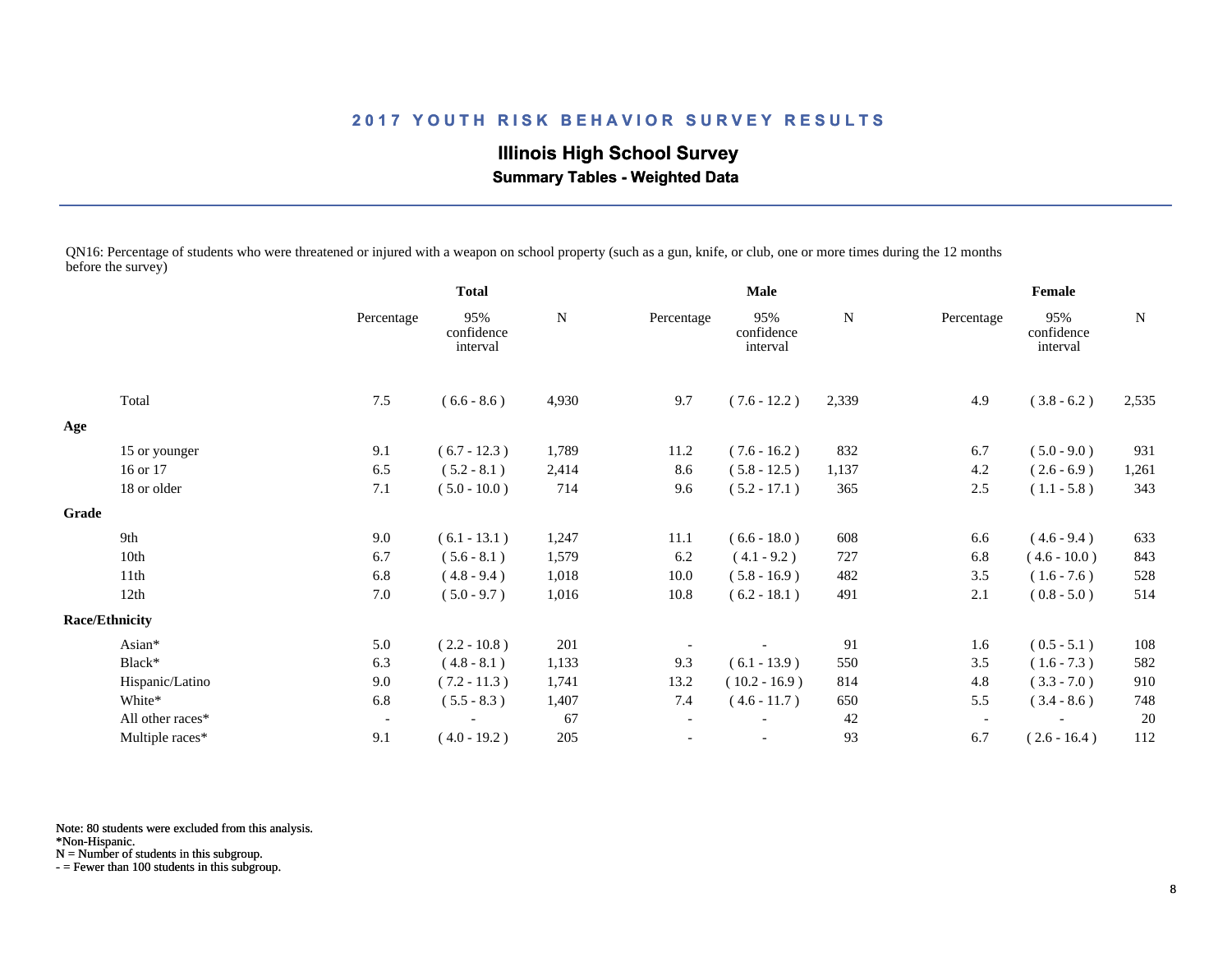# **Illinois High School Survey**

 **Summary Tables - Weighted Data**

QN17: Percentage of students who were in a physical fight (one or more times during the 12 months before the survey)

|       |                       |                          | <b>Total</b>                  |           | <b>Male</b> |                               |       | Female                   |                               |             |
|-------|-----------------------|--------------------------|-------------------------------|-----------|-------------|-------------------------------|-------|--------------------------|-------------------------------|-------------|
|       |                       | Percentage               | 95%<br>confidence<br>interval | ${\bf N}$ | Percentage  | 95%<br>confidence<br>interval | N     | Percentage               | 95%<br>confidence<br>interval | $\mathbf N$ |
|       | Total                 | 20.3                     | $(18.0 - 22.8)$               | 4,864     | 24.6        | $(21.2 - 28.4)$               | 2,300 | 15.6                     | $(13.2 - 18.4)$               | 2,519       |
| Age   |                       |                          |                               |           |             |                               |       |                          |                               |             |
|       | 15 or younger         | 23.1                     | $(20.8 - 25.6)$               | 1,773     | 27.0        | $(23.4 - 31.0)$               | 820   | 18.5                     | $(14.7 - 23.1)$               | 932         |
|       | 16 or 17              | 18.1                     | $(15.0 - 21.6)$               | 2,379     | 22.5        | $(17.6 - 28.4)$               | 1,120 | 13.5                     | $(10.9 - 16.6)$               | 1,245       |
|       | 18 or older           | 20.4                     | $(15.4 - 26.6)$               | 701       | 25.2        | $(18.1 - 34.0)$               | 355   | 15.2                     | $(8.5 - 25.8)$                | 342         |
| Grade |                       |                          |                               |           |             |                               |       |                          |                               |             |
|       | 9th                   | 23.3                     | $(19.7 - 27.4)$               | 1,232     | 26.1        | $(20.8 - 32.2)$               | 596   | 20.0                     | $(14.9 - 26.3)$               | 630         |
|       | 10th                  | 21.3                     | $(17.7 - 25.4)$               | 1,566     | 26.9        | $(20.9 - 33.8)$               | 721   | 15.6                     | $(11.7 - 20.5)$               | 837         |
|       | 11th                  | 16.6                     | $(13.9 - 19.7)$               | 1,010     | 20.9        | $(17.8 - 24.3)$               | 479   | 11.9                     | $(7.5 - 18.5)$                | 524         |
|       | 12th                  | 18.8                     | $(14.8 - 23.6)$               | 999       | 23.6        | $(17.1 - 31.5)$               | 477   | 13.7                     | $(8.0 - 22.3)$                | 512         |
|       | <b>Race/Ethnicity</b> |                          |                               |           |             |                               |       |                          |                               |             |
|       | Asian*                | 12.6                     | $(7.9 - 19.5)$                | 202       |             |                               | 91    | 7.5                      | $(3.0 - 17.6)$                | 110         |
|       | Black*                | 29.3                     | $(24.4 - 34.9)$               | 1,095     | 33.0        | $(26.6 - 40.1)$               | 522   | 26.3                     | $(21.3 - 31.8)$               | 572         |
|       | Hispanic/Latino       | 20.3                     | $(16.7 - 24.4)$               | 1,723     | 25.8        | $(20.4 - 32.2)$               | 813   | 14.6                     | $(11.5 - 18.5)$               | 896         |
|       | White*                | 17.6                     | $(15.0 - 20.5)$               | 1,406     | 21.4        | $(18.0 - 25.2)$               | 645   | 13.8                     | $(10.3 - 18.2)$               | 753         |
|       | All other races*      | $\overline{\phantom{a}}$ |                               | 66        |             |                               | 42    | $\overline{\phantom{a}}$ |                               | 21          |
|       | Multiple races*       | 33.2                     | $(22.7 - 45.7)$               | 204       |             |                               | 91    | 14.6                     | $(6.8 - 28.5)$                | 113         |

Note: 146 students were excluded from this analysis.

\*Non-Hispanic.

N = Number of students in this subgroup.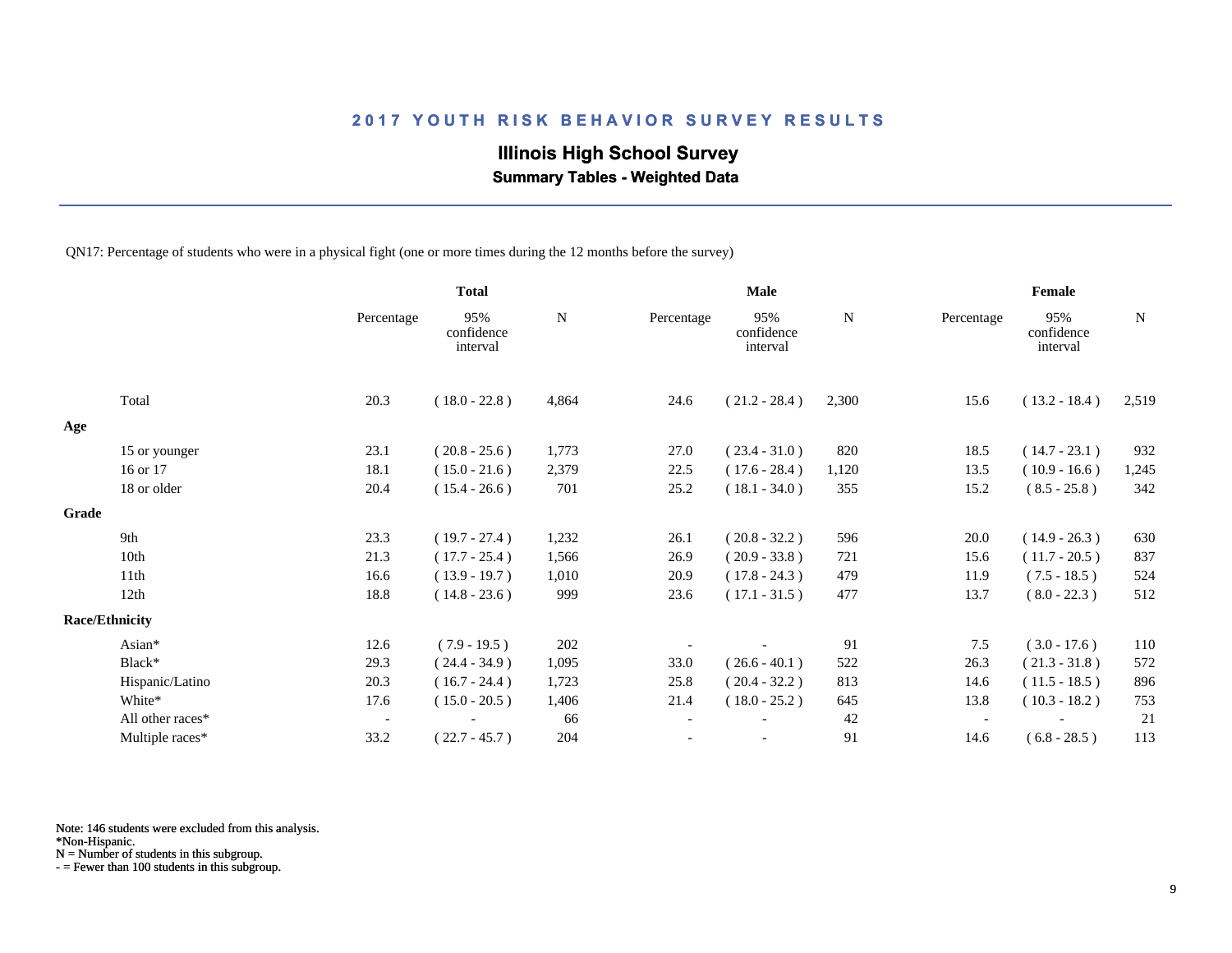# **Illinois High School Survey**

 **Summary Tables - Weighted Data**

QN18: Percentage of students who were in a physical fight on school property (one or more times during the 12 months before the survey)

|       |                       |                          | <b>Total</b>                  |             |                          | <b>Male</b>                   |             |                          | Female                        |             |
|-------|-----------------------|--------------------------|-------------------------------|-------------|--------------------------|-------------------------------|-------------|--------------------------|-------------------------------|-------------|
|       |                       | Percentage               | 95%<br>confidence<br>interval | $\mathbf N$ | Percentage               | 95%<br>confidence<br>interval | $\mathbf N$ | Percentage               | 95%<br>confidence<br>interval | $\mathbf N$ |
|       | Total                 | 7.3                      | $(6.2 - 8.6)$                 | 4,852       | 9.1                      | $(7.2 - 11.5)$                | 2,293       | 5.1                      | $(4.1 - 6.5)$                 | 2,514       |
| Age   |                       |                          |                               |             |                          |                               |             |                          |                               |             |
|       | 15 or younger         | 7.7                      | $(6.3 - 9.5)$                 | 1,772       | 9.4                      | $(7.6 - 11.7)$                | 821         | 5.4                      | $(3.8 - 7.8)$                 | 930         |
|       | 16 or 17              | 6.7                      | $(4.9 - 9.0)$                 | 2,375       | 8.3                      | $(5.4 - 12.6)$                | 1,116       | 4.8                      | $(3.2 - 7.2)$                 | 1,245       |
|       | 18 or older           | 8.3                      | $(6.2 - 11.1)$                | 694         | 10.8                     | $(6.9 - 16.5)$                | 351         | 5.6                      | $(2.3 - 13.1)$                | 339         |
| Grade |                       |                          |                               |             |                          |                               |             |                          |                               |             |
|       | 9th                   | 8.4                      | $(6.7 - 10.4)$                | 1,233       | 9.8                      | $(8.1 - 11.9)$                | 597         | 6.6                      | $(4.2 - 10.3)$                | 630         |
|       | 10th                  | 6.1                      | $(4.7 - 8.0)$                 | 1,564       | 7.6                      | $(4.8 - 11.7)$                | 720         | 4.7                      | $(3.1 - 7.0)$                 | 836         |
|       | 11th                  | 7.3                      | $(5.0 - 10.5)$                | 1,008       | 8.7                      | $(5.3 - 14.0)$                | 478         | 5.2                      | $(2.7 - 9.9)$                 | 523         |
|       | 12th                  | 7.0                      | $(5.4 - 9.1)$                 | 991         | 9.4                      | $(6.1 - 14.3)$                | 472         | 4.0                      | $(2.1 - 7.6)$                 | 509         |
|       | <b>Race/Ethnicity</b> |                          |                               |             |                          |                               |             |                          |                               |             |
|       | Asian*                | 3.9                      | $(1.1 - 12.9)$                | 202         |                          |                               | 91          | 0.6                      | $(0.1 - 2.6)$                 | 110         |
|       | Black*                | 10.1                     | $(7.3 - 13.9)$                | 1,088       | 10.8                     | $(6.5 - 17.3)$                | 519         | 9.5                      | $(6.5 - 13.8)$                | 568         |
|       | Hispanic/Latino       | 7.4                      | $(5.0 - 10.7)$                | 1,718       | 8.7                      | $(5.2 - 14.3)$                | 809         | 6.0                      | $(3.7 - 9.5)$                 | 895         |
|       | White*                | 5.7                      | $(4.5 - 7.2)$                 | 1,407       | 7.5                      | $(5.3 - 10.6)$                | 646         | 3.9                      | $(2.5 - 6.1)$                 | 753         |
|       | All other races*      | $\overline{\phantom{a}}$ |                               | 65          | $\overline{\phantom{a}}$ |                               | 41          | $\overline{\phantom{a}}$ |                               | 21          |
|       | Multiple races*       | 13.2                     | $(6.2 - 26.0)$                | 204         |                          | $\overline{\phantom{a}}$      | 91          | 5.0                      | $(1.4 - 15.8)$                | 113         |

Note: 158 students were excluded from this analysis.

\*Non-Hispanic.

N = Number of students in this subgroup.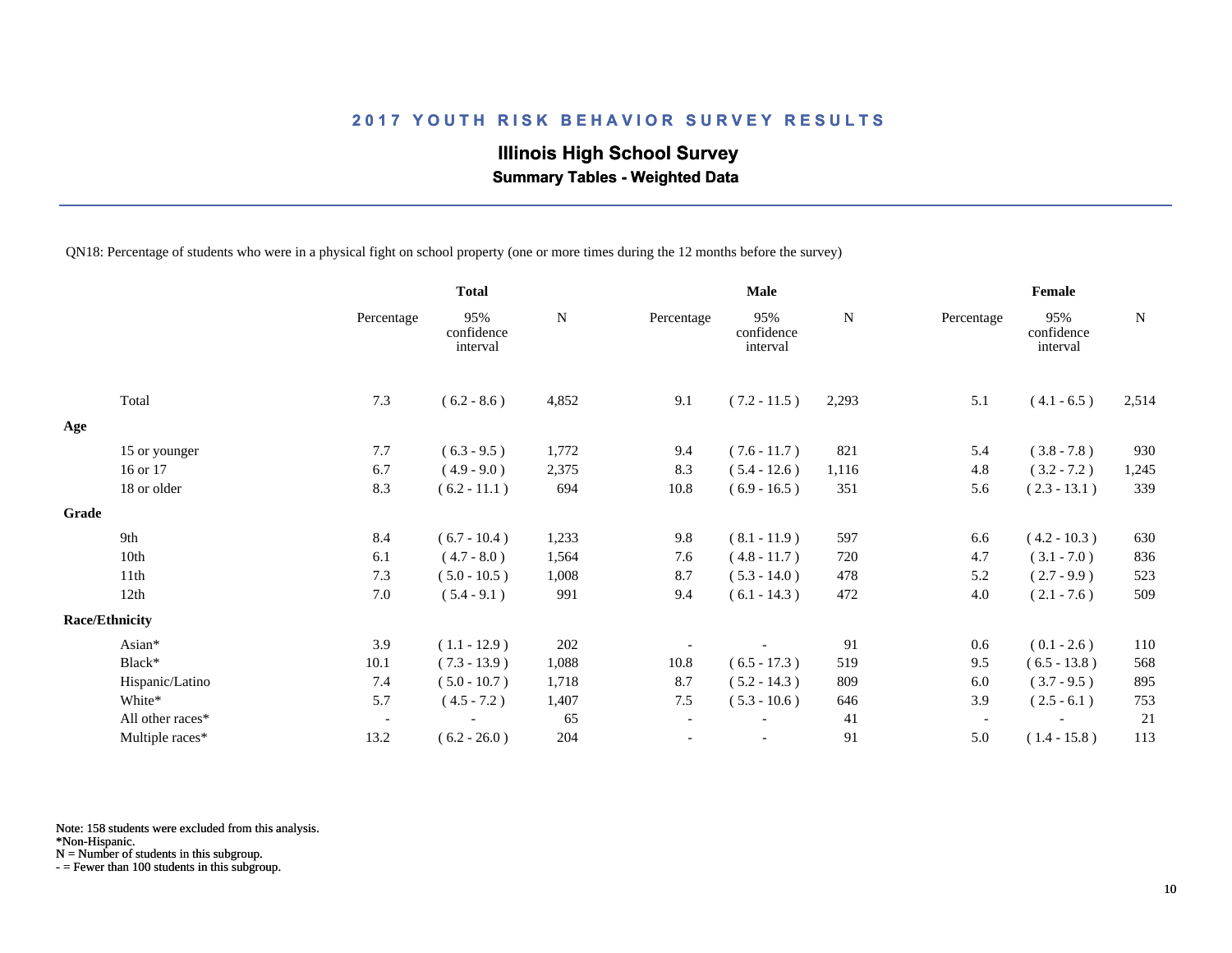# **Illinois High School Survey**

 **Summary Tables - Weighted Data**

QN19: Percentage of students who were ever physically forced to have sexual intercourse (when they did not want to)

|       |                       |                          | <b>Total</b>                  |           | <b>Male</b> |                               |       | Female                   |                               |       |
|-------|-----------------------|--------------------------|-------------------------------|-----------|-------------|-------------------------------|-------|--------------------------|-------------------------------|-------|
|       |                       | Percentage               | 95%<br>confidence<br>interval | ${\bf N}$ | Percentage  | 95%<br>confidence<br>interval | N     | Percentage               | 95%<br>confidence<br>interval | N     |
|       | Total                 | 10.6                     | $(8.7 - 13.0)$                | 4,887     | 7.7         | $(5.9 - 9.9)$                 | 2,319 | 13.1                     | $(10.7 - 15.9)$               | 2,525 |
| Age   |                       |                          |                               |           |             |                               |       |                          |                               |       |
|       | 15 or younger         | 9.3                      | $(7.0 - 12.2)$                | 1,774     | 5.5         | $(3.6 - 8.3)$                 | 823   | 12.5                     | $(9.0 - 17.0)$                | 933   |
|       | 16 or 17              | 10.9                     | $(8.8 - 13.4)$                | 2,397     | 7.5         | $(5.4 - 10.3)$                | 1,136 | 14.3                     | $(11.2 - 18.0)$               | 1,249 |
|       | 18 or older           | 12.9                     | $(8.1 - 19.8)$                | 704       | 12.8        | $(7.3 - 21.3)$                | 355   | 11.0                     | $(6.3 - 18.5)$                | 343   |
| Grade |                       |                          |                               |           |             |                               |       |                          |                               |       |
|       | 9th                   | 9.1                      | $(7.1 - 11.5)$                | 1,237     | 5.5         | $(3.9 - 7.7)$                 | 600   | 12.7                     | $(9.5 - 16.8)$                | 632   |
|       | 10th                  | 8.1                      | $(6.0 - 10.9)$                | 1,573     | 4.7         | $(2.7 - 8.2)$                 | 727   | 11.2                     | $(8.2 - 15.1)$                | 840   |
|       | 11th                  | 13.2                     | $(9.9 - 17.3)$                | 1,013     | 8.9         | $(5.4 - 14.3)$                | 482   | 17.7                     | $(12.8 - 23.9)$               | 524   |
|       | 12th                  | 11.8                     | $(8.6 - 16.0)$                | 1,003     | 11.2        | $(7.5 - 16.4)$                | 482   | 10.5                     | $(6.9 - 15.7)$                | 512   |
|       | <b>Race/Ethnicity</b> |                          |                               |           |             |                               |       |                          |                               |       |
|       | Asian*                | 12.4                     | $(6.8 - 21.5)$                | 201       |             |                               | 91    | 9.9                      | $(4.6 - 19.8)$                | 109   |
|       | Black*                | 14.3                     | $(10.2 - 19.7)$               | 1,118     | 10.6        | $(6.8 - 16.3)$                | 536   | 17.6                     | $(11.2 - 26.5)$               | 581   |
|       | Hispanic/Latino       | 11.2                     | $(8.7 - 14.2)$                | 1,724     | 8.6         | $(6.1 - 12.0)$                | 812   | 13.7                     | $(10.2 - 18.1)$               | 900   |
|       | White*                | 8.3                      | $(6.4 - 10.7)$                | 1,414     | 5.1         | $(3.6 - 7.3)$                 | 655   | 10.9                     | $(8.2 - 14.5)$                | 750   |
|       | All other races*      | $\overline{\phantom{a}}$ |                               | 65        |             |                               | 41    | $\overline{\phantom{a}}$ |                               | 20    |
|       | Multiple races*       | 12.8                     | $(7.3 - 21.4)$                | 204       |             | $\overline{\phantom{a}}$      | 93    | 18.7                     | $(11.8 - 28.4)$               | 111   |

Note: 123 students were excluded from this analysis.

\*Non-Hispanic.

N = Number of students in this subgroup.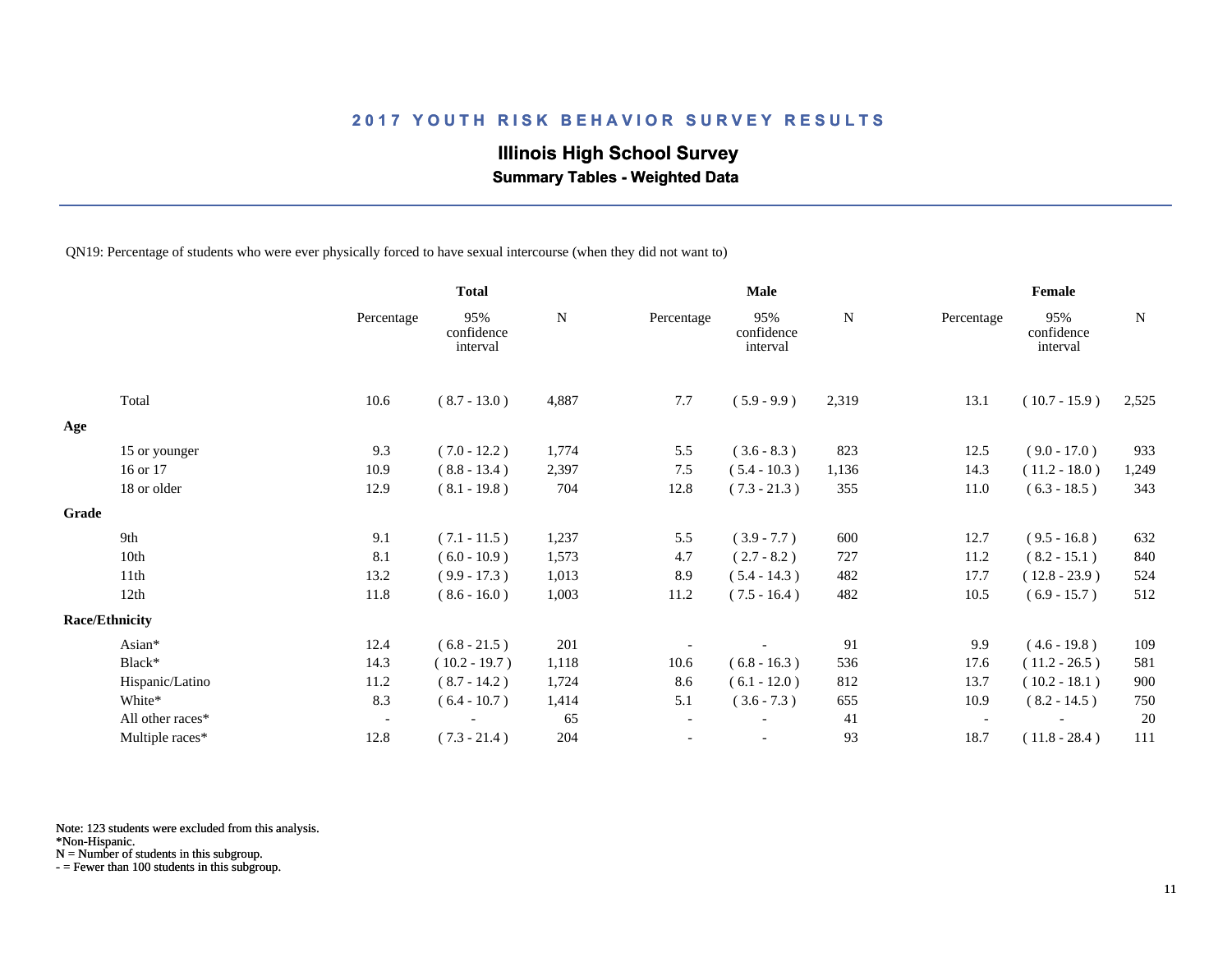# **Illinois High School Survey Summary Tables - Weighted Data**

QN20: Percentage of students who experienced sexual violence (being forced by anyone to do sexual things [counting such things as kissing, touching, or being physically forced to have sexual intercourse] that they did not want to, one or more times during the 12 months before the survey)

|                       |                  |                          | <b>Total</b>                  |           | <b>Male</b>              |                               |           | Female                   |                               |           |
|-----------------------|------------------|--------------------------|-------------------------------|-----------|--------------------------|-------------------------------|-----------|--------------------------|-------------------------------|-----------|
|                       |                  | Percentage               | 95%<br>confidence<br>interval | ${\bf N}$ | Percentage               | 95%<br>confidence<br>interval | ${\bf N}$ | Percentage               | 95%<br>confidence<br>interval | ${\bf N}$ |
|                       | Total            | 13.2                     | $(10.9 - 15.8)$               | 4,831     | 9.4                      | $(7.2 - 12.3)$                | 2,322     | 16.6                     | $(13.6 - 20.1)$               | 2,461     |
| Age                   |                  |                          |                               |           |                          |                               |           |                          |                               |           |
|                       | 15 or younger    | 11.7                     | $(8.9 - 15.2)$                | 1,756     | 6.3                      | $(3.7 - 10.4)$                | 825       | 16.9                     | $(14.0 - 20.3)$               | 910       |
|                       | 16 or 17         | 13.0                     | $(10.5 - 16.1)$               | 2,364     | 10.0                     | $(7.1 - 14.0)$                | 1,132     | 15.8                     | $(11.8 - 20.8)$               | 1,218     |
|                       | 18 or older      | 17.0                     | $(11.8 - 23.9)$               | 699       | 14.2                     | $(8.3 - 23.2)$                | 360       | 18.4                     | $(12.1 - 27.0)$               | 333       |
| Grade                 |                  |                          |                               |           |                          |                               |           |                          |                               |           |
|                       | 9th              | 10.5                     | $(7.9 - 13.8)$                | 1,225     | 5.5                      | $(3.3 - 8.9)$                 | 598       | 15.8                     | $(12.7 - 19.4)$               | 622       |
|                       | 10th             | 12.9                     | $(10.0 - 16.6)$               | 1,551     | 8.6                      | $(5.8 - 12.5)$                | 725       | 17.6                     | $(14.1 - 21.8)$               | 819       |
|                       | 11th             | 13.5                     | $(9.6 - 18.7)$                | 999       | 9.4                      | $(5.6 - 15.2)$                | 484       | 17.3                     | $(11.1 - 26.0)$               | 507       |
|                       | 12th             | 14.7                     | $(11.2 - 19.0)$               | 991       | 13.4                     | $(9.2 - 19.0)$                | 486       | 15.3                     | $(10.3 - 22.1)$               | 497       |
| <b>Race/Ethnicity</b> |                  |                          |                               |           |                          |                               |           |                          |                               |           |
|                       | Asian*           | 7.4                      | $(2.8 - 17.9)$                | 200       |                          |                               | 89        | 6.8                      | $(2.6 - 16.7)$                | 109       |
|                       | Black*           | 17.1                     | $(14.4 - 20.2)$               | 1,103     | 14.8                     | $(10.7 - 20.1)$               | 534       | 19.3                     | $(14.7 - 24.8)$               | 568       |
|                       | Hispanic/Latino  | 13.1                     | $(9.8 - 17.3)$                | 1,697     | 10.0                     | $(6.1 - 15.9)$                | 812       | 16.2                     | $(12.7 - 20.4)$               | 872       |
|                       | White*           | 11.9                     | $(9.5 - 14.7)$                | 1,395     | 6.7                      | $(4.0 - 11.0)$                | 653       | 16.7                     | $(12.6 - 21.9)$               | 733       |
|                       | All other races* | $\overline{\phantom{a}}$ |                               | 64        | $\overline{\phantom{a}}$ |                               | 41        | $\overline{\phantom{a}}$ |                               | 19        |
|                       | Multiple races*  | 20.1                     | $(14.0 - 28.1)$               | 199       | $\overline{\phantom{a}}$ |                               | 93        | 24.6                     | $(14.9 - 37.8)$               | 106       |

Note: 179 students were excluded from this analysis.

\*Non-Hispanic.

N = Number of students in this subgroup.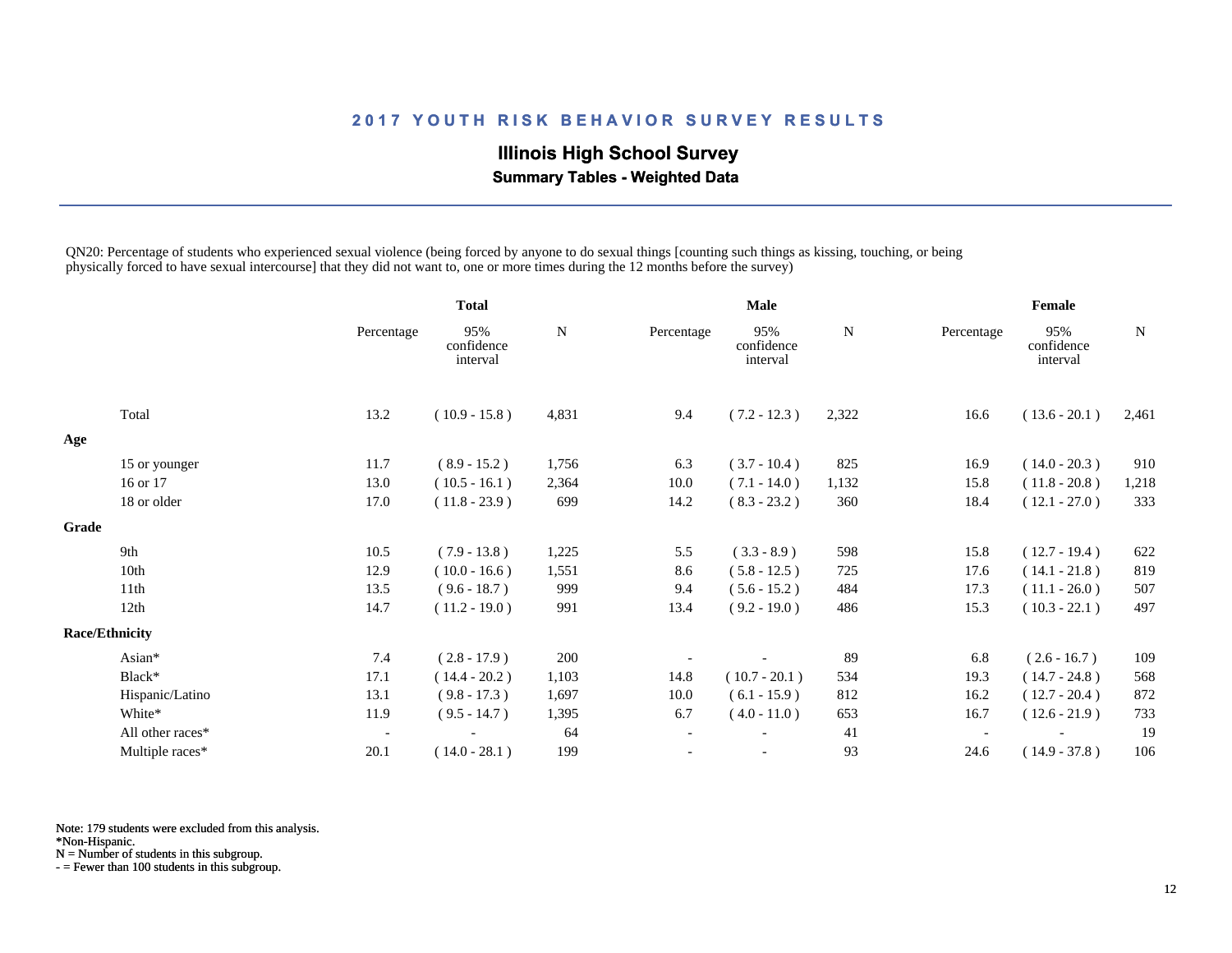# **Illinois High School Survey**

 **Summary Tables - Weighted Data**

QN21: Percentage of students who experienced sexual dating violence (being forced by someone they were dating or going out with to do sexual things [counting such things as kissing, touching, or being physically forced to have sexual intercourse] that they did not want to, one or more times during the 12 months before the survey, among students who dated or went out with someone during the 12 months before the survey)

|                  |                          | <b>Total</b>                  |           |                          |                               |       |            |                               |        |
|------------------|--------------------------|-------------------------------|-----------|--------------------------|-------------------------------|-------|------------|-------------------------------|--------|
|                  | Percentage               | 95%<br>confidence<br>interval | ${\bf N}$ | Percentage               | 95%<br>confidence<br>interval | N     | Percentage | 95%<br>confidence<br>interval | N      |
| Total            | 7.8                      | $(5.8 - 10.5)$                | 2,989     | 4.2                      | $(3.2 - 5.6)$                 | 1,390 | 10.7       | $(7.6 - 14.8)$                | 1,570  |
|                  |                          |                               |           |                          |                               |       |            |                               |        |
| 15 or younger    | 8.1                      | $(5.4 - 12.1)$                | 1,007     | 3.1                      | $(1.1 - 8.0)$                 | 476   | 12.4       | $(8.6 - 17.5)$                | 516    |
| 16 or 17         | 6.5                      | $(4.4 - 9.4)$                 | 1,516     | 5.1                      | $(3.5 - 7.4)$                 | 691   | 7.8        | $(4.7 - 12.7)$                | 815    |
| 18 or older      | 10.9                     | $(6.5 - 17.9)$                | 461       | 4.1                      | $(1.6 - 10.3)$                | 220   | 15.6       | $(8.2 - 27.6)$                | 239    |
|                  |                          |                               |           |                          |                               |       |            |                               |        |
| 9th              | 7.1                      | $(4.7 - 10.6)$                | 697       | 2.5                      | $(0.9 - 6.6)$                 | 347   | 11.8       | $(8.4 - 16.3)$                | 348    |
| 10th             | 7.4                      | $(4.4 - 12.2)$                | 929       | 3.7                      | $(1.8 - 7.5)$                 | 427   | 11.3       | $(6.8 - 18.0)$                | 496    |
| 11th             | 7.2                      | $(4.4 - 11.6)$                | 652       | 5.6                      | $(2.7 - 11.1)$                | 299   | 8.8        | $(4.3 - 17.0)$                | 349    |
| 12th             | 8.9                      | $(5.3 - 14.4)$                | 671       | 4.6                      | $(2.3 - 8.9)$                 | 303   | 10.7       | $(6.0 - 18.5)$                | 365    |
|                  |                          |                               |           |                          |                               |       |            |                               |        |
| Asian*           |                          |                               | 76        |                          |                               | 31    |            |                               | 44     |
| Black*           | 6.1                      | $(3.6 - 10.2)$                | 763       | 4.3                      | $(2.4 - 7.4)$                 | 367   | 7.8        | $(3.6 - 16.2)$                | 395    |
| Hispanic/Latino  | 7.1                      | $(5.3 - 9.3)$                 | 1,039     | 5.2                      | $(2.8 - 9.7)$                 | 472   | 8.6        | $(6.5 - 11.3)$                | 560    |
| White*           | 7.7                      | $(5.0 - 11.8)$                | 842       | 2.2                      | $(1.0 - 5.0)$                 | 380   | 12.7       | $(7.8 - 19.8)$                | 456    |
| All other races* | $\overline{\phantom{a}}$ |                               | 37        | $\overline{\phantom{a}}$ |                               | 23    |            |                               | 12     |
| Multiple races*  | 8.4                      | $(3.6 - 18.6)$                | 133       |                          |                               | 61    |            |                               | 72     |
|                  | <b>Race/Ethnicity</b>    |                               |           |                          |                               | Male  |            |                               | Female |

Note: 2,021 students were excluded from this analysis.

\*Non-Hispanic.

N = Number of students in this subgroup.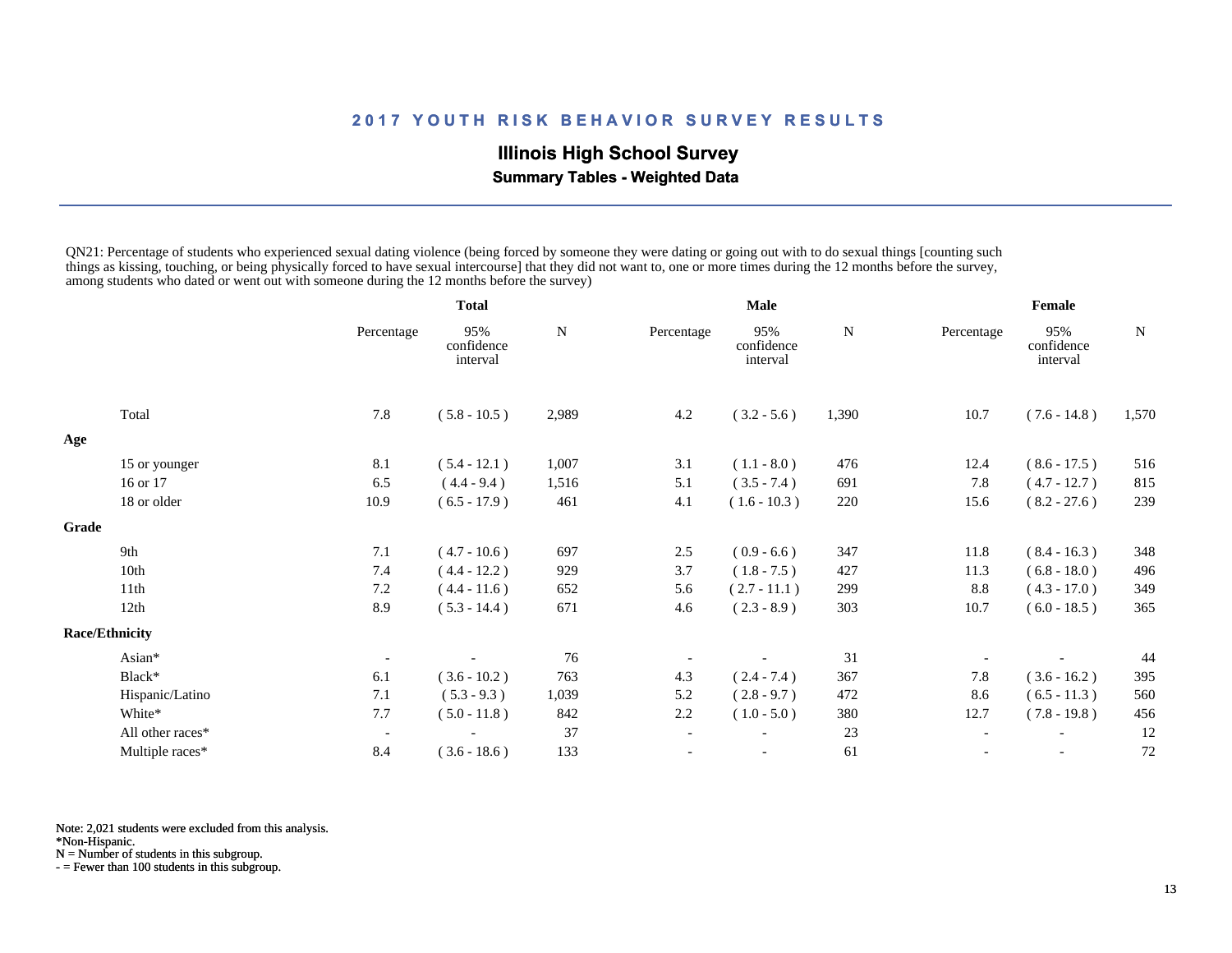# **Illinois High School Survey Summary Tables - Weighted Data**

QN22: Percentage of students who experienced physical dating violence (being physically hurt on purpose by someone they were dating or going out with [counting such things as being hit, slammed into something, or injured with an object or weapon] one or more times during the 12 months before the survey, among students who dated or went out with someone during the 12 months before the survey)

|       |                       |                          | <b>Total</b>                  |       | <b>Male</b>              |                               |       | Female                   |                               |       |
|-------|-----------------------|--------------------------|-------------------------------|-------|--------------------------|-------------------------------|-------|--------------------------|-------------------------------|-------|
|       |                       | Percentage               | 95%<br>confidence<br>interval | N     | Percentage               | 95%<br>confidence<br>interval | N     | Percentage               | 95%<br>confidence<br>interval | N     |
|       | Total                 | 10.7                     | $(8.8 - 13.0)$                | 3,093 | 9.3                      | $(7.2 - 11.8)$                | 1,418 | 11.3                     | $(9.1 - 14.0)$                | 1,645 |
| Age   |                       |                          |                               |       |                          |                               |       |                          |                               |       |
|       | 15 or younger         | 10.4                     | $(7.5 - 14.3)$                | 1,045 | 7.4                      | $(4.1 - 13.2)$                | 489   | 12.5                     | $(9.0 - 17.2)$                | 541   |
|       | 16 or 17              | 9.5                      | $(6.7 - 13.3)$                | 1,562 | 8.0                      | $(5.1 - 12.2)$                | 700   | 11.0                     | $(7.5 - 15.8)$                | 851   |
|       | 18 or older           | 14.3                     | $(10.2 - 19.8)$               | 481   | 15.7                     | $(9.1 - 25.8)$                | 226   | 9.7                      | $(5.9 - 15.3)$                | 253   |
| Grade |                       |                          |                               |       |                          |                               |       |                          |                               |       |
|       | 9th                   | 10.3                     | $(8.0 - 13.1)$                | 720   | 7.2                      | $(4.5 - 11.4)$                | 360   | 13.5                     | $(9.2 - 19.4)$                | 358   |
|       | 10th                  | 7.4                      | $(5.0 - 10.8)$                | 958   | 4.7                      | $(2.3 - 9.5)$                 | 430   | 9.9                      | $(6.8 - 14.3)$                | 521   |
|       | 11th                  | 11.4                     | $(7.0 - 18.0)$                | 678   | 11.3                     | $(6.1 - 20.0)$                | 305   | 11.4                     | $(6.6 - 18.8)$                | 370   |
|       | 12th                  | 13.1                     | $(10.0 - 17.0)$               | 700   | 13.0                     | $(7.7 - 21.2)$                | 311   | 10.9                     | $(7.1 - 16.4)$                | 384   |
|       | <b>Race/Ethnicity</b> |                          |                               |       |                          |                               |       |                          |                               |       |
|       | Asian*                |                          |                               | 79    |                          |                               | 34    |                          |                               | 44    |
|       | Black*                | 12.3                     | $(7.8 - 18.9)$                | 790   | 9.0                      | $(4.9 - 16.1)$                | 377   | 15.4                     | $(9.0 - 24.9)$                | 412   |
|       | Hispanic/Latino       | 12.0                     | $(9.1 - 15.7)$                | 1,082 | 13.8                     | $(8.7 - 21.1)$                | 482   | 10.3                     | $(6.5 - 15.9)$                | 592   |
|       | White*                | 8.1                      | $(6.3 - 10.3)$                | 862   | 5.3                      | $(3.6 - 7.9)$                 | 383   | 10.1                     | $(7.7 - 13.1)$                | 473   |
|       | All other races*      | $\overline{\phantom{a}}$ |                               | 38    | $\overline{\phantom{a}}$ |                               | 22    | $\overline{\phantom{a}}$ |                               | 14    |
|       | Multiple races*       | 8.9                      | $(3.8 - 19.5)$                | 139   |                          |                               | 61    | $\overline{\phantom{0}}$ | $\overline{\phantom{a}}$      | 78    |

Note: 1,917 students were excluded from this analysis.

\*Non-Hispanic.

N = Number of students in this subgroup.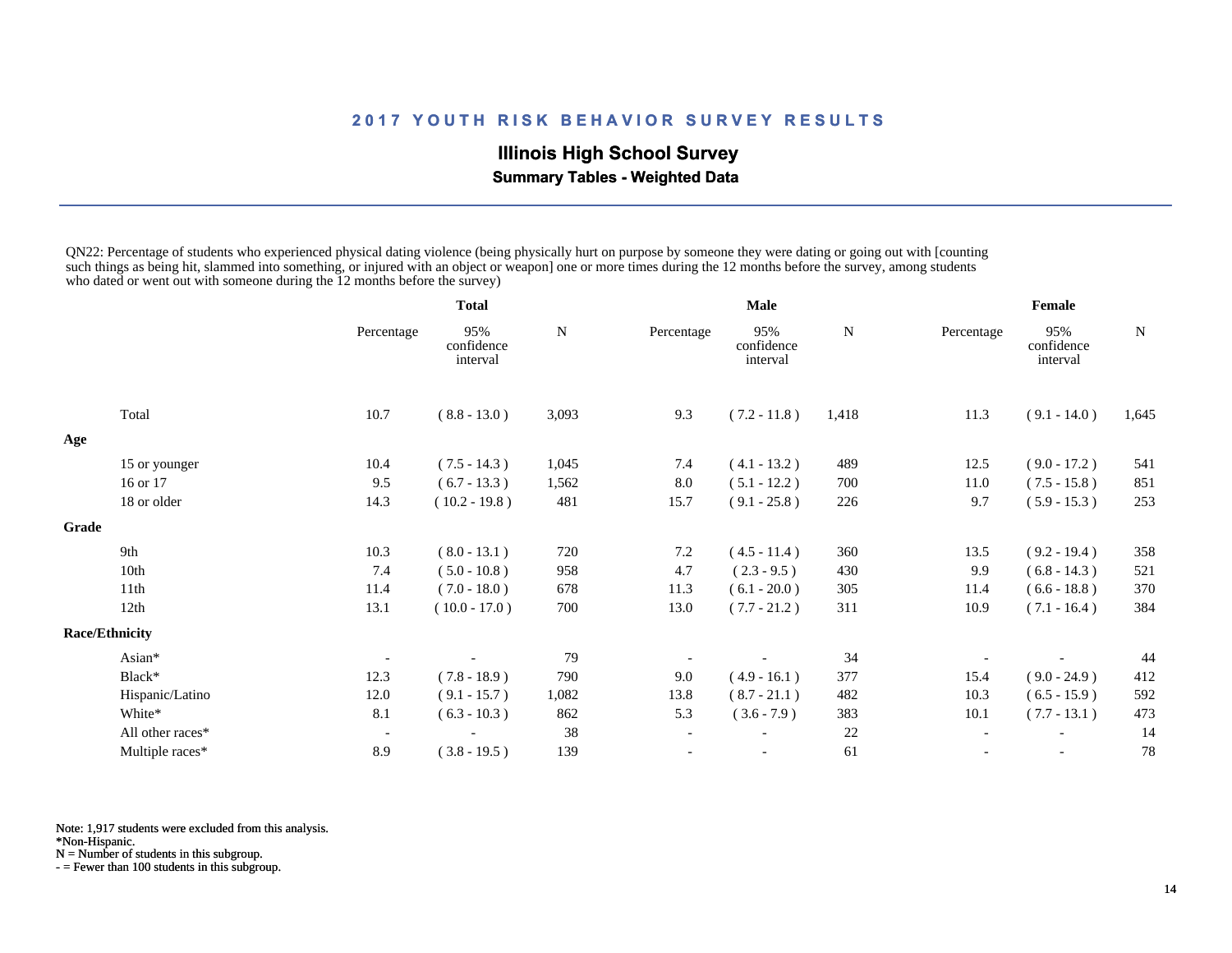# **Illinois High School Survey**

 **Summary Tables - Weighted Data**

QN23: Percentage of students who were bullied on school property (ever during the 12 months before the survey)

|       |                       |                          | <b>Total</b>                  |       |            | <b>Male</b>                   |       |            | Female                        |       |
|-------|-----------------------|--------------------------|-------------------------------|-------|------------|-------------------------------|-------|------------|-------------------------------|-------|
|       |                       | Percentage               | 95%<br>confidence<br>interval | N     | Percentage | 95%<br>confidence<br>interval | N     | Percentage | 95%<br>confidence<br>interval | N     |
|       | Total                 | 21.4                     | $(18.9 - 24.0)$               | 4,898 | 17.6       | $(14.6 - 21.0)$               | 2,326 | 24.8       | $(22.0 - 27.7)$               | 2,531 |
| Age   |                       |                          |                               |       |            |                               |       |            |                               |       |
|       | 15 or younger         | 25.7                     | $(22.0 - 29.8)$               | 1,783 | 20.3       | $(15.1 - 26.5)$               | 830   | 30.6       | $(27.0 - 34.5)$               | 936   |
|       | 16 or 17              | 19.0                     | $(16.4 - 22.0)$               | 2,399 | 15.8       | $(12.9 - 19.3)$               | 1,135 | 22.0       | $(18.7 - 25.6)$               | 1,251 |
|       | 18 or older           | 18.7                     | $(13.2 - 25.7)$               | 706   | 16.8       | $(10.9 - 25.0)$               | 356   | 19.6       | $(13.3 - 27.9)$               | 344   |
| Grade |                       |                          |                               |       |            |                               |       |            |                               |       |
|       | 9th                   | 27.4                     | $(23.3 - 32.0)$               | 1,246 | 22.7       | $(17.0 - 29.6)$               | 608   | 32.2       | $(27.9 - 36.8)$               | 633   |
|       | 10th                  | 20.8                     | $(18.0 - 23.8)$               | 1,579 | 14.8       | $(12.0 - 18.1)$               | 727   | 26.6       | $(22.8 - 30.8)$               | 843   |
|       | 11th                  | 18.7                     | $(14.8 - 23.4)$               | 1,011 | 16.7       | $(11.7 - 23.4)$               | 482   | 20.4       | $(15.4 - 26.5)$               | 524   |
|       | 12th                  | 17.2                     | $(12.8 - 22.8)$               | 1,007 | 15.4       | $(11.0 - 21.0)$               | 482   | 17.8       | $(10.9 - 27.5)$               | 515   |
|       | <b>Race/Ethnicity</b> |                          |                               |       |            |                               |       |            |                               |       |
|       | Asian*                | 15.5                     | $(10.0 - 23.2)$               | 200   |            |                               | 90    | 14.8       | $(6.9 - 28.9)$                | 109   |
|       | Black*                | 10.5                     | $(8.0 - 13.6)$                | 1,117 | 8.4        | $(6.3 - 11.1)$                | 538   | 12.3       | $(8.2 - 18.0)$                | 578   |
|       | Hispanic/Latino       | 17.4                     | $(14.8 - 20.4)$               | 1,726 | 13.4       | $(10.3 - 17.2)$               | 808   | 21.4       | $(18.2 - 25.0)$               | 903   |
|       | White*                | 25.5                     | $(22.1 - 29.2)$               | 1,414 | 20.1       | $(15.4 - 25.8)$               | 654   | 30.4       | $(27.0 - 34.0)$               | 751   |
|       | All other races*      | $\overline{\phantom{a}}$ |                               | 66    |            |                               | 43    |            |                               | 21    |
|       | Multiple races*       | 25.4                     | $(18.5 - 33.9)$               | 207   |            | $\overline{\phantom{a}}$      | 94    | 26.1       | $(18.2 - 36.0)$               | 113   |

Note: 112 students were excluded from this analysis.

\*Non-Hispanic.

N = Number of students in this subgroup.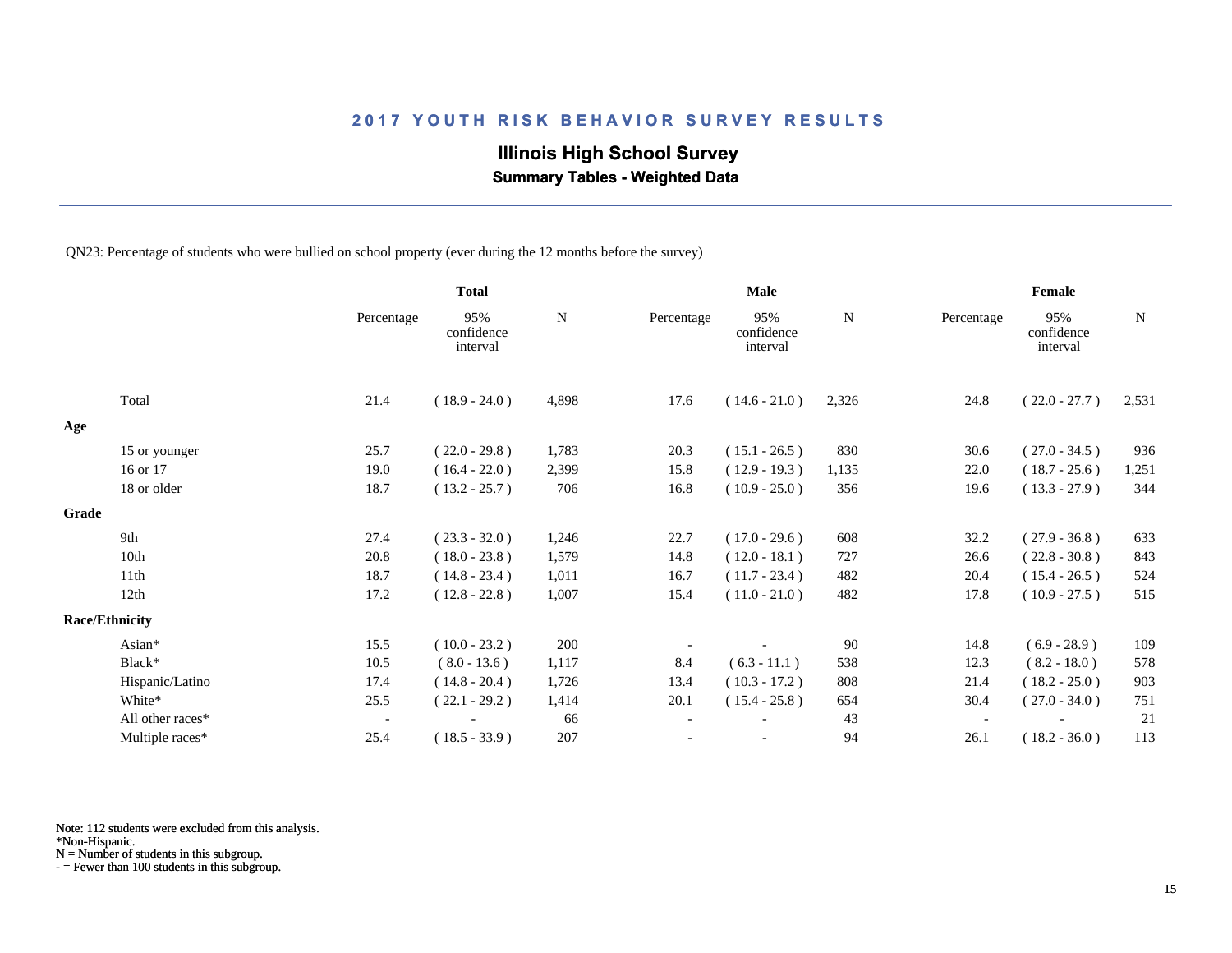**Illinois High School Survey Summary Tables - Weighted Data**

QN24: Percentage of students who were electronically bullied (counting being bullied through texting, Instagram, Facebook, or other social media, ever during the 12 months before the survey)

|       |                       |                          | <b>Total</b>                  |             | <b>Male</b>              |                               |       | Female                   |                               |             |
|-------|-----------------------|--------------------------|-------------------------------|-------------|--------------------------|-------------------------------|-------|--------------------------|-------------------------------|-------------|
|       |                       | Percentage               | 95%<br>confidence<br>interval | $\mathbf N$ | Percentage               | 95%<br>confidence<br>interval | N     | Percentage               | 95%<br>confidence<br>interval | $\mathbf N$ |
|       | Total                 | 17.3                     | $(15.4 - 19.5)$               | 4,935       | 12.1                     | $(9.2 - 15.6)$                | 2,341 | 22.3                     | $(19.2 - 25.7)$               | 2,549       |
| Age   |                       |                          |                               |             |                          |                               |       |                          |                               |             |
|       | 15 or younger         | 19.1                     | $(15.8 - 23.0)$               | 1,797       | 12.0                     | $(8.1 - 17.3)$                | 838   | 26.2                     | $(22.1 - 30.7)$               | 941         |
|       | 16 or 17              | 16.4                     | $(14.3 - 18.8)$               | 2,418       | 11.2                     | $(7.8 - 15.7)$                | 1,139 | 21.1                     | $(17.3 - 25.6)$               | 1,265       |
|       | 18 or older           | 16.2                     | $(11.9 - 21.6)$               | 708         | 14.7                     | $(8.1 - 25.0)$                | 359   | 16.6                     | $(10.7 - 24.8)$               | 343         |
| Grade |                       |                          |                               |             |                          |                               |       |                          |                               |             |
|       | 9th                   | 19.3                     | $(15.7 - 23.4)$               | 1,253       | 11.6                     | $(8.1 - 16.3)$                | 611   | 27.5                     | $(23.1 - 32.4)$               | 638         |
|       | 10th                  | 16.5                     | $(14.3 - 18.8)$               | 1,586       | 11.3                     | $(8.4 - 15.1)$                | 728   | 21.3                     | $(17.3 - 26.0)$               | 850         |
|       | 11th                  | 17.1                     | $(14.2 - 20.4)$               | 1,021       | 12.4                     | $(7.9 - 18.7)$                | 487   | 21.4                     | $(16.1 - 27.9)$               | 529         |
|       | 12th                  | 16.2                     | $(10.7 - 23.8)$               | 1,010       | 12.4                     | $(6.7 - 21.7)$                | 485   | 18.4                     | $(11.7 - 27.8)$               | 515         |
|       | <b>Race/Ethnicity</b> |                          |                               |             |                          |                               |       |                          |                               |             |
|       | Asian*                | 12.6                     | $(7.3 - 21.0)$                | 203         |                          |                               | 91    | 14.1                     | $(7.9 - 23.9)$                | 110         |
|       | Black*                | 12.0                     | $(9.6 - 14.9)$                | 1,130       | 7.1                      | $(5.0 - 9.9)$                 | 543   | 16.4                     | $(12.7 - 21.0)$               | 586         |
|       | Hispanic/Latino       | 14.9                     | $(12.8 - 17.3)$               | 1,743       | 10.7                     | $(7.0 - 16.1)$                | 820   | 19.1                     | $(15.3 - 23.6)$               | 907         |
|       | White*                | 19.8                     | $(17.0 - 22.9)$               | 1,421       | 13.5                     | $(9.5 - 18.8)$                | 656   | 25.7                     | $(21.0 - 31.1)$               | 756         |
|       | All other races*      | $\overline{\phantom{a}}$ |                               | 67          | $\overline{\phantom{a}}$ |                               | 43    | $\overline{\phantom{a}}$ |                               | 21          |
|       | Multiple races*       | 20.5                     | $(13.8 - 29.3)$               | 206         |                          |                               | 93    | 22.8                     | $(14.7 - 33.7)$               | 113         |

Note: 75 students were excluded from this analysis.

\*Non-Hispanic.

N = Number of students in this subgroup.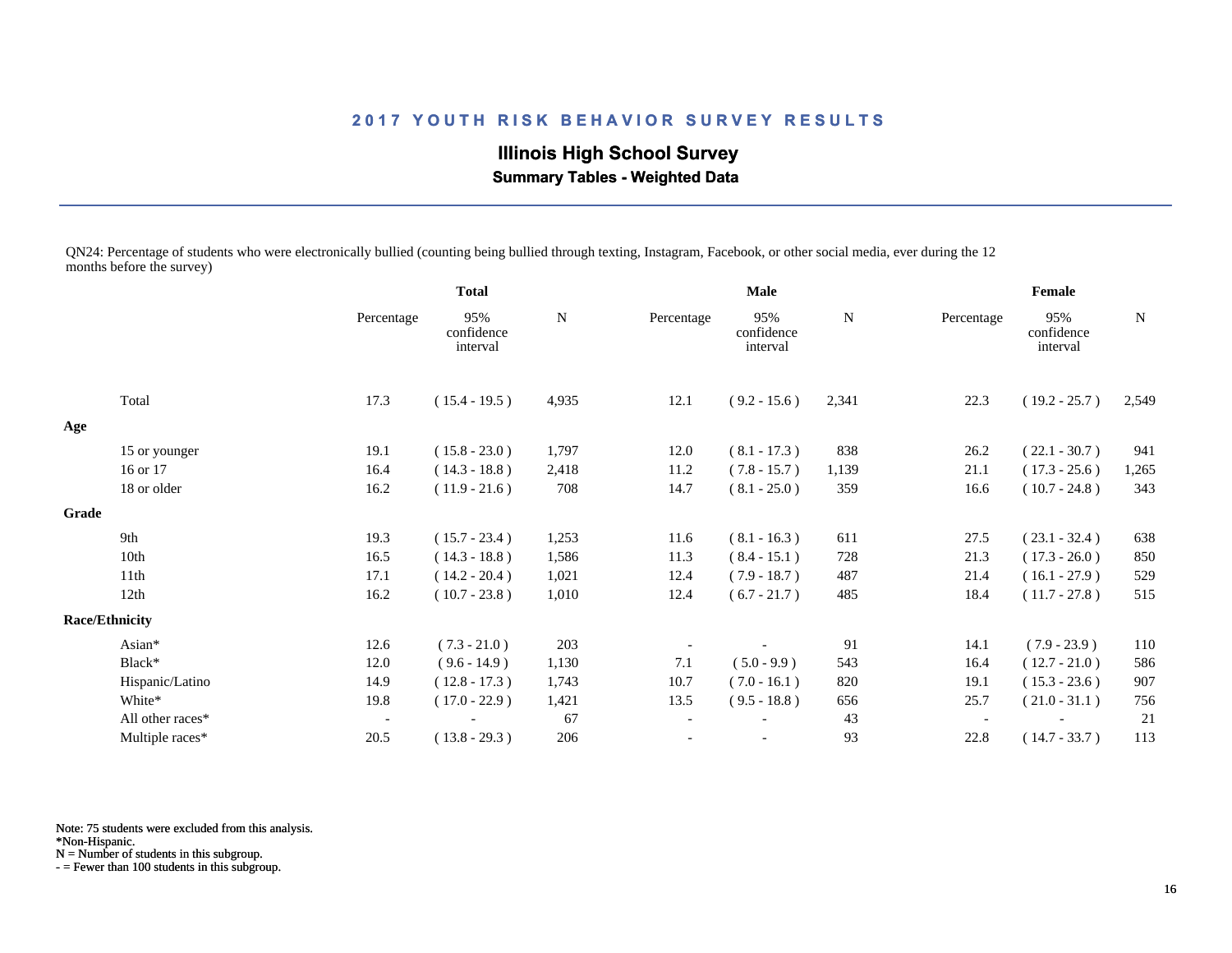**Illinois High School Survey Summary Tables - Weighted Data**

QN25: Percentage of students who felt sad or hopeless (almost every day for >=2 weeks in a row so that they stopped doing some usual activities, ever during the 12 months before the survey)

|       |                       | <b>Total</b>             |                               | Male  |            |                               | Female |                          |                               |             |
|-------|-----------------------|--------------------------|-------------------------------|-------|------------|-------------------------------|--------|--------------------------|-------------------------------|-------------|
|       |                       | Percentage               | 95%<br>confidence<br>interval | N     | Percentage | 95%<br>confidence<br>interval | N      | Percentage               | 95%<br>confidence<br>interval | $\mathbf N$ |
|       | Total                 | 32.3                     | $(30.3 - 34.3)$               | 4,910 | 21.4       | $(19.4 - 23.6)$               | 2,330  | 43.1                     | $(39.9 - 46.3)$               | 2,539       |
| Age   |                       |                          |                               |       |            |                               |        |                          |                               |             |
|       | 15 or younger         | 32.0                     | $(28.8 - 35.3)$               | 1,783 | 19.0       | $(15.3 - 23.2)$               | 828    | 44.7                     | $(39.9 - 49.7)$               | 939         |
|       | 16 or 17              | 33.7                     | $(30.1 - 37.5)$               | 2,411 | 21.7       | $(17.6 - 26.4)$               | 1,143  | 45.7                     | $(40.9 - 50.6)$               | 1,256       |
|       | 18 or older           | 28.5                     | $(24.0 - 33.4)$               | 704   | 26.0       | $(18.9 - 34.6)$               | 354    | 31.2                     | $(23.7 - 39.8)$               | 344         |
| Grade |                       |                          |                               |       |            |                               |        |                          |                               |             |
|       | 9th                   | 32.0                     | $(27.0 - 37.5)$               | 1,244 | 19.3       | $(15.2 - 24.1)$               | 602    | 45.3                     | $(37.9 - 53.0)$               | 637         |
|       | 10th                  | 30.5                     | $(27.7 - 33.4)$               | 1,584 | 19.2       | $(15.7 - 23.1)$               | 731    | 41.9                     | $(38.7 - 45.2)$               | 847         |
|       | 11 <sup>th</sup>      | 35.0                     | $(30.6 - 39.6)$               | 1,017 | 24.6       | $(19.6 - 30.3)$               | 488    | 45.3                     | $(38.3 - 52.4)$               | 523         |
|       | 12th                  | 31.0                     | $(27.1 - 35.3)$               | 1,004 | 22.4       | $(17.3 - 28.4)$               | 480    | 39.2                     | $(32.4 - 46.5)$               | 515         |
|       | <b>Race/Ethnicity</b> |                          |                               |       |            |                               |        |                          |                               |             |
|       | Asian*                | 25.5                     | $(18.5 - 34.1)$               | 203   |            |                               | 92     | 32.1                     | $(20.6 - 46.2)$               | 109         |
|       | Black*                | 34.2                     | $(29.8 - 38.8)$               | 1,125 | 21.6       | $(16.4 - 28.0)$               | 542    | 45.6                     | $(38.4 - 53.1)$               | 582         |
|       | Hispanic/Latino       | 35.1                     | $(32.4 - 37.8)$               | 1,734 | 24.2       | $(17.5 - 32.5)$               | 813    | 45.8                     | $(39.5 - 52.3)$               | 908         |
|       | White*                | 30.6                     | $(27.2 - 34.3)$               | 1,414 | 19.7       | $(17.4 - 22.2)$               | 654    | 41.7                     | $(35.9 - 47.8)$               | 751         |
|       | All other races*      | $\overline{\phantom{a}}$ |                               | 65    |            |                               | 41     | $\overline{\phantom{a}}$ |                               | 21          |
|       | Multiple races*       | 33.8                     | $(22.1 - 47.8)$               | 203   |            |                               | 92     | 48.0                     | $(32.5 - 63.8)$               | 111         |
|       |                       |                          |                               |       |            |                               |        |                          |                               |             |

Note: 100 students were excluded from this analysis.

\*Non-Hispanic.

N = Number of students in this subgroup.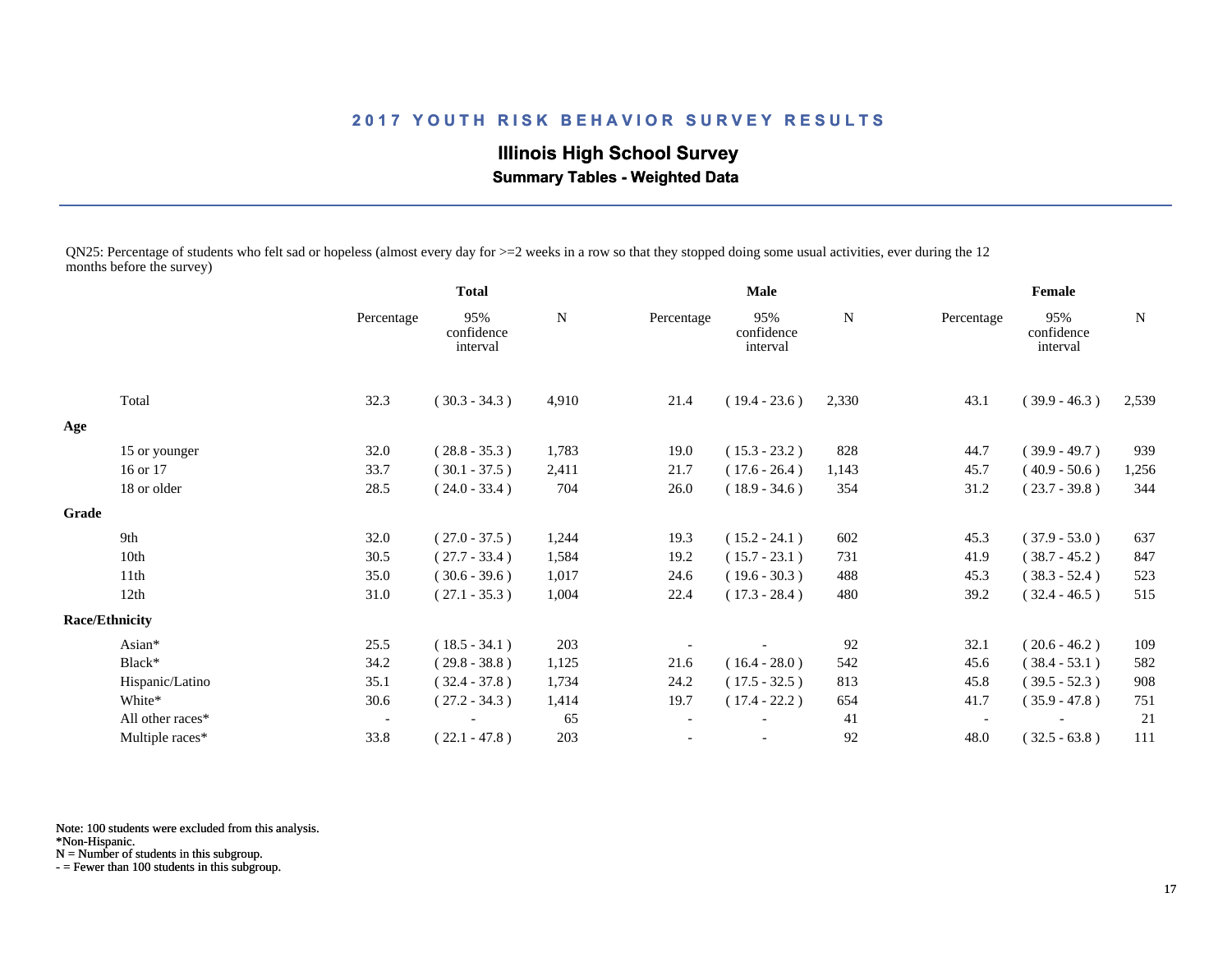# **Illinois High School Survey**

 **Summary Tables - Weighted Data**

QN26: Percentage of students who seriously considered attempting suicide (ever during the 12 months before the survey)

|       |                       |                          | <b>Total</b>                  |           |            | <b>Male</b>                   |       |                          | Female                        |       |
|-------|-----------------------|--------------------------|-------------------------------|-----------|------------|-------------------------------|-------|--------------------------|-------------------------------|-------|
|       |                       | Percentage               | 95%<br>confidence<br>interval | ${\bf N}$ | Percentage | 95%<br>confidence<br>interval | N     | Percentage               | 95%<br>confidence<br>interval | N     |
|       | Total                 | 17.2                     | $(15.4 - 19.3)$               | 4,911     | 11.1       | $(9.3 - 13.3)$                | 2,339 | 23.3                     | $(20.0 - 26.9)$               | 2,531 |
| Age   |                       |                          |                               |           |            |                               |       |                          |                               |       |
|       | 15 or younger         | 19.1                     | $(16.1 - 22.4)$               | 1,789     | 10.3       | $(7.9 - 13.3)$                | 837   | 27.4                     | $(23.5 - 31.6)$               | 934   |
|       | 16 or 17              | 17.0                     | $(14.3 - 19.9)$               | 2,406     | 10.9       | $(8.6 - 13.5)$                | 1,142 | 23.1                     | $(19.2 - 27.5)$               | 1,252 |
|       | 18 or older           | 14.2                     | $(10.1 - 19.5)$               | 705       | 13.7       | $(7.6 - 23.5)$                | 355   | 14.3                     | $(7.1 - 26.8)$                | 345   |
| Grade |                       |                          |                               |           |            |                               |       |                          |                               |       |
|       | 9th                   | 18.7                     | $(14.9 - 23.2)$               | 1,251     | 9.3        | $(7.4 - 11.5)$                | 613   | 28.7                     | $(23.0 - 35.2)$               | 632   |
|       | 10th                  | 17.9                     | $(15.4 - 20.6)$               | 1,580     | 10.6       | $(7.9 - 14.1)$                | 730   | 25.0                     | $(19.8 - 31.1)$               | 844   |
|       | 11th                  | 16.1                     | $(13.4 - 19.3)$               | 1,014     | 12.0       | $(8.8 - 16.0)$                | 486   | 20.5                     | $(16.7 - 25.0)$               | 523   |
|       | 12th                  | 16.4                     | $(13.6 - 19.7)$               | 1,005     | 12.6       | $(8.4 - 18.4)$                | 480   | 19.1                     | $(13.4 - 26.5)$               | 516   |
|       | <b>Race/Ethnicity</b> |                          |                               |           |            |                               |       |                          |                               |       |
|       | Asian*                | 16.9                     | $(12.2 - 22.8)$               | 204       |            |                               | 92    | 19.8                     | $(11.8 - 31.4)$               | 110   |
|       | Black*                | 15.7                     | $(12.4 - 19.6)$               | 1,124     | 8.4        | $(4.7 - 14.6)$                | 544   | 22.2                     | $(17.1 - 28.1)$               | 579   |
|       | Hispanic/Latino       | 17.3                     | $(15.4 - 19.3)$               | 1,733     | 11.7       | $(8.1 - 16.5)$                | 815   | 22.9                     | $(19.6 - 26.5)$               | 906   |
|       | White*                | 17.3                     | $(14.3 - 20.7)$               | 1,411     | 10.8       | $(8.0 - 14.5)$                | 654   | 23.8                     | $(18.7 - 29.8)$               | 748   |
|       | All other races*      | $\overline{\phantom{a}}$ |                               | 67        |            |                               | 44    | $\overline{\phantom{a}}$ |                               | 21    |
|       | Multiple races*       | 17.0                     | $(9.6 - 28.2)$                | 206       |            | $\overline{\phantom{a}}$      | 93    | 23.8                     | $(13.6 - 38.3)$               | 113   |

Note: 99 students were excluded from this analysis.

\*Non-Hispanic.

N = Number of students in this subgroup.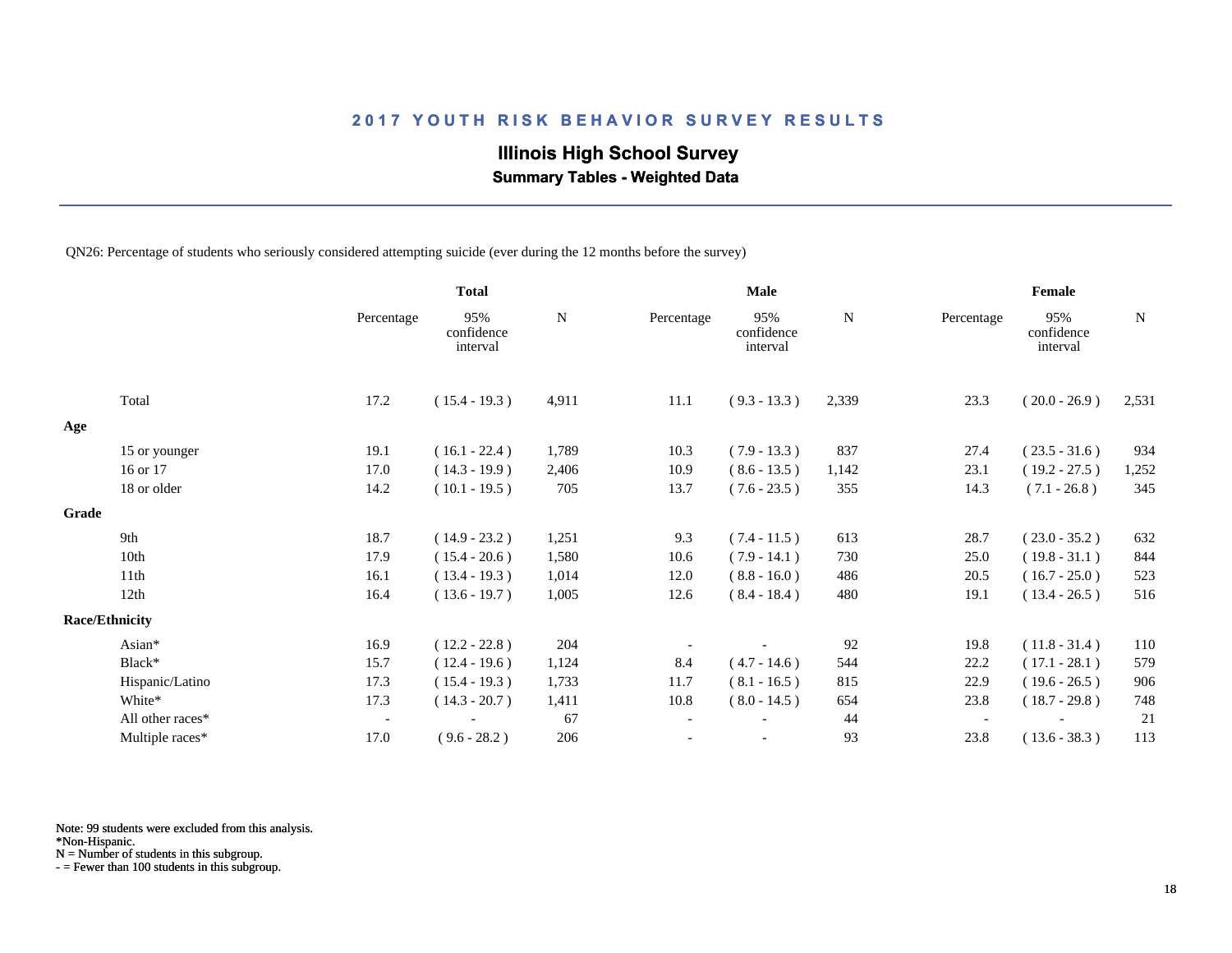# **Illinois High School Survey**

 **Summary Tables - Weighted Data**

QN27: Percentage of students who made a plan about how they would attempt suicide (during the 12 months before the survey)

|       |                       |                          | <b>Total</b>                  |       |                          | <b>Male</b>                   |       |            | Female                        |             |
|-------|-----------------------|--------------------------|-------------------------------|-------|--------------------------|-------------------------------|-------|------------|-------------------------------|-------------|
|       |                       | Percentage               | 95%<br>confidence<br>interval | N     | Percentage               | 95%<br>confidence<br>interval | N     | Percentage | 95%<br>confidence<br>interval | $\mathbf N$ |
|       | Total                 | 14.8                     | $(12.6 - 17.3)$               | 4,891 | 9.8                      | $(8.1 - 11.8)$                | 2,318 | 19.7       | $(16.9 - 22.8)$               | 2,532       |
| Age   |                       |                          |                               |       |                          |                               |       |            |                               |             |
|       | 15 or younger         | 15.2                     | $(12.9 - 17.8)$               | 1,782 | 7.2                      | $(5.3 - 9.8)$                 | 830   | 23.1       | $(19.5 - 27.1)$               | 935         |
|       | 16 or 17              | 14.4                     | $(12.0 - 17.1)$               | 2,400 | 10.1                     | $(8.4 - 12.1)$                | 1,134 | 18.4       | $(14.9 - 22.5)$               | 1,253       |
|       | 18 or older           | 15.4                     | $(9.9 - 23.0)$                | 698   | 14.5                     | $(8.5 - 23.9)$                | 349   | 15.8       | $(10.6 - 23.0)$               | 344         |
| Grade |                       |                          |                               |       |                          |                               |       |            |                               |             |
|       | 9th                   | 15.8                     | $(12.4 - 19.9)$               | 1,242 | 8.0                      | $(5.9 - 10.7)$                | 604   | 24.1       | $(18.1 - 31.4)$               | 633         |
|       | 10th                  | 13.6                     | $(12.0 - 15.5)$               | 1,581 | 7.3                      | $(5.7 - 9.1)$                 | 731   | 19.9       | $(16.1 - 24.3)$               | 843         |
|       | 11th                  | 15.8                     | $(11.9 - 20.7)$               | 1,012 | 12.6                     | $(9.6 - 16.2)$                | 482   | 19.3       | $(13.7 - 26.6)$               | 524         |
|       | 12th                  | 13.5                     | $(9.7 - 18.3)$                | 998   | 11.0                     | $(6.7 - 17.7)$                | 474   | 14.7       | $(10.9 - 19.6)$               | 515         |
|       | <b>Race/Ethnicity</b> |                          |                               |       |                          |                               |       |            |                               |             |
|       | Asian*                | 17.6                     | $(12.5 - 24.1)$               | 202   |                          |                               | 91    | 22.6       | $(13.3 - 35.5)$               | 110         |
|       | Black*                | 16.2                     | $(13.3 - 19.7)$               | 1,119 | 11.4                     | $(8.0 - 16.0)$                | 539   | 20.6       | $(16.1 - 26.1)$               | 579         |
|       | Hispanic/Latino       | 14.7                     | $(11.4 - 18.8)$               | 1,725 | 10.0                     | $(7.0 - 14.2)$                | 807   | 19.4       | $(15.2 - 24.3)$               | 904         |
|       | White*                | 13.8                     | $(10.6 - 17.6)$               | 1,408 | 7.9                      | $(5.7 - 10.8)$                | 648   | 19.4       | $(14.9 - 24.9)$               | 751         |
|       | All other races*      | $\overline{\phantom{a}}$ |                               | 67    | $\overline{\phantom{a}}$ |                               | 42    |            |                               | 21          |
|       | Multiple races*       | 11.7                     | $(6.0 - 21.7)$                | 205   |                          | $\overline{\phantom{a}}$      | 92    | 10.7       | $(4.2 - 24.7)$                | 113         |

Note: 119 students were excluded from this analysis.

\*Non-Hispanic.

N = Number of students in this subgroup.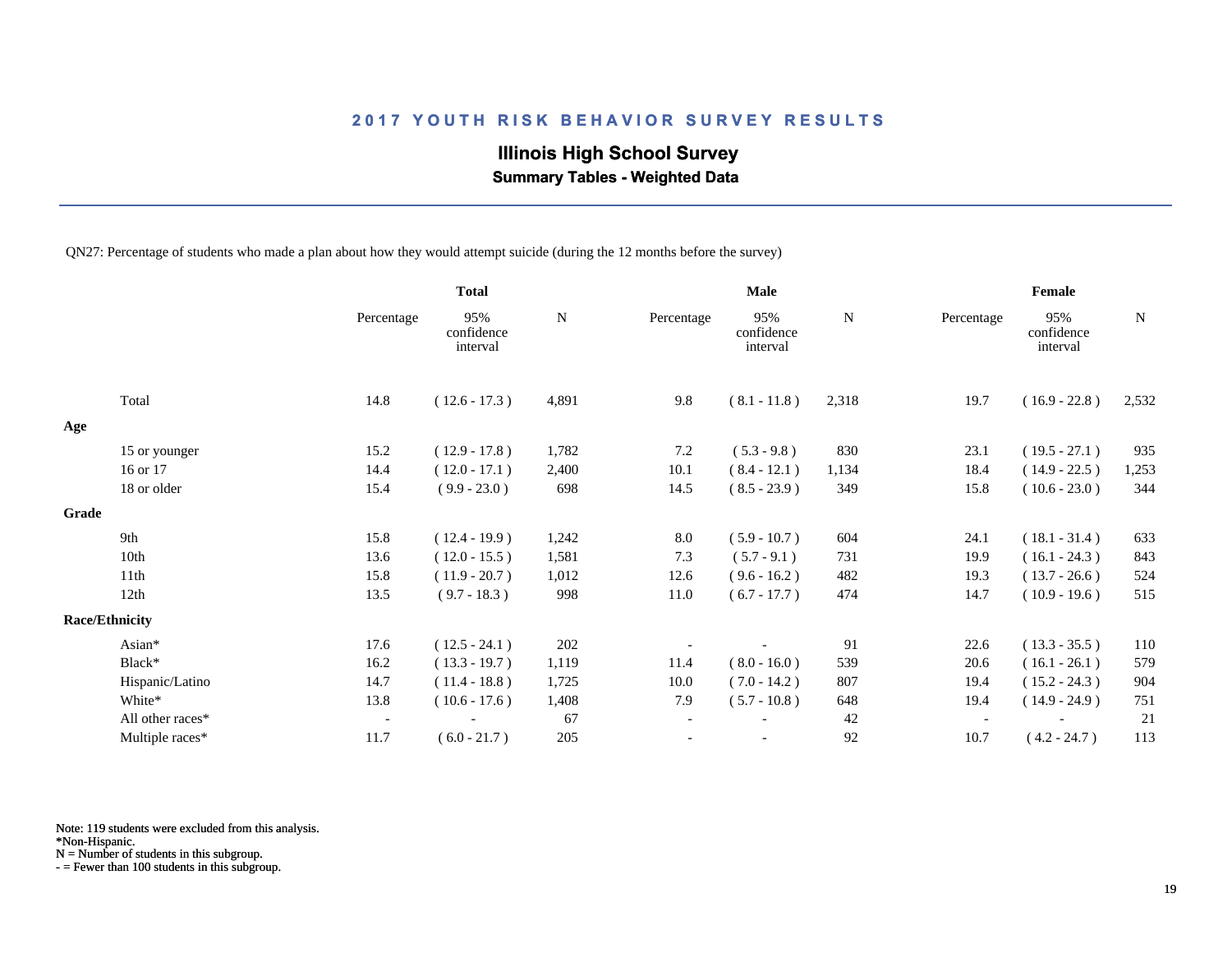# **Illinois High School Survey**

 **Summary Tables - Weighted Data**

QN28: Percentage of students who attempted suicide (one or more times during the 12 months before the survey)

|       |                       |                          | <b>Total</b>                  |       |                          | <b>Male</b>                   |       |                          | Female                        |       |
|-------|-----------------------|--------------------------|-------------------------------|-------|--------------------------|-------------------------------|-------|--------------------------|-------------------------------|-------|
|       |                       | Percentage               | 95%<br>confidence<br>interval | N     | Percentage               | 95%<br>confidence<br>interval | N     | Percentage               | 95%<br>confidence<br>interval | N     |
|       | Total                 | 10.0                     | $(8.1 - 12.2)$                | 4,248 | 7.6                      | $(5.6 - 10.2)$                | 1,983 | 11.8                     | $(9.1 - 15.1)$                | 2,225 |
| Age   |                       |                          |                               |       |                          |                               |       |                          |                               |       |
|       | 15 or younger         | 10.4                     | $(7.9 - 13.5)$                | 1,589 | 6.5                      | $(4.0 - 10.6)$                | 730   | 14.2                     | $(10.9 - 18.2)$               | 843   |
|       | 16 or 17              | 10.1                     | $(7.7 - 13.2)$                | 2,064 | 7.7                      | $(5.8 - 10.3)$                | 967   | 12.1                     | $(8.4 - 17.1)$                | 1,084 |
|       | 18 or older           | 8.7                      | $(5.6 - 13.4)$                | 584   | 9.7                      | $(4.1 - 21.2)$                | 281   | 5.5                      | $(2.3 - 12.7)$                | 298   |
| Grade |                       |                          |                               |       |                          |                               |       |                          |                               |       |
|       | 9th                   | 10.6                     | $(7.8 - 14.2)$                | 1,102 | 5.1                      | $(3.3 - 7.9)$                 | 527   | 15.9                     | $(11.9 - 21.0)$               | 570   |
|       | 10th                  | 8.2                      | $(6.2 - 10.7)$                | 1,378 | 5.0                      | $(3.4 - 7.4)$                 | 635   | 10.9                     | $(6.8 - 17.0)$                | 739   |
|       | 11th                  | 9.5                      | $(6.1 - 14.4)$                | 864   | 7.3                      | $(4.1 - 12.8)$                | 404   | 11.5                     | $(7.4 - 17.5)$                | 453   |
|       | 12th                  | 11.2                     | $(8.3 - 15.0)$                | 855   | 12.5                     | $(8.1 - 18.7)$                | 397   | 8.8                      | $(4.7 - 15.8)$                | 449   |
|       | <b>Race/Ethnicity</b> |                          |                               |       |                          |                               |       |                          |                               |       |
|       | Asian*                | 9.3                      | $(5.9 - 14.4)$                | 184   |                          |                               | 81    | 12.2                     | $(5.3 - 25.7)$                | 102   |
|       | Black*                | 13.7                     | $(9.1 - 20.3)$                | 901   | 10.7                     | $(6.6 - 16.9)$                | 418   | 16.3                     | $(10.5 - 24.6)$               | 483   |
|       | Hispanic/Latino       | 10.3                     | $(8.2 - 13.0)$                | 1,488 | 8.7                      | $(4.9 - 15.0)$                | 689   | 11.8                     | $(9.0 - 15.3)$                | 789   |
|       | White*                | 8.3                      | $(6.4 - 10.8)$                | 1,298 | 5.3                      | $(2.9 - 9.3)$                 | 594   | 10.7                     | $(7.6 - 14.7)$                | 695   |
|       | All other races*      | $\overline{\phantom{a}}$ |                               | 50    | $\overline{\phantom{a}}$ |                               | 32    | $\overline{\phantom{a}}$ |                               | 15    |
|       | Multiple races*       | 9.1                      | $(3.6 - 21.2)$                | 173   |                          | $\overline{\phantom{a}}$      | 77    |                          | $\overline{\phantom{a}}$      | 96    |

Note: 762 students were excluded from this analysis.

N = Number of students in this subgroup.

<sup>\*</sup>Non-Hispanic.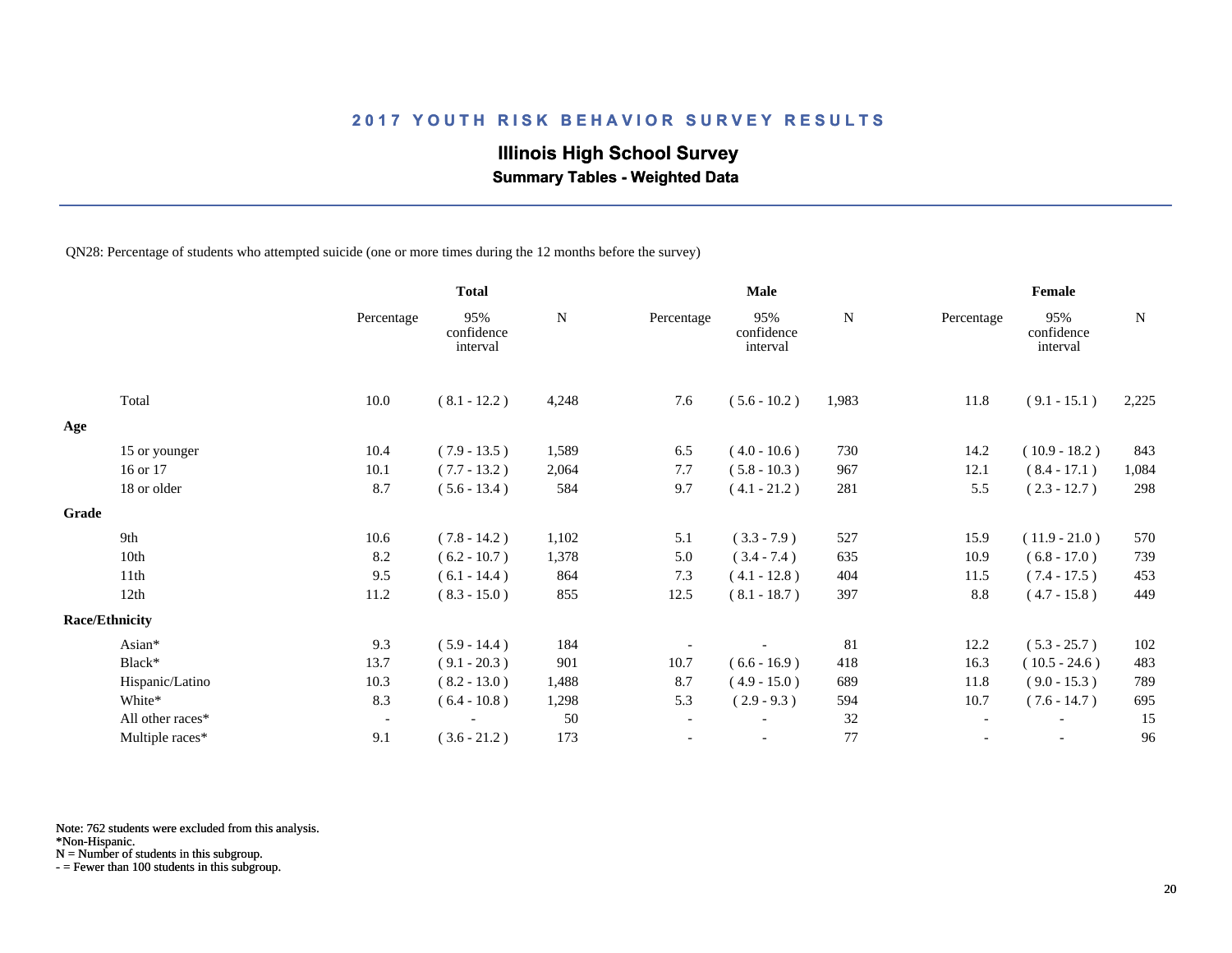**Illinois High School Survey Summary Tables - Weighted Data**

QN29: Percentage of students who had a suicide attempt that resulted in an injury, poisoning, or overdose that had to be treated by a doctor or nurse (during the 12 months before the survey)

|       |                       |                          | <b>Total</b>                  |             | <b>Male</b>              |                               |             | Female                   |                               |       |
|-------|-----------------------|--------------------------|-------------------------------|-------------|--------------------------|-------------------------------|-------------|--------------------------|-------------------------------|-------|
|       |                       | Percentage               | 95%<br>confidence<br>interval | $\mathbf N$ | Percentage               | 95%<br>confidence<br>interval | $\mathbf N$ | Percentage               | 95%<br>confidence<br>interval | N     |
|       | Total                 | 4.0                      | $(3.0 - 5.3)$                 | 4,206       | 3.5                      | $(2.3 - 5.4)$                 | 1,959       | 4.1                      | $(2.8 - 5.8)$                 | 2,215 |
| Age   |                       |                          |                               |             |                          |                               |             |                          |                               |       |
|       | 15 or younger         | 3.9                      | $(2.6 - 5.9)$                 | 1,563       | 3.5                      | $(1.8 - 6.5)$                 | 716         | 4.4                      | $(3.0 - 6.5)$                 | 836   |
|       | 16 or 17              | 3.9                      | $(2.7 - 5.4)$                 | 2,055       | 3.3                      | $(1.9 - 5.7)$                 | 961         | 4.4                      | $(2.7 - 7.2)$                 | 1,083 |
|       | 18 or older           | 4.5                      | $(2.1 - 9.4)$                 | 578         | 4.3                      | $(1.2 - 14.0)$                | 277         | 2.2                      | $(0.8 - 5.9)$                 | 296   |
| Grade |                       |                          |                               |             |                          |                               |             |                          |                               |       |
|       | 9th                   | 3.8                      | $(2.5 - 5.8)$                 | 1,084       | 2.9                      | $(1.4 - 5.8)$                 | 519         | 4.7                      | $(3.0 - 7.3)$                 | 563   |
|       | 10th                  | 3.5                      | $(2.6 - 4.8)$                 | 1,374       | 2.5                      | $(1.2 - 5.0)$                 | 631         | 4.6                      | $(2.6 - 8.0)$                 | 740   |
|       | 11th                  | 2.7                      | $(1.4 - 5.1)$                 | 854         | 2.8                      | $(1.2 - 6.2)$                 | 399         | 2.7                      | $(1.1 - 6.1)$                 | 450   |
|       | 12th                  | 5.5                      | $(3.1 - 9.7)$                 | 846         | 5.4                      | $(2.7 - 10.6)$                | 390         | 4.4                      | $(1.9 - 10.1)$                | 448   |
|       | <b>Race/Ethnicity</b> |                          |                               |             |                          |                               |             |                          |                               |       |
|       | Asian*                | 4.2                      | $(2.1 - 8.4)$                 | 183         |                          |                               | 81          | 5.5                      | $(2.0 - 14.1)$                | 102   |
|       | Black*                | 5.5                      | $(2.5 - 11.5)$                | 893         | 2.0                      | $(1.0 - 4.1)$                 | 412         | 8.4                      | $(3.5 - 18.6)$                | 481   |
|       | Hispanic/Latino       | 4.2                      | $(2.6 - 6.6)$                 | 1,473       | 4.0                      | $(1.5 - 10.4)$                | 681         | 4.3                      | $(2.5 - 7.5)$                 | 781   |
|       | White*                | 3.1                      | $(2.1 - 4.6)$                 | 1,292       | 3.0                      | $(1.6 - 5.7)$                 | 591         | 2.6                      | $(1.5 - 4.4)$                 | 693   |
|       | All other races*      | $\overline{\phantom{a}}$ |                               | 49          | $\overline{\phantom{a}}$ |                               | 31          | $\overline{\phantom{a}}$ | $\blacksquare$                | 15    |
|       | Multiple races*       | 7.2                      | $(2.3 - 20.1)$                | 172         | $\overline{\phantom{a}}$ |                               | 76          | $\overline{\phantom{a}}$ | $\overline{\phantom{a}}$      | 96    |

Note: 804 students were excluded from this analysis.

\*Non-Hispanic.

N = Number of students in this subgroup.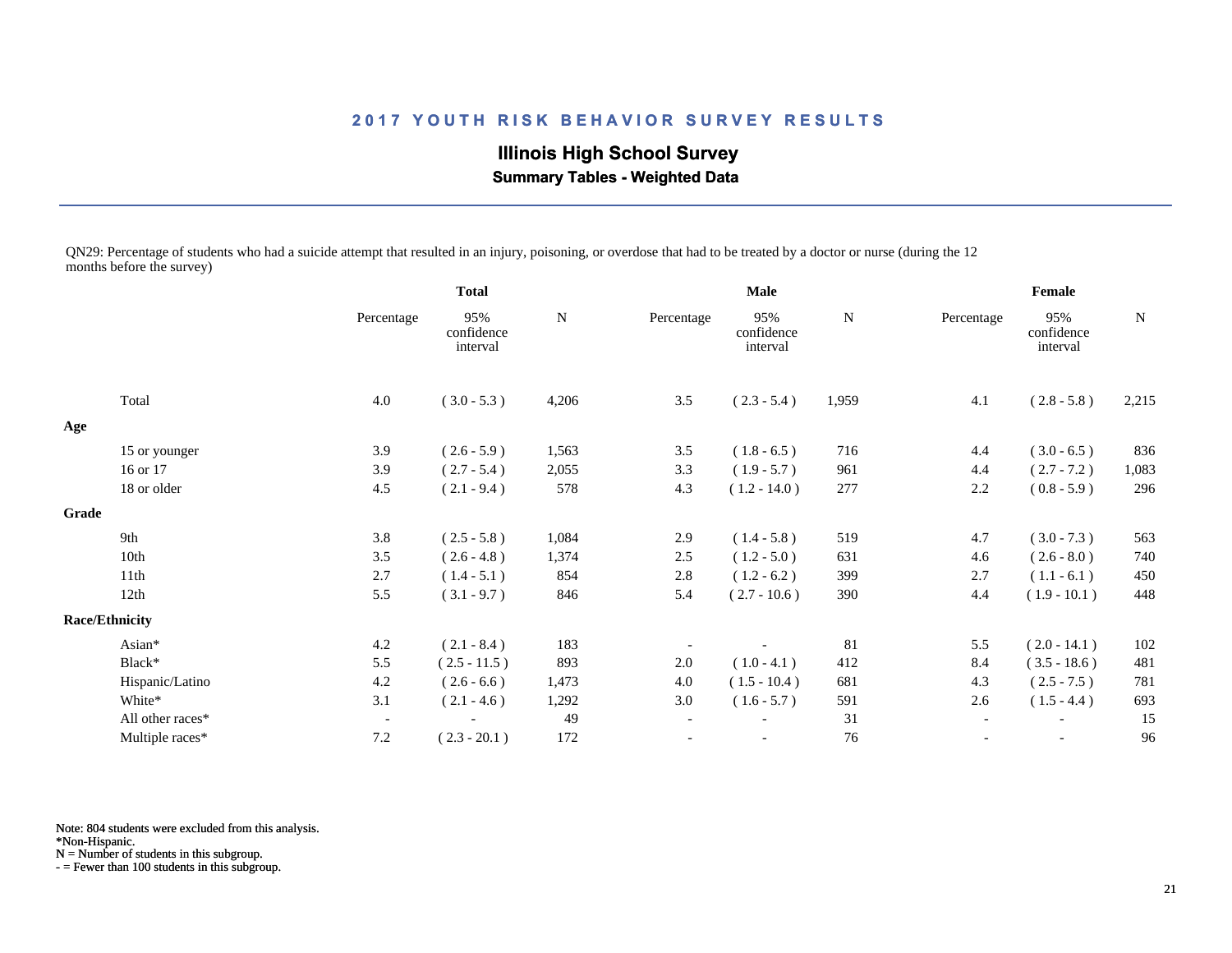# **Illinois High School Survey**

 **Summary Tables - Weighted Data**

QN30: Percentage of students who ever tried cigarette smoking (even one or two puffs)

|       |                       |                          | <b>Total</b>                  |       |                          | <b>Male</b>                   |       |            | Female                        |             |
|-------|-----------------------|--------------------------|-------------------------------|-------|--------------------------|-------------------------------|-------|------------|-------------------------------|-------------|
|       |                       | Percentage               | 95%<br>confidence<br>interval | N     | Percentage               | 95%<br>confidence<br>interval | N     | Percentage | 95%<br>confidence<br>interval | $\mathbf N$ |
|       | Total                 | 27.3                     | $(24.2 - 30.7)$               | 4,615 | 28.4                     | $(24.0 - 33.2)$               | 2,170 | 25.6       | $(22.7 - 28.9)$               | 2,413       |
| Age   |                       |                          |                               |       |                          |                               |       |            |                               |             |
|       | 15 or younger         | 21.3                     | $(17.3 - 25.9)$               | 1,675 | 19.1                     | $(14.1 - 25.2)$               | 773   | 23.1       | $(19.1 - 27.7)$               | 890         |
|       | 16 or 17              | 28.1                     | $(25.2 - 31.2)$               | 2,279 | 28.8                     | $(24.1 - 33.9)$               | 1,073 | 27.1       | $(23.4 - 31.2)$               | 1,195       |
|       | 18 or older           | 38.0                     | $(32.1 - 44.3)$               | 652   | 47.7                     | $(38.7 - 56.8)$               | 319   | 26.9       | $(22.6 - 31.7)$               | 328         |
| Grade |                       |                          |                               |       |                          |                               |       |            |                               |             |
|       | 9th                   | 21.5                     | $(17.9 - 25.6)$               | 1,162 | 19.6                     | $(14.4 - 26.2)$               | 558   | 23.6       | $(20.1 - 27.6)$               | 601         |
|       | 10th                  | 22.1                     | $(17.8 - 27.0)$               | 1,509 | 21.5                     | $(16.1 - 28.2)$               | 693   | 22.3       | $(18.0 - 27.3)$               | 811         |
|       | 11th                  | 30.1                     | $(26.1 - 34.4)$               | 955   | 29.5                     | $(23.5 - 36.2)$               | 456   | 30.5       | $(23.9 - 38.0)$               | 495         |
|       | 12th                  | 35.7                     | $(30.6 - 41.2)$               | 939   | 44.6                     | $(37.3 - 52.1)$               | 439   | 25.7       | $(20.7 - 31.4)$               | 490         |
|       | <b>Race/Ethnicity</b> |                          |                               |       |                          |                               |       |            |                               |             |
|       | Asian*                | 20.0                     | $(15.9 - 24.9)$               | 191   |                          |                               | 87    | 11.9       | $(6.7 - 20.2)$                | 103         |
|       | Black*                | 20.6                     | $(15.2 - 27.3)$               | 1,025 | 20.8                     | $(14.7 - 28.6)$               | 485   | 20.5       | $(13.2 - 30.4)$               | 539         |
|       | Hispanic/Latino       | 31.4                     | $(26.5 - 36.8)$               | 1,638 | 34.8                     | $(25.9 - 44.9)$               | 755   | 28.2       | $(24.7 - 32.0)$               | 872         |
|       | White*                | 27.5                     | $(22.6 - 33.0)$               | 1,373 | 27.8                     | $(21.2 - 35.4)$               | 639   | 27.0       | $(22.1 - 32.5)$               | 725         |
|       | All other races*      | $\overline{\phantom{a}}$ |                               | 59    | $\overline{\phantom{a}}$ |                               | 40    |            |                               | 17          |
|       | Multiple races*       | 32.6                     | $(23.2 - 43.5)$               | 195   |                          | $\overline{\phantom{a}}$      | 87    | 34.4       | $(20.7 - 51.4)$               | 108         |

Note: 395 students were excluded from this analysis.

\*Non-Hispanic.

N = Number of students in this subgroup.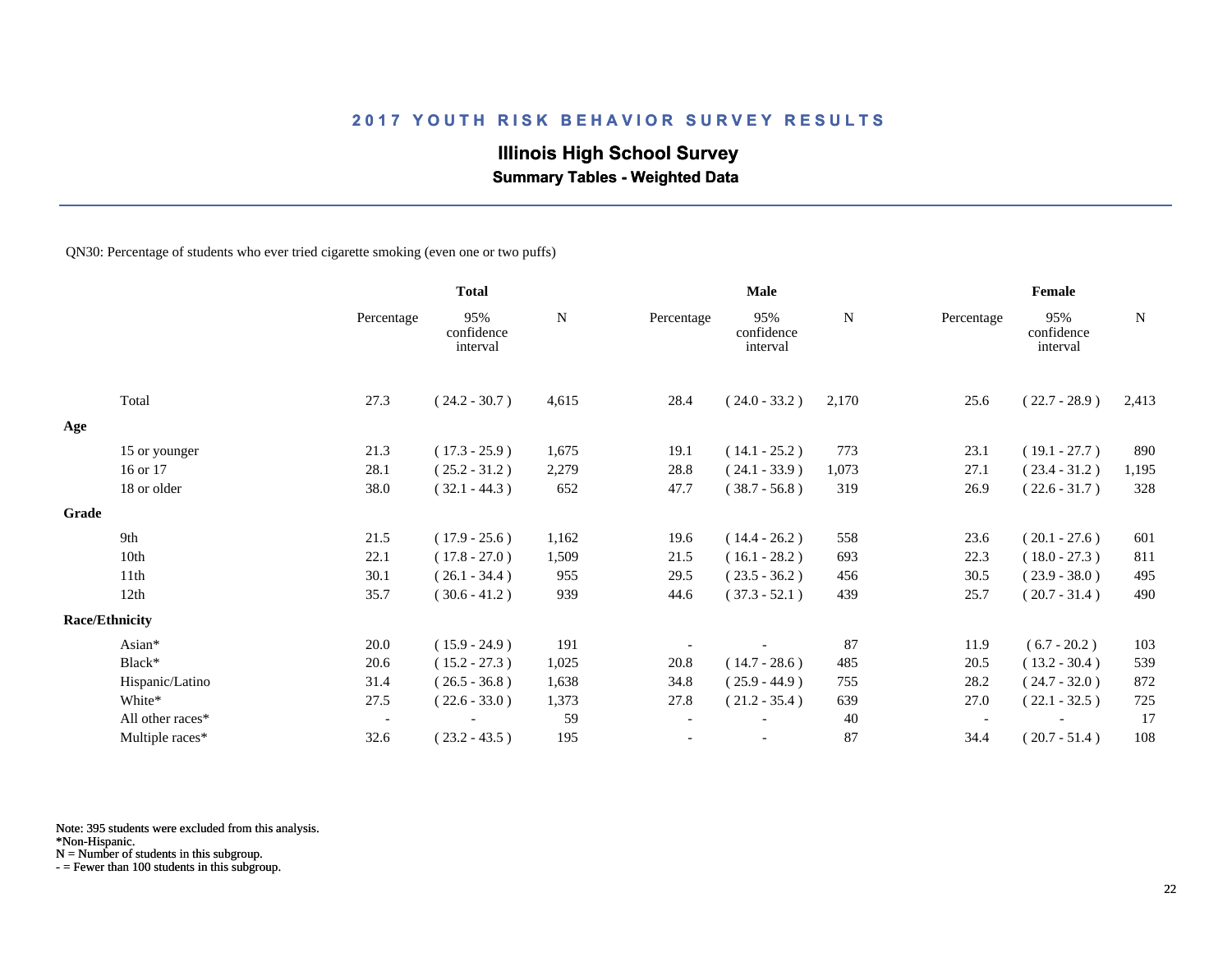# **Illinois High School Survey**

 **Summary Tables - Weighted Data**

QN31: Percentage of students who first tried cigarette smoking before age 13 years (even one or two puffs)

|       |                       |                          | <b>Total</b>                  |           |            | <b>Male</b>                   |       |                          | Female                        |       |
|-------|-----------------------|--------------------------|-------------------------------|-----------|------------|-------------------------------|-------|--------------------------|-------------------------------|-------|
|       |                       | Percentage               | 95%<br>confidence<br>interval | ${\bf N}$ | Percentage | 95%<br>confidence<br>interval | N     | Percentage               | 95%<br>confidence<br>interval | N     |
|       | Total                 | 10.5                     | $(9.1 - 12.1)$                | 4,669     | 12.4       | $(10.2 - 15.1)$               | 2,200 | 8.1                      | $(6.2 - 10.3)$                | 2,429 |
| Age   |                       |                          |                               |           |            |                               |       |                          |                               |       |
|       | 15 or younger         | 10.9                     | $(8.7 - 13.7)$                | 1,697     | 11.2       | $(8.2 - 15.2)$                | 785   | 10.1                     | $(7.0 - 14.4)$                | 895   |
|       | 16 or 17              | 9.9                      | $(7.7 - 12.7)$                | 2,293     | 12.0       | $(9.0 - 15.8)$                | 1,078 | 7.8                      | $(5.4 - 11.2)$                | 1,202 |
|       | 18 or older           | 11.1                     | $(7.3 - 16.6)$                | 669       | 16.3       | $(12.0 - 21.7)$               | 332   | 3.9                      | $(1.7 - 9.0)$                 | 332   |
| Grade |                       |                          |                               |           |            |                               |       |                          |                               |       |
|       | 9th                   | 11.4                     | $(9.0 - 14.2)$                | 1,176     | 11.9       | $(7.9 - 17.6)$                | 566   | 10.9                     | $(7.8 - 15.1)$                | 606   |
|       | 10th                  | 7.6                      | $(6.1 - 9.4)$                 | 1,517     | 7.9        | $(5.2 - 11.9)$                | 696   | 7.3                      | $(5.6 - 9.3)$                 | 814   |
|       | 11th                  | 10.6                     | $(8.2 - 13.6)$                | 966       | 12.5       | $(9.5 - 16.1)$                | 462   | 8.7                      | $(4.9 - 15.0)$                | 499   |
|       | 12th                  | 11.9                     | $(8.7 - 16.0)$                | 955       | 17.0       | $(12.7 - 22.4)$               | 451   | 5.0                      | $(2.2 - 10.8)$                | 494   |
|       | <b>Race/Ethnicity</b> |                          |                               |           |            |                               |       |                          |                               |       |
|       | Asian*                | 6.0                      | $(3.0 - 11.4)$                | 189       |            |                               | 86    | 1.3                      | $(0.3 - 6.0)$                 | 102   |
|       | Black*                | 11.4                     | $(8.4 - 15.3)$                | 1,043     | 11.2       | $(7.2 - 17.0)$                | 497   | 11.6                     | $(7.5 - 17.6)$                | 545   |
|       | Hispanic/Latino       | 13.0                     | $(10.2 - 16.4)$               | 1,654     | 16.8       | $(11.7 - 23.5)$               | 764   | 9.1                      | $(6.2 - 13.0)$                | 877   |
|       | White*                | 8.7                      | $(6.7 - 11.3)$                | 1,381     | 9.7        | $(6.6 - 14.0)$                | 641   | 7.3                      | $(4.8 - 11.1)$                | 731   |
|       | All other races*      | $\overline{\phantom{a}}$ |                               | 63        |            |                               | 42    | $\overline{\phantom{a}}$ |                               | 17    |
|       | Multiple races*       | 19.7                     | $(13.5 - 27.9)$               | 195       |            | $\overline{\phantom{a}}$      | 87    | 11.0                     | $(6.3 - 18.7)$                | 108   |

Note: 341 students were excluded from this analysis.

\*Non-Hispanic.

N = Number of students in this subgroup.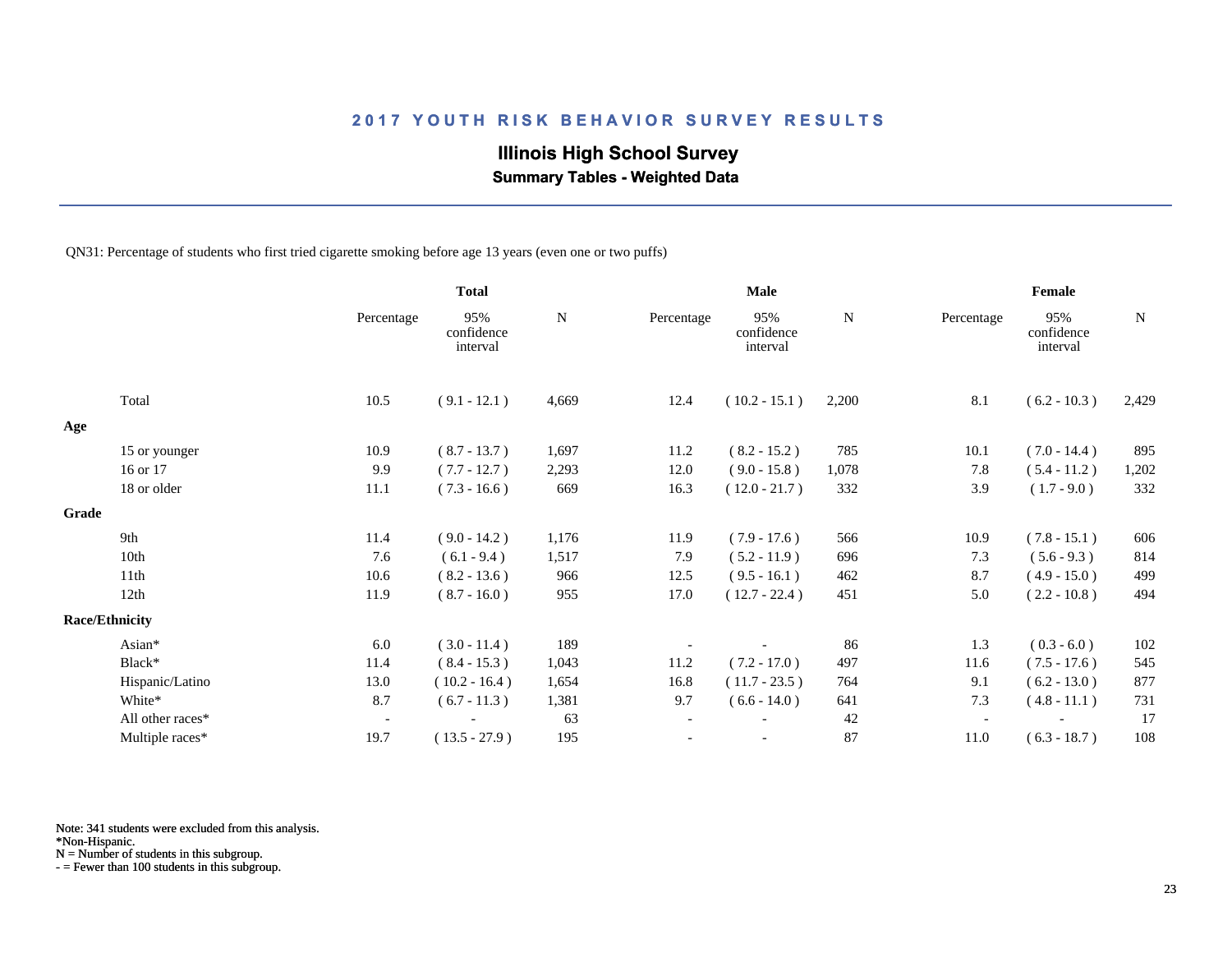# **Illinois High School Survey**

 **Summary Tables - Weighted Data**

QN32: Percentage of students who currently smoked cigarettes (on at least 1 day during the 30 days before the survey)

|       |                       |                          | <b>Total</b>                  |           |                          | <b>Male</b>                   |       |                          | Female                        |       |
|-------|-----------------------|--------------------------|-------------------------------|-----------|--------------------------|-------------------------------|-------|--------------------------|-------------------------------|-------|
|       |                       | Percentage               | 95%<br>confidence<br>interval | ${\bf N}$ | Percentage               | 95%<br>confidence<br>interval | N     | Percentage               | 95%<br>confidence<br>interval | N     |
|       | Total                 | 7.6                      | $(6.0 - 9.7)$                 | 4,649     | 8.3                      | $(5.6 - 12.1)$                | 2,171 | 6.5                      | $(5.4 - 7.9)$                 | 2,441 |
| Age   |                       |                          |                               |           |                          |                               |       |                          |                               |       |
|       | 15 or younger         | 6.6                      | $(4.7 - 9.1)$                 | 1,701     | 6.2                      | $(3.9 - 9.8)$                 | 787   | 7.0                      | $(5.2 - 9.3)$                 | 902   |
|       | 16 or 17              | 7.2                      | $(5.4 - 9.6)$                 | 2,280     | $8.0\,$                  | $(4.3 - 14.4)$                | 1,057 | 6.2                      | $(4.0 - 9.4)$                 | 1,209 |
|       | 18 or older           | 11.1                     | $(7.9 - 15.4)$                | 658       | 13.9                     | $(8.7 - 21.4)$                | 322   | 6.8                      | $(3.7 - 12.0)$                | 330   |
| Grade |                       |                          |                               |           |                          |                               |       |                          |                               |       |
|       | 9th                   | 7.5                      | $(5.6 - 9.9)$                 | 1,188     | 7.0                      | $(4.6 - 10.6)$                | 571   | 7.9                      | $(6.0 - 10.5)$                | 613   |
|       | 10th                  | 5.7                      | $(4.0 - 8.2)$                 | 1,505     | 6.0                      | $(3.4 - 10.4)$                | 687   | 5.5                      | $(4.0 - 7.5)$                 | 813   |
|       | 11th                  | 6.0                      | $(3.6 - 10.1)$                | 958       | 7.3                      | $(2.9 - 17.6)$                | 454   | 4.1                      | $(2.2 - 7.6)$                 | 498   |
|       | 12th                  | 10.9                     | $(8.7 - 13.6)$                | 943       | 12.7                     | $(8.3 - 18.8)$                | 435   | 8.4                      | $(5.9 - 11.7)$                | 500   |
|       | <b>Race/Ethnicity</b> |                          |                               |           |                          |                               |       |                          |                               |       |
|       | Asian*                | 5.0                      | $(2.4 - 10.3)$                | 196       |                          |                               | 89    | 3.4                      | $(0.9 - 11.9)$                | 107   |
|       | Black*                | 1.8                      | $(0.9 - 3.4)$                 | 1,039     | 2.3                      | $(1.0 - 5.4)$                 | 498   | 1.3                      | $(0.6 - 2.7)$                 | 540   |
|       | Hispanic/Latino       | 7.2                      | $(5.2 - 9.7)$                 | 1,633     | 8.1                      | $(5.1 - 12.6)$                | 750   | 6.2                      | $(4.3 - 9.0)$                 | 871   |
|       | White*                | 9.1                      | $(6.5 - 12.5)$                | 1,374     | 9.8                      | $(5.9 - 15.7)$                | 625   | 8.0                      | $(6.1 - 10.5)$                | 741   |
|       | All other races*      | $\overline{\phantom{a}}$ |                               | 54        | $\overline{\phantom{a}}$ |                               | 34    | $\overline{\phantom{a}}$ |                               | 18    |
|       | Multiple races*       | 10.6                     | $(5.3 - 20.1)$                | 198       |                          |                               | 87    | 8.6                      | $(3.2 - 21.0)$                | 111   |

Note: 361 students were excluded from this analysis.

\*Non-Hispanic.

N = Number of students in this subgroup.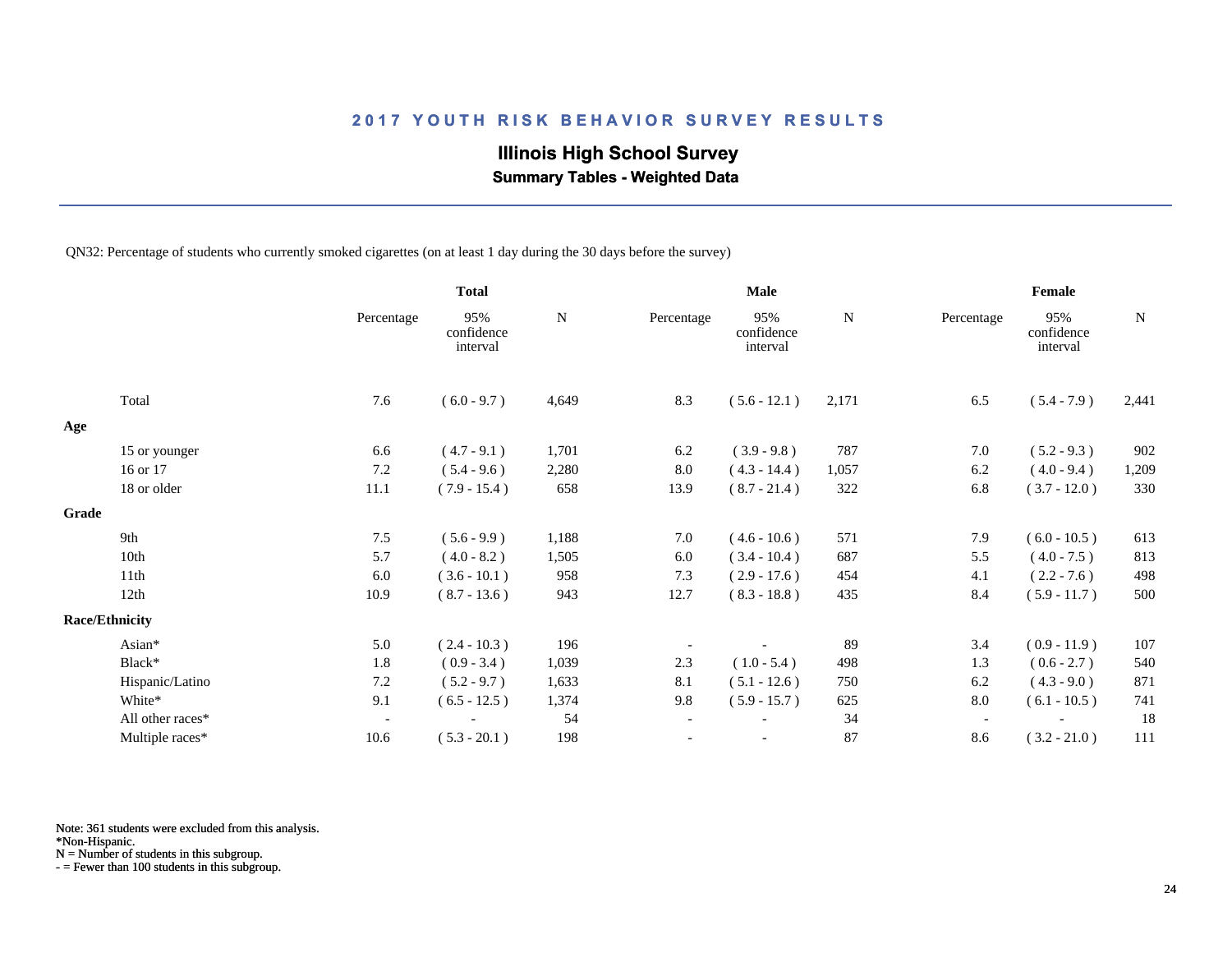# **Illinois High School Survey**

 **Summary Tables - Weighted Data**

QNFRCIG: Percentage of students who currently smoked cigarettes frequently (on 20 or more days during the 30 days before the survey)

|       |                       |                          | <b>Total</b>                  |           |                          | <b>Male</b>                   |           |                          | Female                        |           |
|-------|-----------------------|--------------------------|-------------------------------|-----------|--------------------------|-------------------------------|-----------|--------------------------|-------------------------------|-----------|
|       |                       | Percentage               | 95%<br>confidence<br>interval | ${\bf N}$ | Percentage               | 95%<br>confidence<br>interval | ${\bf N}$ | Percentage               | 95%<br>confidence<br>interval | ${\bf N}$ |
|       | Total                 | 1.5                      | $(1.2 - 1.9)$                 | 4,649     | 2.2                      | $(1.6 - 2.8)$                 | 2,171     | 0.9                      | $(0.6 - 1.4)$                 | 2,441     |
| Age   |                       |                          |                               |           |                          |                               |           |                          |                               |           |
|       | 15 or younger         | 1.1                      | $(0.5 - 2.2)$                 | 1,701     | 1.5                      | $(0.6 - 3.7)$                 | 787       | 0.7                      | $(0.2 - 2.4)$                 | 902       |
|       | 16 or 17              | 1.1                      | $(0.7 - 1.8)$                 | 2,280     | 1.1                      | $(0.6 - 2.0)$                 | 1,057     | 1.2                      | $(0.6 - 2.4)$                 | 1,209     |
|       | 18 or older           | 3.7                      | $(2.2 - 6.3)$                 | 658       | 6.8                      | $(3.7 - 12.2)$                | 322       | 0.7                      | $(0.1 - 3.2)$                 | 330       |
| Grade |                       |                          |                               |           |                          |                               |           |                          |                               |           |
|       | 9th                   | 1.6                      | $(0.9 - 2.6)$                 | 1,188     | 2.1                      | $(0.9 - 4.8)$                 | 571       | 1.0                      | $(0.4 - 2.8)$                 | 613       |
|       | 10th                  | 1.3                      | $(0.6 - 2.8)$                 | 1,505     | 1.9                      | $(1.0 - 3.7)$                 | 687       | 0.6                      | $(0.1 - 2.8)$                 | 813       |
|       | 11th                  | 0.8                      | $(0.3 - 2.4)$                 | 958       | 1.5                      | $(0.4 - 5.2)$                 | 454       | 0.2                      | $(0.1 - 0.6)$                 | 498       |
|       | 12th                  | 2.1                      | $(1.0 - 4.1)$                 | 943       | 2.5                      | $(0.9 - 6.6)$                 | 435       | 1.8                      | $(0.8 - 3.7)$                 | 500       |
|       | <b>Race/Ethnicity</b> |                          |                               |           |                          |                               |           |                          |                               |           |
|       | Asian*                | 2.1                      | $(0.3 - 15.5)$                | 196       |                          |                               | 89        | 0.0                      | $\overline{\phantom{a}}$      | 107       |
|       | Black*                | 0.1                      | $(0.1 - 0.4)$                 | 1,039     | 0.3                      | $(0.1 - 0.9)$                 | 498       | 0.0                      |                               | 540       |
|       | Hispanic/Latino       | 1.8                      | $(0.8 - 3.9)$                 | 1,633     | 3.3                      | $(1.5 - 7.0)$                 | 750       | 0.5                      | $(0.1 - 2.2)$                 | 871       |
|       | White*                | 1.4                      | $(0.9 - 2.4)$                 | 1,374     | 1.8                      | $(1.1 - 3.0)$                 | 625       | 1.1                      | $(0.4 - 2.7)$                 | 741       |
|       | All other races*      | $\overline{\phantom{a}}$ |                               | 54        | $\overline{\phantom{a}}$ |                               | 34        | $\overline{\phantom{a}}$ |                               | 18        |
|       | Multiple races*       | 1.8                      | $(0.3 - 9.5)$                 | 198       |                          |                               | 87        | 3.4                      | $(0.5 - 19.5)$                | 111       |

Note: 361 students were excluded from this analysis.

\*Non-Hispanic.

N = Number of students in this subgroup.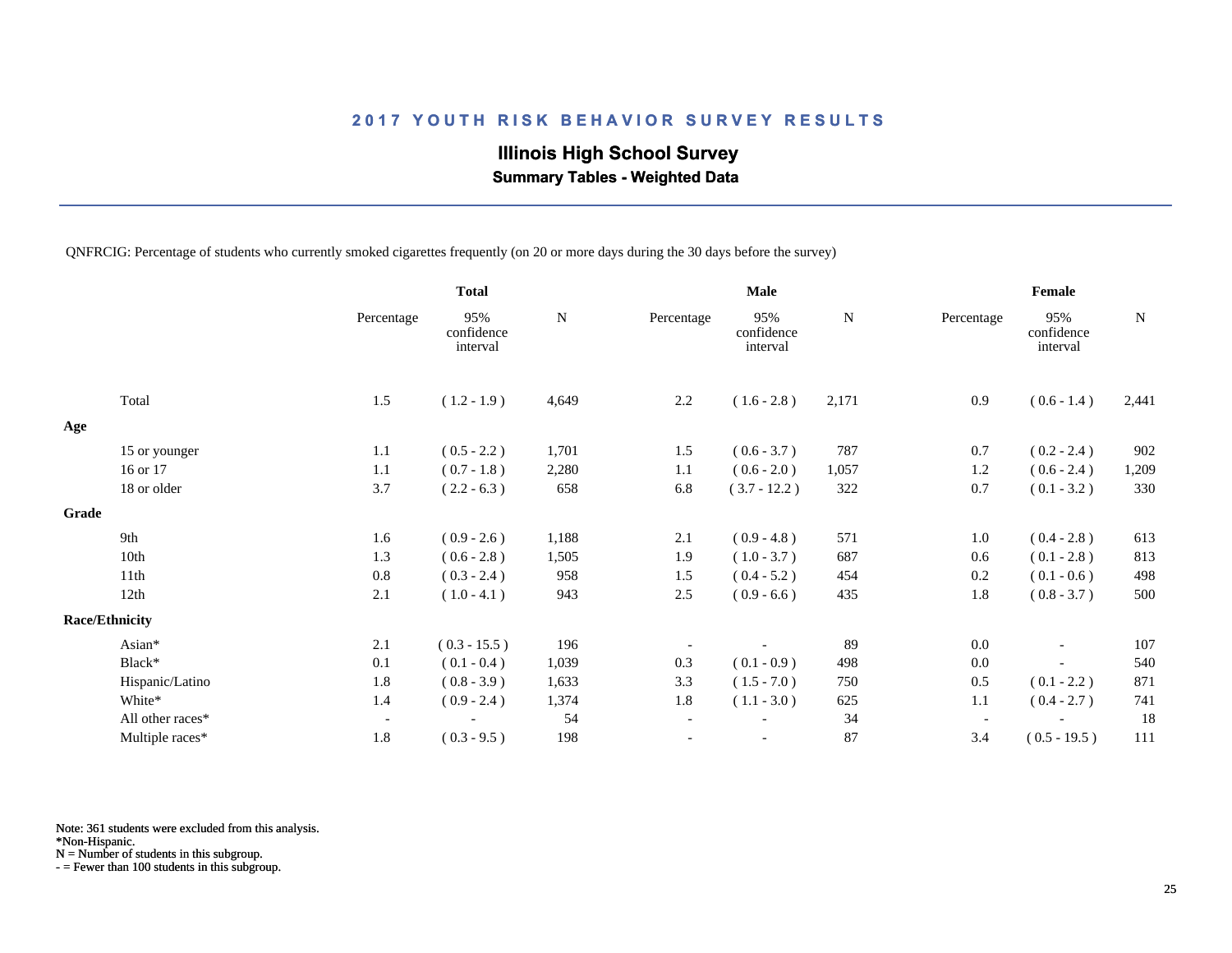# **Illinois High School Survey**

 **Summary Tables - Weighted Data**

QNDAYCIG: Percentage of students who currently smoked cigarettes daily (on all 30 days during the 30 days before the survey)

|       |                       |                          | <b>Total</b>                  |           |                          | <b>Male</b>                   |           |                          | Female                        |           |
|-------|-----------------------|--------------------------|-------------------------------|-----------|--------------------------|-------------------------------|-----------|--------------------------|-------------------------------|-----------|
|       |                       | Percentage               | 95%<br>confidence<br>interval | ${\bf N}$ | Percentage               | 95%<br>confidence<br>interval | ${\bf N}$ | Percentage               | 95%<br>confidence<br>interval | ${\bf N}$ |
|       | Total                 | 1.4                      | $(1.1 - 1.7)$                 | 4,649     | 2.1                      | $(1.6 - 2.8)$                 | 2,171     | 0.6                      | $(0.4 - 1.1)$                 | 2,441     |
| Age   |                       |                          |                               |           |                          |                               |           |                          |                               |           |
|       | 15 or younger         | 0.8                      | $(0.3 - 2.3)$                 | 1,701     | 1.3                      | $(0.5 - 3.6)$                 | 787       | 0.3                      | $(0.0 - 2.3)$                 | 902       |
|       | 16 or 17              | 1.0                      | $(0.6 - 1.7)$                 | 2,280     | 1.1                      | $(0.6 - 2.0)$                 | 1,057     | 0.9                      | $(0.4 - 2.0)$                 | 1,209     |
|       | 18 or older           | 3.6                      | $(2.1 - 6.2)$                 | 658       | 6.7                      | $(3.6 - 12.2)$                | 322       | 0.6                      | $(0.1 - 3.4)$                 | 330       |
| Grade |                       |                          |                               |           |                          |                               |           |                          |                               |           |
|       | 9th                   | 1.1                      | $(0.5 - 2.6)$                 | 1,188     | 1.9                      | $(0.8 - 4.7)$                 | 571       | 0.3                      | $(0.0 - 2.2)$                 | 613       |
|       | 10th                  | 1.2                      | $(0.5 - 2.7)$                 | 1,505     | 1.9                      | $(1.0 - 3.7)$                 | 687       | 0.5                      | $(0.1 - 3.1)$                 | 813       |
|       | 11th                  | 0.8                      | $(0.3 - 2.4)$                 | 958       | 1.5                      | $(0.4 - 5.2)$                 | 454       | 0.1                      | $(0.0 - 0.5)$                 | 498       |
|       | 12th                  | 2.0                      | $(1.0 - 4.1)$                 | 943       | 2.4                      | $(0.8 - 6.6)$                 | 435       | 1.7                      | $(0.8 - 3.7)$                 | 500       |
|       | <b>Race/Ethnicity</b> |                          |                               |           |                          |                               |           |                          |                               |           |
|       | Asian*                | 2.1                      | $(0.3 - 15.5)$                | 196       |                          |                               | 89        | 0.0                      | $\overline{\phantom{a}}$      | 107       |
|       | Black*                | 0.1                      | $(0.0 - 0.3)$                 | 1,039     | 0.1                      | $(0.0 - 0.6)$                 | 498       | 0.0                      |                               | 540       |
|       | Hispanic/Latino       | 1.7                      | $(0.7 - 3.9)$                 | 1,633     | 3.1                      | $(1.3 - 6.9)$                 | 750       | 0.4                      | $(0.1 - 2.4)$                 | 871       |
|       | White*                | 1.3                      | $(0.8 - 2.2)$                 | 1,374     | 1.8                      | $(1.1 - 3.0)$                 | 625       | 0.8                      | $(0.3 - 2.5)$                 | 741       |
|       | All other races*      | $\overline{\phantom{a}}$ |                               | 54        | $\overline{\phantom{a}}$ |                               | 34        | $\overline{\phantom{a}}$ |                               | 18        |
|       | Multiple races*       | 1.8                      | $(0.3 - 9.5)$                 | 198       |                          |                               | 87        | 3.4                      | $(0.5 - 19.5)$                | 111       |

Note: 361 students were excluded from this analysis.

\*Non-Hispanic.

N = Number of students in this subgroup.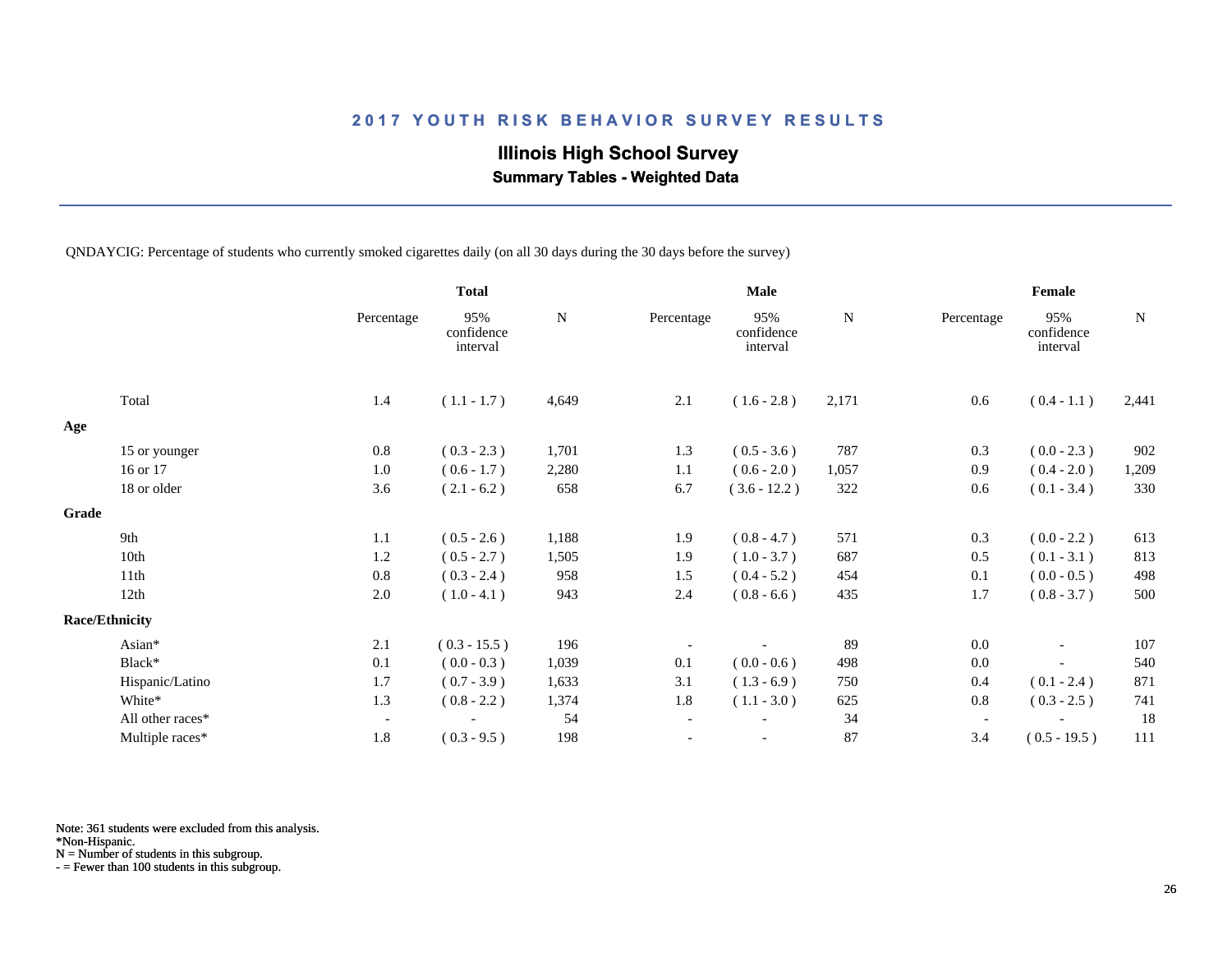**Illinois High School Survey Summary Tables - Weighted Data**

QN33: Percentage of students who smoked more than 10 cigarettes per day (on the days they smoked during the 30 days before the survey, among students who currently smoked cigarettes)

|       |                       |                          | <b>Total</b>                  |           |                          | <b>Male</b>                   |                | Female                   |                               |                |  |
|-------|-----------------------|--------------------------|-------------------------------|-----------|--------------------------|-------------------------------|----------------|--------------------------|-------------------------------|----------------|--|
|       |                       | Percentage               | 95%<br>confidence<br>interval | ${\bf N}$ | Percentage               | 95%<br>confidence<br>interval | ${\bf N}$      | Percentage               | 95%<br>confidence<br>interval | ${\bf N}$      |  |
|       | Total                 | 10.4                     | $(5.8 - 17.8)$                | 311       | 14.1                     | $(6.4 - 28.1)$                | 153            | 3.9                      | $(2.1 - 7.0)$                 | 151            |  |
| Age   |                       |                          |                               |           |                          |                               |                |                          |                               |                |  |
|       | 15 or younger         |                          |                               | 88        |                          |                               | $40\,$         |                          | $\overline{\phantom{a}}$      | 46             |  |
|       | 16 or 17              | $7.0\,$                  | $(2.6 - 17.4)$                | 149       |                          | -                             | 71             |                          | $\overline{\phantom{a}}$      | 75             |  |
|       | 18 or older           |                          |                               | 73        |                          | $\overline{\phantom{a}}$      | 42             |                          | $\overline{\phantom{0}}$      | 30             |  |
| Grade |                       |                          |                               |           |                          |                               |                |                          |                               |                |  |
|       | 9th                   |                          |                               | 62        |                          |                               | 29             |                          | $\overline{\phantom{a}}$      | 32             |  |
|       | 10th                  |                          |                               | 82        |                          | $\overline{\phantom{a}}$      | 40             |                          | $\overline{\phantom{a}}$      | 42             |  |
|       | 11th                  |                          |                               | 62        |                          | $\overline{\phantom{a}}$      | 36             |                          | $\overline{\phantom{a}}$      | 24             |  |
|       | 12th                  |                          |                               | 97        |                          | $\overline{\phantom{a}}$      | 46             |                          | $\overline{\phantom{a}}$      | 50             |  |
|       | <b>Race/Ethnicity</b> |                          |                               |           |                          |                               |                |                          |                               |                |  |
|       | Asian*                |                          |                               | $\,8\,$   |                          |                               | $\overline{4}$ |                          | $\overline{\phantom{a}}$      | $\overline{4}$ |  |
|       | Black*                |                          |                               | $28\,$    |                          | $\overline{\phantom{a}}$      | 16             |                          | $\overline{\phantom{a}}$      | 12             |  |
|       | Hispanic/Latino       | 19.4                     | $(10.0 - 34.2)$               | 106       |                          | $\overline{\phantom{a}}$      | 49             | $\overline{\phantom{0}}$ | $\overline{\phantom{a}}$      | 56             |  |
|       | White*                | 5.3                      | $(2.1 - 12.8)$                | 128       | $\overline{\phantom{a}}$ | $-$                           | 64             | $\overline{\phantom{a}}$ | $\overline{\phantom{a}}$      | 63             |  |
|       | All other races*      | $\overline{\phantom{a}}$ | $\overline{\phantom{0}}$      | 8         | $\overline{\phantom{a}}$ | $\overline{\phantom{a}}$      | 3              | $\overline{\phantom{a}}$ | $\overline{\phantom{a}}$      | 5              |  |
|       | Multiple races*       | $\overline{\phantom{a}}$ | $\overline{\phantom{a}}$      | 15        |                          | $\overline{\phantom{a}}$      | $\overline{7}$ | $\overline{\phantom{a}}$ | $\overline{\phantom{a}}$      | 8              |  |

Note: 4,699 students were excluded from this analysis.

\*Non-Hispanic.

N = Number of students in this subgroup.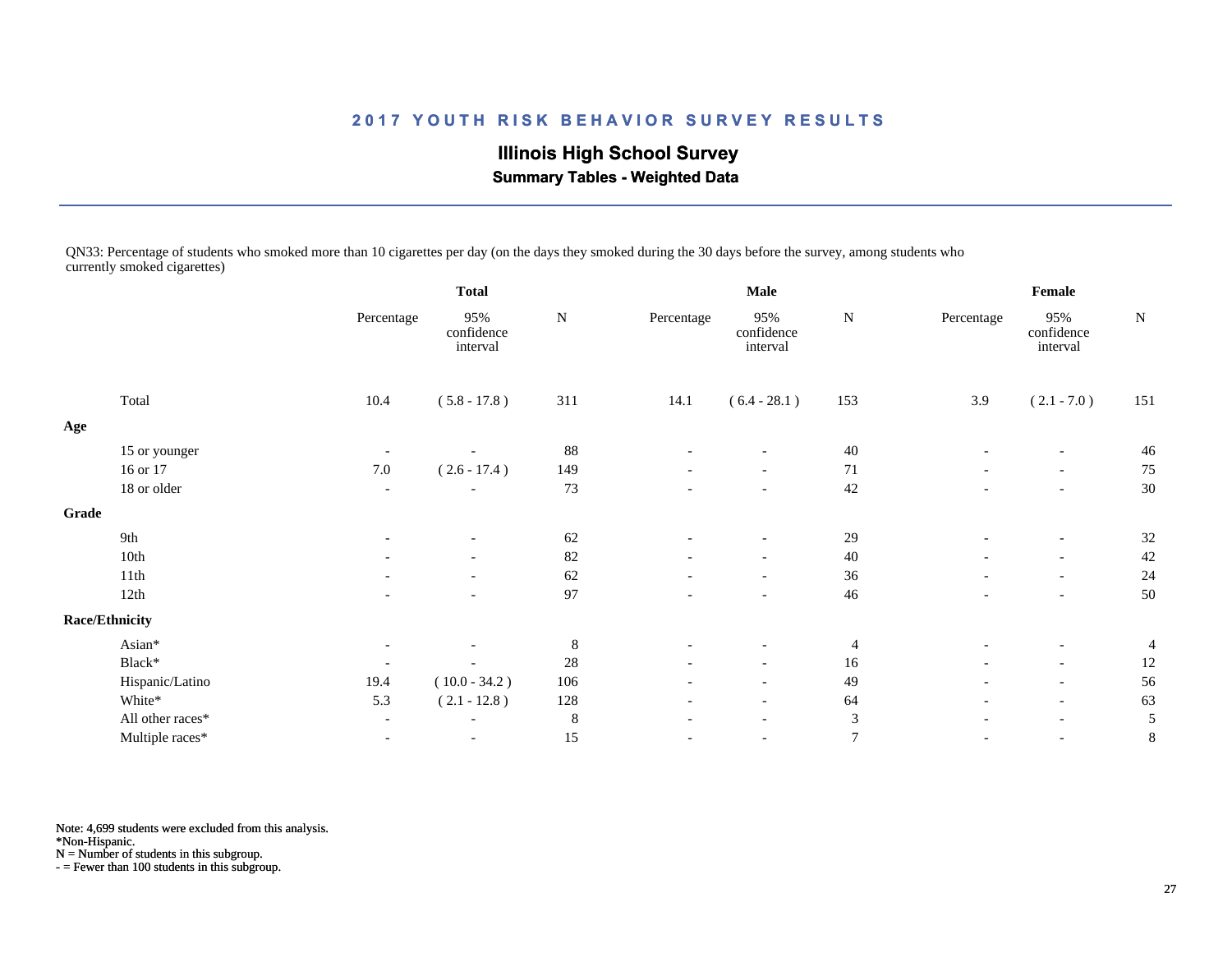# **Illinois High School Survey Summary Tables - Weighted Data**

QN34: Percentage of students who ever used an electronic vapor product (including e-cigarettes, e-cigars, e-pipes, vape pipes, vaping pens, e-hookahs, and hookah pens [such as blu, NJOY, Vuse, MarkTen, Logic, Vapin Plus, eGo, and Halo])

|       |                       |                          | <b>Total</b>                  |       | <b>Male</b>              |                               |             | Female                   |                               |       |
|-------|-----------------------|--------------------------|-------------------------------|-------|--------------------------|-------------------------------|-------------|--------------------------|-------------------------------|-------|
|       |                       | Percentage               | 95%<br>confidence<br>interval | N     | Percentage               | 95%<br>confidence<br>interval | $\mathbf N$ | Percentage               | 95%<br>confidence<br>interval | N     |
|       | Total                 | 41.4                     | $(36.6 - 46.3)$               | 4,759 | 41.3                     | $(35.4 - 47.5)$               | 2,234       | 41.2                     | $(36.2 - 46.4)$               | 2,490 |
| Age   |                       |                          |                               |       |                          |                               |             |                          |                               |       |
|       | 15 or younger         | 33.4                     | $(27.1 - 40.3)$               | 1,732 | 30.8                     | $(23.1 - 39.9)$               | 798         | 35.6                     | $(29.8 - 41.9)$               | 921   |
|       | 16 or 17              | 44.2                     | $(39.6 - 49.0)$               | 2,347 | 44.6                     | $(37.6 - 51.8)$               | 1,102       | 44.1                     | $(37.4 - 50.9)$               | 1,233 |
|       | 18 or older           | 50.9                     | $(45.1 - 56.6)$               | 671   | 55.3                     | $(48.1 - 62.2)$               | 329         | 45.5                     | $(35.9 - 55.4)$               | 336   |
| Grade |                       |                          |                               |       |                          |                               |             |                          |                               |       |
|       | 9th                   | 32.3                     | $(25.4 - 40.1)$               | 1,205 | 28.6                     | $(20.3 - 38.7)$               | 584         | 36.4                     | $(29.5 - 43.9)$               | 618   |
|       | 10th                  | 35.1                     | $(30.1 - 40.4)$               | 1,539 | 37.2                     | $(30.2 - 44.7)$               | 705         | 33.1                     | $(29.1 - 37.2)$               | 828   |
|       | 11th                  | 48.9                     | $(40.7 - 57.1)$               | 996   | 48.3                     | $(38.7 - 58.0)$               | 469         | 49.5                     | $(37.6 - 61.5)$               | 522   |
|       | 12th                  | 49.7                     | $(44.7 - 54.6)$               | 966   | 52.5                     | $(46.1 - 58.8)$               | 451         | 46.3                     | $(38.8 - 54.0)$               | 506   |
|       | <b>Race/Ethnicity</b> |                          |                               |       |                          |                               |             |                          |                               |       |
|       | Asian*                | 31.4                     | $(20.2 - 45.3)$               | 199   |                          |                               | 89          | 22.7                     | $(13.4 - 35.9)$               | 109   |
|       | Black*                | 36.3                     | $(31.9 - 40.9)$               | 1,059 | 34.6                     | $(25.6 - 44.8)$               | 506         | 37.9                     | $(30.2 - 46.2)$               | 552   |
|       | Hispanic/Latino       | 46.7                     | $(42.8 - 50.6)$               | 1,679 | 50.2                     | $(44.5 - 56.0)$               | 776         | 43.2                     | $(38.6 - 47.8)$               | 892   |
|       | White*                | 41.0                     | $(34.2 - 48.2)$               | 1,403 | 39.9                     | $(30.8 - 49.7)$               | 642         | 42.3                     | $(35.8 - 49.1)$               | 753   |
|       | All other races*      | $\overline{\phantom{a}}$ |                               | 64    | $\overline{\phantom{a}}$ |                               | 41          | $\overline{\phantom{a}}$ |                               | 21    |
|       | Multiple races*       | 54.1                     | $(42.0 - 65.6)$               | 202   |                          |                               | 91          | 55.4                     | $(33.9 - 75.1)$               | 111   |

Note: 251 students were excluded from this analysis.

\*Non-Hispanic.

N = Number of students in this subgroup.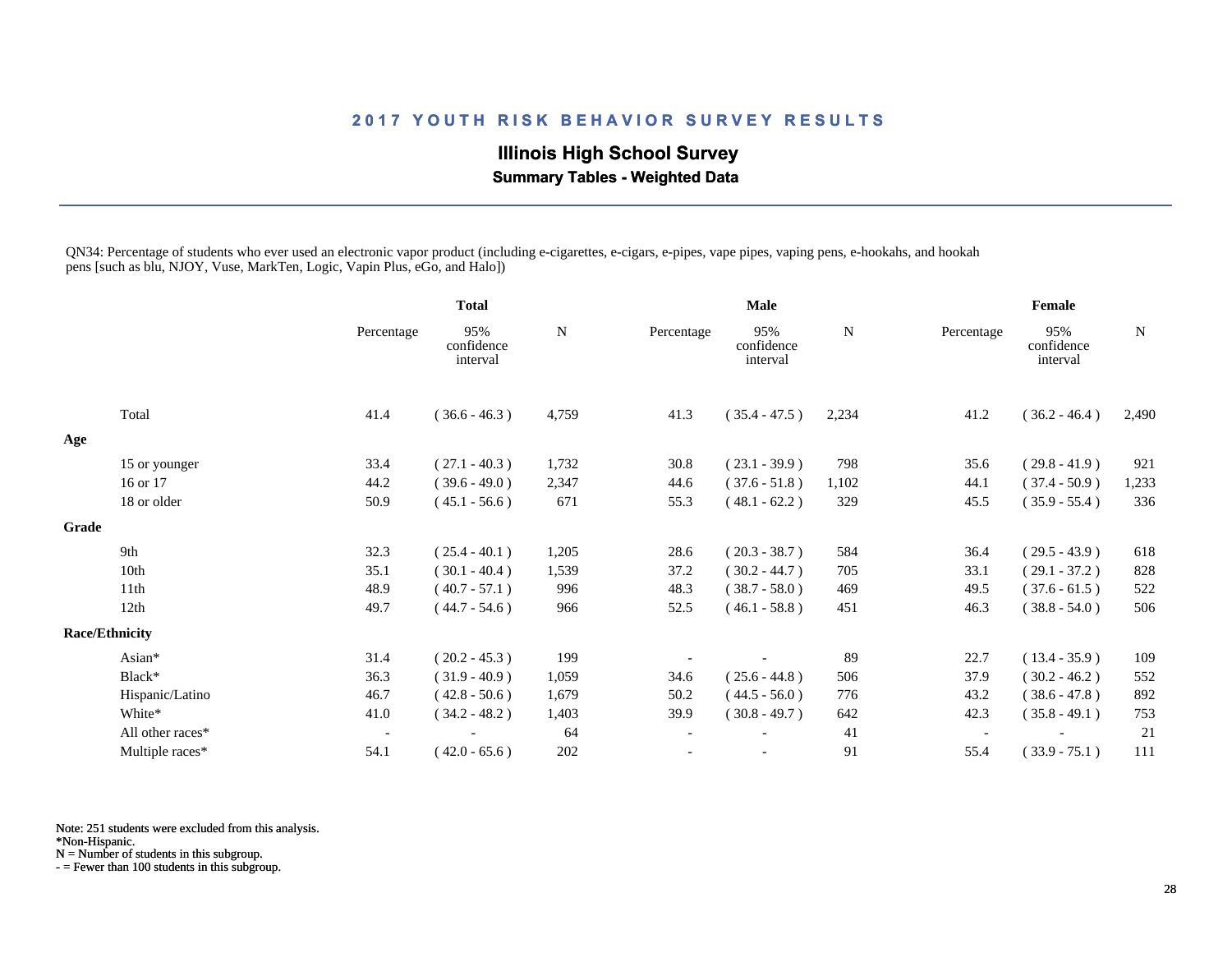# **Illinois High School Survey**

 **Summary Tables - Weighted Data**

QN35: Percentage of students who currently used an electronic vapor product (including e-cigarettes, e-cigars, e-pipes, vape pipes, vaping pens, e-hookahs, and hookah pens [such as blu, NJOY, Vuse, MarkTen, Logic, Vapin Plus, eGo, and Halo], on at least 1 day during the 30 days before the survey)

|       |                       |                          | <b>Total</b>                  |       | <b>Male</b>              |                               |           | Female                   |                               |           |
|-------|-----------------------|--------------------------|-------------------------------|-------|--------------------------|-------------------------------|-----------|--------------------------|-------------------------------|-----------|
|       |                       | Percentage               | 95%<br>confidence<br>interval | N     | Percentage               | 95%<br>confidence<br>interval | ${\bf N}$ | Percentage               | 95%<br>confidence<br>interval | ${\bf N}$ |
|       | Total                 | 13.2                     | $(10.0 - 17.4)$               | 4,214 | 14.1                     | $(10.3 - 19.0)$               | 1,959     | 11.9                     | $(8.6 - 16.2)$                | 2,216     |
| Age   |                       |                          |                               |       |                          |                               |           |                          |                               |           |
|       | 15 or younger         | 9.5                      | $(6.7 - 13.4)$                | 1,549 | 8.4                      | $(5.1 - 13.7)$                | 706       | 10.5                     | $(7.2 - 15.1)$                | 825       |
|       | 16 or 17              | 13.3                     | $(10.4 - 16.8)$               | 2,060 | 13.7                     | $(10.1 - 18.2)$               | 950       | 12.6                     | $(8.0 - 19.1)$                | 1,099     |
|       | 18 or older           | 21.9                     | $(15.8 - 29.4)$               | 596   | 28.3                     | $(19.5 - 39.2)$               | 299       | 13.2                     | $(7.4 - 22.3)$                | 292       |
| Grade |                       |                          |                               |       |                          |                               |           |                          |                               |           |
|       | 9th                   | 10.1                     | $(7.0 - 14.3)$                | 1,082 | 7.8                      | $(4.5 - 13.3)$                | 524       | 12.5                     | $(9.0 - 17.2)$                | 555       |
|       | 10th                  | 9.1                      | $(6.4 - 12.9)$                | 1,386 | 10.9                     | $(7.3 - 15.9)$                | 621       | 7.3                      | $(4.7 - 11.3)$                | 757       |
|       | 11th                  | 16.2                     | $(11.2 - 22.9)$               | 857   | 15.7                     | $(10.1 - 23.7)$               | 402       | 16.1                     | $(8.7 - 27.9)$                | 449       |
|       | 12th                  | 18.0                     | $(12.7 - 24.9)$               | 841   | 23.7                     | $(16.7 - 32.4)$               | 392       | 11.9                     | $(7.0 - 19.6)$                | 441       |
|       | <b>Race/Ethnicity</b> |                          |                               |       |                          |                               |           |                          |                               |           |
|       | Asian*                | 3.4                      | $(1.4 - 8.1)$                 | 184   |                          |                               | 79        | 6.2                      | $(2.5 - 14.5)$                | 104       |
|       | Black*                | 5.4                      | $(3.3 - 8.7)$                 | 959   | 5.6                      | $(2.5 - 12.3)$                | 460       | 5.1                      | $(2.6 - 9.8)$                 | 498       |
|       | Hispanic/Latino       | 10.5                     | $(6.7 - 16.2)$                | 1,455 | 10.5                     | $(6.5 - 16.4)$                | 665       | 10.3                     | $(5.8 - 17.5)$                | 780       |
|       | White*                | 16.9                     | $(12.1 - 23.1)$               | 1,234 | 18.9                     | $(12.8 - 26.9)$               | 564       | 14.6                     | $(10.2 - 20.5)$               | 662       |
|       | All other races*      | $\overline{\phantom{a}}$ |                               | 59    | $\overline{\phantom{a}}$ |                               | 35        | $\overline{\phantom{a}}$ |                               | 21        |
|       | Multiple races*       | 23.5                     | $(13.7 - 37.2)$               | 179   |                          |                               | $75\,$    | 20.9                     | $(7.3 - 46.9)$                | 104       |

Note: 796 students were excluded from this analysis.

\*Non-Hispanic.

N = Number of students in this subgroup.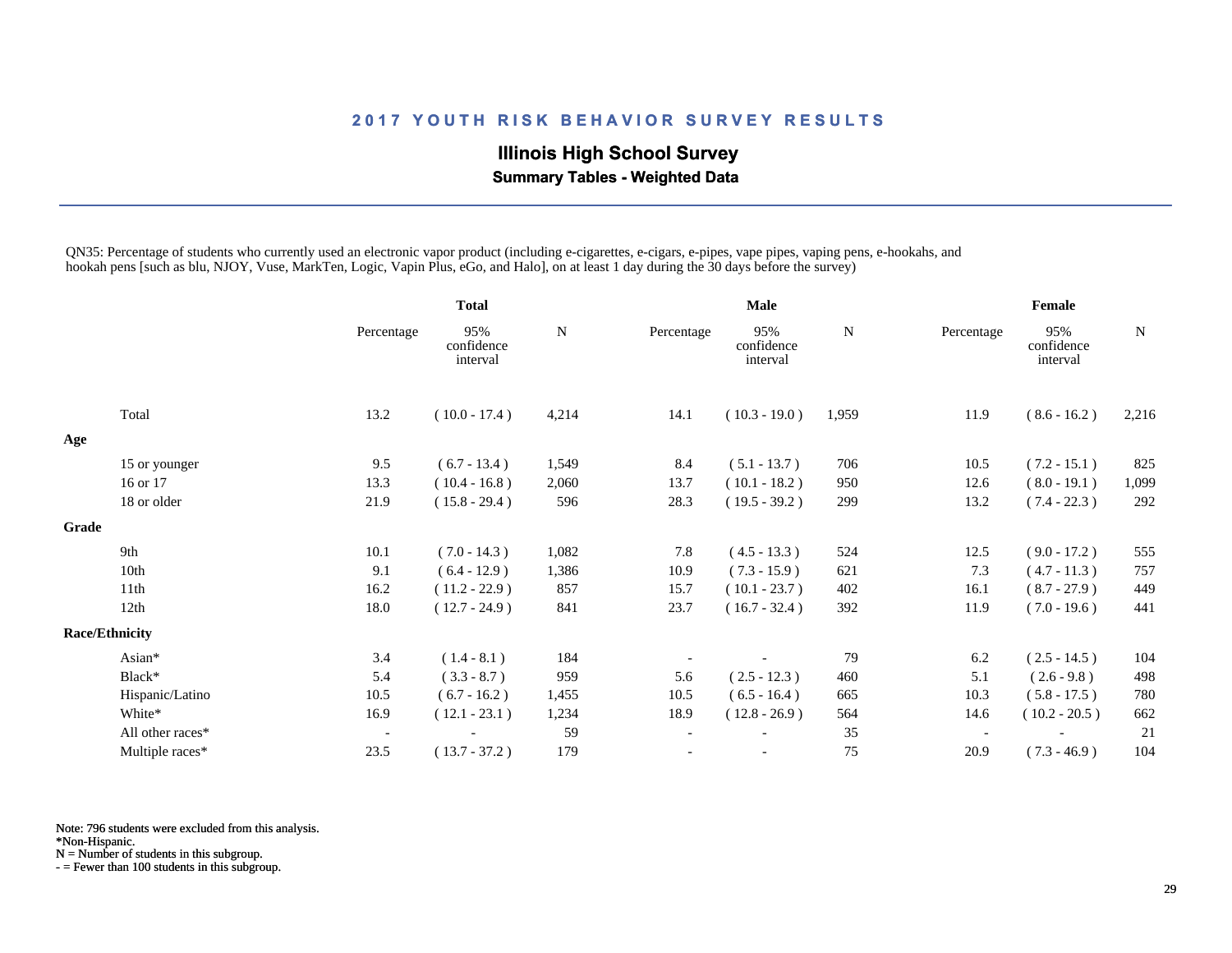# **Illinois High School Survey Summary Tables - Weighted Data**

QN36: Percentage of students who usually got their own electronic vapor products by buying them in a store (such as a convenience store, supermarket, discount store, gas station, or vape store, during the 30 days before the survey, among students who currently used electronic vapor products and who were aged <18 years)

|              |                       |                          | <b>Total</b>                  |                  | <b>Male</b>              |                               |                  | Female                   |                               |              |
|--------------|-----------------------|--------------------------|-------------------------------|------------------|--------------------------|-------------------------------|------------------|--------------------------|-------------------------------|--------------|
|              |                       | Percentage               | 95%<br>confidence<br>interval | N                | Percentage               | 95%<br>confidence<br>interval | ${\bf N}$        | Percentage               | 95%<br>confidence<br>interval | ${\bf N}$    |
|              | Total                 | 18.1                     | $(12.0 - 26.5)$               | 296              | 24.4                     | $(14.3 - 38.4)$               | 142              | 10.8                     | $(6.3 - 17.7)$                | 142          |
| Age          |                       |                          |                               |                  |                          |                               |                  |                          |                               |              |
|              | 15 or younger         | 11.5                     | $(4.7 - 25.4)$                | 120              |                          |                               | 50               |                          | $\overline{\phantom{a}}$      | 62           |
|              | 16 or 17              | 22.0                     | $(15.3 - 30.5)$               | 176              | $\overline{\phantom{a}}$ | $\overline{\phantom{a}}$      | 92               | $\overline{\phantom{0}}$ | $\overline{\phantom{a}}$      | 80           |
|              | 18 or older           | $\overline{\phantom{a}}$ |                               | $\boldsymbol{0}$ |                          |                               | $\boldsymbol{0}$ |                          | $\overline{\phantom{a}}$      | $\mathbf{0}$ |
| <b>Grade</b> |                       |                          |                               |                  |                          |                               |                  |                          |                               |              |
|              | 9th                   | $\overline{\phantom{a}}$ |                               | 79               |                          |                               | 34               |                          | $\blacksquare$                | 45           |
|              | 10th                  | 17.2                     | $(9.0 - 30.5)$                | 104              |                          | $\overline{\phantom{a}}$      | 57               |                          | $\overline{\phantom{a}}$      | 44           |
|              | 11th                  | $\overline{\phantom{a}}$ |                               | 77               |                          |                               | $38\,$           |                          | $\overline{\phantom{a}}$      | 36           |
|              | 12th                  |                          |                               | $25\,$           |                          | $\overline{\phantom{a}}$      | 11               |                          | $\blacksquare$                | 14           |
|              | <b>Race/Ethnicity</b> |                          |                               |                  |                          |                               |                  |                          |                               |              |
|              | Asian*                |                          |                               | 3                |                          |                               | $\boldsymbol{0}$ |                          | $\overline{\phantom{a}}$      | 3            |
|              | $Black*$              | $\overline{\phantom{a}}$ |                               | 24               | $\overline{\phantom{a}}$ | $\overline{\phantom{a}}$      | 15               |                          | $\overline{\phantom{a}}$      | 9            |
|              | Hispanic/Latino       |                          |                               | 88               | $\overline{\phantom{a}}$ | $\overline{\phantom{a}}$      | 37               |                          | $\overline{\phantom{a}}$      | 48           |
|              | White*                | 17.8                     | $(9.8 - 30.2)$                | 136              | $\overline{\phantom{a}}$ | $-$                           | $71\,$           | $\overline{\phantom{a}}$ | $\overline{\phantom{a}}$      | 64           |
|              | All other races*      | $\overline{\phantom{a}}$ | $\overline{\phantom{a}}$      | $\tau$           | $\overline{\phantom{a}}$ | $\overline{\phantom{a}}$      | $\mathfrak{Z}$   | $\overline{\phantom{a}}$ | $\overline{\phantom{a}}$      | 4            |
|              | Multiple races*       | $\overline{\phantom{a}}$ | $\overline{\phantom{a}}$      | 21               | $\overline{\phantom{a}}$ | $\overline{\phantom{a}}$      | $\,8\,$          | $\overline{\phantom{a}}$ | $\overline{\phantom{a}}$      | 13           |

Note: 4,714 students were excluded from this analysis.

\*Non-Hispanic.

N = Number of students in this subgroup.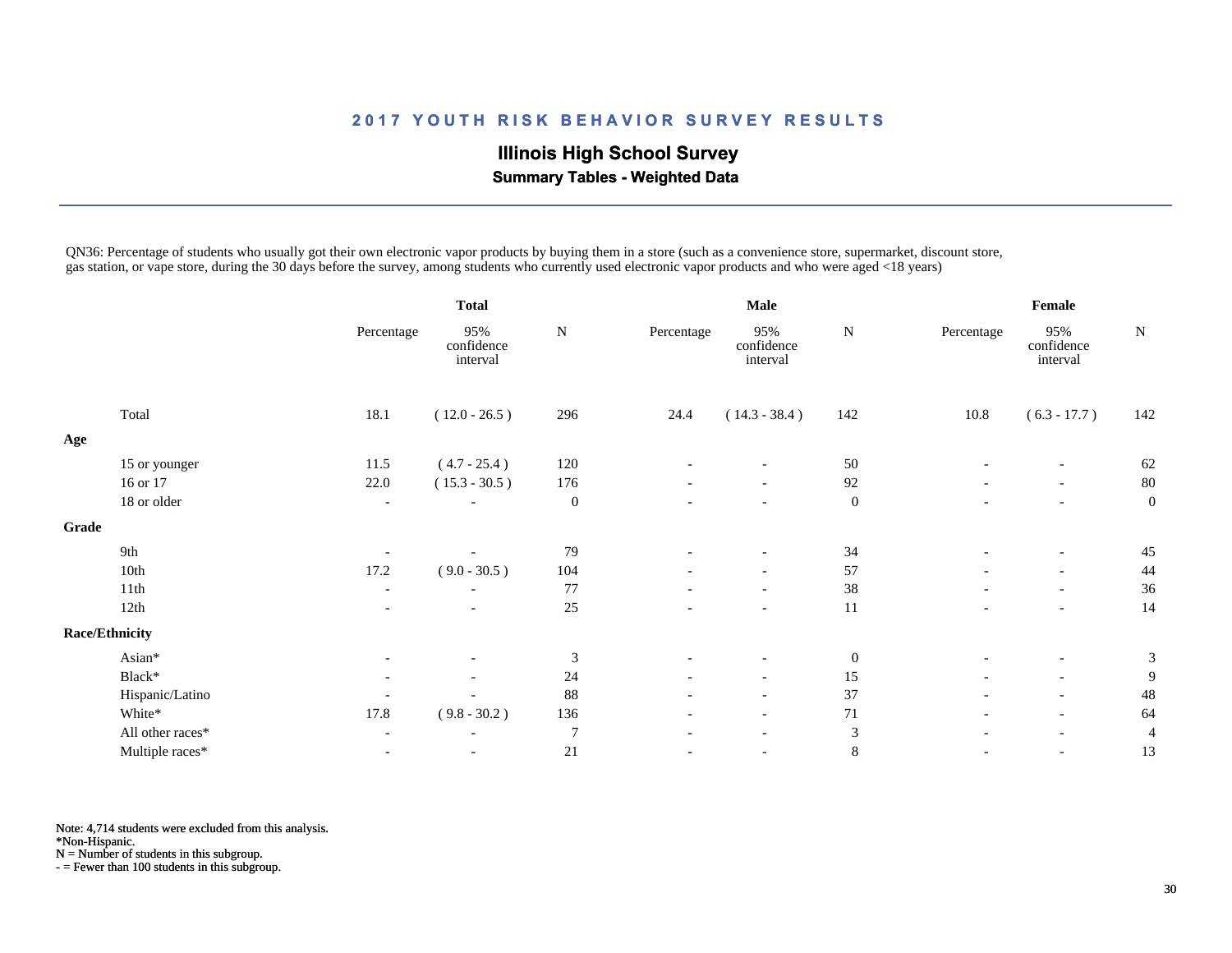# **Illinois High School Survey**

 **Summary Tables - Weighted Data**

QN37: Percentage of students who currently used smokeless tobacco (chewing tobacco, snuff, dip, snus, or dissolvable tobacco products [such as Redman, Levi Garrett, Beechnut, Skoal, Skoal Bandits, Copenhagen, Camel Snus, Marlboro Snus, General Snus, Ariva, Stonewall, or Camel Orbs], not counting any electronic vapor products, on at least 1 day during the 30 days before the survey)

|       |                       |                          | <b>Total</b>                  |           | <b>Male</b>              |                               |       | Female                   |                               |           |
|-------|-----------------------|--------------------------|-------------------------------|-----------|--------------------------|-------------------------------|-------|--------------------------|-------------------------------|-----------|
|       |                       | Percentage               | 95%<br>confidence<br>interval | ${\bf N}$ | Percentage               | 95%<br>confidence<br>interval | N     | Percentage               | 95%<br>confidence<br>interval | ${\bf N}$ |
|       | Total                 | 5.6                      | $(3.9 - 7.9)$                 | 4,861     | 7.6                      | $(5.2 - 11.0)$                | 2,297 | 3.0                      | $(2.2 - 4.1)$                 | 2,517     |
| Age   |                       |                          |                               |           |                          |                               |       |                          |                               |           |
|       | 15 or younger         | 4.5                      | $(3.1 - 6.5)$                 | 1,766     | 5.1                      | $(3.0 - 8.5)$                 | 816   | 3.6                      | $(2.1 - 6.2)$                 | 929       |
|       | 16 or 17              | 4.7                      | $(3.0 - 7.2)$                 | 2,383     | 6.1                      | $(3.3 - 11.0)$                | 1,122 | 2.8                      | $(1.7 - 4.6)$                 | 1,246     |
|       | 18 or older           | 10.7                     | $(7.5 - 15.0)$                | 703       | 17.1                     | $(11.5 - 24.8)$               | 355   | 2.1                      | $(0.7 - 6.1)$                 | 342       |
| Grade |                       |                          |                               |           |                          |                               |       |                          |                               |           |
|       | 9th                   | 4.5                      | $(3.2 - 6.4)$                 | 1,229     | 4.7                      | $(2.7 - 8.1)$                 | 598   | 4.0                      | $(2.7 - 6.0)$                 | 626       |
|       | 10th                  | 4.0                      | $(2.7 - 5.8)$                 | 1,566     | 6.3                      | $(3.9 - 9.9)$                 | 713   | 1.6                      | $(0.8 - 3.4)$                 | 845       |
|       | 11th                  | 5.1                      | $(3.3 - 7.8)$                 | 1,005     | 6.2                      | $(3.3 - 11.4)$                | 481   | 3.3                      | $(1.5 - 7.1)$                 | 517       |
|       | 12th                  | 9.0                      | $(5.5 - 14.4)$                | 1,000     | 13.9                     | $(8.3 - 22.4)$                | 478   | 3.1                      | $(1.4 - 6.6)$                 | 512       |
|       | <b>Race/Ethnicity</b> |                          |                               |           |                          |                               |       |                          |                               |           |
|       | Asian*                | 3.2                      | $(1.4 - 7.2)$                 | 199       |                          |                               | 90    | 0.3                      | $(0.0 - 2.5)$                 | 108       |
|       | Black*                | 4.9                      | $(2.8 - 8.4)$                 | 1,108     | 4.7                      | $(2.2 - 9.8)$                 | 533   | 5.0                      | $(2.2 - 10.9)$                | 574       |
|       | Hispanic/Latino       | 3.7                      | $(2.2 - 6.2)$                 | 1,699     | 4.4                      | $(2.4 - 7.9)$                 | 789   | 2.9                      | $(1.5 - 5.5)$                 | 894       |
|       | White*                | 6.5                      | $(4.1 - 10.1)$                | 1,416     | 9.7                      | $(5.9 - 15.7)$                | 657   | 2.7                      | $(1.6 - 4.3)$                 | 751       |
|       | All other races*      | $\overline{\phantom{a}}$ |                               | 67        | $\overline{\phantom{a}}$ |                               | 42    | $\overline{\phantom{a}}$ |                               | 21        |
|       | Multiple races*       | 9.1                      | $(4.2 - 18.6)$                | 205       |                          | $\overline{\phantom{a}}$      | 92    | 0.5                      | $(0.1 - 2.1)$                 | 113       |

Note: 149 students were excluded from this analysis.

\*Non-Hispanic.

N = Number of students in this subgroup.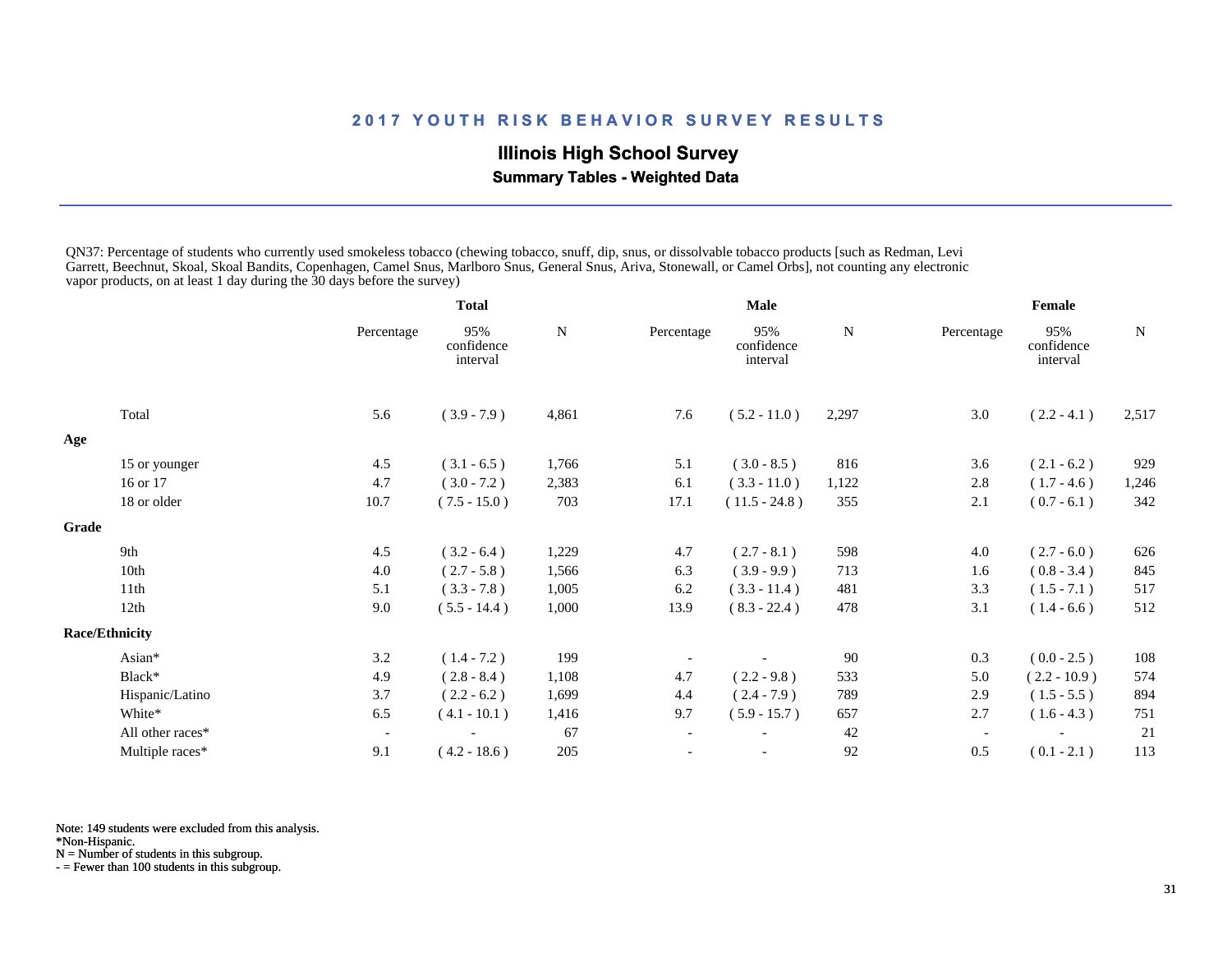# **Illinois High School Survey Summary Tables - Weighted Data**

QN38: Percentage of students who currently smoked cigars (cigars, cigarillos, or little cigars, on at least 1 day during the 30 days before the survey)

|       |                       |                          | <b>Total</b>                  |           |                          | <b>Male</b>                   |           |                          | Female                        |           |
|-------|-----------------------|--------------------------|-------------------------------|-----------|--------------------------|-------------------------------|-----------|--------------------------|-------------------------------|-----------|
|       |                       | Percentage               | 95%<br>confidence<br>interval | ${\bf N}$ | Percentage               | 95%<br>confidence<br>interval | ${\bf N}$ | Percentage               | 95%<br>confidence<br>interval | ${\bf N}$ |
|       | Total                 | 8.1                      | $(6.3 - 10.2)$                | 4,883     | 10.2                     | $(7.5 - 13.6)$                | 2,312     | 5.5                      | $(4.3 - 7.1)$                 | 2,522     |
| Age   |                       |                          |                               |           |                          |                               |           |                          |                               |           |
|       | 15 or younger         | 5.6                      | $(4.0 - 7.8)$                 | 1,775     | 6.0                      | $(4.0 - 8.9)$                 | 824       | 5.1                      | $(2.8 - 9.0)$                 | 929       |
|       | 16 or 17              | 7.2                      | $(5.6 - 9.2)$                 | 2,391     | 8.8                      | $(6.1 - 12.5)$                | 1,124     | 5.3                      | $(3.7 - 7.4)$                 | 1,252     |
|       | 18 or older           | 16.1                     | $(11.9 - 21.6)$               | 707       | 22.7                     | $(14.3 - 34.0)$               | 360       | 7.4                      | $(4.5 - 11.9)$                | 341       |
| Grade |                       |                          |                               |           |                          |                               |           |                          |                               |           |
|       | 9th                   | 5.9                      | $(4.4 - 7.7)$                 | 1,236     | 6.5                      | $(4.7 - 8.8)$                 | 602       | 5.3                      | $(2.9 - 9.5)$                 | 629       |
|       | 10th                  | 6.2                      | $(4.5 - 8.5)$                 | 1,569     | 8.0                      | $(5.3 - 12.0)$                | 719       | 4.3                      | $(2.7 - 7.0)$                 | 842       |
|       | 11th                  | 7.5                      | $(4.8 - 11.6)$                | 1,009     | 8.7                      | $(4.8 - 15.2)$                | 480       | 5.8                      | $(2.9 - 11.3)$                | 522       |
|       | 12th                  | 13.0                     | $(9.6 - 17.3)$                | 1,007     | 18.2                     | $(11.8 - 27.1)$               | 485       | 6.7                      | $(4.4 - 10.1)$                | 512       |
|       | <b>Race/Ethnicity</b> |                          |                               |           |                          |                               |           |                          |                               |           |
|       | Asian*                | 3.6                      | $(1.6 - 8.0)$                 | 201       |                          |                               | 90        | 1.0                      | $(0.1 - 6.4)$                 | 109       |
|       | Black*                | 7.4                      | $(4.9 - 11.0)$                | 1,113     | 6.2                      | $(3.0 - 12.1)$                | 538       | 8.5                      | $(5.0 - 14.3)$                | 574       |
|       | Hispanic/Latino       | 8.0                      | $(5.6 - 11.4)$                | 1,717     | 10.2                     | $(7.2 - 14.1)$                | 803       | 5.9                      | $(3.6 - 9.4)$                 | 899       |
|       | White*                | 8.6                      | $(6.4 - 11.4)$                | 1,413     | 11.9                     | $(8.2 - 17.1)$                | 653       | 4.8                      | $(3.5 - 6.7)$                 | 752       |
|       | All other races*      | $\overline{\phantom{a}}$ |                               | 66        | $\overline{\phantom{a}}$ |                               | 41        | $\overline{\phantom{a}}$ |                               | 21        |
|       | Multiple races*       | 9.0                      | $(4.0 - 19.2)$                | 204       | $\overline{\phantom{a}}$ |                               | 93        | 6.2                      | $(1.3 - 24.5)$                | 111       |

Note: 127 students were excluded from this analysis.

\*Non-Hispanic.

N = Number of students in this subgroup.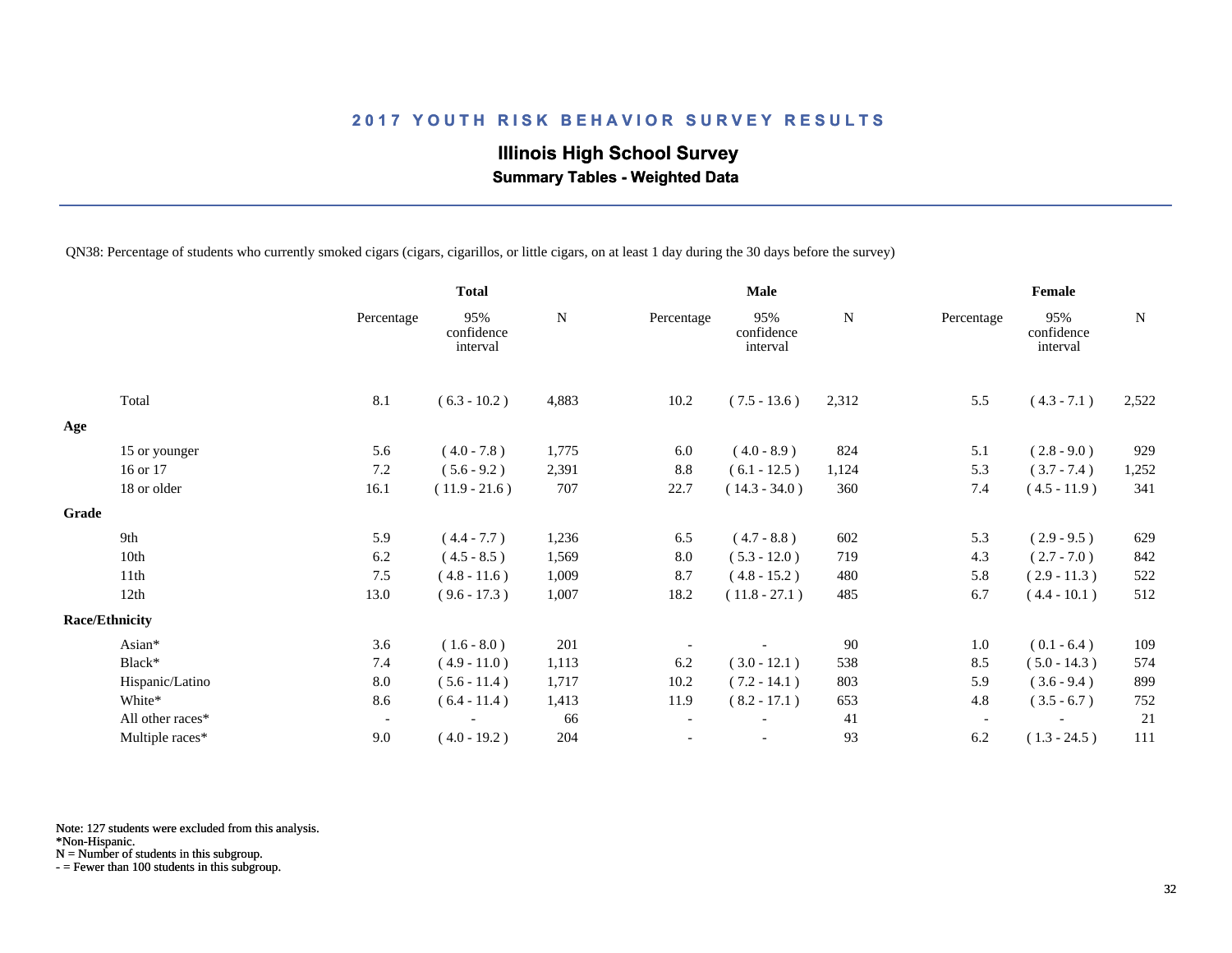# **Illinois High School Survey**

 **Summary Tables - Weighted Data**

QNTB2: Percentage of students who currently smoked cigarettes or cigars (on at least 1 day during the 30 days before the survey)

|       |                       |                          | <b>Total</b>                  |           |                          | <b>Male</b>                   |       |                          | Female                        |       |
|-------|-----------------------|--------------------------|-------------------------------|-----------|--------------------------|-------------------------------|-------|--------------------------|-------------------------------|-------|
|       |                       | Percentage               | 95%<br>confidence<br>interval | ${\bf N}$ | Percentage               | 95%<br>confidence<br>interval | N     | Percentage               | 95%<br>confidence<br>interval | N     |
|       | Total                 | 11.7                     | $(9.5 - 14.4)$                | 4,669     | 13.4                     | $(10.4 - 17.2)$               | 2,181 | 9.7                      | $(7.8 - 12.0)$                | 2,445 |
| Age   |                       |                          |                               |           |                          |                               |       |                          |                               |       |
|       | 15 or younger         | 8.8                      | $(6.1 - 12.5)$                | 1,712     | 7.9                      | $(5.1 - 12.0)$                | 791   | 9.7                      | $(6.5 - 14.2)$                | 903   |
|       | 16 or 17              | 10.4                     | $(8.4 - 12.7)$                | 2,277     | 11.8                     | $(7.9 - 17.3)$                | 1,052 | 8.6                      | $(6.2 - 12.0)$                | 1,211 |
|       | 18 or older           | 22.1                     | $(17.5 - 27.4)$               | 671       | 29.4                     | $(20.2 - 40.6)$               | 334   | 13.0                     | $(8.7 - 18.9)$                | 331   |
| Grade |                       |                          |                               |           |                          |                               |       |                          |                               |       |
|       | 9th                   | 9.3                      | $(6.8 - 12.6)$                | 1,192     | 8.4                      | $(5.8 - 12.0)$                | 575   | 10.3                     | $(7.0 - 14.7)$                | 613   |
|       | 10th                  | 8.6                      | $(6.4 - 11.4)$                | 1,503     | 9.5                      | $(6.1 - 14.3)$                | 681   | 7.7                      | $(5.6 - 10.5)$                | 814   |
|       | 11th                  | 10.3                     | $(7.2 - 14.5)$                | 960       | 11.6                     | $(6.3 - 20.3)$                | 452   | 8.4                      | $(5.0 - 13.8)$                | 501   |
|       | 12th                  | 18.8                     | $(15.3 - 22.9)$               | 955       | 24.4                     | $(18.4 - 31.6)$               | 447   | 12.5                     | $(9.2 - 16.7)$                | 500   |
|       | <b>Race/Ethnicity</b> |                          |                               |           |                          |                               |       |                          |                               |       |
|       | Asian*                | 5.0                      | $(2.4 - 10.3)$                | 196       |                          |                               | 89    | 3.4                      | $(0.9 - 11.9)$                | 107   |
|       | Black*                | 8.2                      | $(5.5 - 12.1)$                | 1,047     | 7.1                      | $(3.7 - 13.5)$                | 500   | 9.2                      | $(5.4 - 15.2)$                | 546   |
|       | Hispanic/Latino       | 11.4                     | $(7.7 - 16.6)$                | 1,639     | 13.6                     | $(8.7 - 20.5)$                | 754   | 9.3                      | $(6.2 - 13.6)$                | 871   |
|       | White*                | 12.9                     | $(10.0 - 16.5)$               | 1,376     | 15.4                     | $(11.3 - 20.6)$               | 627   | 10.1                     | $(7.6 - 13.4)$                | 741   |
|       | All other races*      | $\overline{\phantom{a}}$ |                               | 57        | $\overline{\phantom{a}}$ |                               | 35    | $\overline{\phantom{a}}$ |                               | 19    |
|       | Multiple races*       | 18.1                     | $(10.9 - 28.6)$               | 197       |                          |                               | 88    | 15.1                     | $(6.9 - 30.0)$                | 109   |

Note: 341 students were excluded from this analysis.

\*Non-Hispanic.

N = Number of students in this subgroup.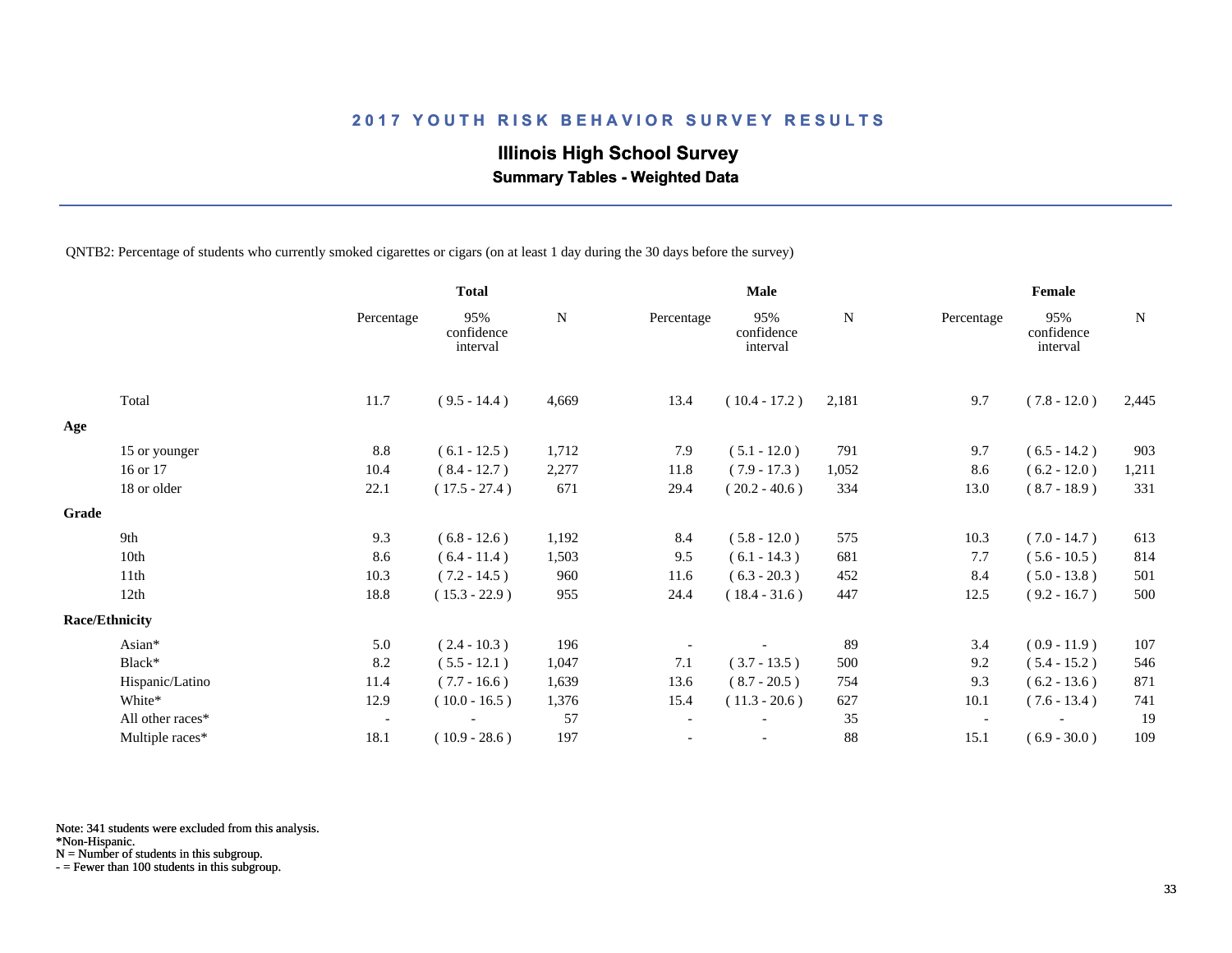# **Illinois High School Survey Summary Tables - Weighted Data**

QNTB3: Percentage of students who currently smoked cigarettes or cigars or used smokeless tobacco (on at least 1 day during the 30 days before the survey)

|       |                       |                          | <b>Total</b>                  |       |                          | <b>Male</b>                   |             |                          | Female                        |       |
|-------|-----------------------|--------------------------|-------------------------------|-------|--------------------------|-------------------------------|-------------|--------------------------|-------------------------------|-------|
|       |                       | Percentage               | 95%<br>confidence<br>interval | N     | Percentage               | 95%<br>confidence<br>interval | $\mathbf N$ | Percentage               | 95%<br>confidence<br>interval | N     |
|       | Total                 | 13.0                     | $(10.5 - 16.0)$               | 4,655 | 15.4                     | $(12.0 - 19.5)$               | 2,174       | 10.2                     | $(8.1 - 12.7)$                | 2,436 |
| Age   |                       |                          |                               |       |                          |                               |             |                          |                               |       |
|       | 15 or younger         | 10.0                     | $(7.2 - 13.8)$                | 1,706 | 9.4                      | $(6.4 - 13.8)$                | 785         | 10.3                     | $(7.0 - 15.0)$                | 902   |
|       | 16 or 17              | 11.2                     | $(9.1 - 13.7)$                | 2,270 | 13.1                     | $(9.3 - 18.0)$                | 1,049       | 9.1                      | $(6.4 - 12.7)$                | 1,206 |
|       | 18 or older           | 24.6                     | $(20.0 - 29.9)$               | 670   | 34.1                     | $(25.5 - 43.8)$               | 336         | 13.1                     | $(8.9 - 19.1)$                | 328   |
| Grade |                       |                          |                               |       |                          |                               |             |                          |                               |       |
|       | 9th                   | 10.5                     | $(7.8 - 14.0)$                | 1,189 | 9.5                      | $(6.7 - 13.3)$                | 572         | 11.2                     | $(7.9 - 15.7)$                | 612   |
|       | 10th                  | 9.7                      | $(7.4 - 12.6)$                | 1,500 | 11.6                     | $(7.9 - 16.6)$                | 678         | 7.8                      | $(5.6 - 10.7)$                | 814   |
|       | 11th                  | 11.3                     | $(8.0 - 15.7)$                | 953   | 12.8                     | $(7.7 - 20.6)$                | 449         | 9.2                      | $(5.5 - 15.2)$                | 497   |
|       | 12th                  | 20.6                     | $(16.8 - 25.0)$               | 953   | 27.9                     | $(22.1 - 34.6)$               | 449         | 12.6                     | $(9.3 - 16.8)$                | 496   |
|       | <b>Race/Ethnicity</b> |                          |                               |       |                          |                               |             |                          |                               |       |
|       | Asian*                | 5.2                      | $(2.5 - 10.5)$                | 195   |                          |                               | 89          | 3.8                      | $(1.1 - 12.0)$                | 106   |
|       | Black*                | 10.4                     | $(7.1 - 14.9)$                | 1,049 | 8.6                      | $(4.7 - 15.0)$                | 502         | 11.9                     | $(6.9 - 19.9)$                | 546   |
|       | Hispanic/Latino       | 12.3                     | $(8.6 - 17.5)$                | 1,624 | 15.2                     | $(10.3 - 22.0)$               | 745         | 9.4                      | $(6.3 - 13.7)$                | 864   |
|       | White*                | 14.1                     | $(10.8 - 18.4)$               | 1,376 | 17.8                     | $(12.9 - 24.0)$               | 628         | 10.2                     | $(7.7 - 13.4)$                | 740   |
|       | All other races*      | $\overline{\phantom{a}}$ |                               | 58    | $\overline{\phantom{a}}$ |                               | 35          | $\overline{\phantom{a}}$ |                               | 19    |
|       | Multiple races*       | 19.6                     | $(12.9 - 28.8)$               | 197   |                          |                               | 88          | 15.1                     | $(6.9 - 30.0)$                | 109   |

Note: 355 students were excluded from this analysis.

\*Non-Hispanic.

N = Number of students in this subgroup.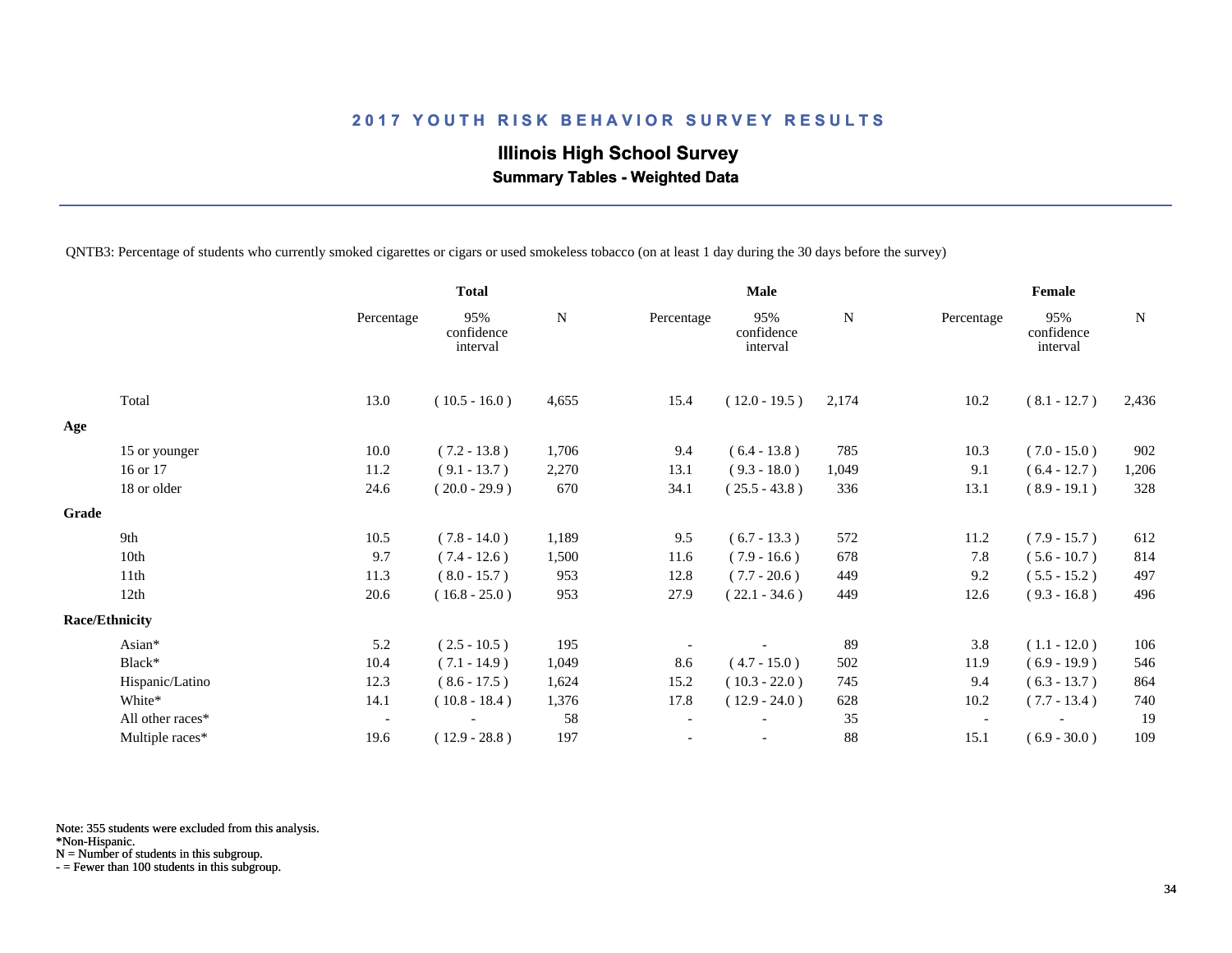**Illinois High School Survey Summary Tables - Weighted Data**

QNTB4: Percentage of students who currently smoked cigarettes or cigars or used smokeless tobacco or electronic vapor products (on at least 1 day during the 30 days before the survey)

|       |                       |                          | <b>Total</b>                  |             | <b>Male</b>              |                               |             | Female     |                               |             |
|-------|-----------------------|--------------------------|-------------------------------|-------------|--------------------------|-------------------------------|-------------|------------|-------------------------------|-------------|
|       |                       | Percentage               | 95%<br>confidence<br>interval | $\mathbf N$ | Percentage               | 95%<br>confidence<br>interval | $\mathbf N$ | Percentage | 95%<br>confidence<br>interval | $\mathbf N$ |
|       | Total                 | 18.6                     | $(14.9 - 23.0)$               | 4,162       | 20.5                     | $(16.3 - 25.4)$               | 1,924       | 16.2       | $(12.5 - 20.7)$               | 2,196       |
| Age   |                       |                          |                               |             |                          |                               |             |            |                               |             |
|       | 15 or younger         | 14.1                     | $(10.4 - 18.8)$               | 1,533       | 13.0                     | $(9.0 - 18.4)$                | 702         | 14.9       | $(10.6 - 20.7)$               | 811         |
|       | 16 or 17              | 17.8                     | $(14.4 - 21.8)$               | 2,021       | 19.6                     | $(15.0 - 25.2)$               | 916         | 15.7       | $(11.0 - 22.0)$               | 1,093       |
|       | 18 or older           | 31.0                     | $(25.1 - 37.6)$               | 599         | 39.1                     | $(30.4 - 48.6)$               | 302         | 20.6       | $(13.4 - 30.4)$               | 292         |
| Grade |                       |                          |                               |             |                          |                               |             |            |                               |             |
|       | 9th                   | 15.0                     | $(11.1 - 19.9)$               | 1,075       | 12.9                     | $(8.7 - 18.8)$                | 517         | 16.9       | $(12.6 - 22.3)$               | 553         |
|       | 10th                  | 12.8                     | $(10.2 - 16.0)$               | 1,356       | 14.8                     | $(10.9 - 19.9)$               | 603         | 10.8       | $(7.8 - 14.8)$                | 745         |
|       | 11th                  | 20.0                     | $(14.9 - 26.4)$               | 834         | 20.7                     | $(14.7 - 28.4)$               | 389         | 18.8       | $(10.9 - 30.6)$               | 439         |
|       | 12th                  | 27.1                     | $(21.4 - 33.6)$               | 845         | 35.1                     | $(28.3 - 42.5)$               | 393         | 18.7       | $(13.2 - 25.8)$               | 445         |
|       | <b>Race/Ethnicity</b> |                          |                               |             |                          |                               |             |            |                               |             |
|       | Asian*                | 7.1                      | $(3.6 - 13.5)$                | 183         |                          |                               | 80          | 6.3        | $(2.6 - 14.6)$                | 103         |
|       | Black*                | 14.1                     | $(10.2 - 19.2)$               | 950         | 10.7                     | $(5.8 - 18.9)$                | 454         | 17.2       | $(11.2 - 25.6)$               | 495         |
|       | Hispanic/Latino       | 16.7                     | $(12.0 - 22.9)$               | 1,428       | 19.4                     | $(13.9 - 26.5)$               | 647         | 14.0       | $(9.1 - 20.8)$                | 770         |
|       | White*                | 21.1                     | $(16.2 - 27.1)$               | 1,226       | 24.5                     | $(18.1 - 32.1)$               | 557         | 17.5       | $(13.0 - 23.2)$               | 661         |
|       | All other races*      | $\overline{\phantom{a}}$ |                               | 53          | $\overline{\phantom{a}}$ |                               | 30          |            |                               | 19          |
|       | Multiple races*       | 27.1                     | $(16.4 - 41.3)$               | 175         |                          |                               | 73          | 23.6       | $(8.3 - 51.4)$                | 102         |

Note: 848 students were excluded from this analysis.

\*Non-Hispanic.

N = Number of students in this subgroup.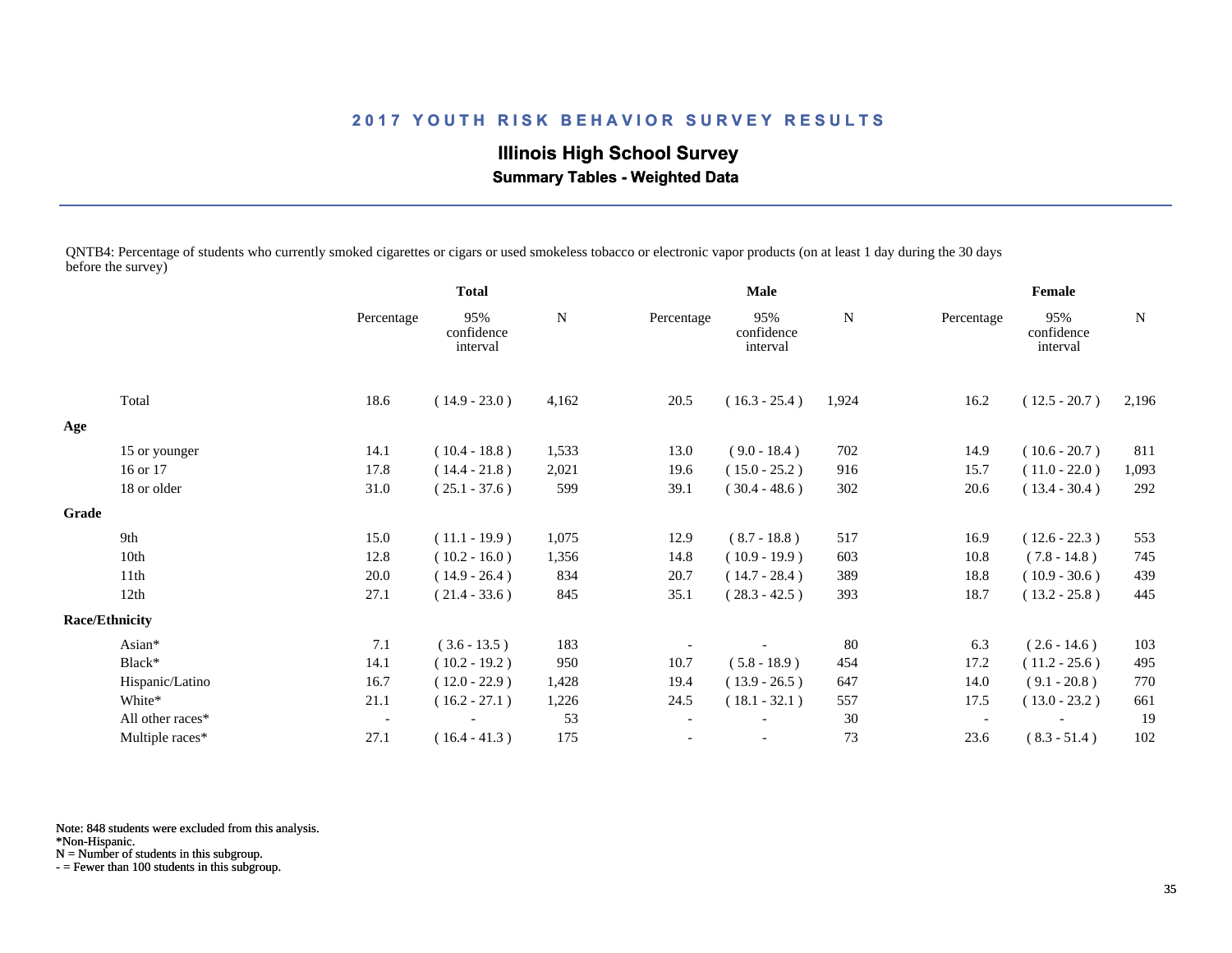# **Illinois High School Survey Summary Tables - Weighted Data**

QN39: Percentage of students who tried to quit using all tobacco products (including cigarettes, cigars, smokeless tobacco, shisha or hookah tobacco, and electronic vapor products, ever during the 12 months before the survey, among students who used any tobacco products during the 12 months before the survey)

|              |                       |                          | <b>Total</b>                  |             | <b>Male</b>              |                               |         | Female                   |                               |           |
|--------------|-----------------------|--------------------------|-------------------------------|-------------|--------------------------|-------------------------------|---------|--------------------------|-------------------------------|-----------|
|              |                       | Percentage               | 95%<br>confidence<br>interval | $\mathbf N$ | Percentage               | 95%<br>confidence<br>interval | N       | Percentage               | 95%<br>confidence<br>interval | ${\bf N}$ |
|              | Total                 | 43.5                     | $(38.7 - 48.4)$               | 904         | 43.7                     | $(37.5 - 50.0)$               | 458     | 43.6                     | $(34.7 - 53.0)$               | 433       |
| Age          |                       |                          |                               |             |                          |                               |         |                          |                               |           |
|              | 15 or younger         | 50.3                     | $(42.0 - 58.6)$               | 291         | 50.2                     | $(37.0 - 63.3)$               | 135     | 50.3                     | $(37.4 - 63.1)$               | 149       |
|              | 16 or 17              | 41.0                     | $(32.5 - 50.0)$               | 428         | 44.0                     | $(33.4 - 55.2)$               | 218     | 37.5                     | $(23.2 - 54.3)$               | 207       |
|              | 18 or older           | 39.0                     | $(30.1 - 48.6)$               | 183         | 36.6                     | $(23.3 - 52.3)$               | 104     |                          |                               | 77        |
| <b>Grade</b> |                       |                          |                               |             |                          |                               |         |                          |                               |           |
|              | 9th                   | 52.3                     | $(44.9 - 59.5)$               | 206         |                          |                               | 95      | 51.5                     | $(40.6 - 62.3)$               | 109       |
|              | 10th                  | 50.0                     | $(39.6 - 60.4)$               | 239         | 47.8                     | $(33.4 - 62.6)$               | 120     | 51.0                     | $(38.2 - 63.8)$               | 116       |
|              | 11th                  | 35.2                     | $(25.4 - 46.3)$               | 200         | 41.4                     | $(29.3 - 54.7)$               | 114     | $\overline{\phantom{a}}$ |                               | 84        |
|              | 12th                  | 40.3                     | $(32.9 - 48.2)$               | 240         | 40.1                     | $(30.9 - 50.0)$               | 120     | 42.9                     | $(31.4 - 55.3)$               | 119       |
|              | <b>Race/Ethnicity</b> |                          |                               |             |                          |                               |         |                          |                               |           |
|              | Asian*                |                          |                               | 20          |                          |                               | $\,8\,$ |                          | $\overline{\phantom{a}}$      | 12        |
|              | Black*                | 39.6                     | $(31.1 - 48.8)$               | 186         |                          |                               | 96      |                          |                               | 90        |
|              | Hispanic/Latino       | 40.4                     | $(31.6 - 49.9)$               | 302         | 39.5                     | $(31.9 - 47.7)$               | 149     | 42.2                     | $(28.7 - 56.9)$               | 149       |
|              | White*                | 46.7                     | $(40.0 - 53.6)$               | 302         | 48.8                     | $(41.7 - 55.8)$               | 152     | 45.0                     | $(33.3 - 57.2)$               | 147       |
|              | All other races*      | $\overline{\phantom{a}}$ |                               | 20          | $\overline{\phantom{a}}$ |                               | 12      |                          |                               | 8         |
|              | Multiple races*       |                          |                               | 37          |                          |                               | $18\,$  |                          |                               | 19        |

Note: 4,106 students were excluded from this analysis.

\*Non-Hispanic.

N = Number of students in this subgroup.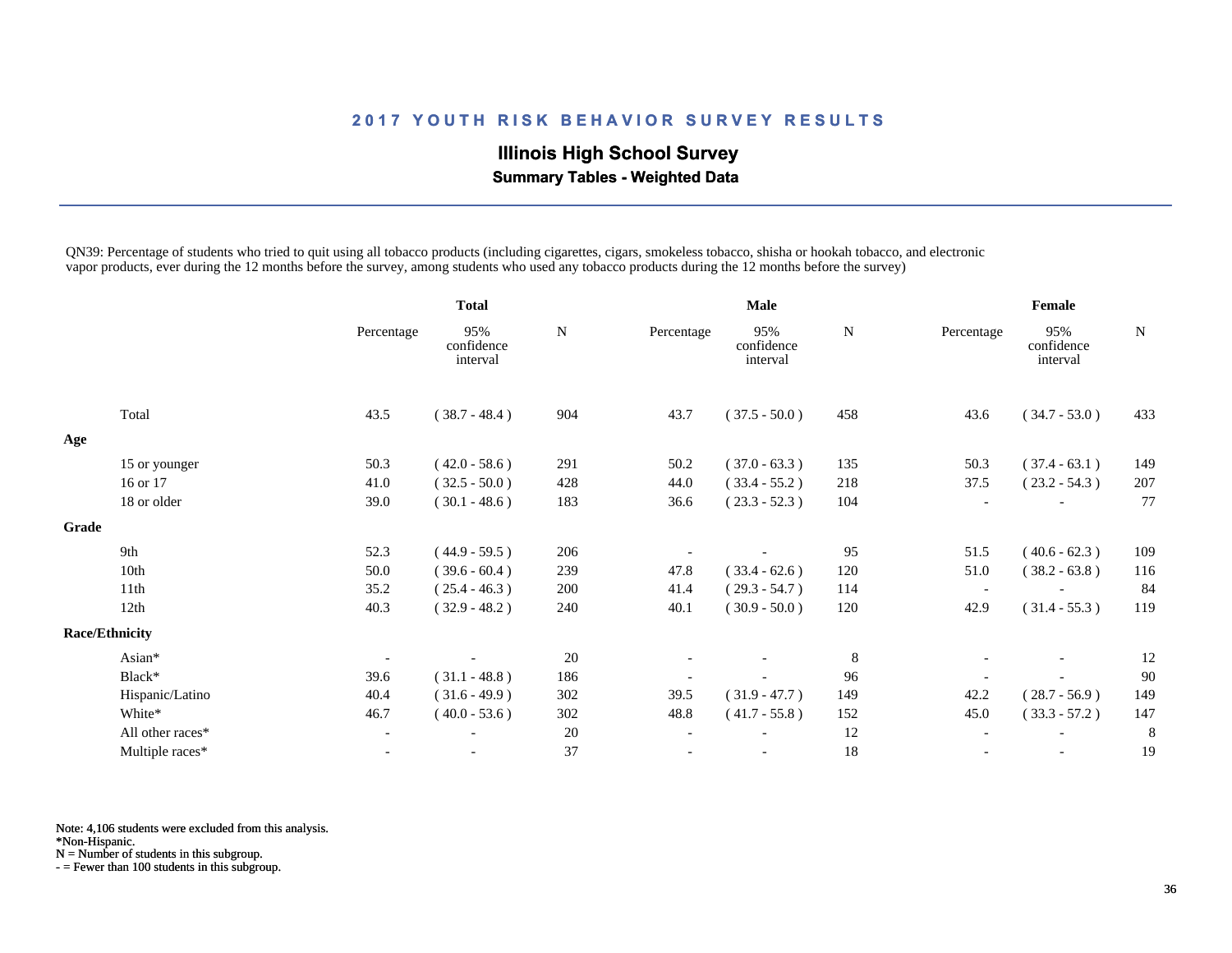# **Illinois High School Survey**

 **Summary Tables - Weighted Data**

QN40: Percentage of students who ever drank alcohol (at least one drink of alcohol, on at least 1 day during their life)

|       |                       |                          | <b>Total</b>                  |           |            | Male                          |           |                          | Female                        |             |
|-------|-----------------------|--------------------------|-------------------------------|-----------|------------|-------------------------------|-----------|--------------------------|-------------------------------|-------------|
|       |                       | Percentage               | 95%<br>confidence<br>interval | ${\bf N}$ | Percentage | 95%<br>confidence<br>interval | ${\bf N}$ | Percentage               | 95%<br>confidence<br>interval | $\mathbf N$ |
|       | Total                 | 57.4                     | $(52.9 - 61.7)$               | 4,501     | 49.7       | $(45.3 - 54.2)$               | 2,109     | 65.0                     | $(60.3 - 69.3)$               | 2,352       |
| Age   |                       |                          |                               |           |            |                               |           |                          |                               |             |
|       | 15 or younger         | 48.0                     | $(42.4 - 53.6)$               | 1,654     | 39.6       | $(32.4 - 47.2)$               | 757       | 56.4                     | $(50.5 - 62.2)$               | 878         |
|       | 16 or 17              | 60.5                     | $(56.8 - 64.1)$               | 2,205     | 52.3       | $(47.5 - 57.0)$               | 1,031     | 68.7                     | $(64.8 - 72.3)$               | 1,164       |
|       | 18 or older           | 69.4                     | $(64.9 - 73.5)$               | 633       | 64.5       | $(56.5 - 71.8)$               | 318       | 73.9                     | $(66.3 - 80.4)$               | 310         |
| Grade |                       |                          |                               |           |            |                               |           |                          |                               |             |
|       | 9th                   | 46.1                     | $(40.3 - 52.0)$               | 1,150     | 38.0       | $(31.5 - 44.9)$               | 552       | 54.7                     | $(47.0 - 62.2)$               | 594         |
|       | 10th                  | 54.4                     | $(49.3 - 59.4)$               | 1,457     | 49.0       | $(42.7 - 55.4)$               | 668       | 59.7                     | $(54.3 - 64.8)$               | 782         |
|       | 11th                  | 62.8                     | $(56.1 - 69.1)$               | 921       | 52.6       | $(47.1 - 58.0)$               | 435       | 73.4                     | $(64.2 - 80.9)$               | 482         |
|       | 12th                  | 67.8                     | $(63.7 - 71.6)$               | 919       | 61.2       | $(54.1 - 67.9)$               | 432       | 73.6                     | $(67.3 - 79.0)$               | 477         |
|       | <b>Race/Ethnicity</b> |                          |                               |           |            |                               |           |                          |                               |             |
|       | Asian*                | 28.3                     | $(18.3 - 41.2)$               | 190       |            |                               | 88        | 26.7                     | $(12.7 - 47.7)$               | 101         |
|       | Black*                | 51.2                     | $(44.6 - 57.7)$               | 980       | 38.8       | $(33.1 - 44.9)$               | 469       | 62.6                     | $(54.5 - 70.1)$               | 510         |
|       | Hispanic/Latino       | 62.0                     | $(55.9 - 67.7)$               | 1,565     | 58.9       | $(52.8 - 64.7)$               | 715       | 64.8                     | $(58.2 - 70.9)$               | 836         |
|       | White*                | 60.0                     | $(55.8 - 64.1)$               | 1,364     | 51.5       | $(45.9 - 57.1)$               | 630       | 68.6                     | $(63.7 - 73.1)$               | 728         |
|       | All other races*      | $\overline{\phantom{a}}$ |                               | 59        |            |                               | 36        | $\overline{\phantom{a}}$ |                               | 20          |
|       | Multiple races*       | 65.4                     | $(50.8 - 77.6)$               | 188       |            |                               | 82        | 68.3                     | $(49.3 - 82.6)$               | 106         |

Note: 509 students were excluded from this analysis.

\*Non-Hispanic.

N = Number of students in this subgroup.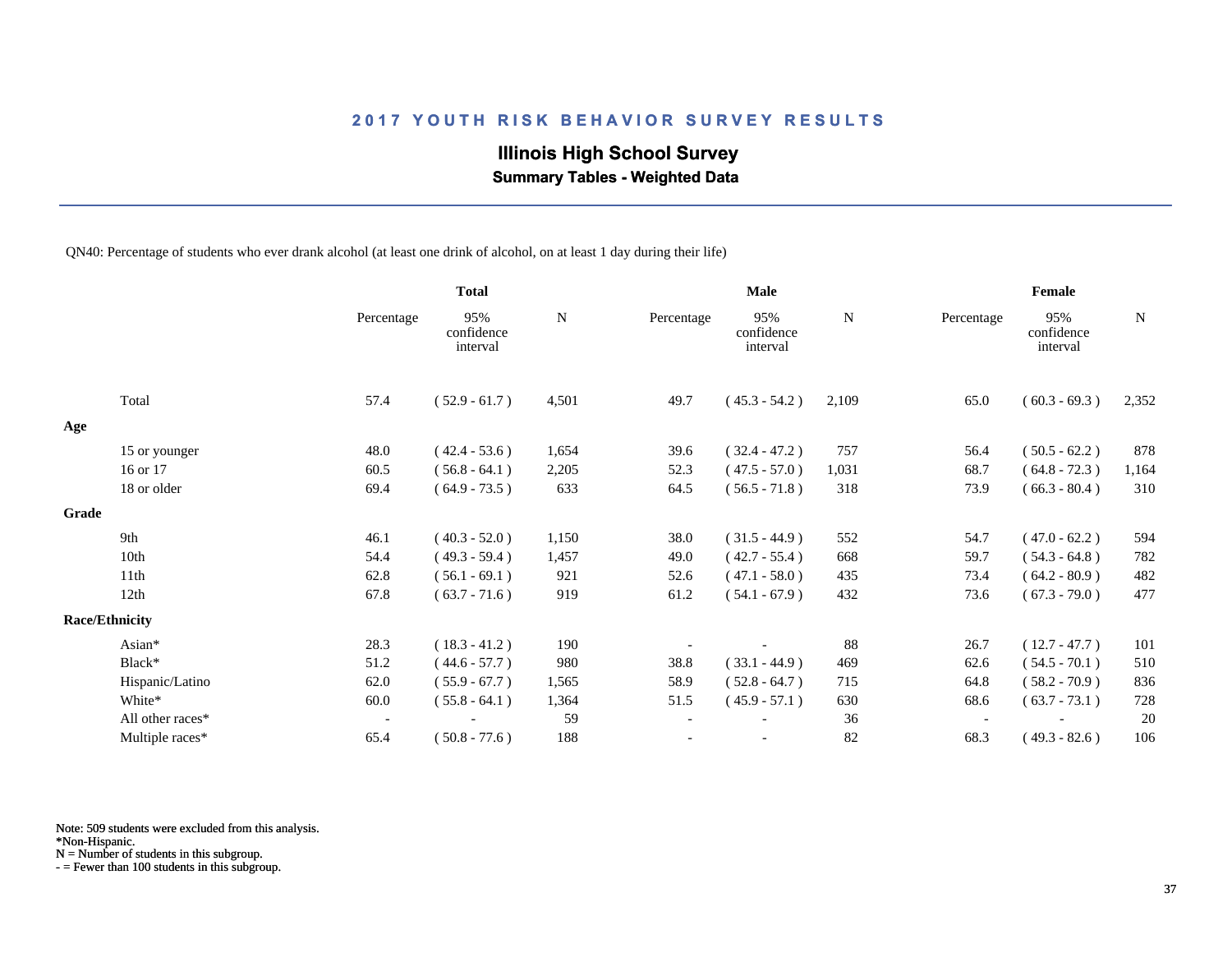# **Illinois High School Survey**

 **Summary Tables - Weighted Data**

QN41: Percentage of students who had their first drink of alcohol before age 13 years (other than a few sips)

|       |                       |                          | <b>Total</b>                  |           |            | <b>Male</b>                   |           |                          | Female                        |             |
|-------|-----------------------|--------------------------|-------------------------------|-----------|------------|-------------------------------|-----------|--------------------------|-------------------------------|-------------|
|       |                       | Percentage               | 95%<br>confidence<br>interval | ${\bf N}$ | Percentage | 95%<br>confidence<br>interval | ${\bf N}$ | Percentage               | 95%<br>confidence<br>interval | $\mathbf N$ |
|       | Total                 | 16.8                     | $(15.2 - 18.5)$               | 4,457     | 17.6       | $(14.9 - 20.6)$               | 2,077     | 15.7                     | $(13.7 - 17.9)$               | 2,341       |
| Age   |                       |                          |                               |           |            |                               |           |                          |                               |             |
|       | 15 or younger         | 21.1                     | $(17.6 - 25.0)$               | 1,637     | 19.5       | $(14.9 - 25.2)$               | 751       | 21.9                     | $(18.5 - 25.7)$               | 870         |
|       | 16 or 17              | 12.5                     | $(10.4 - 15.1)$               | 2,183     | 13.0       | $(10.7 - 15.8)$               | 1,013     | 12.2                     | $(8.9 - 16.5)$                | 1,157       |
|       | 18 or older           | 19.8                     | $(14.4 - 26.5)$               | 628       | 25.8       | $(15.5 - 39.6)$               | 310       | 11.6                     | $(6.1 - 20.9)$                | 314         |
| Grade |                       |                          |                               |           |            |                               |           |                          |                               |             |
|       | 9th                   | 22.6                     | $(18.5 - 27.4)$               | 1,138     | 20.7       | $(14.8 - 28.1)$               | 546       | 24.5                     | $(20.5 - 29.1)$               | 588         |
|       | 10th                  | 15.5                     | $(12.4 - 19.1)$               | 1,433     | 14.2       | $(10.2 - 19.5)$               | 652       | 16.8                     | $(13.6 - 20.5)$               | 774         |
|       | 11th                  | 11.4                     | $(8.6 - 14.9)$                | 919       | 12.9       | $(9.2 - 17.8)$                | 430       | 10.0                     | $(6.8 - 14.4)$                | 483         |
|       | 12th                  | 17.2                     | $(12.7 - 22.8)$               | 916       | 22.1       | $(15.1 - 31.1)$               | 426       | 10.4                     | $(6.1 - 17.3)$                | 480         |
|       | <b>Race/Ethnicity</b> |                          |                               |           |            |                               |           |                          |                               |             |
|       | Asian*                | 7.5                      | $(3.1 - 16.7)$                | 189       |            |                               | 88        | 6.5                      | $(2.6 - 15.3)$                | 100         |
|       | Black*                | 13.0                     | $(7.3 - 22.2)$                | 967       | 9.9        | $(5.8 - 16.5)$                | 459       | 15.9                     | $(7.7 - 30.0)$                | 507         |
|       | Hispanic/Latino       | 22.5                     | $(19.8 - 25.5)$               | 1,555     | 24.8       | $(19.3 - 31.3)$               | 713       | 20.2                     | $(15.9 - 25.3)$               | 831         |
|       | White*                | 15.7                     | $(13.6 - 17.9)$               | 1,346     | 17.0       | $(13.4 - 21.4)$               | 614       | 14.1                     | $(11.4 - 17.2)$               | 724         |
|       | All other races*      | $\overline{\phantom{a}}$ |                               | 58        |            |                               | 35        | $\overline{\phantom{a}}$ |                               | 20          |
|       | Multiple races*       | 20.1                     | $(11.6 - 32.6)$               | 189       |            |                               | 83        | 19.2                     | $(10.1 - 33.4)$               | 106         |

Note: 553 students were excluded from this analysis.

N = Number of students in this subgroup.

<sup>\*</sup>Non-Hispanic.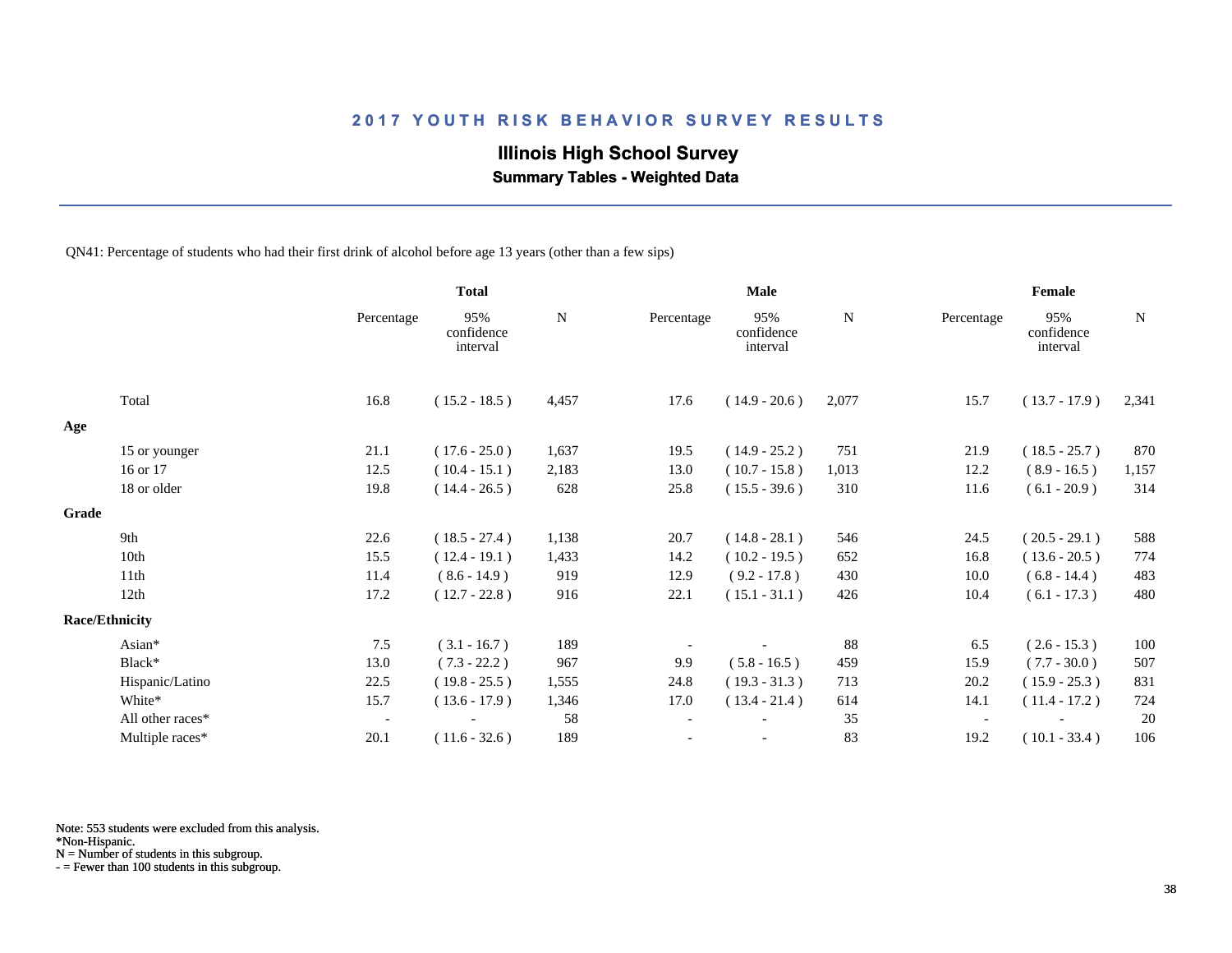# **Illinois High School Survey Summary Tables - Weighted Data**

QN42: Percentage of students who currently drank alcohol (at least one drink of alcohol, on at least 1 day during the 30 days before the survey)

|       |                       |                          | <b>Total</b>                  |           |                          | <b>Male</b>                   |           |                          | Female                        |           |
|-------|-----------------------|--------------------------|-------------------------------|-----------|--------------------------|-------------------------------|-----------|--------------------------|-------------------------------|-----------|
|       |                       | Percentage               | 95%<br>confidence<br>interval | ${\bf N}$ | Percentage               | 95%<br>confidence<br>interval | ${\bf N}$ | Percentage               | 95%<br>confidence<br>interval | ${\bf N}$ |
|       | Total                 | 27.4                     | $(23.5 - 31.7)$               | 4,187     | 23.3                     | $(19.2 - 27.9)$               | 1,988     | 31.4                     | $(27.2 - 35.9)$               | 2,166     |
| Age   |                       |                          |                               |           |                          |                               |           |                          |                               |           |
|       | 15 or younger         | 20.1                     | $(16.8 - 23.8)$               | 1,529     | 14.2                     | $(10.3 - 19.2)$               | 720       | 26.4                     | $(22.8 - 30.3)$               | 795       |
|       | 16 or 17              | 29.9                     | $(26.0 - 34.1)$               | 2,066     | 25.9                     | $(21.5 - 30.8)$               | 969       | 33.7                     | $(28.5 - 39.4)$               | 1,086     |
|       | 18 or older           | 36.5                     | $(29.8 - 43.7)$               | 584       | 36.3                     | $(27.9 - 45.6)$               | 296       | 36.1                     | $(28.8 - 44.1)$               | 285       |
| Grade |                       |                          |                               |           |                          |                               |           |                          |                               |           |
|       | 9th                   | 19.1                     | $(16.1 - 22.5)$               | 1,065     | 12.1                     | $(9.3 - 15.6)$                | 520       | 26.7                     | $(22.3 - 31.6)$               | 541       |
|       | 10th                  | 24.4                     | $(20.7 - 28.6)$               | 1,364     | 22.2                     | $(17.7 - 27.5)$               | 636       | 26.5                     | $(23.0 - 30.2)$               | 722       |
|       | 11th                  | 29.3                     | $(20.7 - 39.7)$               | 868       | 24.1                     | $(16.5 - 33.9)$               | 404       | 34.1                     | $(23.6 - 46.4)$               | 461       |
|       | 12th                  | 38.0                     | $(34.0 - 42.1)$               | 839       | 36.4                     | $(30.7 - 42.5)$               | 406       | 39.8                     | $(33.7 - 46.1)$               | 427       |
|       | <b>Race/Ethnicity</b> |                          |                               |           |                          |                               |           |                          |                               |           |
|       | Asian*                | 11.5                     | $(7.8 - 16.5)$                | 188       |                          |                               | 86        | 11.3                     | $(4.0 - 28.3)$                | 102       |
|       | Black*                | 19.6                     | $(15.0 - 25.3)$               | 928       | 15.7                     | $(11.9 - 20.4)$               | 452       | 23.5                     | $(16.0 - 33.2)$               | 475       |
|       | Hispanic/Latino       | 29.0                     | $(25.7 - 32.6)$               | 1,433     | 25.1                     | $(20.4 - 30.5)$               | 674       | 32.6                     | $(29.7 - 35.7)$               | 748       |
|       | White*                | 30.5                     | $(25.6 - 35.9)$               | 1,271     | 26.7                     | $(21.0 - 33.4)$               | 594       | 34.4                     | $(28.2 - 41.2)$               | 671       |
|       | All other races*      | $\overline{\phantom{a}}$ |                               | 53        | $\overline{\phantom{a}}$ |                               | 33        | $\overline{\phantom{a}}$ |                               | 18        |
|       | Multiple races*       | 33.4                     | $(21.1 - 48.4)$               | 176       |                          |                               | 74        | 42.5                     | $(22.4 - 65.4)$               | 102       |

Note: 823 students were excluded from this analysis.

\*Non-Hispanic.

N = Number of students in this subgroup.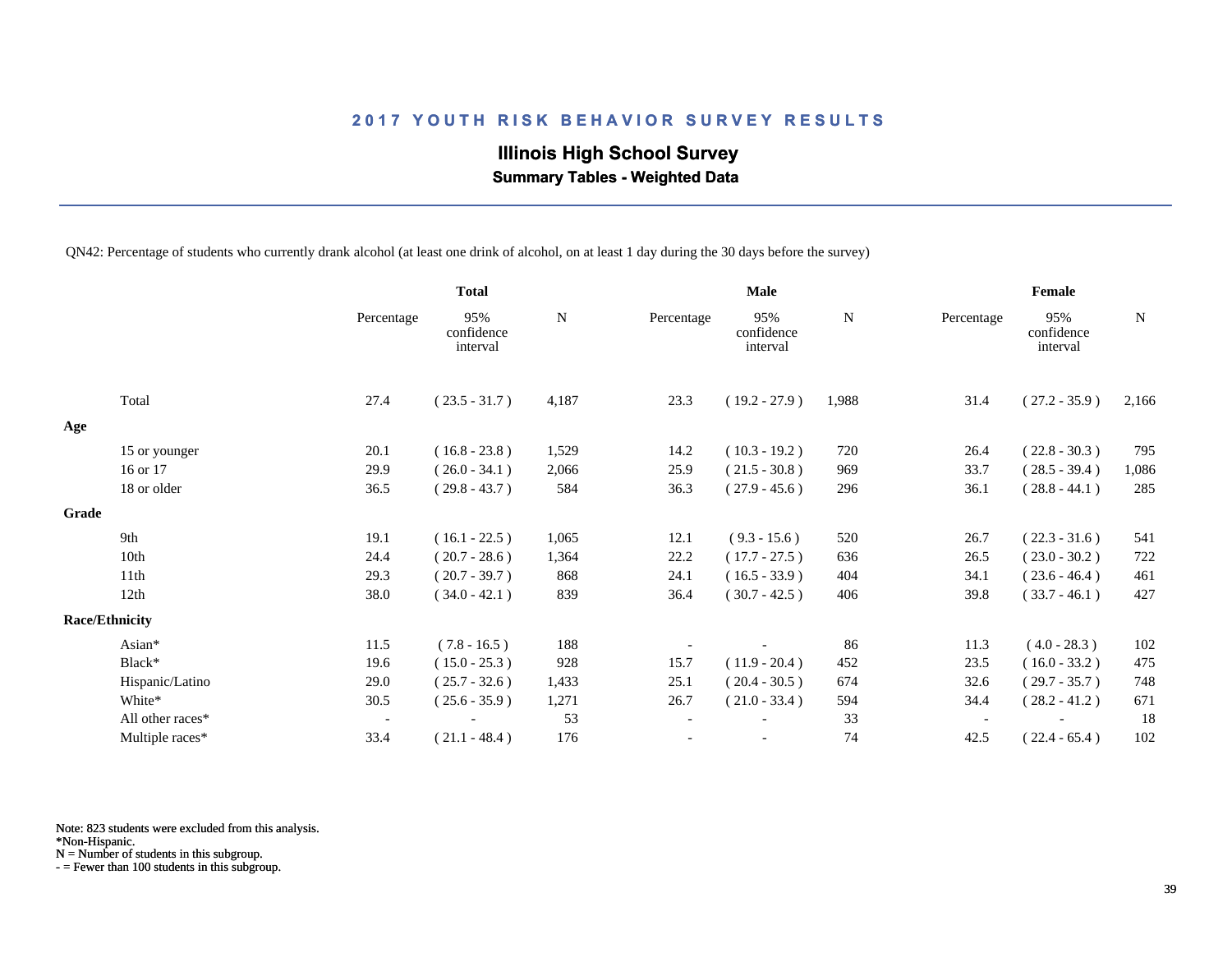# **Illinois High School Survey Summary Tables - Weighted Data**

QN43: Percentage of students who usually got the alcohol they drank by someone giving it to them (during the 30 days before the survey, among students who currently drank alcohol)

|       |                       |                | <b>Total</b>                  |             | <b>Male</b> |                               |                | Female     |                               |     |
|-------|-----------------------|----------------|-------------------------------|-------------|-------------|-------------------------------|----------------|------------|-------------------------------|-----|
|       |                       | Percentage     | 95%<br>confidence<br>interval | $\mathbf N$ | Percentage  | 95%<br>confidence<br>interval | N              | Percentage | 95%<br>confidence<br>interval | N   |
|       | Total                 | 41.6           | $(35.4 - 48.0)$               | 1,069       | 31.3        | $(23.1 - 40.8)$               | 420            | 50.6       | $(42.4 - 58.8)$               | 636 |
| Age   |                       |                |                               |             |             |                               |                |            |                               |     |
|       | 15 or younger         | 37.1           | $(30.2 - 44.6)$               | 299         | 31.6        | $(22.3 - 42.7)$               | 103            | 40.2       | $(28.9 - 52.5)$               | 190 |
|       | 16 or 17              | 44.3           | $(35.7 - 53.2)$               | 564         | 31.0        | $(19.7 - 45.1)$               | 230            | 55.7       | $(45.2 - 65.7)$               | 329 |
|       | 18 or older           | 41.5           | $(32.4 - 51.2)$               | 205         |             |                               | 87             | 53.9       | $(40.6 - 66.8)$               | 117 |
| Grade |                       |                |                               |             |             |                               |                |            |                               |     |
|       | 9th                   | 39.2           | $(29.9 - 49.3)$               | 193         |             |                               | 64             | 44.8       | $(30.3 - 60.1)$               | 128 |
|       | 10th                  | 34.9           | $(25.4 - 45.7)$               | 310         | 34.5        | $(24.1 - 46.8)$               | 129            | 35.8       | $(25.5 - 47.6)$               | 179 |
|       | 11th                  | 47.3           | $(36.7 - 58.0)$               | 244         | 27.5        | $(12.5 - 50.1)$               | 101            | 62.1       | $(51.0 - 72.1)$               | 141 |
|       | 12th                  | 43.5           | $(34.6 - 52.9)$               | 305         | 31.0        | $(18.6 - 46.9)$               | 122            | 56.7       | $(45.8 - 67.0)$               | 182 |
|       | <b>Race/Ethnicity</b> |                |                               |             |             |                               |                |            |                               |     |
|       | Asian*                |                |                               | 15          |             |                               | 6              |            |                               | 9   |
|       | Black*                | 30.1           | $(18.1 - 45.6)$               | 145         |             |                               | 43             | 34.4       | $(19.5 - 53.2)$               | 102 |
|       | Hispanic/Latino       | 48.9           | $(41.8 - 56.0)$               | 431         | 36.1        | $(26.7 - 46.8)$               | 177            | 58.2       | $(48.4 - 67.4)$               | 249 |
|       | White*                | 39.9           | $(31.0 - 49.7)$               | 391         | 27.5        | $(18.9 - 38.2)$               | 162            | 50.8       | $(38.9 - 62.7)$               | 227 |
|       | All other races*      |                |                               | 13          |             |                               | $\overline{4}$ |            |                               | 9   |
|       | Multiple races*       | $\blacksquare$ | $\overline{\phantom{a}}$      | 47          |             | $\overline{\phantom{a}}$      | 17             |            | $\overline{\phantom{a}}$      | 30  |

Note: 3,941 students were excluded from this analysis.

\*Non-Hispanic.

N = Number of students in this subgroup.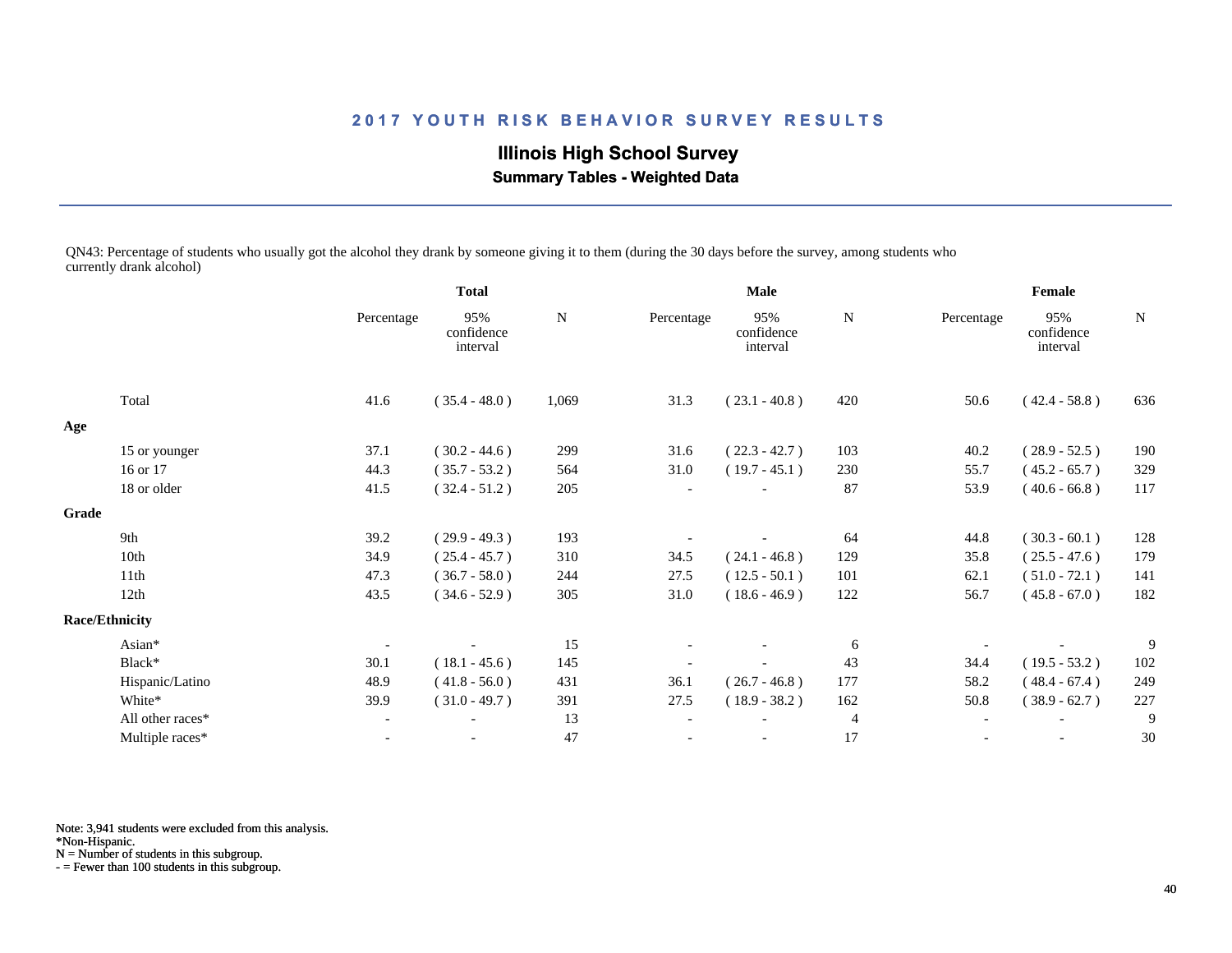# **Illinois High School Survey Summary Tables - Weighted Data**

QN44: Percentage of students who currently were binge drinking (had four or more drinks of alcohol in a row for female students or five or more drinks of alcohol in a row for male students, within a couple of hours, on at least 1 day during the 30 days before the survey)

|              |                       |                          | <b>Total</b>                  |           | <b>Male</b>              |                               |             | Female                   |                               |       |
|--------------|-----------------------|--------------------------|-------------------------------|-----------|--------------------------|-------------------------------|-------------|--------------------------|-------------------------------|-------|
|              |                       | Percentage               | 95%<br>confidence<br>interval | ${\bf N}$ | Percentage               | 95%<br>confidence<br>interval | $\mathbf N$ | Percentage               | 95%<br>confidence<br>interval | N     |
|              | Total                 | 11.8                     | $(9.1 - 15.2)$                | 4,418     | 9.9                      | $(6.8 - 14.2)$                | 2,087       | 13.6                     | $(10.3 - 17.7)$               | 2,293 |
| Age          |                       |                          |                               |           |                          |                               |             |                          |                               |       |
|              | 15 or younger         | 6.5                      | $(4.9 - 8.7)$                 | 1,628     | 4.7                      | $(2.5 - 8.7)$                 | 758         | 8.4                      | $(6.3 - 11.1)$                | 855   |
|              | 16 or 17              | 13.0                     | $(10.5 - 16.0)$               | 2,162     | 9.9                      | $(6.7 - 14.2)$                | 1,020       | 15.9                     | $(11.7 - 21.2)$               | 1,128 |
|              | 18 or older           | 20.9                     | $(13.9 - 30.1)$               | 619       | 22.3                     | $(13.6 - 34.2)$               | 305         | 18.8                     | $(12.1 - 28.1)$               | 310   |
| <b>Grade</b> |                       |                          |                               |           |                          |                               |             |                          |                               |       |
|              | 9th                   | 5.6                      | $(3.8 - 8.2)$                 | 1,130     | 3.6                      | $(1.4 - 9.0)$                 | 547         | 7.8                      | $(5.6 - 10.9)$                | 580   |
|              | 10th                  | 10.3                     | $(8.1 - 13.0)$                | 1,439     | 9.6                      | $(6.3 - 14.5)$                | 667         | 11.0                     | $(8.6 - 14.1)$                | 765   |
|              | 11th                  | 13.9                     | $(9.2 - 20.5)$                | 906       | 8.9                      | $(6.1 - 12.9)$                | 427         | 18.2                     | $(10.8 - 29.1)$               | 474   |
|              | 12th                  | 18.3                     | $(14.3 - 23.1)$               | 888       | 18.3                     | $(11.8 - 27.3)$               | 421         | 18.0                     | $(13.1 - 24.4)$               | 460   |
|              | <b>Race/Ethnicity</b> |                          |                               |           |                          |                               |             |                          |                               |       |
|              | Asian*                | 3.1                      | $(1.3 - 7.2)$                 | 192       |                          |                               | 85          | 4.5                      | $(0.8 - 21.3)$                | 106   |
|              | Black*                | 4.1                      | $(2.3 - 7.4)$                 | 1,003     | 3.3                      | $(1.4 - 7.7)$                 | 492         | 5.0                      | $(2.6 - 9.2)$                 | 510   |
|              | Hispanic/Latino       | 11.9                     | $(8.8 - 15.9)$                | 1,541     | 9.5                      | $(6.7 - 13.1)$                | 723         | 14.2                     | $(10.2 - 19.3)$               | 807   |
|              | White*                | 14.7                     | $(11.2 - 19.2)$               | 1,303     | 13.0                     | $(8.5 - 19.5)$                | 597         | 16.3                     | $(11.3 - 23.1)$               | 700   |
|              | All other races*      | $\overline{\phantom{a}}$ |                               | 56        | $\overline{\phantom{a}}$ |                               | 34          | $\overline{\phantom{a}}$ |                               | 19    |
|              | Multiple races*       | 15.9                     | $(7.2 - 31.3)$                | 174       | $\overline{\phantom{a}}$ |                               | 74          | 20.9                     | $(8.6 - 42.6)$                | 100   |

Note: 592 students were excluded from this analysis.

\*Non-Hispanic.

N = Number of students in this subgroup.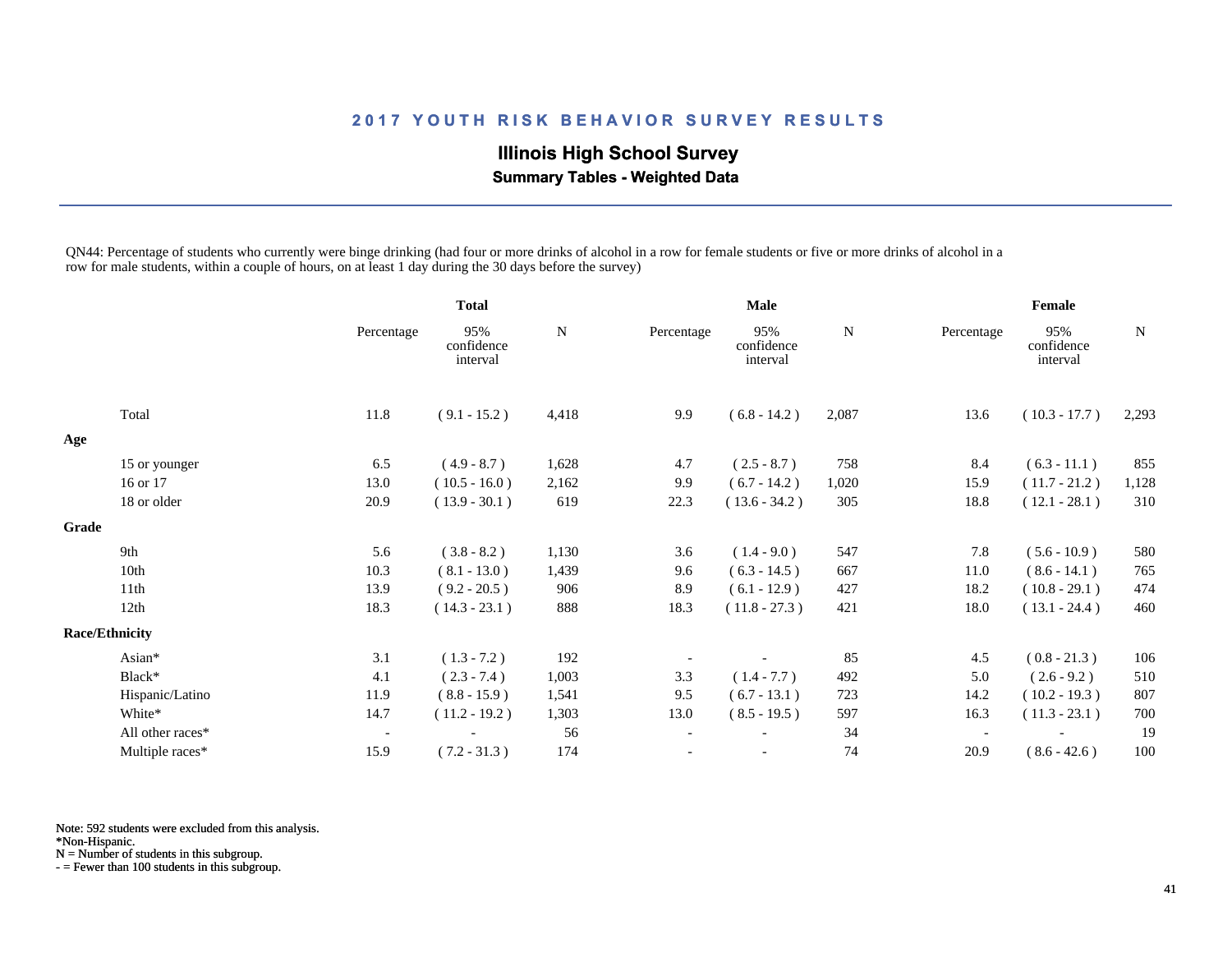**Illinois High School Survey Summary Tables - Weighted Data**

QN45: Percentage of students who reported that the largest number of drinks they had in a row was 10 or more (within a couple of hours, during the 30 days before the survey)

|              |                       |                          | <b>Total</b>                  |           | <b>Male</b>              |                               |             | Female                   |                               |       |
|--------------|-----------------------|--------------------------|-------------------------------|-----------|--------------------------|-------------------------------|-------------|--------------------------|-------------------------------|-------|
|              |                       | Percentage               | 95%<br>confidence<br>interval | ${\bf N}$ | Percentage               | 95%<br>confidence<br>interval | $\mathbf N$ | Percentage               | 95%<br>confidence<br>interval | N     |
|              | Total                 | 4.0                      | $(2.6 - 6.2)$                 | 4,014     | 4.6                      | $(2.9 - 7.2)$                 | 1,905       | 3.3                      | $(2.0 - 5.5)$                 | 2,076 |
| Age          |                       |                          |                               |           |                          |                               |             |                          |                               |       |
|              | 15 or younger         | 1.8                      | $(1.0 - 3.3)$                 | 1,474     | 2.2                      | $(0.9 - 5.4)$                 | 691         | 1.4                      | $(0.8 - 2.7)$                 | 771   |
|              | 16 or 17              | 4.4                      | $(2.7 - 7.2)$                 | 1,973     | 4.3                      | $(2.6 - 7.2)$                 | 930         | 4.2                      | $(1.7 - 10.0)$                | 1,030 |
|              | 18 or older           | 8.4                      | $(4.5 - 15.1)$                | 559       | 11.2                     | $(5.4 - 21.8)$                | 281         | 5.4                      | $(2.7 - 10.5)$                | 275   |
| <b>Grade</b> |                       |                          |                               |           |                          |                               |             |                          |                               |       |
|              | 9th                   | 1.8                      | $(0.8 - 4.0)$                 | 1,021     | 1.9                      | $(0.6 - 6.5)$                 | 497         | 1.6                      | $(0.7 - 3.5)$                 | 521   |
|              | 10th                  | 2.5                      | $(1.6 - 3.8)$                 | 1,312     | 2.8                      | $(1.4 - 5.3)$                 | 611         | 2.3                      | $(1.2 - 4.3)$                 | 695   |
|              | 11th                  | 4.8                      | $(2.9 - 7.9)$                 | 828       | 5.0                      | $(2.6 - 9.3)$                 | 389         | 3.9                      | $(1.5 - 9.7)$                 | 434   |
|              | 12th                  | 7.4                      | $(4.4 - 12.3)$                | 803       | 8.7                      | $(4.7 - 15.6)$                | 387         | 6.2                      | $(3.2 - 11.8)$                | 410   |
|              | <b>Race/Ethnicity</b> |                          |                               |           |                          |                               |             |                          |                               |       |
|              | Asian*                | 0.9                      | $(0.1 - 5.0)$                 | 181       |                          |                               | 83          |                          |                               | 98    |
|              | Black*                | 0.7                      | $(0.1 - 3.5)$                 | 893       | 1.2                      | $(0.2 - 7.2)$                 | 438         | 0.1                      | $(0.0 - 0.7)$                 | 454   |
|              | Hispanic/Latino       | 3.7                      | $(1.9 - 6.9)$                 | 1,370     | 5.5                      | $(2.3 - 12.5)$                | 640         | 1.9                      | $(0.9 - 3.9)$                 | 719   |
|              | White*                | 5.3                      | $(3.1 - 9.0)$                 | 1,221     | 5.5                      | $(3.1 - 9.7)$                 | 569         | 5.2                      | $(2.9 - 9.2)$                 | 646   |
|              | All other races*      | $\overline{\phantom{a}}$ |                               | 52        | $\overline{\phantom{a}}$ |                               | 33          | $\overline{\phantom{a}}$ | $\blacksquare$                | 17    |
|              | Multiple races*       | 5.1                      | $(1.8 - 13.3)$                | 167       | $\overline{\phantom{a}}$ |                               | $72\,$      | $\overline{\phantom{a}}$ | $\overline{\phantom{a}}$      | 95    |

Note: 996 students were excluded from this analysis.

\*Non-Hispanic.

N = Number of students in this subgroup.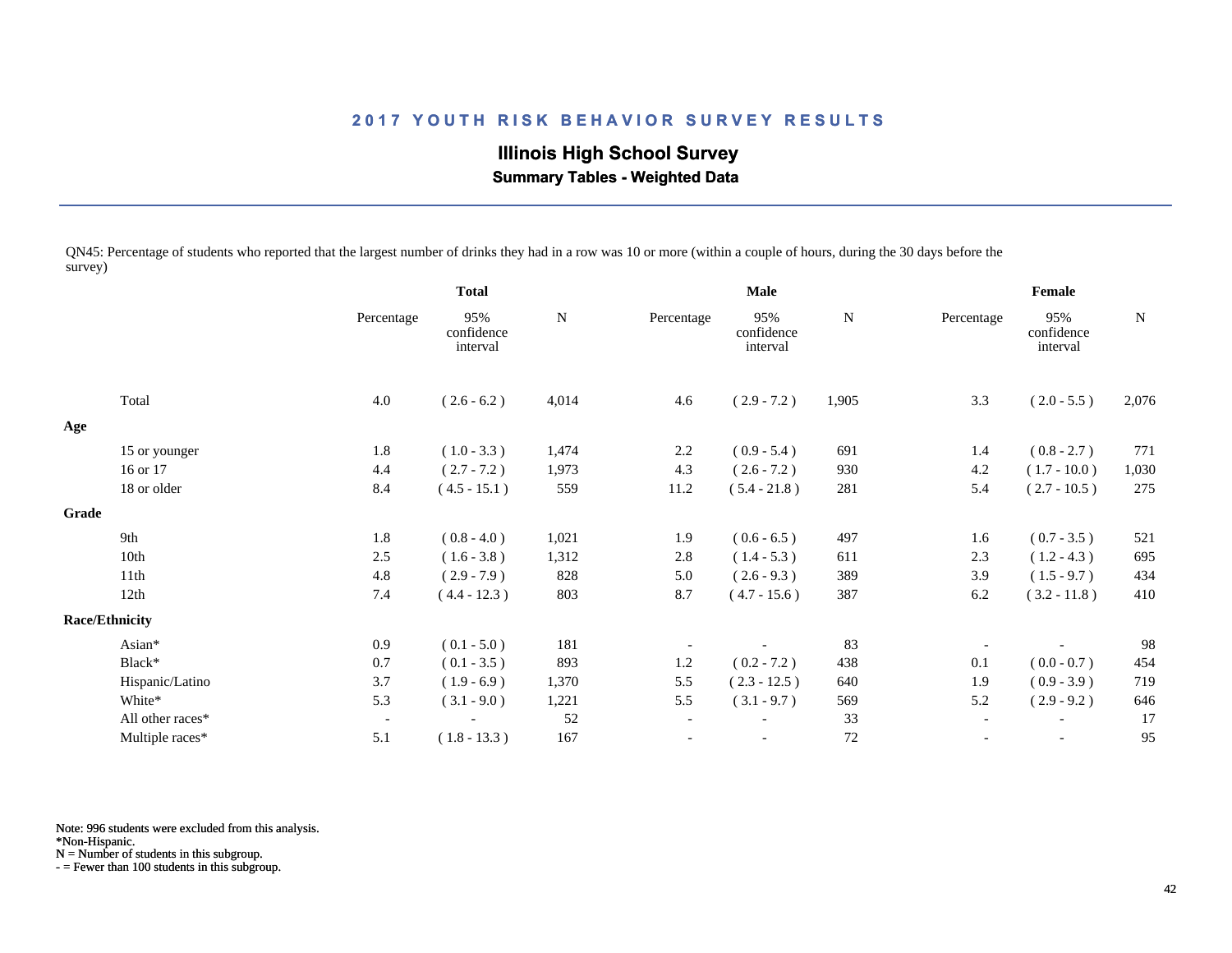# **Illinois High School Survey**

 **Summary Tables - Weighted Data**

QN46: Percentage of students who ever used marijuana (one or more times during their life)

|       |                       |                          | <b>Total</b>                  |             | Male                     |                               |             | Female     |                               |             |
|-------|-----------------------|--------------------------|-------------------------------|-------------|--------------------------|-------------------------------|-------------|------------|-------------------------------|-------------|
|       |                       | Percentage               | 95%<br>confidence<br>interval | $\mathbf N$ | Percentage               | 95%<br>confidence<br>interval | $\mathbf N$ | Percentage | 95%<br>confidence<br>interval | $\mathbf N$ |
|       | Total                 | 34.2                     | $(30.0 - 38.5)$               | 4,669       | 31.9                     | $(27.2 - 37.0)$               | 2,183       | 36.5       | $(31.3 - 42.0)$               | 2,446       |
| Age   |                       |                          |                               |             |                          |                               |             |            |                               |             |
|       | 15 or younger         | 23.6                     | $(19.6 - 28.2)$               | 1,710       | 20.3                     | $(15.1 - 26.7)$               | 786         | 27.2       | $(21.3 - 34.0)$               | 908         |
|       | 16 or 17              | 39.9                     | $(36.2 - 43.8)$               | 2,288       | 37.3                     | $(33.1 - 41.6)$               | 1,066       | 42.7       | $(36.7 - 48.9)$               | 1,207       |
|       | 18 or older           | 41.0                     | $(34.1 - 48.3)$               | 662         | 42.4                     | $(29.9 - 56.0)$               | 328         | 39.5       | $(31.0 - 48.6)$               | 331         |
| Grade |                       |                          |                               |             |                          |                               |             |            |                               |             |
|       | 9th                   | 22.9                     | $(18.4 - 28.1)$               | 1,182       | 17.5                     | $(12.9 - 23.3)$               | 565         | 28.5       | $(22.5 - 35.5)$               | 614         |
|       | 10th                  | 29.5                     | $(25.2 - 34.3)$               | 1,504       | 29.9                     | $(24.9 - 35.5)$               | 687         | 29.3       | $(24.0 - 35.2)$               | 811         |
|       | 11th                  | 41.4                     | $(34.6 - 48.6)$               | 966         | 38.1                     | $(34.5 - 42.0)$               | 449         | 44.6       | $(32.7 - 57.2)$               | 510         |
|       | 12th                  | 43.4                     | $(35.8 - 51.3)$               | 959         | 43.5                     | $(31.5 - 56.3)$               | 455         | 44.0       | $(34.3 - 54.2)$               | 498         |
|       | <b>Race/Ethnicity</b> |                          |                               |             |                          |                               |             |            |                               |             |
|       | Asian*                | 16.6                     | $(9.8 - 26.9)$                | 197         |                          |                               | 89          | 15.1       | $(4.7 - 38.9)$                | 108         |
|       | Black*                | 46.2                     | $(40.9 - 51.6)$               | 1,032       | 39.0                     | $(32.2 - 46.4)$               | 485         | 52.3       | $(42.1 - 62.4)$               | 546         |
|       | Hispanic/Latino       | 39.9                     | $(34.1 - 46.0)$               | 1,635       | 40.9                     | $(31.8 - 50.8)$               | 756         | 38.9       | $(32.7 - 45.5)$               | 866         |
|       | White*                | 30.4                     | $(25.9 - 35.3)$               | 1,381       | 28.4                     | $(22.8 - 34.7)$               | 636         | 32.8       | $(26.3 - 40.1)$               | 738         |
|       | All other races*      | $\overline{\phantom{a}}$ |                               | 62          | $\overline{\phantom{a}}$ |                               | 37          |            |                               | 21          |
|       | Multiple races*       | 45.2                     | $(30.5 - 60.7)$               | 203         |                          |                               | 90          | 52.6       | $(31.6 - 72.7)$               | 113         |

Note: 341 students were excluded from this analysis.

N = Number of students in this subgroup.

<sup>\*</sup>Non-Hispanic.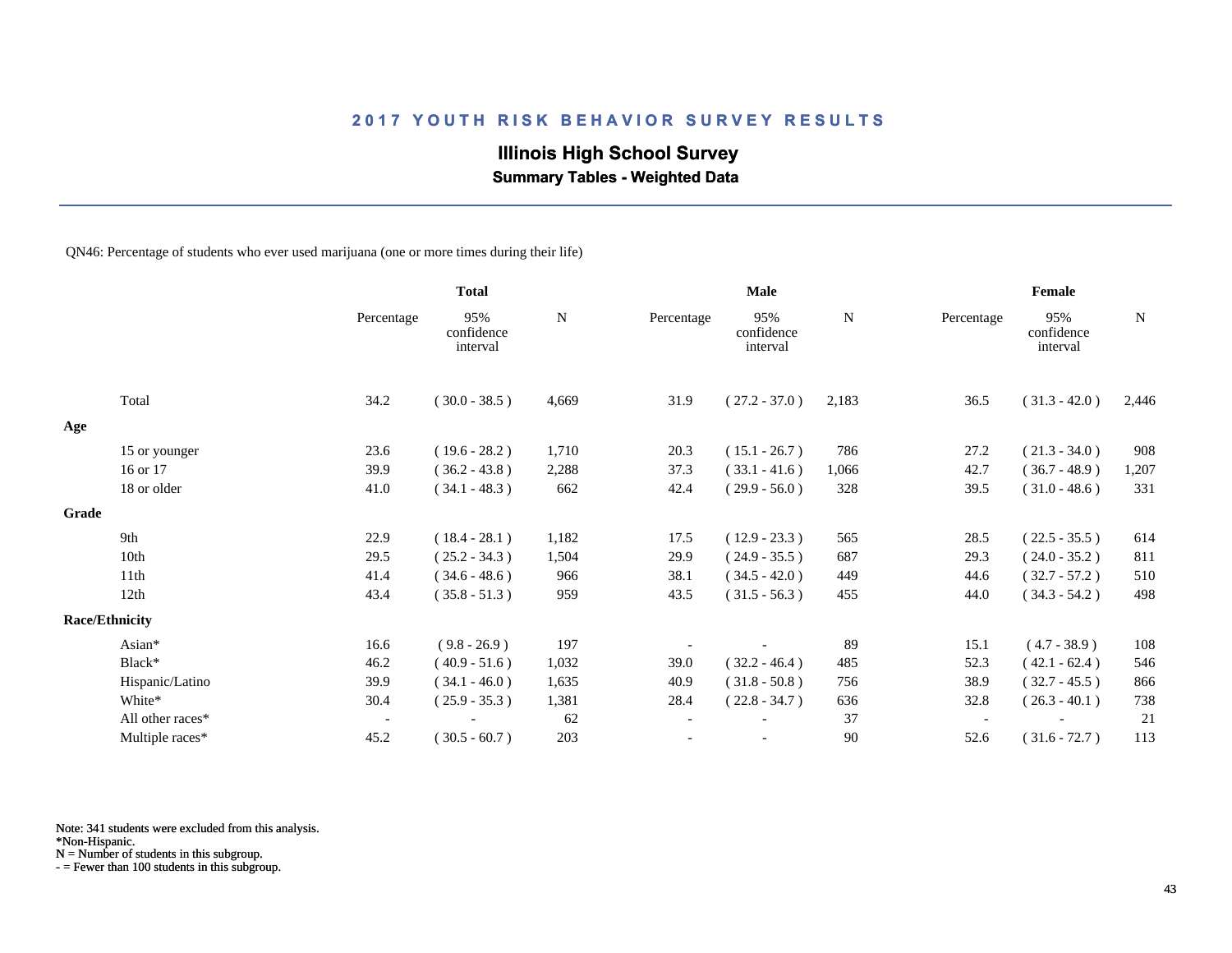# **Illinois High School Survey**

 **Summary Tables - Weighted Data**

QN47: Percentage of students who tried marijuana for the first time before age 13 years

|       |                       |                          | <b>Total</b>                  |       |                          | <b>Male</b>                   |       |                          | Female                        |             |
|-------|-----------------------|--------------------------|-------------------------------|-------|--------------------------|-------------------------------|-------|--------------------------|-------------------------------|-------------|
|       |                       | Percentage               | 95%<br>confidence<br>interval | N     | Percentage               | 95%<br>confidence<br>interval | N     | Percentage               | 95%<br>confidence<br>interval | $\mathbf N$ |
|       | Total                 | 6.4                      | $(5.3 - 7.6)$                 | 4,702 | 7.1                      | $(6.1 - 8.3)$                 | 2,203 | 5.6                      | $(4.1 - 7.7)$                 | 2,457       |
| Age   |                       |                          |                               |       |                          |                               |       |                          |                               |             |
|       | 15 or younger         | 6.1                      | $(4.4 - 8.4)$                 | 1,709 | 6.4                      | $(4.7 - 8.7)$                 | 789   | 5.8                      | $(3.7 - 9.0)$                 | 904         |
|       | 16 or 17              | 6.2                      | $(4.9 - 7.9)$                 | 2,308 | 6.4                      | $(4.6 - 8.8)$                 | 1,076 | 6.1                      | $(4.3 - 8.6)$                 | 1,217       |
|       | 18 or older           | 7.4                      | $(4.4 - 12.1)$                | 674   | 10.8                     | $(6.7 - 17.0)$                | 334   | 3.7                      | $(1.2 - 10.9)$                | 336         |
| Grade |                       |                          |                               |       |                          |                               |       |                          |                               |             |
|       | 9th                   | 6.1                      | $(4.1 - 8.9)$                 | 1,182 | 6.1                      | $(4.0 - 9.1)$                 | 567   | 6.2                      | $(3.6 - 10.4)$                | 611         |
|       | 10th                  | 5.7                      | $(4.4 - 7.2)$                 | 1,524 | 5.6                      | $(3.6 - 8.7)$                 | 699   | 5.7                      | $(3.9 - 8.2)$                 | 819         |
|       | 11th                  | 6.3                      | $(3.8 - 10.4)$                | 973   | 6.2                      | $(2.9 - 12.7)$                | 452   | 6.5                      | $(3.4 - 11.9)$                | 515         |
|       | 12th                  | 6.6                      | $(4.7 - 9.3)$                 | 965   | 9.5                      | $(6.4 - 13.9)$                | 459   | 3.7                      | $(1.2 - 10.4)$                | 499         |
|       | <b>Race/Ethnicity</b> |                          |                               |       |                          |                               |       |                          |                               |             |
|       | Asian*                | 1.8                      | $(0.3 - 9.4)$                 | 198   |                          |                               | 89    | 0.0                      |                               | 108         |
|       | Black*                | 9.6                      | $(7.1 - 12.8)$                | 1,048 | 8.5                      | $(5.9 - 12.1)$                | 500   | 10.5                     | $(7.2 - 15.0)$                | 547         |
|       | Hispanic/Latino       | 8.6                      | $(7.0 - 10.7)$                | 1,652 | 10.9                     | $(8.4 - 14.1)$                | 765   | 6.2                      | $(4.4 - 8.9)$                 | 874         |
|       | White*                | 4.4                      | $(3.0 - 6.5)$                 | 1,383 | 4.6                      | $(3.0 - 7.0)$                 | 636   | 4.2                      | $(2.0 - 8.6)$                 | 740         |
|       | All other races*      | $\overline{\phantom{a}}$ |                               | 58    | $\overline{\phantom{a}}$ |                               | 35    | $\overline{\phantom{a}}$ |                               | 20          |
|       | Multiple races*       | 11.4                     | $(4.9 - 24.5)$                | 201   |                          | $\overline{\phantom{a}}$      | 89    | $8.8\,$                  | $(2.6 - 26.1)$                | 112         |

Note: 308 students were excluded from this analysis.

N = Number of students in this subgroup.

<sup>\*</sup>Non-Hispanic.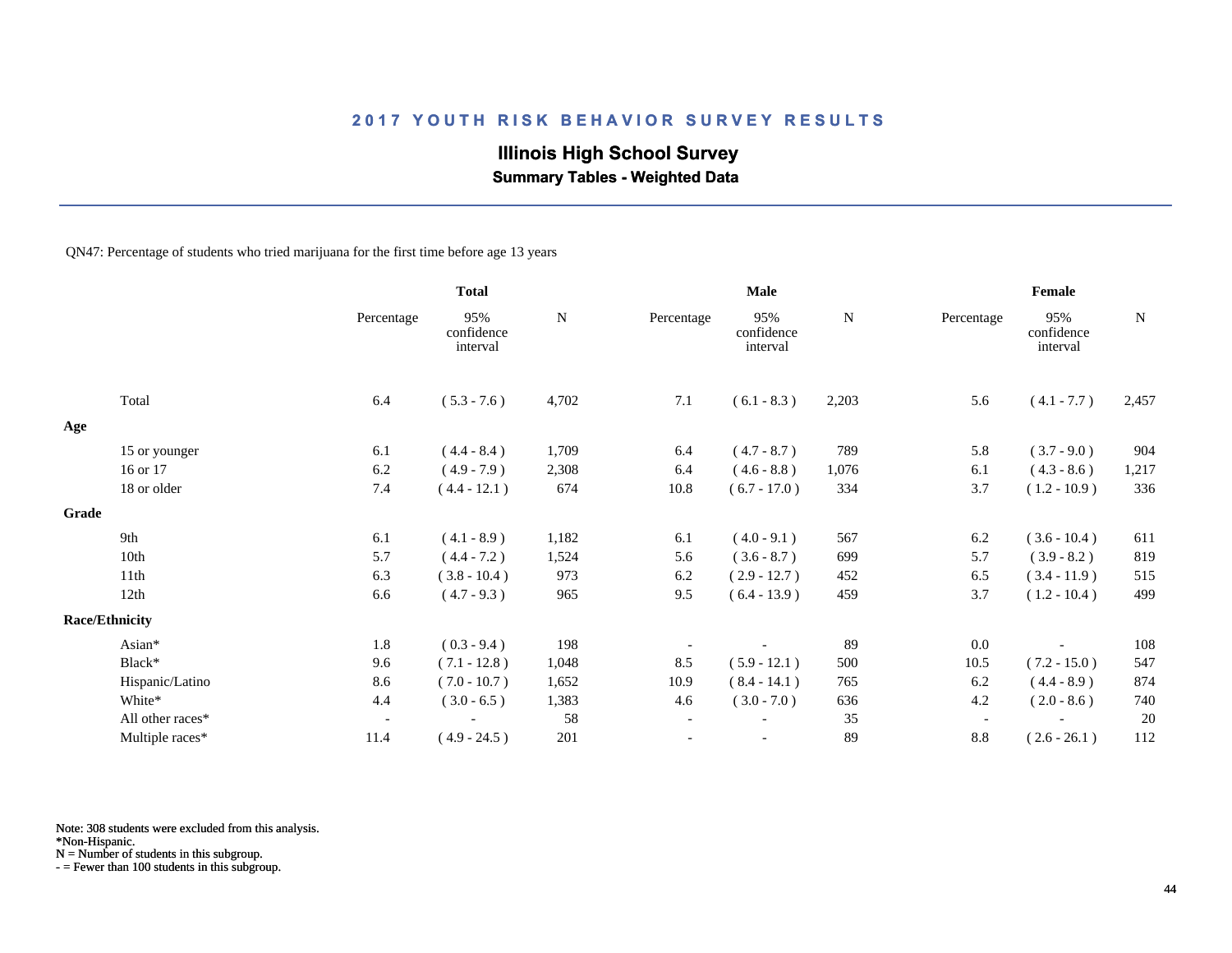# **Illinois High School Survey**

 **Summary Tables - Weighted Data**

QN48: Percentage of students who currently used marijuana (one or more times during the 30 days before the survey)

|       |                       |                          | <b>Total</b>                  |       |            | Male                          |       |                          | Female                        |       |
|-------|-----------------------|--------------------------|-------------------------------|-------|------------|-------------------------------|-------|--------------------------|-------------------------------|-------|
|       |                       | Percentage               | 95%<br>confidence<br>interval | N     | Percentage | 95%<br>confidence<br>interval | N     | Percentage               | 95%<br>confidence<br>interval | N     |
|       | Total                 | 20.8                     | $(17.3 - 24.8)$               | 4,756 | 17.9       | $(14.7 - 21.5)$               | 2,231 | 23.7                     | $(18.8 - 29.4)$               | 2,483 |
| Age   |                       |                          |                               |       |            |                               |       |                          |                               |       |
|       | 15 or younger         | 15.0                     | $(12.1 - 18.5)$               | 1,734 | 11.6       | $(7.9 - 16.9)$                | 797   | 18.3                     | $(13.7 - 24.1)$               | 919   |
|       | 16 or 17              | 22.7                     | $(19.8 - 25.9)$               | 2,330 | 18.9       | $(15.6 - 22.8)$               | 1,089 | 26.4                     | $(21.6 - 32.0)$               | 1,227 |
|       | 18 or older           | 28.3                     | $(21.3 - 36.6)$               | 682   | 28.6       | $(19.3 - 40.2)$               | 341   | 27.9                     | $(19.4 - 38.5)$               | 337   |
| Grade |                       |                          |                               |       |            |                               |       |                          |                               |       |
|       | 9th                   | 14.5                     | $(11.2 - 18.6)$               | 1,205 | 8.8        | $(6.0 - 12.7)$                | 578   | 20.2                     | $(15.1 - 26.5)$               | 623   |
|       | 10th                  | 17.1                     | $(14.3 - 20.2)$               | 1,531 | 16.7       | $(12.7 - 21.6)$               | 696   | 17.5                     | $(13.8 - 21.8)$               | 828   |
|       | 11th                  | 22.9                     | $(17.7 - 29.0)$               | 988   | 19.3       | $(15.8 - 23.2)$               | 467   | 26.2                     | $(16.5 - 39.0)$               | 515   |
|       | 12th                  | 29.7                     | $(23.4 - 36.9)$               | 973   | 27.7       | $(18.6 - 39.1)$               | 464   | 32.3                     | $(24.4 - 41.3)$               | 502   |
|       | <b>Race/Ethnicity</b> |                          |                               |       |            |                               |       |                          |                               |       |
|       | Asian*                | 11.3                     | $(4.8 - 24.4)$                | 199   |            |                               | 90    | 12.4                     | $(3.0 - 39.2)$                | 109   |
|       | Black*                | 29.0                     | $(24.3 - 34.2)$               | 1,064 | 20.9       | $(16.6 - 26.0)$               | 504   | 36.0                     | $(27.1 - 45.9)$               | 559   |
|       | Hispanic/Latino       | 23.1                     | $(18.9 - 28.1)$               | 1,661 | 23.3       | $(17.6 - 30.3)$               | 767   | 22.7                     | $(17.7 - 28.7)$               | 880   |
|       | White*                | 18.4                     | $(14.5 - 23.1)$               | 1,400 | 15.7       | $(11.7 - 20.7)$               | 648   | 21.5                     | $(14.8 - 30.1)$               | 745   |
|       | All other races*      | $\overline{\phantom{a}}$ |                               | 63    |            |                               | 38    | $\overline{\phantom{a}}$ |                               | 21    |
|       | Multiple races*       | 28.4                     | $(16.6 - 44.2)$               | 202   |            |                               | 90    | 36.0                     | $(18.0 - 59.1)$               | 112   |

Note: 254 students were excluded from this analysis.

\*Non-Hispanic.

N = Number of students in this subgroup.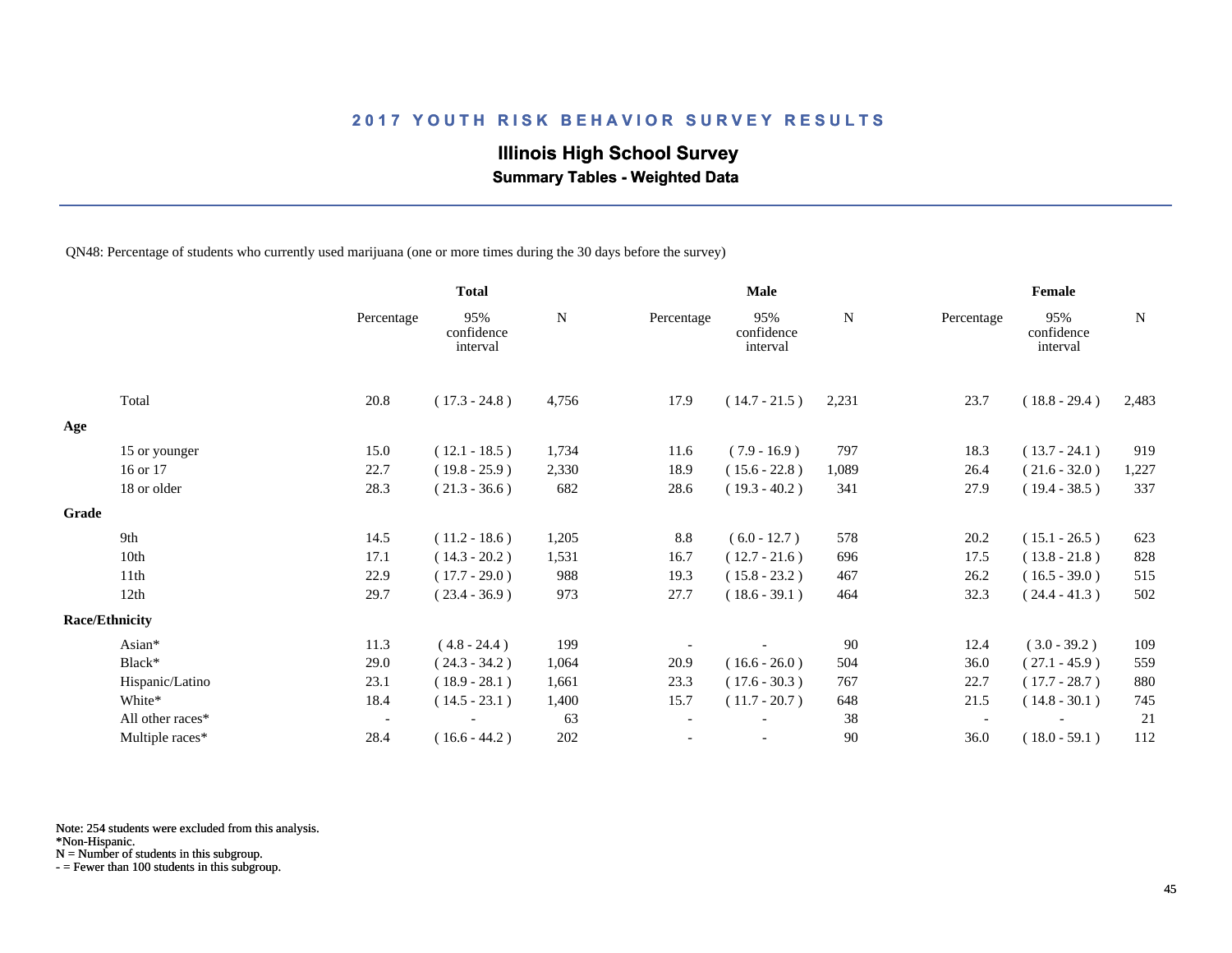# **Illinois High School Survey Summary Tables - Weighted Data**

QN49: Percentage of students who ever used cocaine (any form of cocaine, including powder, crack, or freebase, one or more times during their life)

|       |                       |                          | <b>Total</b>                  |           |                          | <b>Male</b>                   |           |                          | Female                        |           |
|-------|-----------------------|--------------------------|-------------------------------|-----------|--------------------------|-------------------------------|-----------|--------------------------|-------------------------------|-----------|
|       |                       | Percentage               | 95%<br>confidence<br>interval | ${\bf N}$ | Percentage               | 95%<br>confidence<br>interval | ${\bf N}$ | Percentage               | 95%<br>confidence<br>interval | ${\bf N}$ |
|       | Total                 | 6.4                      | $(4.8 - 8.3)$                 | 4,857     | 6.8                      | $(5.2 - 8.8)$                 | 2,294     | 5.6                      | $(3.8 - 8.1)$                 | 2,514     |
| Age   |                       |                          |                               |           |                          |                               |           |                          |                               |           |
|       | 15 or younger         | 5.4                      | $(3.7 - 8.0)$                 | 1,770     | 5.5                      | $(3.4 - 8.7)$                 | 817       | 4.3                      | $(2.9 - 6.5)$                 | 929       |
|       | 16 or 17              | 5.7                      | $(4.0 - 8.1)$                 | 2,371     | 5.4                      | $(4.1 - 7.1)$                 | 1,115     | 6.1                      | $(3.5 - 10.2)$                | 1,242     |
|       | 18 or older           | 10.3                     | $(6.6 - 15.7)$                | 705       | 13.3                     | $(7.9 - 21.6)$                | 358       | 7.0                      | $(3.9 - 12.2)$                | 343       |
| Grade |                       |                          |                               |           |                          |                               |           |                          |                               |           |
|       | 9th                   | 4.2                      | $(2.7 - 6.4)$                 | 1,226     | 3.8                      | $(2.1 - 6.6)$                 | 595       | 4.3                      | $(2.7 - 6.8)$                 | 626       |
|       | 10th                  | 3.9                      | $(2.8 - 5.6)$                 | 1,568     | 4.4                      | $(2.8 - 6.8)$                 | 717       | 3.5                      | $(2.2 - 5.4)$                 | 844       |
|       | 11th                  | 6.6                      | $(4.1 - 10.5)$                | 1,001     | 7.3                      | $(3.9 - 13.2)$                | 474       | 6.0                      | $(2.8 - 12.4)$                | 520       |
|       | 12th                  | 10.1                     | $(6.4 - 15.6)$                | 997       | 10.8                     | $(5.9 - 19.2)$                | 480       | 8.4                      | $(5.0 - 13.7)$                | 508       |
|       | <b>Race/Ethnicity</b> |                          |                               |           |                          |                               |           |                          |                               |           |
|       | Asian*                | 4.8                      | $(1.4 - 15.4)$                | 201       |                          |                               | 90        | 3.2                      | $(1.0 - 10.1)$                | 109       |
|       | Black*                | 5.3                      | $(3.5 - 7.9)$                 | 1,102     | 6.3                      | $(3.6 - 10.8)$                | 533       | 4.4                      | $(2.1 - 9.1)$                 | 568       |
|       | Hispanic/Latino       | 7.9                      | $(6.1 - 10.2)$                | 1,696     | 10.5                     | $(7.3 - 14.9)$                | 789       | 5.1                      | $(2.9 - 8.9)$                 | 893       |
|       | White*                | 5.2                      | $(3.2 - 8.3)$                 | 1,409     | 4.0                      | $(2.2 - 7.2)$                 | 650       | 6.5                      | $(3.9 - 10.5)$                | 752       |
|       | All other races*      | $\overline{\phantom{a}}$ |                               | 65        | $\overline{\phantom{a}}$ |                               | 39        | $\overline{\phantom{a}}$ |                               | 21        |
|       | Multiple races*       | 9.6                      | $(4.4 - 19.6)$                | 205       |                          | $\overline{\phantom{a}}$      | 92        | 4.9                      | $(0.8 - 25.7)$                | 113       |

Note: 153 students were excluded from this analysis.

\*Non-Hispanic.

N = Number of students in this subgroup.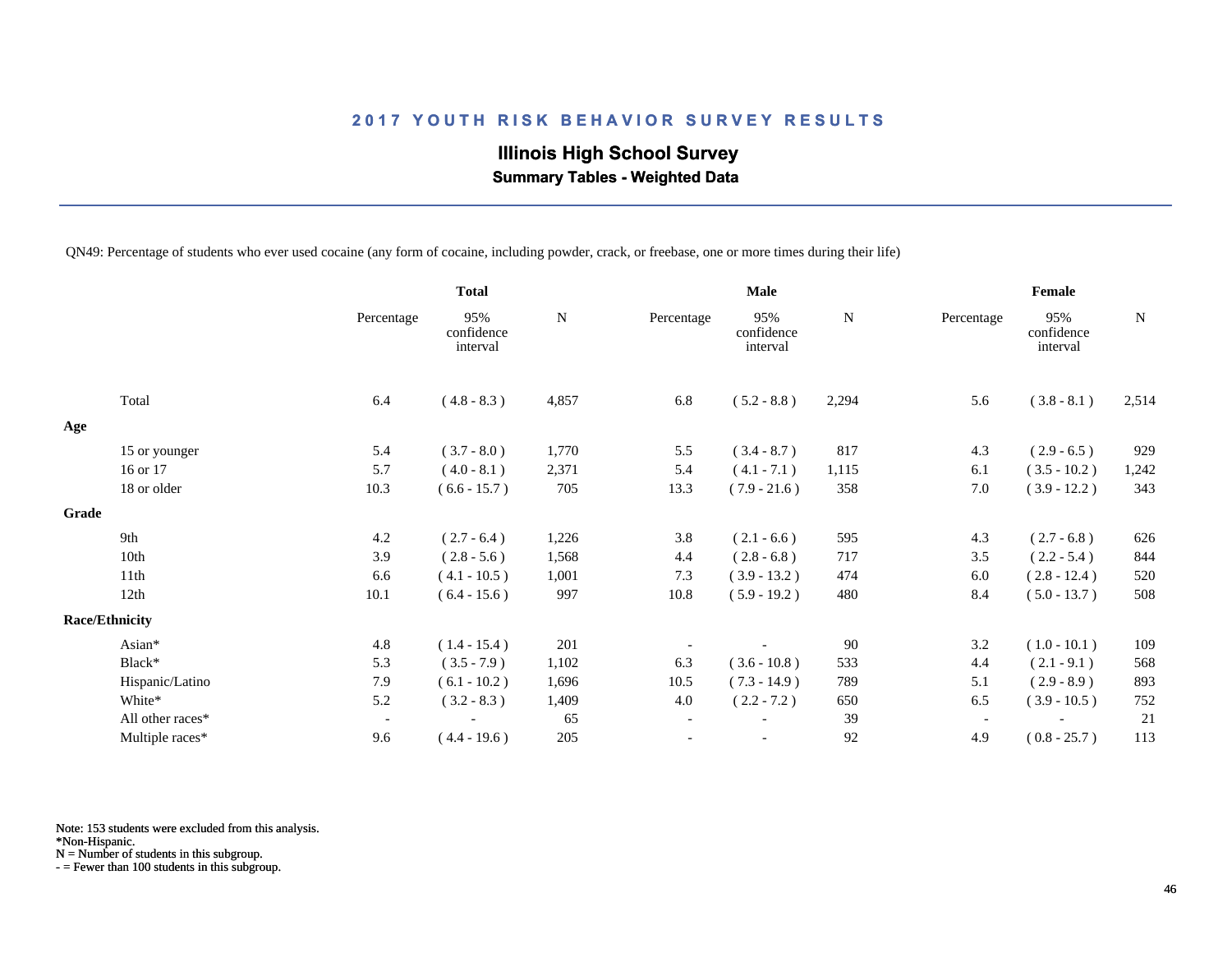**Illinois High School Survey Summary Tables - Weighted Data**

QN50: Percentage of students who ever used inhalants (sniffed glue, breathed the contents of aerosol spray cans, or inhaled any paints or sprays to get high, one or more times during their life)

|                  |                                                 | <b>Total</b>                  |             |                          |                               |             |            |                               |           |
|------------------|-------------------------------------------------|-------------------------------|-------------|--------------------------|-------------------------------|-------------|------------|-------------------------------|-----------|
|                  | Percentage                                      | 95%<br>confidence<br>interval | $\mathbf N$ | Percentage               | 95%<br>confidence<br>interval | ${\bf N}$   | Percentage | 95%<br>confidence<br>interval | ${\bf N}$ |
| Total            | 8.4                                             | $(7.1 - 9.8)$                 | 4,850       | 8.5                      | $(7.0 - 10.2)$                | 2,286       | 7.3        | $(5.7 - 9.2)$                 | 2,514     |
|                  |                                                 |                               |             |                          |                               |             |            |                               |           |
|                  | 9.3                                             | $(6.8 - 12.7)$                | 1,768       | 8.3                      | $(5.0 - 13.5)$                | 815         | 9.4        | $(7.2 - 12.3)$                | 928       |
| 16 or 17         | 6.6                                             | $(5.4 - 8.0)$                 | 2,367       | 6.1                      | $(4.9 - 7.6)$                 | 1,110       | 6.5        | $(4.6 - 9.2)$                 | 1,242     |
| 18 or older      | 11.5                                            | $(7.3 - 17.7)$                | 705         | 15.6                     | $(9.4 - 24.9)$                | 357         | 4.5        | $(1.8 - 11.1)$                | 344       |
|                  |                                                 |                               |             |                          |                               |             |            |                               |           |
| 9th              | 9.5                                             | $(6.4 - 13.9)$                | 1,221       | 8.3                      | $(4.3 - 15.2)$                | 590         | 10.6       | $(7.7 - 14.6)$                | 626       |
| 10th             | 6.3                                             | $(4.6 - 8.5)$                 | 1,560       | 6.1                      | $(3.8 - 9.7)$                 | 711         | 6.0        | $(3.7 - 9.6)$                 | 841       |
| 11th             | 7.0                                             | $(4.2 - 11.3)$                | 1,005       | 6.4                      | $(3.3 - 11.9)$                | 476         | 6.9        | $(3.5 - 13.0)$                | 521       |
| 12th             | 10.4                                            | $(8.1 - 13.4)$                | 1,001       | 12.7                     | $(8.2 - 19.3)$                | 480         | 5.4        | $(2.7 - 10.5)$                | 511       |
|                  |                                                 |                               |             |                          |                               |             |            |                               |           |
| Asian*           | 5.0                                             | $(2.3 - 10.4)$                | 200         |                          |                               | 90          | 3.3        | $(1.0 - 9.7)$                 | 109       |
| Black*           | 8.4                                             | $(5.5 - 12.7)$                | 1,104       | 8.2                      | $(5.0 - 13.0)$                | 533         | 8.6        | $(5.0 - 14.6)$                | 570       |
| Hispanic/Latino  | 9.4                                             | $(6.9 - 12.7)$                | 1,697       | 11.3                     | $(7.8 - 16.2)$                | 788         | 7.3        | $(5.2 - 10.2)$                | 894       |
| White*           | 7.5                                             | $(6.0 - 9.3)$                 | 1,406       | 6.8                      | $(4.7 - 9.7)$                 | 646         | 7.3        | $(4.9 - 10.7)$                | 752       |
| All other races* | $\overline{\phantom{a}}$                        |                               | 64          | $\overline{\phantom{a}}$ |                               | 38          |            |                               | 21        |
| Multiple races*  | 12.2                                            | $(5.9 - 23.4)$                | 200         |                          |                               | 89          | 8.6        | $(2.2 - 28.7)$                | 111       |
|                  | 15 or younger<br>Grade<br><b>Race/Ethnicity</b> |                               |             |                          |                               | <b>Male</b> |            |                               | Female    |

Note: 160 students were excluded from this analysis.

\*Non-Hispanic.

N = Number of students in this subgroup.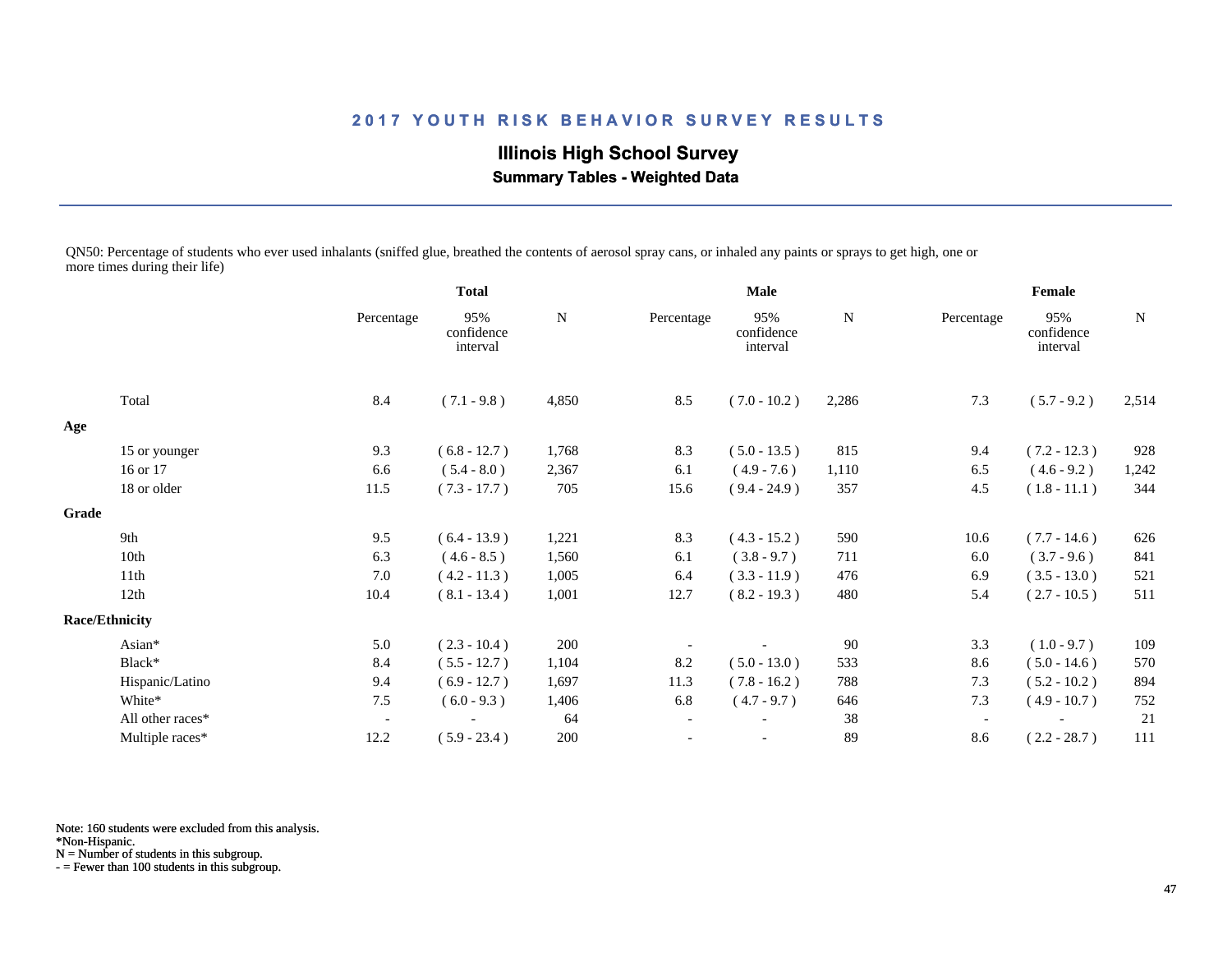# **Illinois High School Survey**

 **Summary Tables - Weighted Data**

QN51: Percentage of students who ever used heroin (also called "smack," "junk," or "China White," one or more times during their life)

|                       |                  |                          | <b>Total</b>                  |           |                          | <b>Male</b>                   |           |                          | Female                        |           |
|-----------------------|------------------|--------------------------|-------------------------------|-----------|--------------------------|-------------------------------|-----------|--------------------------|-------------------------------|-----------|
|                       |                  | Percentage               | 95%<br>confidence<br>interval | ${\bf N}$ | Percentage               | 95%<br>confidence<br>interval | ${\bf N}$ | Percentage               | 95%<br>confidence<br>interval | ${\bf N}$ |
|                       | Total            | 3.4                      | $(2.5 - 4.6)$                 | 4,866     | 4.2                      | $(3.1 - 5.7)$                 | 2,300     | 2.3                      | $(1.3 - 4.0)$                 | 2,516     |
| Age                   |                  |                          |                               |           |                          |                               |           |                          |                               |           |
|                       | 15 or younger    | 2.9                      | $(1.5 - 5.3)$                 | 1,774     | 3.1                      | $(1.5 - 6.3)$                 | 822       | 1.8                      | $(0.9 - 3.7)$                 | 928       |
|                       | 16 or 17         | 3.5                      | $(2.4 - 5.3)$                 | 2,376     | 4.0                      | $(2.7 - 5.9)$                 | 1,119     | 3.0                      | $(1.4 - 6.4)$                 | 1,243     |
|                       | 18 or older      | 4.1                      | $(2.3 - 7.1)$                 | 705       | 7.0                      | $(3.6 - 13.2)$                | 355       | 0.9                      | $(0.3 - 3.3)$                 | 345       |
| Grade                 |                  |                          |                               |           |                          |                               |           |                          |                               |           |
|                       | 9th              | 2.9                      | $(1.6 - 5.2)$                 | 1,227     | 3.3                      | $(1.7 - 6.2)$                 | 596       | 2.3                      | $(1.1 - 4.6)$                 | 627       |
|                       | 10th             | 2.5                      | $(1.4 - 4.4)$                 | 1,566     | 3.9                      | $(2.0 - 7.2)$                 | 718       | 1.0                      | $(0.3 - 2.9)$                 | 840       |
|                       | 11th             | 4.5                      | $(2.7 - 7.6)$                 | 1,007     | 4.1                      | $(1.7 - 9.6)$                 | 477       | 4.9                      | $(2.1 - 11.0)$                | 523       |
|                       | 12th             | 3.1                      | $(1.7 - 5.6)$                 | 1,001     | 4.5                      | $(2.2 - 9.1)$                 | 480       | 1.0                      | $(0.3 - 2.9)$                 | 511       |
| <b>Race/Ethnicity</b> |                  |                          |                               |           |                          |                               |           |                          |                               |           |
|                       | Asian*           | 0.6                      | $(0.1 - 3.2)$                 | 201       |                          |                               | 90        | 1.2                      | $(0.2 - 5.7)$                 | 109       |
|                       | Black*           | 4.7                      | $(3.1 - 6.9)$                 | 1,101     | 5.2                      | $(2.9 - 9.3)$                 | 532       | 4.2                      | $(2.2 - 7.9)$                 | 568       |
|                       | Hispanic/Latino  | 4.6                      | $(3.1 - 6.7)$                 | 1,704     | 6.8                      | $(4.5 - 10.2)$                | 793       | 2.1                      | $(0.9 - 4.7)$                 | 896       |
|                       | White*           | 1.9                      | $(1.0 - 3.5)$                 | 1,413     | $2.0\,$                  | $(1.0 - 3.8)$                 | 653       | 1.9                      | $(0.7 - 4.9)$                 | 752       |
|                       | All other races* | $\overline{\phantom{a}}$ |                               | 65        | $\overline{\phantom{a}}$ |                               | 39        | $\overline{\phantom{a}}$ |                               | 21        |
|                       | Multiple races*  | 7.2                      | $(3.0 - 16.3)$                | 203       |                          | $\overline{\phantom{a}}$      | 91        | 2.6                      | $(0.4 - 14.5)$                | 112       |

Note: 144 students were excluded from this analysis.

\*Non-Hispanic.

N = Number of students in this subgroup.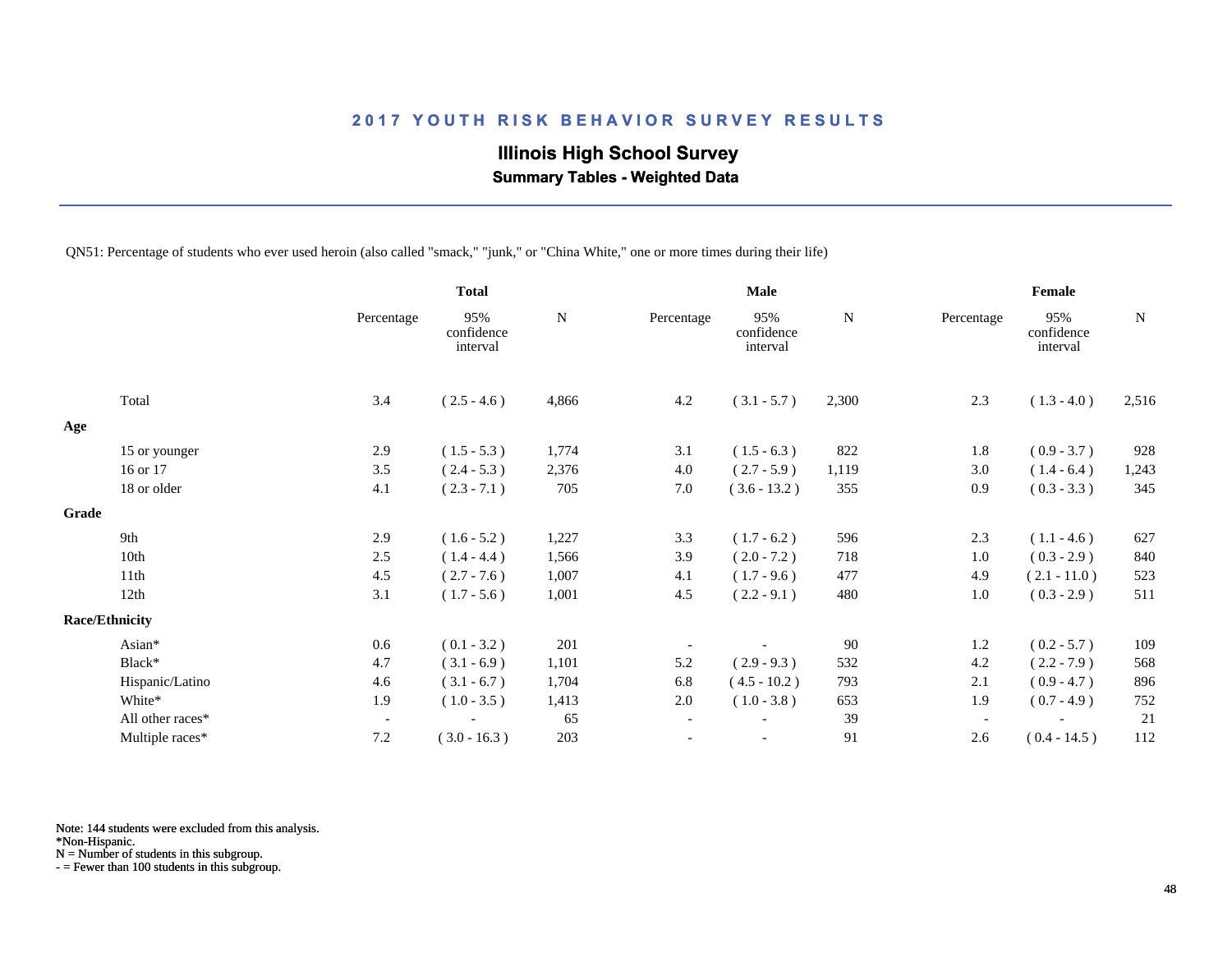# **Illinois High School Survey Summary Tables - Weighted Data**

QN52: Percentage of students who ever used methamphetamines (also called "speed," "crystal," "crank," or "ice," one or more times during their life)

|       |                       |                          | <b>Total</b>                  |       | Male                     |                               |             | Female                   |                               |       |
|-------|-----------------------|--------------------------|-------------------------------|-------|--------------------------|-------------------------------|-------------|--------------------------|-------------------------------|-------|
|       |                       | Percentage               | 95%<br>confidence<br>interval | N     | Percentage               | 95%<br>confidence<br>interval | $\mathbf N$ | Percentage               | 95%<br>confidence<br>interval | N     |
|       | Total                 | 3.7                      | $(2.7 - 5.0)$                 | 4,845 | 4.5                      | $(3.4 - 5.9)$                 | 2,290       | 2.5                      | $(1.6 - 4.0)$                 | 2,505 |
| Age   |                       |                          |                               |       |                          |                               |             |                          |                               |       |
|       | 15 or younger         | 3.4                      | $(1.9 - 5.7)$                 | 1,766 | 3.9                      | $(2.2 - 6.8)$                 | 818         | 2.0                      | $(1.0 - 4.0)$                 | 923   |
|       | 16 or 17              | 3.8                      | $(2.8 - 5.3)$                 | 2,368 | 4.6                      | $(3.1 - 6.6)$                 | 1,116       | 3.1                      | $(1.6 - 6.0)$                 | 1,238 |
|       | 18 or older           | 3.9                      | $(1.9 - 8.1)$                 | 701   | 5.7                      | $(2.6 - 11.9)$                | 352         | 2.1                      | $(0.7 - 6.2)$                 | 344   |
| Grade |                       |                          |                               |       |                          |                               |             |                          |                               |       |
|       | 9th                   | 2.9                      | $(1.7 - 4.9)$                 | 1,222 | 2.9                      | $(1.4 - 5.6)$                 | 593         | 2.7                      | $(1.4 - 5.0)$                 | 624   |
|       | 10th                  | 2.0                      | $(1.0 - 4.0)$                 | 1,560 | 3.1                      | $(1.5 - 6.3)$                 | 715         | 0.9                      | $(0.3 - 2.8)$                 | 837   |
|       | 11th                  | 4.4                      | $(2.6 - 7.4)$                 | 1,004 | 5.4                      | $(2.7 - 10.5)$                | 477         | 3.4                      | $(1.5 - 7.8)$                 | 520   |
|       | 12th                  | 4.5                      | $(2.9 - 7.1)$                 | 996   | 5.5                      | $(3.1 - 9.5)$                 | 477         | 2.9                      | $(1.2 - 6.9)$                 | 509   |
|       | <b>Race/Ethnicity</b> |                          |                               |       |                          |                               |             |                          |                               |       |
|       | Asian*                | 0.0                      |                               | 200   |                          |                               | 89          | 0.0                      |                               | 109   |
|       | Black*                | 5.2                      | $(3.3 - 8.3)$                 | 1,100 | 3.8                      | $(1.7 - 8.3)$                 | 530         | 6.6                      | $(3.8 - 11.1)$                | 569   |
|       | Hispanic/Latino       | 5.6                      | $(3.6 - 8.7)$                 | 1,687 | 8.3                      | $(5.4 - 12.5)$                | 786         | 2.8                      | $(1.4 - 5.6)$                 | 887   |
|       | White*                | $2.0\,$                  | $(1.4 - 2.9)$                 | 1,411 | 2.6                      | $(1.6 - 4.2)$                 | 653         | 1.4                      | $(0.6 - 3.4)$                 | 750   |
|       | All other races*      | $\overline{\phantom{a}}$ |                               | 65    | $\overline{\phantom{a}}$ |                               | 39          | $\overline{\phantom{a}}$ |                               | 21    |
|       | Multiple races*       | 7.2                      | $(3.7 - 13.4)$                | 203   | $\overline{\phantom{a}}$ |                               | 91          | 2.9                      | $(0.6 - 13.5)$                | 112   |

Note: 165 students were excluded from this analysis.

\*Non-Hispanic.

N = Number of students in this subgroup.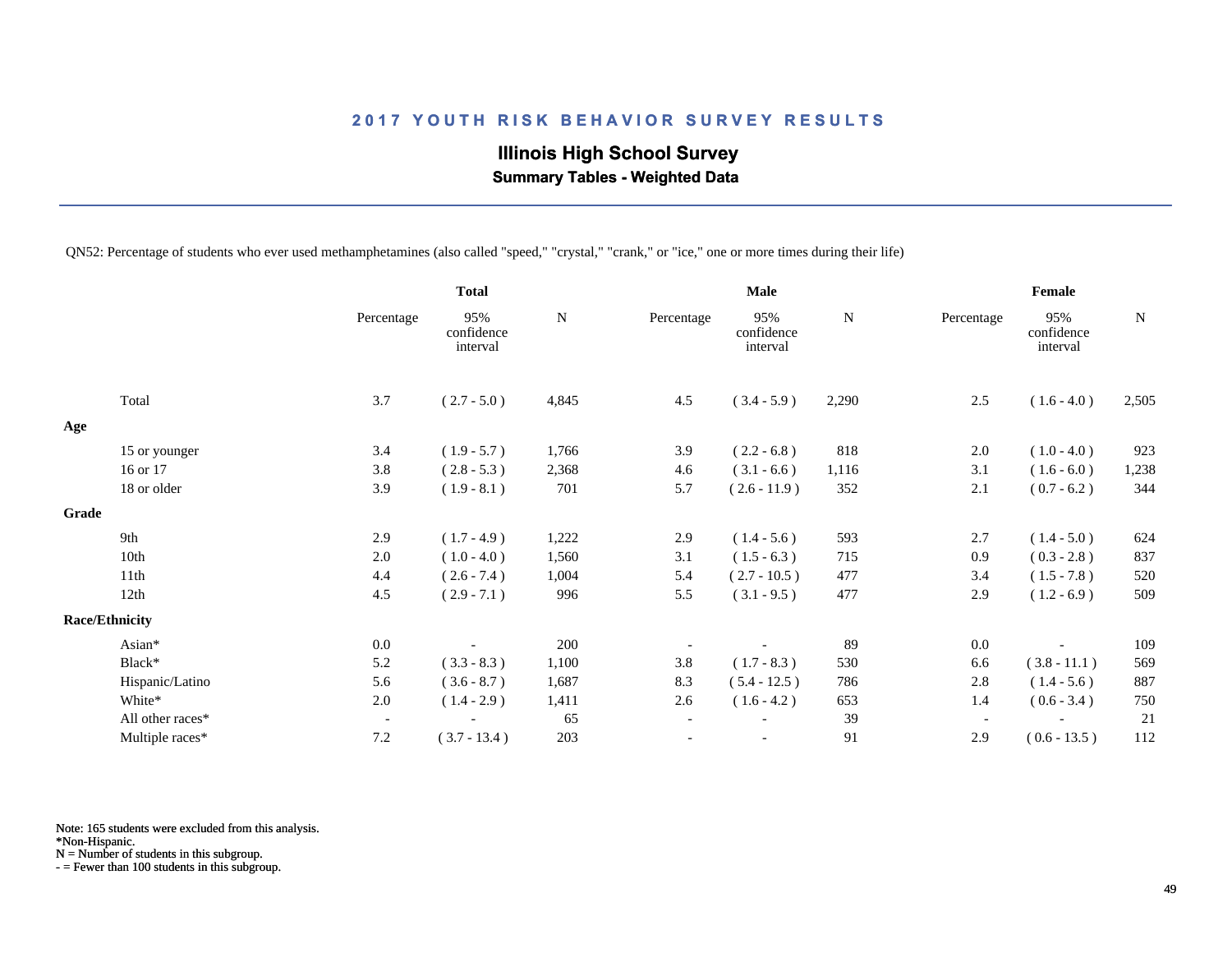# **Illinois High School Survey**

 **Summary Tables - Weighted Data**

QN53: Percentage of students who ever used ecstasy (also called "MDMA," one or more times during their life)

|                       |                  |                          | <b>Total</b>                  |             | <b>Male</b>              |                               |       | Female                   |                               |       |  |
|-----------------------|------------------|--------------------------|-------------------------------|-------------|--------------------------|-------------------------------|-------|--------------------------|-------------------------------|-------|--|
|                       |                  | Percentage               | 95%<br>confidence<br>interval | $\mathbf N$ | Percentage               | 95%<br>confidence<br>interval | N     | Percentage               | 95%<br>confidence<br>interval | N     |  |
| Total                 |                  | 5.3                      | $(4.1 - 6.9)$                 | 4,848       | 5.7                      | $(4.5 - 7.2)$                 | 2,291 | 4.8                      | $(3.2 - 7.3)$                 | 2,509 |  |
| Age                   |                  |                          |                               |             |                          |                               |       |                          |                               |       |  |
|                       | 15 or younger    | 4.2                      | $(2.5 - 7.1)$                 | 1,765       | 4.5                      | $(2.4 - 8.2)$                 | 819   | 3.4                      | $(2.0 - 5.7)$                 | 923   |  |
| 16 or 17              |                  | 5.4                      | $(3.9 - 7.5)$                 | 2,370       | 5.5                      | $(3.4 - 8.9)$                 | 1,114 | 5.3                      | $(3.1 - 8.8)$                 | 1,241 |  |
| 18 or older           |                  | 7.7                      | $(5.2 - 11.4)$                | 703         | 8.7                      | $(5.1 - 14.3)$                | 354   | 6.8                      | $(3.4 - 13.1)$                | 345   |  |
| Grade                 |                  |                          |                               |             |                          |                               |       |                          |                               |       |  |
| 9th                   |                  | 3.7                      | $(2.2 - 5.9)$                 | 1,222       | 3.2                      | $(1.5 - 6.7)$                 | 595   | 4.2                      | $(2.7 - 6.3)$                 | 623   |  |
| 10th                  |                  | 3.6                      | $(2.3 - 5.6)$                 | 1,562       | 4.6                      | $(2.9 - 7.5)$                 | 715   | 2.5                      | $(1.4 - 4.7)$                 | 839   |  |
| 11th                  |                  | 7.4                      | $(4.5 - 11.7)$                | 1,003       | 7.0                      | $(3.1 - 14.8)$                | 473   | 7.8                      | $(4.0 - 14.7)$                | 522   |  |
| 12th                  |                  | 6.4                      | $(4.1 - 9.9)$                 | 997         | 7.0                      | $(4.7 - 10.4)$                | 478   | 5.2                      | $(2.7 - 9.7)$                 | 510   |  |
| <b>Race/Ethnicity</b> |                  |                          |                               |             |                          |                               |       |                          |                               |       |  |
| Asian*                |                  | 2.4                      | $(0.9 - 6.0)$                 | 199         |                          |                               | 89    | 2.4                      | $(0.5 - 11.4)$                | 108   |  |
| Black*                |                  | 4.6                      | $(2.4 - 8.7)$                 | 1,103       | 3.6                      | $(1.9 - 6.5)$                 | 530   | 5.4                      | $(2.2 - 13.0)$                | 572   |  |
|                       | Hispanic/Latino  | 5.8                      | $(4.1 - 8.3)$                 | 1,694       | 8.4                      | $(5.7 - 12.4)$                | 791   | 3.1                      | $(1.6 - 5.9)$                 | 890   |  |
| White*                |                  | 4.6                      | $(3.3 - 6.6)$                 | 1,406       | 4.0                      | $(2.8 - 5.6)$                 | 650   | 5.4                      | $(3.2 - 8.8)$                 | 749   |  |
|                       | All other races* | $\overline{\phantom{a}}$ |                               | 64          | $\overline{\phantom{a}}$ |                               | 39    | $\overline{\phantom{a}}$ |                               | 20    |  |
|                       | Multiple races*  | 9.8                      | $(4.4 - 20.3)$                | 203         |                          |                               | 91    | 7.7                      | $(1.9 - 25.9)$                | 112   |  |

Note: 162 students were excluded from this analysis.

\*Non-Hispanic.

N = Number of students in this subgroup.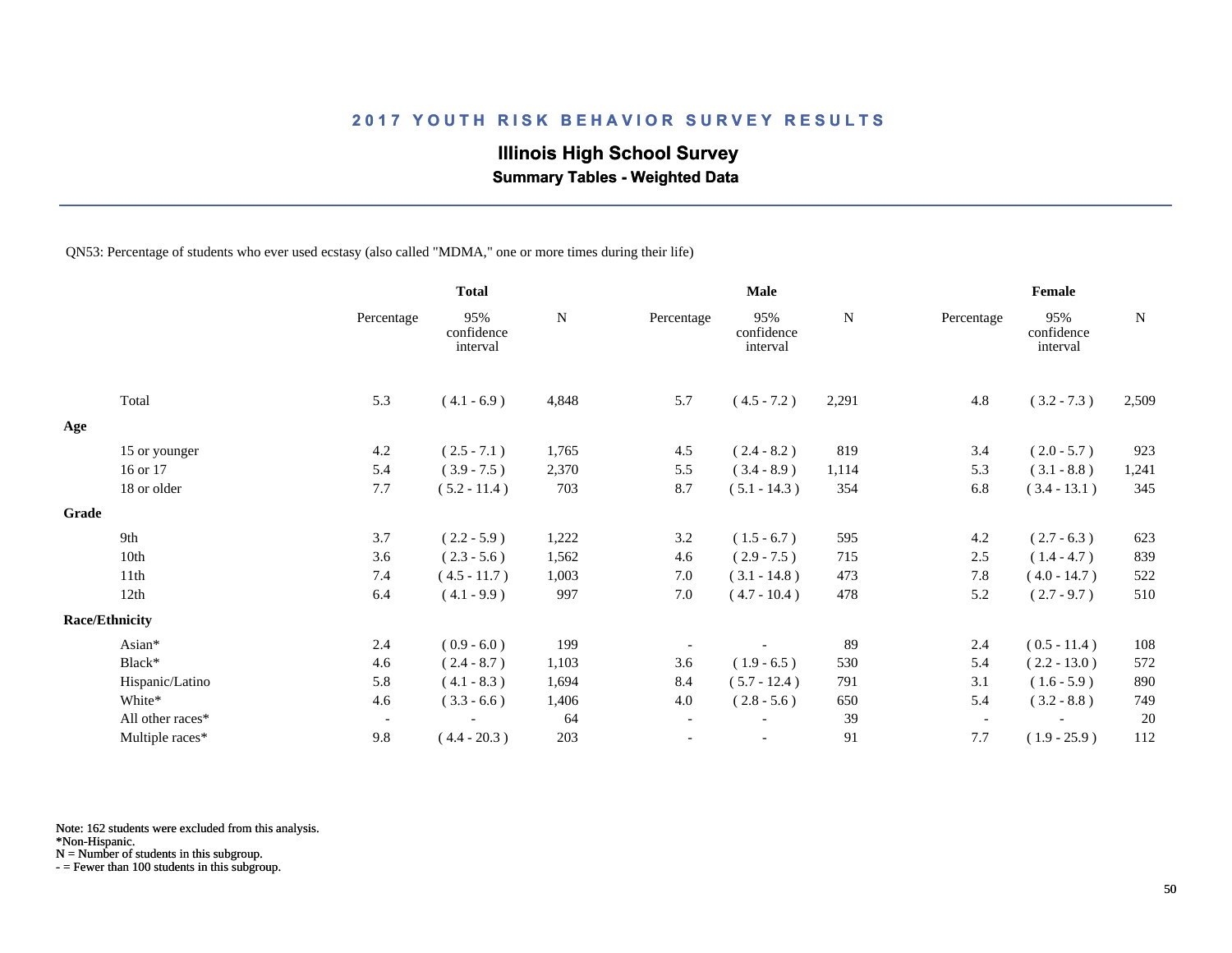# **Illinois High School Survey**

 **Summary Tables - Weighted Data**

QN55: Percentage of students who ever took steroids without a doctor's prescription (pills or shots, one or more times during their life)

|       |                       |                          | <b>Total</b>                  |           |                          | <b>Male</b>                   |        | Female                   |                               |       |  |
|-------|-----------------------|--------------------------|-------------------------------|-----------|--------------------------|-------------------------------|--------|--------------------------|-------------------------------|-------|--|
|       |                       | Percentage               | 95%<br>confidence<br>interval | ${\bf N}$ | Percentage               | 95%<br>confidence<br>interval | N      | Percentage               | 95%<br>confidence<br>interval | N     |  |
|       | Total                 | 4.4                      | $(3.3 - 5.8)$                 | 4,857     | 5.4                      | $(3.8 - 7.8)$                 | 2,293  | 2.7                      | $(1.9 - 3.9)$                 | 2,514 |  |
| Age   |                       |                          |                               |           |                          |                               |        |                          |                               |       |  |
|       | 15 or younger         | 4.5                      | $(2.7 - 7.3)$                 | 1,767     | 5.4                      | $(3.0 - 9.4)$                 | 818    | 3.0                      | $(1.7 - 5.1)$                 | 925   |  |
|       | 16 or 17              | 3.2                      | $(2.2 - 4.8)$                 | 2,373     | 3.8                      | $(2.3 - 6.2)$                 | 1,115  | 2.6                      | $(1.4 - 4.9)$                 | 1,244 |  |
|       | 18 or older           | 7.3                      | $(4.1 - 12.8)$                | 706       | 10.2                     | $(5.1 - 19.5)$                | 356    | 2.5                      | $(0.9 - 6.4)$                 | 345   |  |
| Grade |                       |                          |                               |           |                          |                               |        |                          |                               |       |  |
|       | 9th                   | 3.6                      | $(2.0 - 6.1)$                 | 1,223     | 4.3                      | $(2.5 - 7.5)$                 | 594    | 2.7                      | $(1.2 - 6.0)$                 | 625   |  |
|       | 10th                  | 3.5                      | $(1.8 - 6.8)$                 | 1,562     | 4.4                      | $(2.1 - 9.1)$                 | 713    | 2.5                      | $(1.2 - 4.9)$                 | 841   |  |
|       | 11th                  | 3.5                      | $(1.9 - 6.5)$                 | 1,007     | 3.6                      | $(1.8 - 7.4)$                 | 477    | 3.3                      | $(1.4 - 7.8)$                 | 523   |  |
|       | 12th                  | 6.4                      | $(4.0 - 9.9)$                 | 999       | 8.7                      | $(4.3 - 16.8)$                | 479    | 2.1                      | $(0.9 - 4.6)$                 | 510   |  |
|       | <b>Race/Ethnicity</b> |                          |                               |           |                          |                               |        |                          |                               |       |  |
|       | Asian*                | 0.2                      | $(0.0 - 1.4)$                 | 200       |                          |                               | 89     | 0.0                      |                               | 109   |  |
|       | Black*                | 2.7                      | $(1.4 - 5.0)$                 | 1,104     | 2.6                      | $(1.2 - 5.4)$                 | 529    | 2.8                      | $(1.4 - 5.6)$                 | 574   |  |
|       | Hispanic/Latino       | 6.0                      | $(4.2 - 8.4)$                 | 1,697     | 7.4                      | $(4.5 - 11.8)$                | 791    | 4.4                      | $(3.0 - 6.2)$                 | 891   |  |
|       | White*                | 3.7                      | $(2.3 - 5.7)$                 | 1,411     | 4.5                      | $(2.8 - 7.4)$                 | 653    | 2.3                      | $(1.1 - 4.8)$                 | 750   |  |
|       | All other races*      | $\overline{\phantom{a}}$ |                               | 65        | $\overline{\phantom{a}}$ |                               | 39     | $\overline{\phantom{a}}$ |                               | 21    |  |
|       | Multiple races*       | 5.2                      | $(1.5 - 16.5)$                | 201       |                          |                               | $90\,$ | 0.1                      | $(0.0 - 0.6)$                 | 111   |  |

Note: 153 students were excluded from this analysis.

\*Non-Hispanic.

N = Number of students in this subgroup.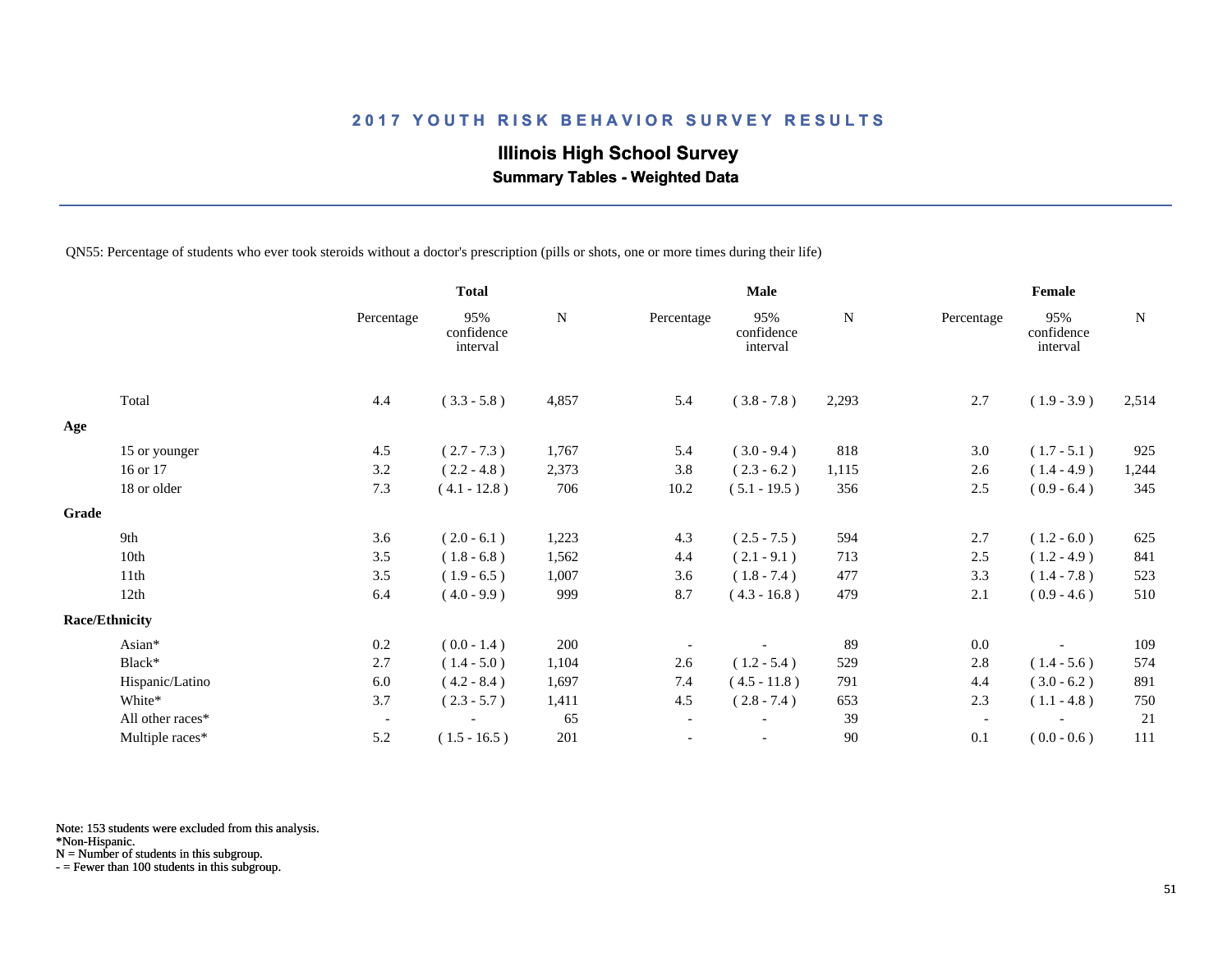# **Illinois High School Survey Summary Tables - Weighted Data**

QN56: Percentage of students who ever took prescription pain medicine without a doctor's prescription or differently than how a doctor told them to use it (counting drugs such as codeine, Vicodin, OxyContin, Hydrocodone, and Percocet, one or more times during their life)

|       |                       |                          | <b>Total</b>                  |       | <b>Male</b>              |                               |           | Female                   |                               |             |
|-------|-----------------------|--------------------------|-------------------------------|-------|--------------------------|-------------------------------|-----------|--------------------------|-------------------------------|-------------|
|       |                       | Percentage               | 95%<br>confidence<br>interval | N     | Percentage               | 95%<br>confidence<br>interval | ${\bf N}$ | Percentage               | 95%<br>confidence<br>interval | $\mathbf N$ |
|       | Total                 | 14.1                     | $(12.0 - 16.6)$               | 4,785 | 13.4                     | $(11.2 - 15.9)$               | 2,252     | 14.9                     | $(12.1 - 18.4)$               | 2,486       |
| Age   |                       |                          |                               |       |                          |                               |           |                          |                               |             |
|       | 15 or younger         | 10.9                     | $(9.1 - 13.0)$                | 1,744 | 9.2                      | $(6.6 - 12.6)$                | 805       | 12.1                     | $(10.1 - 14.5)$               | 917         |
|       | 16 or 17              | 13.9                     | $(11.0 - 17.4)$               | 2,342 | 11.7                     | $(8.3 - 16.2)$                | 1,097     | 16.3                     | $(12.4 - 21.1)$               | 1,231       |
|       | 18 or older           | 22.4                     | $(16.5 - 29.7)$               | 688   | 27.6                     | $(19.2 - 37.8)$               | 346       | 17.2                     | $(10.0 - 27.9)$               | 338         |
| Grade |                       |                          |                               |       |                          |                               |           |                          |                               |             |
|       | 9th                   | 10.5                     | $(8.8 - 12.5)$                | 1,206 | 8.6                      | $(5.9 - 12.3)$                | 584       | 12.5                     | $(10.4 - 15.0)$               | 618         |
|       | 10th                  | 12.2                     | $(10.2 - 14.5)$               | 1,547 | 11.7                     | $(8.5 - 15.8)$                | 706       | 12.7                     | $(10.0 - 15.9)$               | 834         |
|       | 11th                  | 15.6                     | $(11.3 - 21.2)$               | 993   | 13.8                     | $(7.8 - 23.4)$                | 469       | 17.6                     | $(12.6 - 24.0)$               | 518         |
|       | 12th                  | 18.8                     | $(14.1 - 24.7)$               | 975   | 19.9                     | $(14.5 - 26.8)$               | 464       | 17.4                     | $(11.2 - 26.2)$               | 502         |
|       | <b>Race/Ethnicity</b> |                          |                               |       |                          |                               |           |                          |                               |             |
|       | Asian*                | 7.8                      | $(4.0 - 15.0)$                | 198   |                          |                               | 89        | 9.4                      | $(4.1 - 20.2)$                | 107         |
|       | Black*                | 14.9                     | $(9.1 - 23.3)$                | 1,074 | 12.1                     | $(6.6 - 21.4)$                | 512       | 17.3                     | $(10.8 - 26.5)$               | 562         |
|       | Hispanic/Latino       | 14.5                     | $(10.9 - 19.1)$               | 1,669 | 16.0                     | $(11.1 - 22.5)$               | 773       | 12.9                     | $(7.9 - 20.3)$                | 881         |
|       | White*                | 13.4                     | $(10.9 - 16.4)$               | 1,404 | 11.5                     | $(9.1 - 14.3)$                | 650       | 15.5                     | $(11.4 - 20.8)$               | 747         |
|       | All other races*      | $\overline{\phantom{a}}$ |                               | 64    | $\blacksquare$           |                               | 39        | $\overline{\phantom{a}}$ |                               | 21          |
|       | Multiple races*       | 17.0                     | $(10.2 - 27.1)$               | 200   | $\overline{\phantom{a}}$ |                               | 89        | 12.3                     | $(5.7 - 24.6)$                | 111         |

Note: 225 students were excluded from this analysis.

\*Non-Hispanic.

N = Number of students in this subgroup.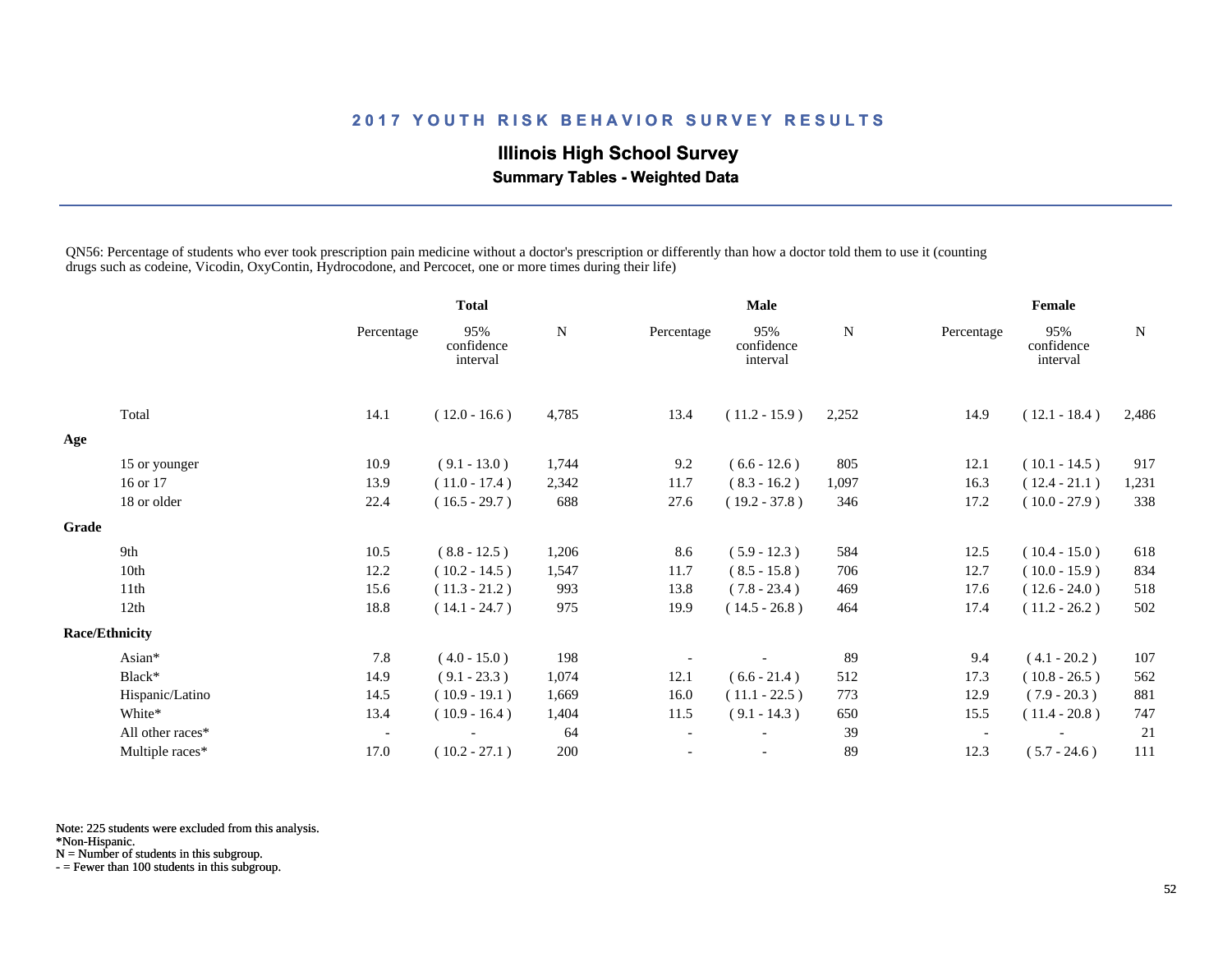# **Illinois High School Survey Summary Tables - Weighted Data**

QN57: Percentage of students who ever injected any illegal drug (used a needle to inject any illegal drug into their body, one or more times during their life)

|                       |                          | <b>Total</b>                  |       | <b>Male</b>              |                               |             | Female                   |                               |             |
|-----------------------|--------------------------|-------------------------------|-------|--------------------------|-------------------------------|-------------|--------------------------|-------------------------------|-------------|
|                       | Percentage               | 95%<br>confidence<br>interval | N     | Percentage               | 95%<br>confidence<br>interval | $\mathbf N$ | Percentage               | 95%<br>confidence<br>interval | $\mathbf N$ |
| Total                 | 3.2                      | $(2.2 - 4.8)$                 | 4,796 | 3.4                      | $(2.2 - 5.3)$                 | 2,257       | 2.7                      | $(1.6 - 4.5)$                 | 2,493       |
| Age                   |                          |                               |       |                          |                               |             |                          |                               |             |
| 15 or younger         | 2.3                      | $(1.3 - 4.0)$                 | 1,743 | 2.3                      | $(1.0 - 5.2)$                 | 809         | 2.2                      | $(1.1 - 4.2)$                 | 915         |
| 16 or 17              | 2.3                      | $(1.3 - 4.2)$                 | 2,344 | 2.3                      | $(1.3 - 4.3)$                 | 1,096       | 2.2                      | $(0.9 - 5.3)$                 | 1,233       |
| 18 or older           | 7.9                      | $(4.5 - 13.7)$                | 698   | 8.9                      | $(4.1 - 17.9)$                | 348         | 5.3                      | $(2.3 - 11.4)$                | 345         |
| Grade                 |                          |                               |       |                          |                               |             |                          |                               |             |
| 9th                   | 2.9                      | $(1.9 - 4.6)$                 | 1,208 | 3.0                      | $(1.6 - 5.3)$                 | 585         | 2.9                      | $(1.5 - 5.7)$                 | 620         |
| 10th                  | 1.7                      | $(1.0 - 2.9)$                 | 1,547 | 2.1                      | $(0.8 - 5.0)$                 | 709         | 1.3                      | $(0.6 - 3.0)$                 | 831         |
| 11th                  | 2.5                      | $(0.9 - 6.7)$                 | 990   | 2.2                      | $(0.9 - 5.5)$                 | 466         | 2.9                      | $(0.8 - 9.3)$                 | 517         |
| 12th                  | 5.5                      | $(3.1 - 9.4)$                 | 989   | 6.0                      | $(2.7 - 12.6)$                | 469         | 3.8                      | $(1.7 - 8.3)$                 | 511         |
| <b>Race/Ethnicity</b> |                          |                               |       |                          |                               |             |                          |                               |             |
| Asian*                | 0.2                      | $(0.0 - 1.4)$                 | 200   |                          |                               | 89          | $0.0\,$                  |                               | 109         |
| Black*                | 3.4                      | $(2.2 - 5.2)$                 | 1,084 | 2.4                      | $(1.1 - 5.2)$                 | 518         | 4.3                      | $(2.6 - 7.2)$                 | 565         |
| Hispanic/Latino       | 4.7                      | $(2.0 - 10.8)$                | 1,677 | 6.3                      | $(2.6 - 14.5)$                | 775         | 3.1                      | $(1.2 - 8.0)$                 | 887         |
| White*                | 2.2                      | $(1.3 - 3.7)$                 | 1,400 | 1.5                      | $(0.7 - 3.2)$                 | 647         | 2.3                      | $(1.0 - 5.3)$                 | 745         |
| All other races*      | $\overline{\phantom{a}}$ |                               | 63    | $\overline{\phantom{a}}$ |                               | 38          | $\overline{\phantom{a}}$ |                               | 21          |
| Multiple races*       | 2.8                      | $(0.5 - 13.3)$                | 199   |                          |                               | 88          | 2.2                      | $(0.3 - 13.0)$                | 111         |

Note: 214 students were excluded from this analysis.

\*Non-Hispanic.

N = Number of students in this subgroup.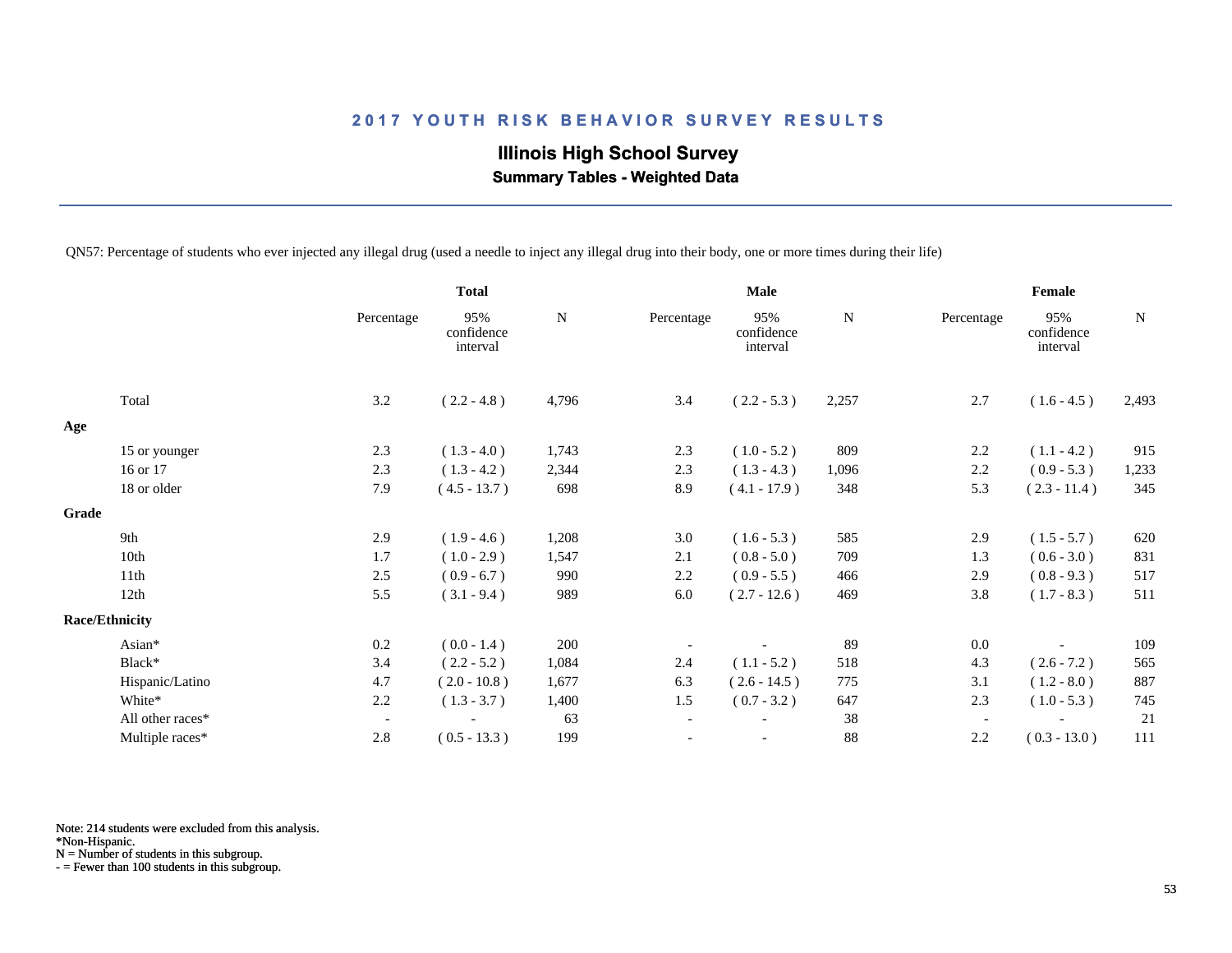# **Illinois High School Survey Summary Tables - Weighted Data**

QN58: Percentage of students who were offered, sold, or given an illegal drug on school property (during the 12 months before the survey)

|       |                       |                          | <b>Total</b>                  |           | <b>Male</b> |                               |       | Female                   |                               |       |  |
|-------|-----------------------|--------------------------|-------------------------------|-----------|-------------|-------------------------------|-------|--------------------------|-------------------------------|-------|--|
|       |                       | Percentage               | 95%<br>confidence<br>interval | ${\bf N}$ | Percentage  | 95%<br>confidence<br>interval | N     | Percentage               | 95%<br>confidence<br>interval | N     |  |
|       | Total                 | 25.3                     | $(22.0 - 28.8)$               | 4,753     | 25.9        | $(20.7 - 31.9)$               | 2,220 | 24.3                     | $(21.9 - 26.8)$               | 2,496 |  |
| Age   |                       |                          |                               |           |             |                               |       |                          |                               |       |  |
|       | 15 or younger         | 23.0                     | $(19.6 - 26.7)$               | 1,724     | 20.7        | $(16.3 - 26.1)$               | 794   | 24.4                     | $(21.1 - 28.0)$               | 916   |  |
|       | 16 or 17              | 26.4                     | $(22.8 - 30.4)$               | 2,335     | 28.1        | $(22.2 - 35.0)$               | 1,085 | 24.5                     | $(21.9 - 27.3)$               | 1,237 |  |
|       | 18 or older           | 27.0                     | $(22.5 - 32.1)$               | 684       | 31.0        | $(22.4 - 41.2)$               | 337   | 23.3                     | $(18.4 - 29.0)$               | 343   |  |
| Grade |                       |                          |                               |           |             |                               |       |                          |                               |       |  |
|       | 9th                   | 21.6                     | $(18.1 - 25.5)$               | 1,190     | 18.3        | $(13.3 - 24.7)$               | 571   | 25.0                     | $(20.7 - 29.8)$               | 616   |  |
|       | 10th                  | 25.0                     | $(21.8 - 28.4)$               | 1,545     | 24.6        | $(19.3 - 31.0)$               | 702   | 24.8                     | $(21.1 - 28.9)$               | 837   |  |
|       | 11th                  | 26.2                     | $(21.0 - 32.2)$               | 980       | 31.4        | $(22.3 - 42.1)$               | 456   | 21.1                     | $(17.6 - 25.2)$               | 519   |  |
|       | 12th                  | 27.9                     | $(23.7 - 32.4)$               | 980       | 28.9        | $(22.0 - 37.0)$               | 464   | 25.9                     | $(21.7 - 30.6)$               | 509   |  |
|       | <b>Race/Ethnicity</b> |                          |                               |           |             |                               |       |                          |                               |       |  |
|       | Asian*                | 18.2                     | $(10.3 - 30.0)$               | 200       |             |                               | 89    | 16.0                     | $(7.8 - 30.2)$                | 109   |  |
|       | Black*                | 27.0                     | $(23.5 - 30.8)$               | 1,066     | 31.4        | $(27.7 - 35.5)$               | 503   | 22.8                     | $(17.5 - 29.3)$               | 562   |  |
|       | Hispanic/Latino       | 29.9                     | $(26.7 - 33.4)$               | 1,659     | 27.1        | $(22.1 - 32.9)$               | 762   | 32.4                     | $(28.5 - 36.7)$               | 887   |  |
|       | White*                | 22.9                     | $(17.8 - 29.0)$               | 1,404     | 23.4        | $(16.1 - 32.8)$               | 648   | 22.3                     | $(17.9 - 27.5)$               | 749   |  |
|       | All other races*      | $\overline{\phantom{a}}$ |                               | 61        |             |                               | 36    | $\overline{\phantom{a}}$ |                               | 21    |  |
|       | Multiple races*       | 21.5                     | $(14.5 - 30.6)$               | 199       |             |                               | 88    | 18.9                     | $(8.5 - 36.9)$                | 111   |  |

Note: 257 students were excluded from this analysis.

\*Non-Hispanic.

N = Number of students in this subgroup.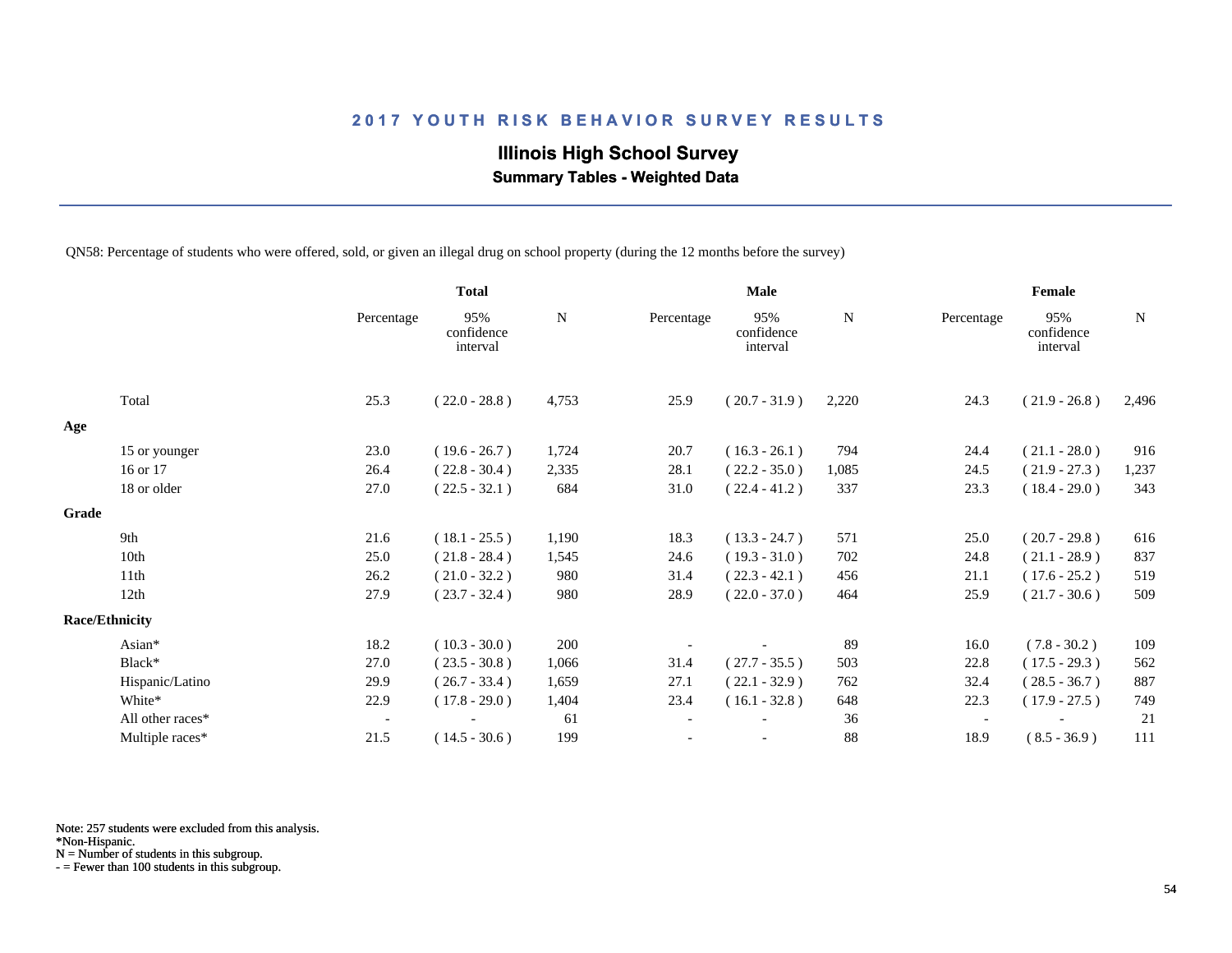# **Illinois High School Survey Summary Tables - Weighted Data**

#### QN59: Percentage of students who ever had sexual intercourse

|       |                       |                          | <b>Total</b>                  |       | <b>Male</b>              |                               |       | Female     |                               |             |  |
|-------|-----------------------|--------------------------|-------------------------------|-------|--------------------------|-------------------------------|-------|------------|-------------------------------|-------------|--|
|       |                       | Percentage               | 95%<br>confidence<br>interval | N     | Percentage               | 95%<br>confidence<br>interval | N     | Percentage | 95%<br>confidence<br>interval | $\mathbf N$ |  |
|       | Total                 | 38.0                     | $(33.7 - 42.5)$               | 4,066 | 38.4                     | $(32.2 - 45.0)$               | 1,846 | 37.8       | $(34.9 - 40.8)$               | 2,194       |  |
| Age   |                       |                          |                               |       |                          |                               |       |            |                               |             |  |
|       | 15 or younger         | 23.1                     | $(18.8 - 28.0)$               | 1,483 | 20.6                     | $(15.7 - 26.4)$               | 668   | 25.6       | $(20.2 - 31.9)$               | 806         |  |
|       | 16 or 17              | 43.1                     | $(37.9 - 48.4)$               | 2,025 | 44.4                     | $(36.6 - 52.4)$               | 913   | 41.8       | $(37.7 - 46.1)$               | 1,105       |  |
|       | 18 or older           | 57.9                     | $(48.3 - 67.0)$               | 548   | 61.2                     | $(48.6 - 72.5)$               | 261   | 55.2       | $(42.2 - 67.5)$               | 283         |  |
| Grade |                       |                          |                               |       |                          |                               |       |            |                               |             |  |
|       | 9th                   | 22.1                     | $(17.6 - 27.5)$               | 1,009 | 18.9                     | $(13.9 - 25.1)$               | 469   | 25.5       | $(19.2 - 33.0)$               | 537         |  |
|       | 10th                  | 29.8                     | $(23.9 - 36.5)$               | 1,346 | 29.9                     | $(23.3 - 37.3)$               | 605   | 29.4       | $(23.2 - 36.4)$               | 737         |  |
|       | 11th                  | 44.0                     | $(37.4 - 50.8)$               | 845   | 45.6                     | $(36.1 - 55.4)$               | 373   | 42.9       | $(36.8 - 49.2)$               | 469         |  |
|       | 12th                  | 58.5                     | $(51.2 - 65.4)$               | 826   | 61.5                     | $(51.0 - 71.1)$               | 380   | 55.8       | $(44.5 - 66.6)$               | 440         |  |
|       | <b>Race/Ethnicity</b> |                          |                               |       |                          |                               |       |            |                               |             |  |
|       | Asian*                | 16.2                     | $(8.1 - 30.0)$                | 180   |                          |                               | 81    |            |                               | 98          |  |
|       | Black*                | 49.9                     | $(44.1 - 55.8)$               | 848   | 58.3                     | $(49.1 - 66.9)$               | 380   | 43.1       | $(36.1 - 50.4)$               | 468         |  |
|       | Hispanic/Latino       | 43.0                     | $(38.7 - 47.3)$               | 1,423 | 46.4                     | $(38.1 - 54.9)$               | 631   | 40.0       | $(34.2 - 46.1)$               | 783         |  |
|       | White*                | 35.0                     | $(30.2 - 40.1)$               | 1,271 | 33.1                     | $(26.6 - 40.5)$               | 582   | 37.1       | $(33.0 - 41.4)$               | 682         |  |
|       | All other races*      | $\overline{\phantom{a}}$ |                               | 46    | $\overline{\phantom{a}}$ |                               | 28    |            |                               | 17          |  |
|       | Multiple races*       | 45.7                     | $(37.8 - 53.8)$               | 174   |                          |                               | 74    | 40.0       | $(28.2 - 53.1)$               | 100         |  |

Note: 944 students were excluded from this analysis.

\*Non-Hispanic.

N = Number of students in this subgroup.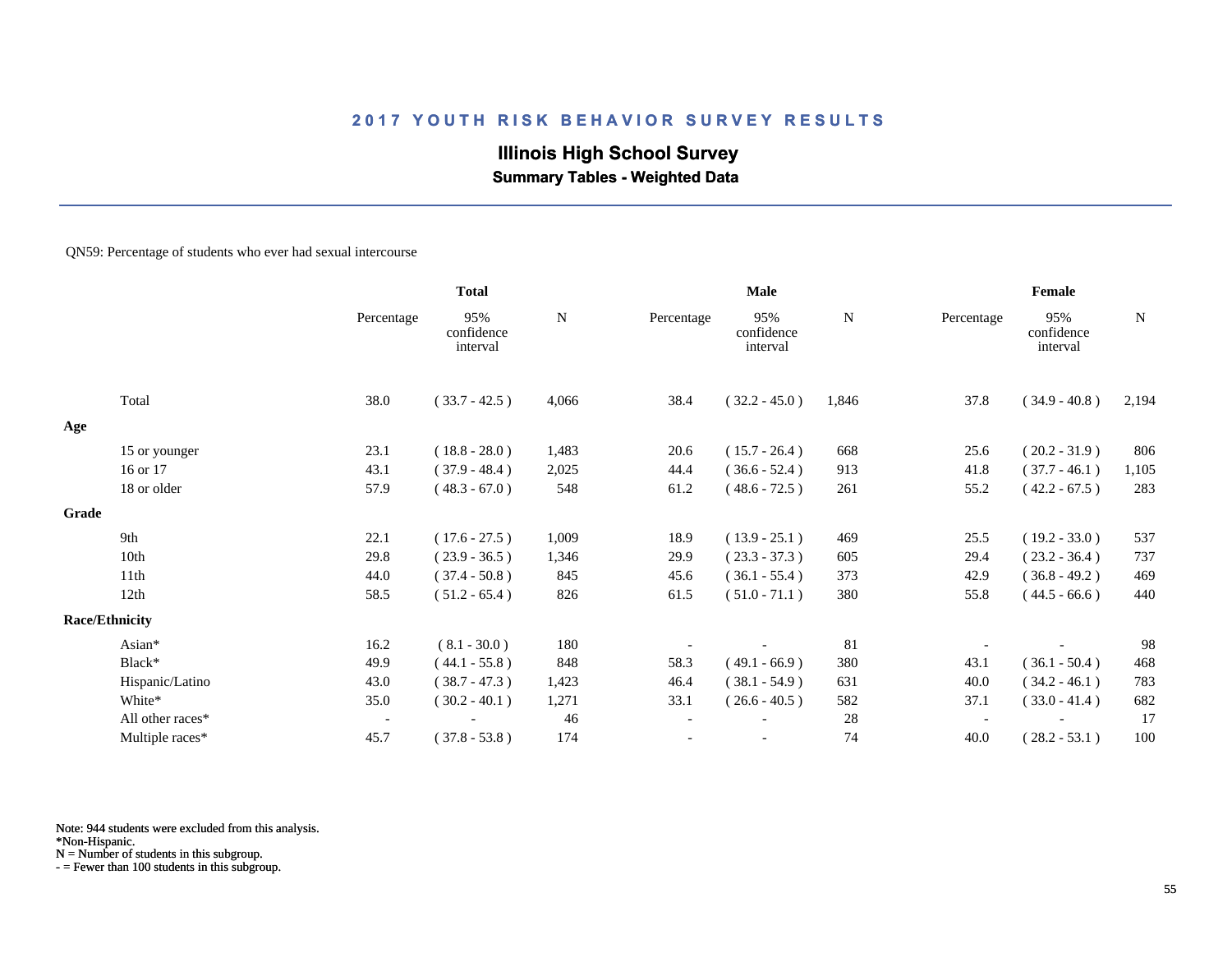# **Illinois High School Survey**

 **Summary Tables - Weighted Data**

QN60: Percentage of students who had sexual intercourse for the first time before age 13 years

|                       |                  |                          | <b>Total</b>                  |             | <b>Male</b>              |                               |             | Female                   |                               |             |
|-----------------------|------------------|--------------------------|-------------------------------|-------------|--------------------------|-------------------------------|-------------|--------------------------|-------------------------------|-------------|
|                       |                  | Percentage               | 95%<br>confidence<br>interval | $\mathbf N$ | Percentage               | 95%<br>confidence<br>interval | $\mathbf N$ | Percentage               | 95%<br>confidence<br>interval | $\mathbf N$ |
|                       | Total            | 3.9                      | $(3.0 - 5.0)$                 | 4,089       | 5.4                      | $(3.8 - 7.5)$                 | 1,861       | 2.1                      | $(1.3 - 3.5)$                 | 2,201       |
| Age                   |                  |                          |                               |             |                          |                               |             |                          |                               |             |
|                       | 15 or younger    | 3.2                      | $(2.3 - 4.4)$                 | 1,480       | 4.1                      | $(2.5 - 6.6)$                 | 668         | 2.3                      | $(1.2 - 4.1)$                 | 805         |
|                       | 16 or 17         | 4.0                      | $(2.5 - 6.3)$                 | 2,043       | 5.7                      | $(3.4 - 9.5)$                 | 924         | 2.3                      | $(1.0 - 5.4)$                 | 1,110       |
|                       | 18 or older      | 5.2                      | $(2.6 - 10.2)$                | 556         | 7.2                      | $(3.5 - 14.0)$                | 265         | 1.0                      | $(0.2 - 3.9)$                 | 286         |
| Grade                 |                  |                          |                               |             |                          |                               |             |                          |                               |             |
|                       | 9th              | 3.6                      | $(2.4 - 5.4)$                 | 1,012       | 4.8                      | $(2.7 - 8.7)$                 | 471         | 2.4                      | $(1.3 - 4.6)$                 | 538         |
|                       | 10th             | 2.9                      | $(1.7 - 4.9)$                 | 1,353       | 4.4                      | $(2.3 - 8.0)$                 | 608         | 1.5                      | $(0.7 - 3.6)$                 | 741         |
|                       | 11th             | 5.0                      | $(3.3 - 7.7)$                 | 855         | 7.0                      | $(3.6 - 13.4)$                | 380         | 3.3                      | $(1.2 - 9.0)$                 | 470         |
|                       | 12th             | 3.6                      | $(2.2 - 5.8)$                 | 832         | 4.7                      | $(2.5 - 8.8)$                 | 384         | 1.0                      | $(0.2 - 4.4)$                 | 441         |
| <b>Race/Ethnicity</b> |                  |                          |                               |             |                          |                               |             |                          |                               |             |
|                       | Asian*           | 2.7                      | $(0.5 - 12.9)$                | 179         |                          |                               | 81          |                          |                               | 97          |
|                       | Black*           | 9.8                      | $(6.9 - 13.7)$                | 856         | 17.1                     | $(12.1 - 23.6)$               | 385         | 3.9                      | $(1.5 - 9.5)$                 | 471         |
|                       | Hispanic/Latino  | 3.0                      | $(1.8 - 4.9)$                 | 1,429       | 3.6                      | $(1.8 - 7.1)$                 | 638         | 2.4                      | $(1.2 - 4.8)$                 | 784         |
|                       | White*           | 2.7                      | $(1.6 - 4.6)$                 | 1,276       | 3.4                      | $(1.9 - 5.9)$                 | 583         | 1.5                      | $(0.8 - 2.8)$                 | 685         |
|                       | All other races* | $\overline{\phantom{a}}$ |                               | 48          | $\overline{\phantom{a}}$ |                               | 30          | $\overline{\phantom{a}}$ |                               | 17          |
|                       | Multiple races*  | 9.2                      | $(4.0 - 19.6)$                | 173         |                          | $\overline{\phantom{a}}$      | 73          | 0.6                      | $(0.2 - 1.6)$                 | 100         |

Note: 921 students were excluded from this analysis.

\*Non-Hispanic.

N = Number of students in this subgroup.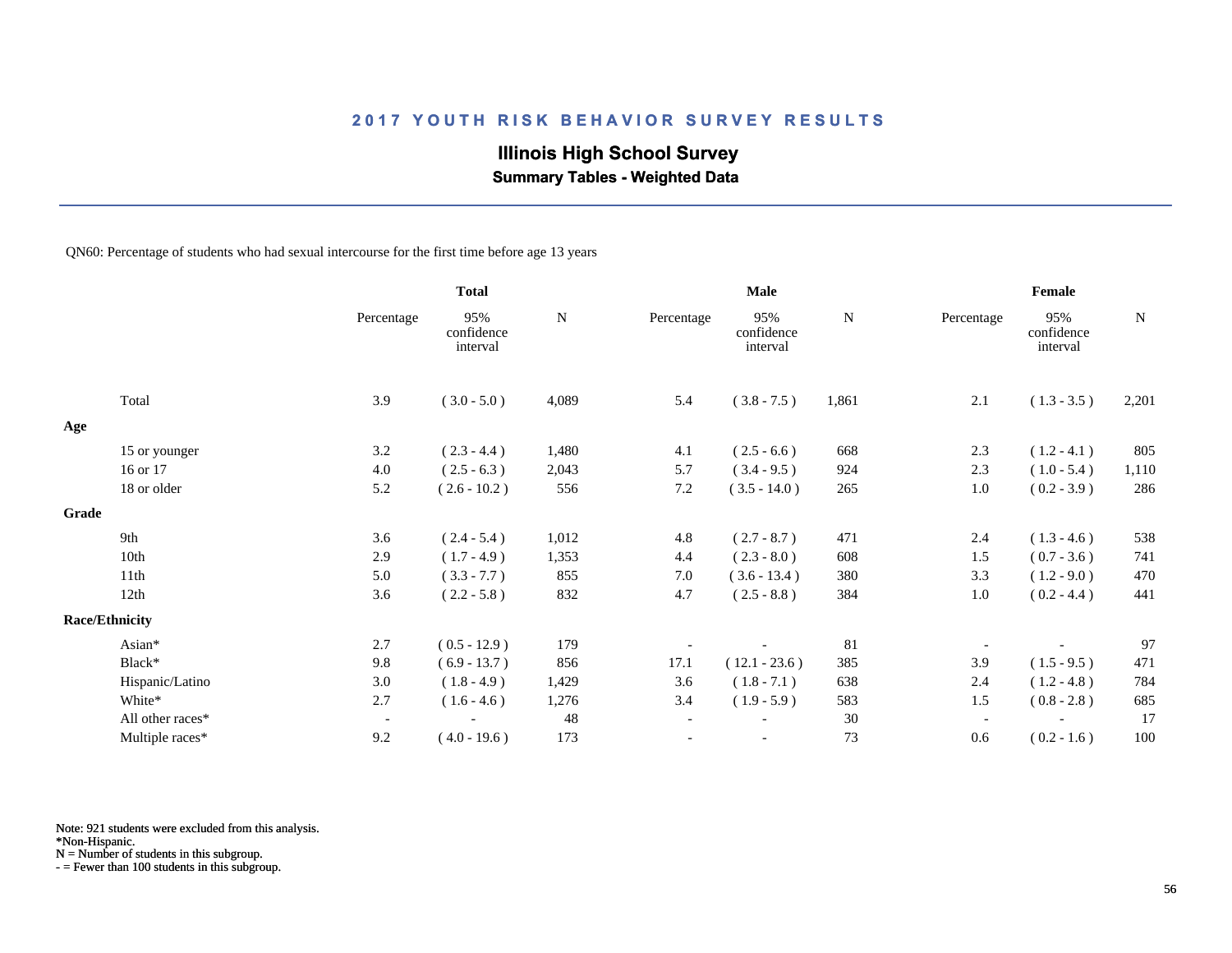# **Illinois High School Survey**

 **Summary Tables - Weighted Data**

QN61: Percentage of students who had sexual intercourse with four or more persons during their life

|       |                       |                          | <b>Total</b>                  |       |                          | Male                          |       |            | Female                        |             |
|-------|-----------------------|--------------------------|-------------------------------|-------|--------------------------|-------------------------------|-------|------------|-------------------------------|-------------|
|       |                       | Percentage               | 95%<br>confidence<br>interval | N     | Percentage               | 95%<br>confidence<br>interval | N     | Percentage | 95%<br>confidence<br>interval | $\mathbf N$ |
|       | Total                 | 9.0                      | $(7.9 - 10.3)$                | 4,079 | 11.5                     | $(9.3 - 14.1)$                | 1,855 | 6.8        | $(5.2 - 8.9)$                 | 2,196       |
| Age   |                       |                          |                               |       |                          |                               |       |            |                               |             |
|       | 15 or younger         | 4.7                      | $(3.7 - 5.9)$                 | 1,481 | 5.3                      | $(3.6 - 8.0)$                 | 666   | 4.1        | $(2.7 - 6.1)$                 | 807         |
|       | 16 or 17              | 10.3                     | $(8.3 - 12.6)$                | 2,036 | 12.6                     | $(8.9 - 17.4)$                | 920   | 8.1        | $(5.9 - 11.0)$                | 1,107       |
|       | 18 or older           | 15.7                     | $(11.1 - 21.7)$               | 552   | 22.1                     | $(13.7 - 33.7)$               | 265   | 9.3        | $(5.3 - 15.7)$                | 282         |
| Grade |                       |                          |                               |       |                          |                               |       |            |                               |             |
|       | 9th                   | 5.0                      | $(3.9 - 6.3)$                 | 1,011 | 5.8                      | $(3.9 - 8.6)$                 | 467   | 4.1        | $(2.4 - 7.1)$                 | 541         |
|       | 10th                  | 7.8                      | $(5.2 - 11.6)$                | 1,350 | 10.2                     | $(6.1 - 16.6)$                | 608   | 5.4        | $(3.7 - 7.9)$                 | 738         |
|       | 11th                  | 10.5                     | $(7.6 - 14.4)$                | 852   | 11.3                     | $(7.5 - 16.5)$                | 378   | 9.9        | $(6.4 - 15.2)$                | 469         |
|       | 12th                  | 13.2                     | $(9.7 - 17.7)$                | 826   | 18.7                     | $(13.0 - 26.2)$               | 383   | 7.9        | $(4.4 - 13.7)$                | 437         |
|       | <b>Race/Ethnicity</b> |                          |                               |       |                          |                               |       |            |                               |             |
|       | Asian*                | 3.4                      | $(1.0 - 10.8)$                | 180   |                          |                               | 81    |            |                               | 98          |
|       | Black*                | 17.4                     | $(13.4 - 22.3)$               | 849   | 26.7                     | $(19.8 - 35.0)$               | 381   | 9.7        | $(5.3 - 17.2)$                | 468         |
|       | Hispanic/Latino       | 8.0                      | $(5.9 - 10.7)$                | 1,425 | 11.5                     | $(7.8 - 16.7)$                | 635   | 4.9        | $(2.8 - 8.4)$                 | 782         |
|       | White*                | 7.9                      | $(6.5 - 9.6)$                 | 1,277 | 8.3                      | $(6.5 - 10.7)$                | 585   | 7.7        | $(5.5 - 10.7)$                | 684         |
|       | All other races*      | $\overline{\phantom{a}}$ |                               | 48    | $\overline{\phantom{a}}$ |                               | 30    |            |                               | 17          |
|       | Multiple races*       | 16.2                     | $(7.9 - 30.1)$                | 174   |                          | $\overline{\phantom{a}}$      | 74    | 4.4        | $(1.4 - 13.1)$                | 100         |

Note: 931 students were excluded from this analysis.

\*Non-Hispanic.

N = Number of students in this subgroup.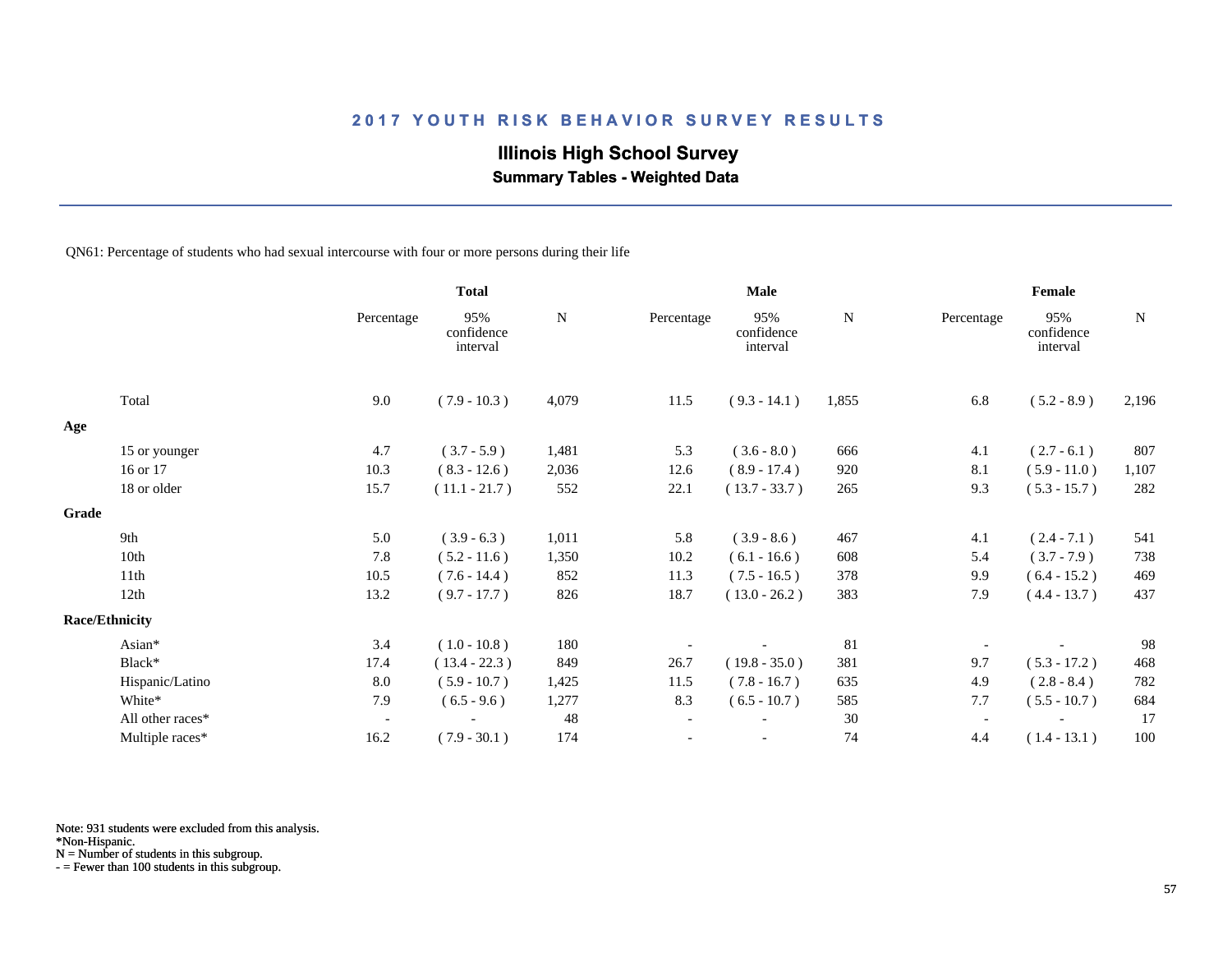# **Illinois High School Survey Summary Tables - Weighted Data**

QN62: Percentage of students who were currently sexually active (had sexual intercourse with at least one person, during the 3 months before the survey)

|       |                       |                          | <b>Total</b>                  |       | <b>Male</b>              |                               |             | Female                   |                               |       |
|-------|-----------------------|--------------------------|-------------------------------|-------|--------------------------|-------------------------------|-------------|--------------------------|-------------------------------|-------|
|       |                       | Percentage               | 95%<br>confidence<br>interval | N     | Percentage               | 95%<br>confidence<br>interval | $\mathbf N$ | Percentage               | 95%<br>confidence<br>interval | N     |
|       | Total                 | 28.3                     | $(25.5 - 31.4)$               | 4,066 | 26.5                     | $(22.7 - 30.8)$               | 1,850       | 29.8                     | $(26.9 - 32.8)$               | 2,189 |
| Age   |                       |                          |                               |       |                          |                               |             |                          |                               |       |
|       | 15 or younger         | 16.8                     | $(14.3 - 19.7)$               | 1,483 | 12.5                     | $(8.8 - 17.5)$                | 670         | 21.1                     | $(17.7 - 25.1)$               | 805   |
|       | 16 or 17              | 32.2                     | $(27.4 - 37.3)$               | 2,023 | 29.8                     | $(23.7 - 36.8)$               | 912         | 34.1                     | $(29.5 - 39.1)$               | 1,102 |
|       | 18 or older           | 43.0                     | $(38.4 - 47.8)$               | 550   | 48.2                     | $(39.8 - 56.7)$               | 264         | 36.7                     | $(30.6 - 43.2)$               | 282   |
| Grade |                       |                          |                               |       |                          |                               |             |                          |                               |       |
|       | 9th                   | 16.2                     | $(14.1 - 18.5)$               | 1,010 | 11.7                     | $(8.9 - 15.2)$                | 468         | 20.7                     | $(16.8 - 25.2)$               | 539   |
|       | 10th                  | 23.3                     | $(19.1 - 28.2)$               | 1,348 | 22.6                     | $(17.5 - 28.7)$               | 608         | 23.6                     | $(18.8 - 29.2)$               | 736   |
|       | 11th                  | 32.0                     | $(25.5 - 39.2)$               | 844   | 29.1                     | $(20.1 - 40.1)$               | 374         | 34.4                     | $(28.3 - 41.0)$               | 465   |
|       | 12th                  | 42.9                     | $(38.5 - 47.5)$               | 825   | 43.7                     | $(36.2 - 51.5)$               | 381         | 41.7                     | $(34.2 - 49.5)$               | 439   |
|       | <b>Race/Ethnicity</b> |                          |                               |       |                          |                               |             |                          |                               |       |
|       | Asian*                | 8.5                      | $(3.1 - 21.1)$                | 179   |                          |                               | 80          |                          |                               | 98    |
|       | Black*                | 38.4                     | $(33.1 - 43.9)$               | 845   | 44.5                     | $(39.3 - 49.8)$               | 378         | 33.4                     | $(25.8 - 41.9)$               | 467   |
|       | Hispanic/Latino       | 30.9                     | $(27.1 - 35.1)$               | 1,419 | 30.3                     | $(25.4 - 35.7)$               | 634         | 31.6                     | $(25.9 - 37.8)$               | 778   |
|       | White*                | 26.6                     | $(23.1 - 30.5)$               | 1,276 | 23.0                     | $(18.7 - 27.9)$               | 584         | 30.0                     | $(25.2 - 35.3)$               | 684   |
|       | All other races*      | $\overline{\phantom{a}}$ |                               | 48    | $\overline{\phantom{a}}$ |                               | 30          | $\overline{\phantom{a}}$ |                               | 17    |
|       | Multiple races*       | 27.9                     | $(18.3 - 40.0)$               | 174   |                          |                               | 74          | 18.8                     | $(9.7 - 33.2)$                | 100   |

Note: 944 students were excluded from this analysis.

\*Non-Hispanic.

N = Number of students in this subgroup.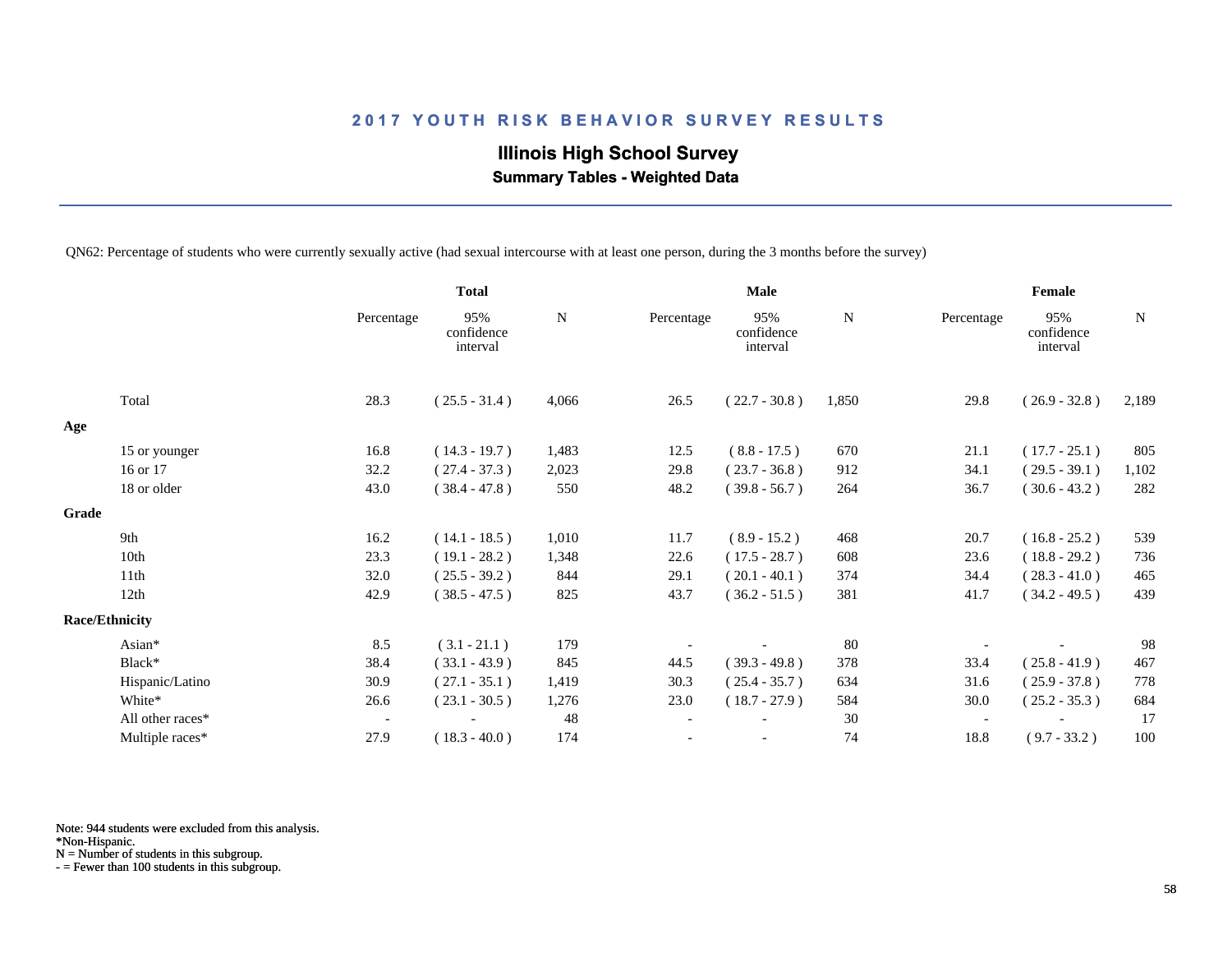**Illinois High School Survey Summary Tables - Weighted Data**

QN63: Percentage of students who drank alcohol or used drugs before last sexual intercourse (among students who were currently sexually active)

|       |                       |                          | <b>Total</b>                  |           | <b>Male</b>              |                               |                | Female                   |                               |                |
|-------|-----------------------|--------------------------|-------------------------------|-----------|--------------------------|-------------------------------|----------------|--------------------------|-------------------------------|----------------|
|       |                       | Percentage               | 95%<br>confidence<br>interval | ${\bf N}$ | Percentage               | 95%<br>confidence<br>interval | N              | Percentage               | 95%<br>confidence<br>interval | N              |
|       | Total                 | 18.0                     | $(13.3 - 23.9)$               | 1,165     | 18.4                     | $(11.8 - 27.6)$               | 513            | 18.0                     | $(12.8 - 24.8)$               | 646            |
| Age   |                       |                          |                               |           |                          |                               |                |                          |                               |                |
|       | 15 or younger         | 17.1                     | $(9.8 - 28.1)$                | 242       | 10.1                     | $(4.3 - 21.9)$                | 102            | 21.0                     | $(11.7 - 35.0)$               | 139            |
|       | 16 or 17              | 15.0                     | $(11.1 - 19.9)$               | 658       | 16.1                     | $(10.5 - 23.9)$               | 284            | 14.4                     | $(9.0 - 22.2)$                | 370            |
|       | 18 or older           | 26.9                     | $(15.0 - 43.3)$               | 262       | 27.8                     | $(12.3 - 51.2)$               | 125            | 25.6                     | $(17.1 - 36.4)$               | 137            |
| Grade |                       |                          |                               |           |                          |                               |                |                          |                               |                |
|       | 9th                   | 16.7                     | $(9.3 - 28.0)$                | 156       |                          |                               | 62             |                          |                               | 94             |
|       | 10th                  | 14.3                     | $(9.2 - 21.7)$                | 313       | 14.6                     | $(7.3 - 27.2)$                | 151            | 14.3                     | $(8.3 - 23.7)$                | 160            |
|       | 11th                  | 14.7                     | $(8.7 - 23.6)$                | 300       | 14.1                     | $(5.8 - 30.1)$                | 123            | 15.5                     | $(9.7 - 23.8)$                | 175            |
|       | 12th                  | 22.3                     | $(12.7 - 36.1)$               | 383       | 22.2                     | $(9.1 - 44.9)$                | 171            | 22.3                     | $(12.1 - 37.5)$               | 212            |
|       | <b>Race/Ethnicity</b> |                          |                               |           |                          |                               |                |                          |                               |                |
|       | Asian*                |                          |                               | 18        |                          |                               | $\overline{9}$ |                          |                               | 9              |
|       | Black*                | 15.2                     | $(7.5 - 28.3)$                | 330       | 14.6                     | $(6.7 - 29.2)$                | 153            | 15.8                     | $(7.9 - 28.9)$                | 177            |
|       | Hispanic/Latino       | 11.5                     | $(7.2 - 17.9)$                | 406       | 11.4                     | $(5.5 - 21.9)$                | 176            | 11.7                     | $(6.6 - 19.8)$                | 228            |
|       | White*                | 21.0                     | $(14.0 - 30.2)$               | 312       | 21.8                     | $(10.3 - 40.6)$               | 120            | 20.5                     | $(13.4 - 30.2)$               | 191            |
|       | All other races*      | $\overline{\phantom{a}}$ |                               | 14        | $\overline{\phantom{a}}$ |                               | $\overline{7}$ | $\overline{\phantom{a}}$ | $\overline{\phantom{a}}$      | $\overline{7}$ |
|       | Multiple races*       | $\overline{\phantom{a}}$ | $\overline{\phantom{a}}$      | 52        |                          |                               | 29             | $\overline{\phantom{a}}$ | $\overline{\phantom{a}}$      | 23             |

Note: 3,845 students were excluded from this analysis.

\*Non-Hispanic.

N = Number of students in this subgroup.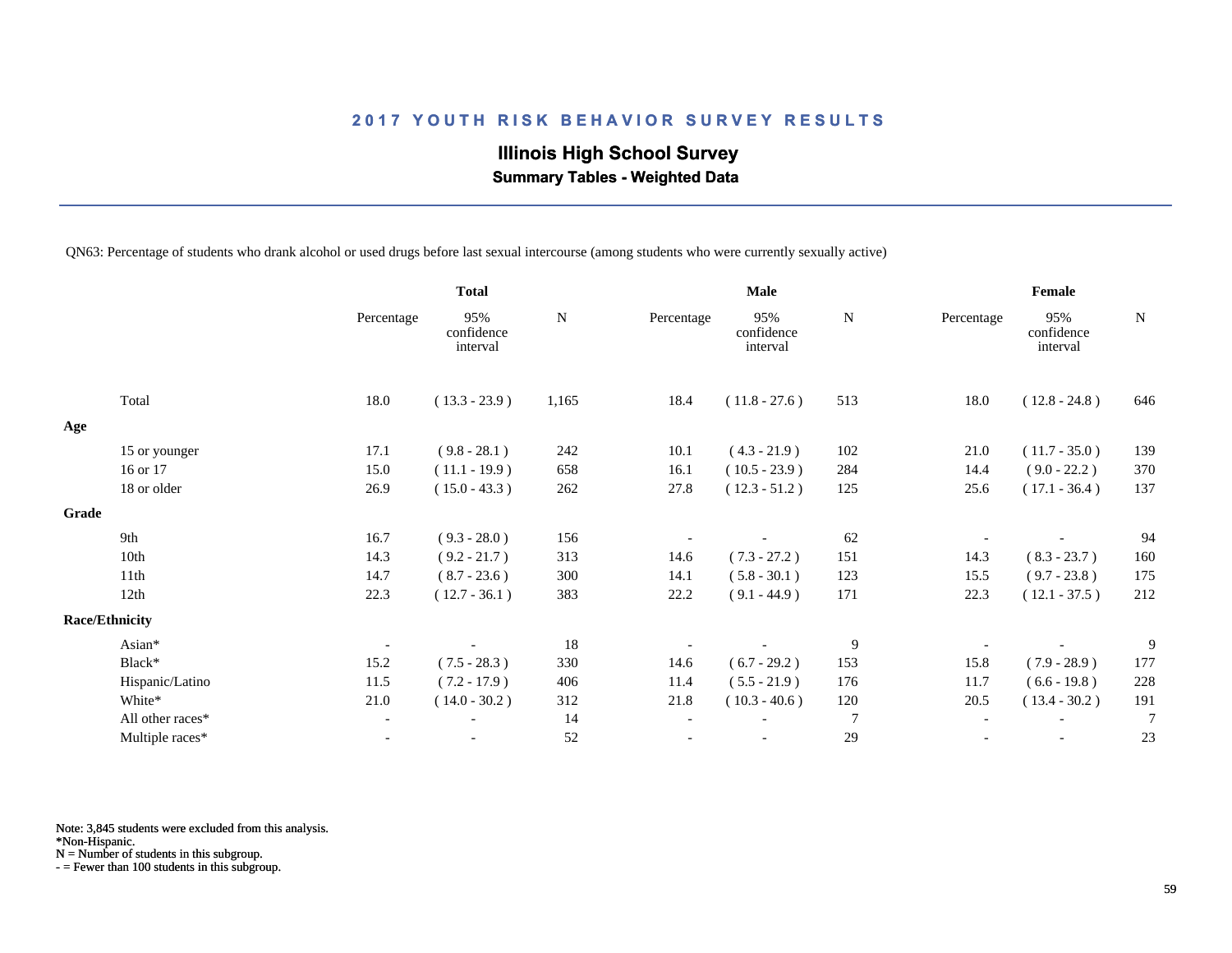# **Illinois High School Survey**

 **Summary Tables - Weighted Data**

QN64: Percentage of students who used a condom during last sexual intercourse (among students who were currently sexually active)

|                       |                  |                          | <b>Total</b>                  |       | <b>Male</b>              |                               |                  | Female                   |                               |                |
|-----------------------|------------------|--------------------------|-------------------------------|-------|--------------------------|-------------------------------|------------------|--------------------------|-------------------------------|----------------|
|                       |                  | Percentage               | 95%<br>confidence<br>interval | N     | Percentage               | 95%<br>confidence<br>interval | $\mathbf N$      | Percentage               | 95%<br>confidence<br>interval | N              |
|                       | Total            | 52.6                     | $(48.6 - 56.6)$               | 1,147 | 58.8                     | $(52.2 - 65.2)$               | 506              | 46.7                     | $(40.3 - 53.2)$               | 636            |
| Age                   |                  |                          |                               |       |                          |                               |                  |                          |                               |                |
|                       | 15 or younger    | 55.3                     | $(44.3 - 65.9)$               | 235   | 65.2                     | $(52.5 - 76.0)$               | 103              | 49.4                     | $(34.7 - 64.3)$               | 132            |
|                       | 16 or 17         | 52.1                     | $(46.5 - 57.7)$               | 652   | 58.1                     | $(49.6 - 66.1)$               | 280              | 47.1                     | $(39.1 - 55.4)$               | 368            |
|                       | 18 or older      | 50.2                     | $(44.4 - 56.0)$               | 257   | 56.2                     | $(43.9 - 67.9)$               | 121              | 41.5                     | $(27.8 - 56.7)$               | 136            |
| Grade                 |                  |                          |                               |       |                          |                               |                  |                          |                               |                |
|                       | 9th              | 56.6                     | $(39.6 - 72.2)$               | 151   |                          |                               | 64               |                          |                               | 87             |
|                       | 10th             | 55.5                     | $(48.3 - 62.4)$               | 312   | 63.0                     | $(54.1 - 71.0)$               | 150              | 49.5                     | $(40.8 - 58.2)$               | 160            |
|                       | 11th             | 53.3                     | $(45.3 - 61.2)$               | 294   | 67.3                     | $(54.7 - 77.8)$               | 119              | 42.1                     | $(28.2 - 57.4)$               | 173            |
|                       | 12th             | 48.0                     | $(42.6 - 53.5)$               | 378   | 50.8                     | $(41.9 - 59.8)$               | 167              | 45.1                     | $(35.7 - 54.8)$               | 211            |
| <b>Race/Ethnicity</b> |                  |                          |                               |       |                          |                               |                  |                          |                               |                |
|                       | Asian*           |                          |                               | 18    |                          |                               | $\boldsymbol{9}$ |                          |                               | 9              |
|                       | Black*           | 45.5                     | $(33.8 - 57.6)$               | 321   | 47.9                     | $(34.5 - 61.7)$               | 150              | 42.7                     | $(28.1 - 58.8)$               | 171            |
|                       | Hispanic/Latino  | 59.5                     | $(52.9 - 65.8)$               | 397   | 65.0                     | $(51.1 - 76.8)$               | 171              | 54.7                     | $(42.2 - 66.7)$               | 225            |
|                       | White*           | 51.0                     | $(45.1 - 56.9)$               | 314   | 58.8                     | $(49.1 - 67.8)$               | 122              | 45.5                     | $(37.4 - 53.7)$               | 191            |
|                       | All other races* | $\overline{\phantom{a}}$ |                               | 14    | $\overline{\phantom{a}}$ |                               | $\overline{7}$   | $\overline{\phantom{a}}$ | $\overline{\phantom{a}}$      | $\overline{7}$ |
|                       | Multiple races*  | $\overline{\phantom{a}}$ |                               | 50    |                          |                               | $28\,$           |                          | $\overline{\phantom{a}}$      | 22             |

Note: 3,863 students were excluded from this analysis.

\*Non-Hispanic.

N = Number of students in this subgroup.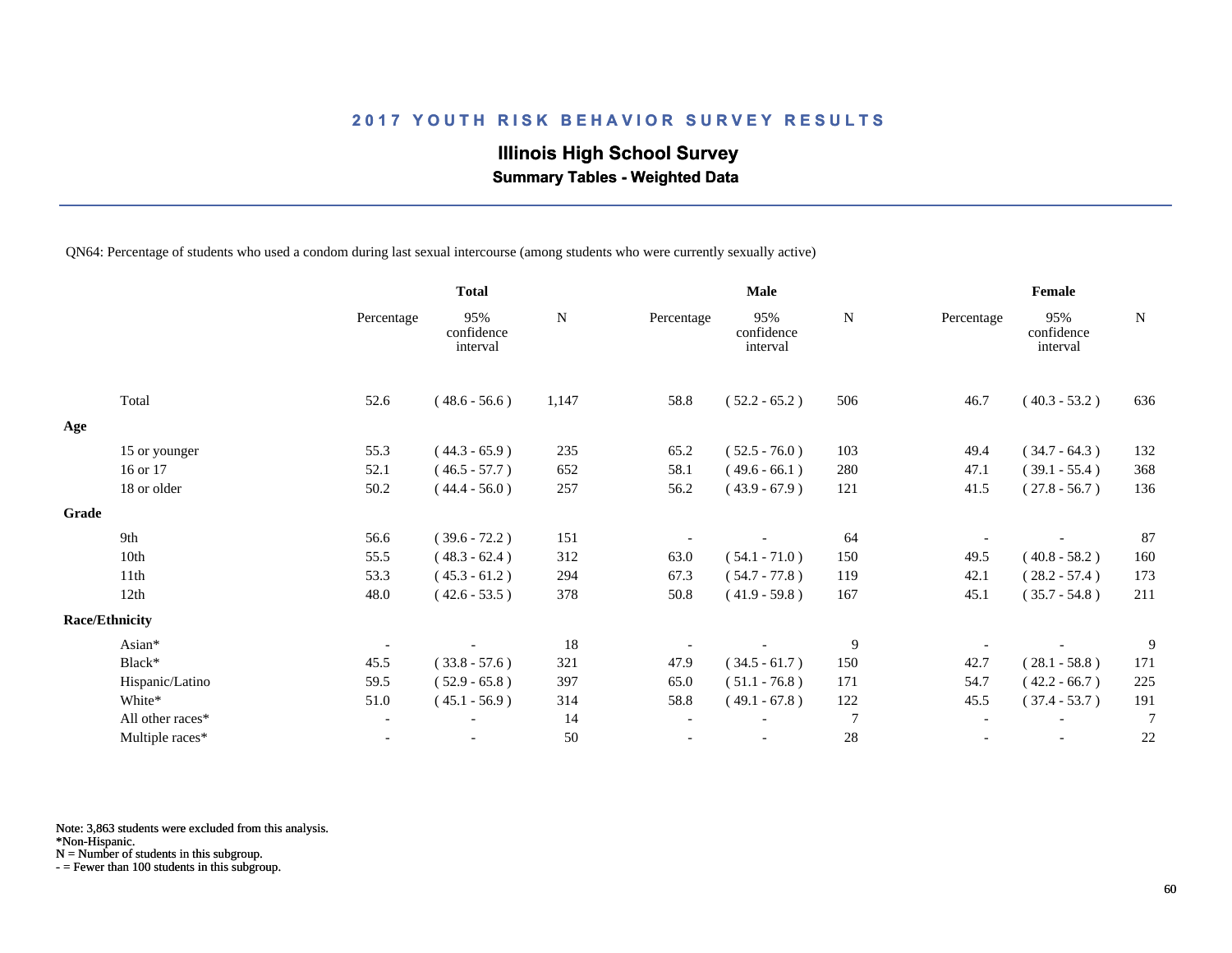**Illinois High School Survey Summary Tables - Weighted Data**

QNOBESE: Percentage of students who had obesity (>= 95th percentile for body mass index, based on sex- and age-specific reference data from the 2000 CDC growth charts)\*\*

|       |                       |                          | <b>Total</b>                  |           |                          | <b>Male</b>                   |           |                          | Female                        |           |
|-------|-----------------------|--------------------------|-------------------------------|-----------|--------------------------|-------------------------------|-----------|--------------------------|-------------------------------|-----------|
|       |                       | Percentage               | 95%<br>confidence<br>interval | ${\bf N}$ | Percentage               | 95%<br>confidence<br>interval | ${\bf N}$ | Percentage               | 95%<br>confidence<br>interval | ${\bf N}$ |
|       | Total                 | 14.8                     | $(12.6 - 17.5)$               | 4,587     | 17.7                     | $(15.1 - 20.7)$               | 2,209     | 11.9                     | $(9.5 - 14.8)$                | 2,378     |
| Age   |                       |                          |                               |           |                          |                               |           |                          |                               |           |
|       | 15 or younger         | 14.8                     | $(12.0 - 18.2)$               | 1,640     | 18.1                     | $(14.5 - 22.5)$               | 777       | 11.5                     | $(8.5 - 15.3)$                | 863       |
|       | 16 or 17              | 14.9                     | $(12.4 - 17.7)$               | 2,278     | 17.5                     | $(14.7 - 20.7)$               | 1,092     | 12.2                     | $(9.2 - 15.9)$                | 1,186     |
|       | 18 or older           | 14.8                     | $(8.8 - 23.9)$                | 669       | 17.4                     | $(8.6 - 31.9)$                | 340       | 12.0                     | $(6.7 - 20.6)$                | 329       |
| Grade |                       |                          |                               |           |                          |                               |           |                          |                               |           |
|       | 9th                   | 17.0                     | $(14.5 - 19.8)$               | 1,136     | 21.5                     | $(18.2 - 25.0)$               | 559       | 12.4                     | $(9.3 - 16.3)$                | 577       |
|       | 10th                  | 13.0                     | $(9.7 - 17.3)$                | 1,493     | 15.9                     | $(11.1 - 22.3)$               | 699       | 10.0                     | $(7.2 - 13.7)$                | 794       |
|       | 11th                  | 14.5                     | $(10.9 - 18.9)$               | 961       | 17.6                     | $(13.1 - 23.2)$               | 464       | 11.3                     | $(8.0 - 15.9)$                | 497       |
|       | 12th                  | 14.5                     | $(10.2 - 20.3)$               | 960       | 15.4                     | $(9.0 - 25.1)$                | 461       | 13.6                     | $(9.6 - 19.0)$                | 499       |
|       | <b>Race/Ethnicity</b> |                          |                               |           |                          |                               |           |                          |                               |           |
|       | Asian*                | 12.2                     | $(5.4 - 25.5)$                | 182       |                          |                               | 85        |                          |                               | 97        |
|       | Black*                | 19.6                     | $(15.2 - 24.9)$               | 1,063     | 19.6                     | $(14.8 - 25.5)$               | 512       | 19.6                     | $(13.5 - 27.5)$               | 551       |
|       | Hispanic/Latino       | 18.0                     | $(15.2 - 21.2)$               | 1,593     | 20.9                     | $(17.8 - 24.4)$               | 768       | 15.0                     | $(10.8 - 20.4)$               | 825       |
|       | White*                | 12.6                     | $(9.6 - 16.3)$                | 1,358     | 16.1                     | $(12.1 - 21.2)$               | 631       | 8.9                      | $(5.6 - 14.0)$                | 727       |
|       | All other races*      | $\overline{\phantom{a}}$ |                               | 58        | $\overline{\phantom{a}}$ |                               | 38        | $\overline{\phantom{a}}$ |                               | 20        |
|       | Multiple races*       | 16.4                     | $(8.3 - 29.8)$                | 196       |                          |                               | $90\,$    | 10.9                     | $(4.3 - 24.9)$                | 106       |

Note: 423 students were excluded from this analysis.

\*Non-Hispanic.

N = Number of students in this subgroup.

- = Fewer than 100 students in this subgroup.

\*\*Based on reference data from the 2000 CDC Growth Charts. In 2017, new, slightly different ranges were used to calculate biologically implausible responses to height and weight questions.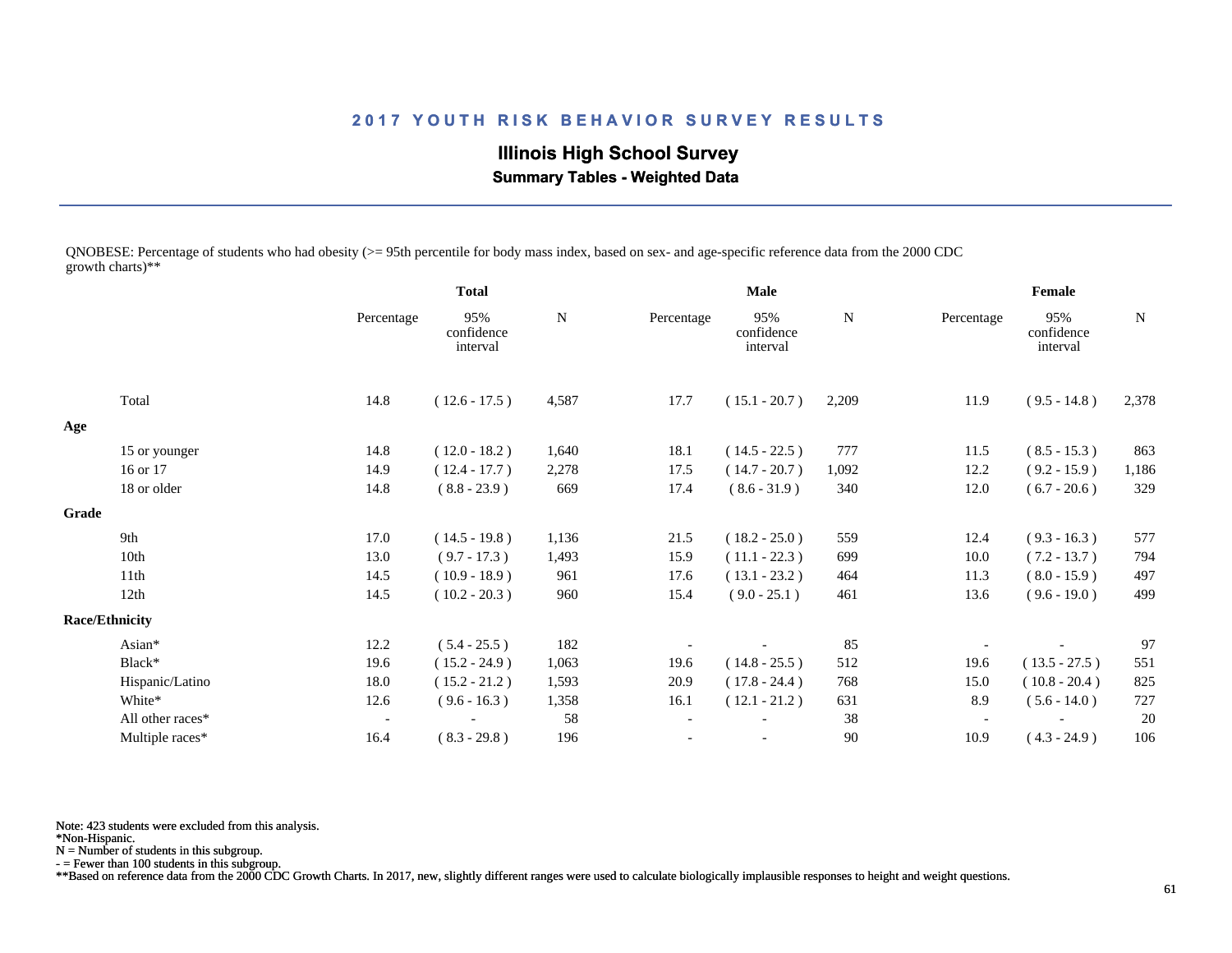# **Illinois High School Survey**

 **Summary Tables - Weighted Data**

QNOWT: Percentage of students who were overweight (>= 85th percentile but <95th percentile for body mass index, based on sex- and age-specific reference data from the 2000 CDC growth charts)\*\*

|       |                       |                          | <b>Total</b>                  |             |                          | <b>Male</b>                   |        |                          | Female                        |             |
|-------|-----------------------|--------------------------|-------------------------------|-------------|--------------------------|-------------------------------|--------|--------------------------|-------------------------------|-------------|
|       |                       | Percentage               | 95%<br>confidence<br>interval | $\mathbf N$ | Percentage               | 95%<br>confidence<br>interval | N      | Percentage               | 95%<br>confidence<br>interval | $\mathbf N$ |
|       | Total                 | 16.1                     | $(14.2 - 18.2)$               | 4,587       | 15.7                     | $(13.3 - 18.5)$               | 2,209  | 16.5                     | $(14.0 - 19.3)$               | 2,378       |
| Age   |                       |                          |                               |             |                          |                               |        |                          |                               |             |
|       | 15 or younger         | 16.6                     | $(13.4 - 20.3)$               | 1,640       | 14.8                     | $(12.3 - 17.6)$               | 777    | 18.4                     | $(13.7 - 24.3)$               | 863         |
|       | 16 or 17              | 17.1                     | $(14.3 - 20.4)$               | 2,278       | 17.3                     | $(13.6 - 21.6)$               | 1,092  | 17.0                     | $(13.4 - 21.3)$               | 1,186       |
|       | 18 or older           | 11.9                     | $(8.5 - 16.5)$                | 669         | 13.3                     | $(8.0 - 21.5)$                | 340    | 10.3                     | $(7.3 - 14.4)$                | 329         |
| Grade |                       |                          |                               |             |                          |                               |        |                          |                               |             |
|       | 9th                   | 18.0                     | $(13.7 - 23.3)$               | 1,136       | 15.7                     | $(12.0 - 20.3)$               | 559    | 20.4                     | $(14.1 - 28.6)$               | 577         |
|       | 10th                  | 14.8                     | $(12.1 - 18.0)$               | 1,493       | 13.9                     | $(10.9 - 17.6)$               | 699    | 15.7                     | $(12.5 - 19.4)$               | 794         |
|       | 11 <sup>th</sup>      | 18.3                     | $(15.9 - 20.9)$               | 961         | 19.8                     | $(14.2 - 26.9)$               | 464    | 16.8                     | $(12.4 - 22.3)$               | 497         |
|       | 12th                  | 13.5                     | $(10.4 - 17.3)$               | 960         | 13.9                     | $(8.6 - 21.5)$                | 461    | 13.0                     | $(9.3 - 18.0)$                | 499         |
|       | <b>Race/Ethnicity</b> |                          |                               |             |                          |                               |        |                          |                               |             |
|       | Asian*                | 12.1                     | $(7.6 - 18.8)$                | 182         |                          |                               | 85     |                          |                               | 97          |
|       | Black*                | 16.1                     | $(12.7 - 20.2)$               | 1,063       | 17.0                     | $(12.9 - 22.1)$               | 512    | 15.3                     | $(9.8 - 23.0)$                | 551         |
|       | Hispanic/Latino       | 19.9                     | $(17.3 - 22.7)$               | 1,593       | 17.8                     | $(13.6 - 23.0)$               | 768    | 22.0                     | $(19.4 - 24.8)$               | 825         |
|       | White*                | 14.4                     | $(11.5 - 17.8)$               | 1,358       | 15.1                     | $(11.8 - 19.1)$               | 631    | 13.7                     | $(10.0 - 18.3)$               | 727         |
|       | All other races*      | $\overline{\phantom{a}}$ |                               | 58          | $\overline{\phantom{a}}$ |                               | 38     | $\overline{\phantom{a}}$ |                               | 20          |
|       | Multiple races*       | 20.4                     | $(12.5 - 31.6)$               | 196         |                          |                               | $90\,$ | 28.0                     | $(19.4 - 38.6)$               | 106         |

Note: 423 students were excluded from this analysis.

\*Non-Hispanic.

N = Number of students in this subgroup.

- = Fewer than 100 students in this subgroup.

\*\*Based on reference data from the 2000 CDC Growth Charts. In 2017, new, slightly different ranges were used to calculate biologically implausible responses to height and weight questions.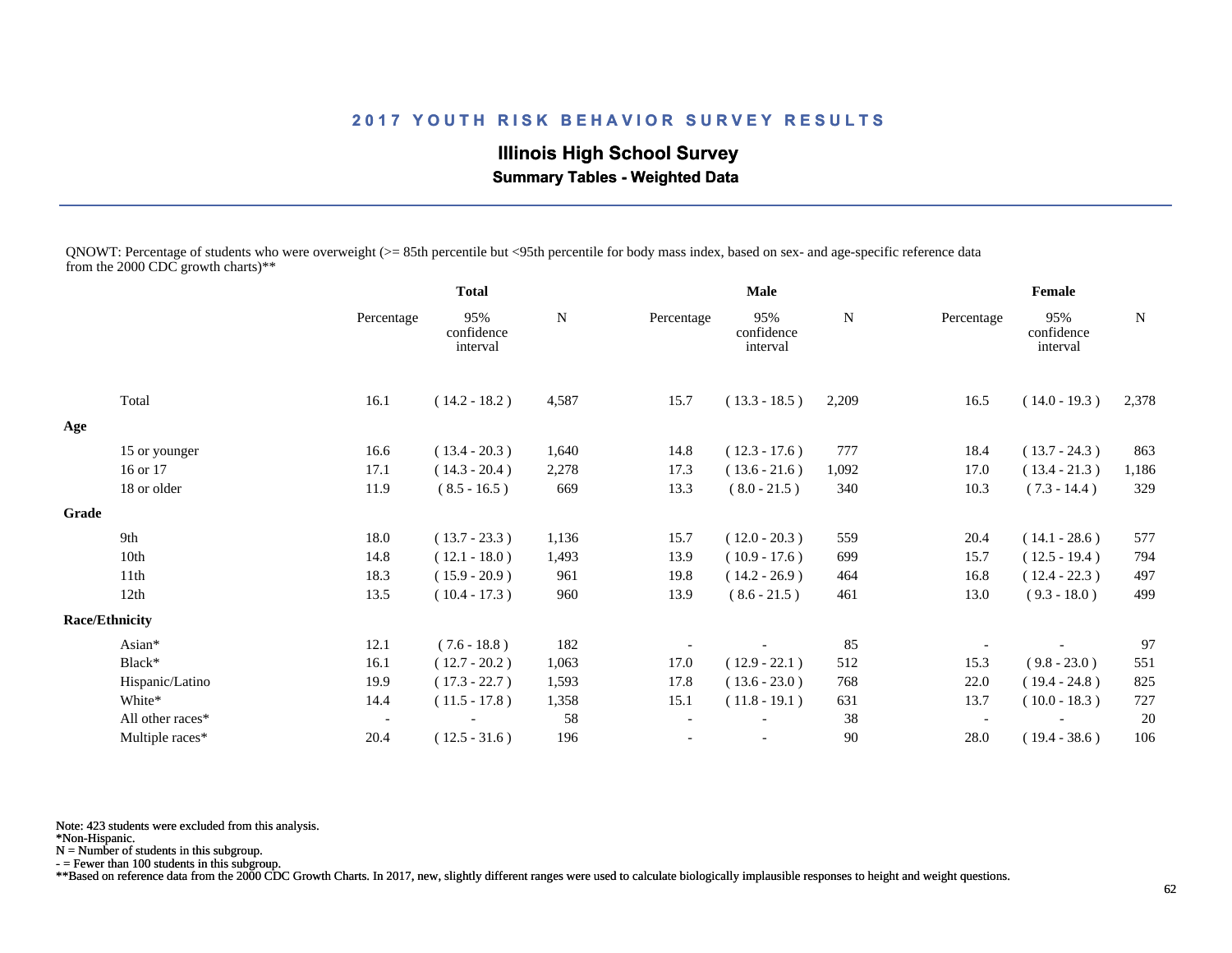# **Illinois High School Survey**

 **Summary Tables - Weighted Data**

QN68: Percentage of students who described themselves as slightly or very overweight

|       |                       |                          | <b>Total</b>                  |       | <b>Male</b>              |                               |       | Female     |                               |             |  |
|-------|-----------------------|--------------------------|-------------------------------|-------|--------------------------|-------------------------------|-------|------------|-------------------------------|-------------|--|
|       |                       | Percentage               | 95%<br>confidence<br>interval | N     | Percentage               | 95%<br>confidence<br>interval | N     | Percentage | 95%<br>confidence<br>interval | $\mathbf N$ |  |
|       | Total                 | 29.8                     | $(27.8 - 31.9)$               | 4,741 | 25.6                     | $(23.4 - 28.0)$               | 2,228 | 33.7       | $(30.9 - 36.6)$               | 2,464       |  |
| Age   |                       |                          |                               |       |                          |                               |       |            |                               |             |  |
|       | 15 or younger         | 28.3                     | $(25.1 - 31.7)$               | 1,717 | 25.2                     | $(22.7 - 27.8)$               | 798   | 31.8       | $(27.6 - 36.4)$               | 896         |  |
|       | 16 or 17              | 31.4                     | $(28.9 - 34.1)$               | 2,328 | 26.9                     | $(23.7 - 30.4)$               | 1,084 | 35.5       | $(31.7 - 39.4)$               | 1,229       |  |
|       | 18 or older           | 28.4                     | $(22.1 - 35.7)$               | 687   | 23.1                     | $(14.0 - 35.6)$               | 342   | 32.5       | $(24.4 - 41.8)$               | 339         |  |
| Grade |                       |                          |                               |       |                          |                               |       |            |                               |             |  |
|       | 9th                   | 31.0                     | $(26.7 - 35.7)$               | 1,180 | 28.2                     | $(25.0 - 31.7)$               | 574   | 34.1       | $(28.4 - 40.4)$               | 602         |  |
|       | 10th                  | 26.5                     | $(23.0 - 30.3)$               | 1,541 | 21.9                     | $(17.9 - 26.4)$               | 702   | 31.4       | $(27.0 - 36.1)$               | 831         |  |
|       | 11th                  | 32.2                     | $(27.9 - 36.9)$               | 976   | 29.6                     | $(22.5 - 38.0)$               | 457   | 33.8       | $(27.2 - 40.9)$               | 512         |  |
|       | 12th                  | 30.4                     | $(25.3 - 36.0)$               | 983   | 23.6                     | $(17.0 - 31.9)$               | 465   | 36.3       | $(29.7 - 43.4)$               | 507         |  |
|       | <b>Race/Ethnicity</b> |                          |                               |       |                          |                               |       |            |                               |             |  |
|       | Asian*                | 33.8                     | $(25.4 - 43.5)$               | 193   |                          |                               | 84    | 30.6       | $(23.1 - 39.3)$               | 107         |  |
|       | Black*                | 28.6                     | $(24.2 - 33.6)$               | 1,070 | 26.3                     | $(20.5 - 33.1)$               | 511   | 30.7       | $(22.3 - 40.7)$               | 558         |  |
|       | Hispanic/Latino       | 36.5                     | $(31.7 - 41.5)$               | 1,647 | 32.8                     | $(27.4 - 38.7)$               | 766   | 40.2       | $(35.5 - 45.2)$               | 865         |  |
|       | White*                | 27.8                     | $(24.7 - 31.1)$               | 1,398 | 23.1                     | $(19.0 - 27.8)$               | 643   | 31.7       | $(27.5 - 36.3)$               | 747         |  |
|       | All other races*      | $\overline{\phantom{a}}$ |                               | 62    | $\overline{\phantom{a}}$ |                               | 38    |            |                               | 20          |  |
|       | Multiple races*       | 31.9                     | $(21.9 - 44.0)$               | 198   |                          | $\overline{\phantom{a}}$      | 89    | 43.3       | $(30.5 - 57.1)$               | 109         |  |

Note: 269 students were excluded from this analysis.

N = Number of students in this subgroup.

<sup>\*</sup>Non-Hispanic.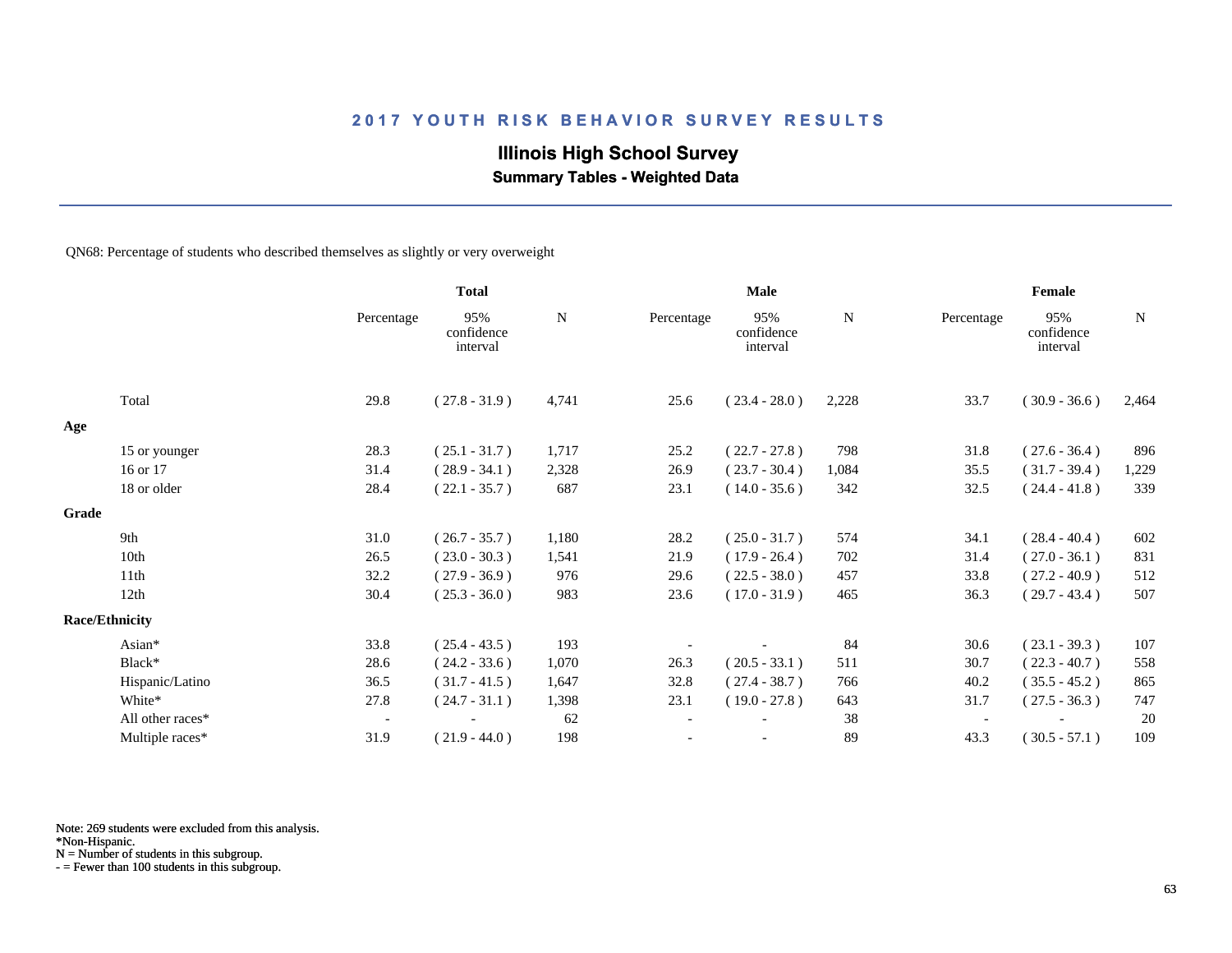# **Illinois High School Survey Summary Tables - Weighted Data**

#### QN69: Percentage of students who were trying to lose weight

|       |                       |                          | <b>Total</b>                  |           |                          | Male                          |       |            | Female                        |             |
|-------|-----------------------|--------------------------|-------------------------------|-----------|--------------------------|-------------------------------|-------|------------|-------------------------------|-------------|
|       |                       | Percentage               | 95%<br>confidence<br>interval | ${\bf N}$ | Percentage               | 95%<br>confidence<br>interval | N     | Percentage | 95%<br>confidence<br>interval | $\mathbf N$ |
|       | Total                 | 45.2                     | $(42.5 - 48.0)$               | 4,714     | 34.4                     | $(31.2 - 37.7)$               | 2,213 | 56.3       | $(53.8 - 58.9)$               | 2,456       |
| Age   |                       |                          |                               |           |                          |                               |       |            |                               |             |
|       | 15 or younger         | 44.0                     | $(40.2 - 47.9)$               | 1,709     | 31.7                     | $(28.8 - 34.6)$               | 790   | 56.9       | $(51.3 - 62.3)$               | 899         |
|       | 16 or 17              | 47.0                     | $(43.5 - 50.6)$               | 2,316     | 36.5                     | $(32.0 - 41.4)$               | 1,080 | 57.5       | $(53.0 - 62.0)$               | 1,221       |
|       | 18 or older           | 42.5                     | $(34.5 - 50.9)$               | 680       | 34.1                     | $(26.4 - 42.7)$               | 339   | 51.4       | $(39.9 - 62.8)$               | 336         |
| Grade |                       |                          |                               |           |                          |                               |       |            |                               |             |
|       | 9th                   | 46.2                     | $(42.2 - 50.3)$               | 1,176     | 37.3                     | $(33.6 - 41.2)$               | 567   | 55.8       | $(49.9 - 61.5)$               | 604         |
|       | 10th                  | 42.4                     | $(37.5 - 47.5)$               | 1,531     | 27.3                     | $(23.0 - 32.1)$               | 697   | 57.6       | $(54.1 - 61.1)$               | 827         |
|       | 11th                  | 50.4                     | $(45.9 - 54.9)$               | 975       | 42.1                     | $(36.8 - 47.7)$               | 457   | 58.7       | $(50.1 - 66.8)$               | 511         |
|       | 12th                  | 42.6                     | $(36.7 - 48.7)$               | 974       | 31.6                     | $(25.0 - 39.0)$               | 463   | 53.6       | $(45.6 - 61.5)$               | 502         |
|       | <b>Race/Ethnicity</b> |                          |                               |           |                          |                               |       |            |                               |             |
|       | Asian*                | 43.4                     | $(35.8 - 51.3)$               | 196       |                          |                               | 86    | 49.4       | $(38.3 - 60.6)$               | 108         |
|       | Black*                | 42.5                     | $(36.0 - 49.2)$               | 1,056     | 36.8                     | $(27.2 - 47.7)$               | 503   | 47.5       | $(38.5 - 56.6)$               | 552         |
|       | Hispanic/Latino       | 53.8                     | $(49.0 - 58.5)$               | 1,636     | 43.1                     | $(38.2 - 48.2)$               | 760   | 64.5       | $(60.2 - 68.6)$               | 861         |
|       | White*                | 43.4                     | $(38.9 - 48.0)$               | 1,397     | 30.9                     | $(26.6 - 35.7)$               | 642   | 56.0       | $(51.1 - 60.8)$               | 748         |
|       | All other races*      | $\overline{\phantom{a}}$ |                               | 62        | $\overline{\phantom{a}}$ |                               | 38    |            |                               | 20          |
|       | Multiple races*       | 39.1                     | $(26.8 - 52.9)$               | 197       |                          |                               | 88    | 54.7       | $(38.8 - 69.7)$               | 109         |

Note: 296 students were excluded from this analysis.

N = Number of students in this subgroup.

<sup>\*</sup>Non-Hispanic.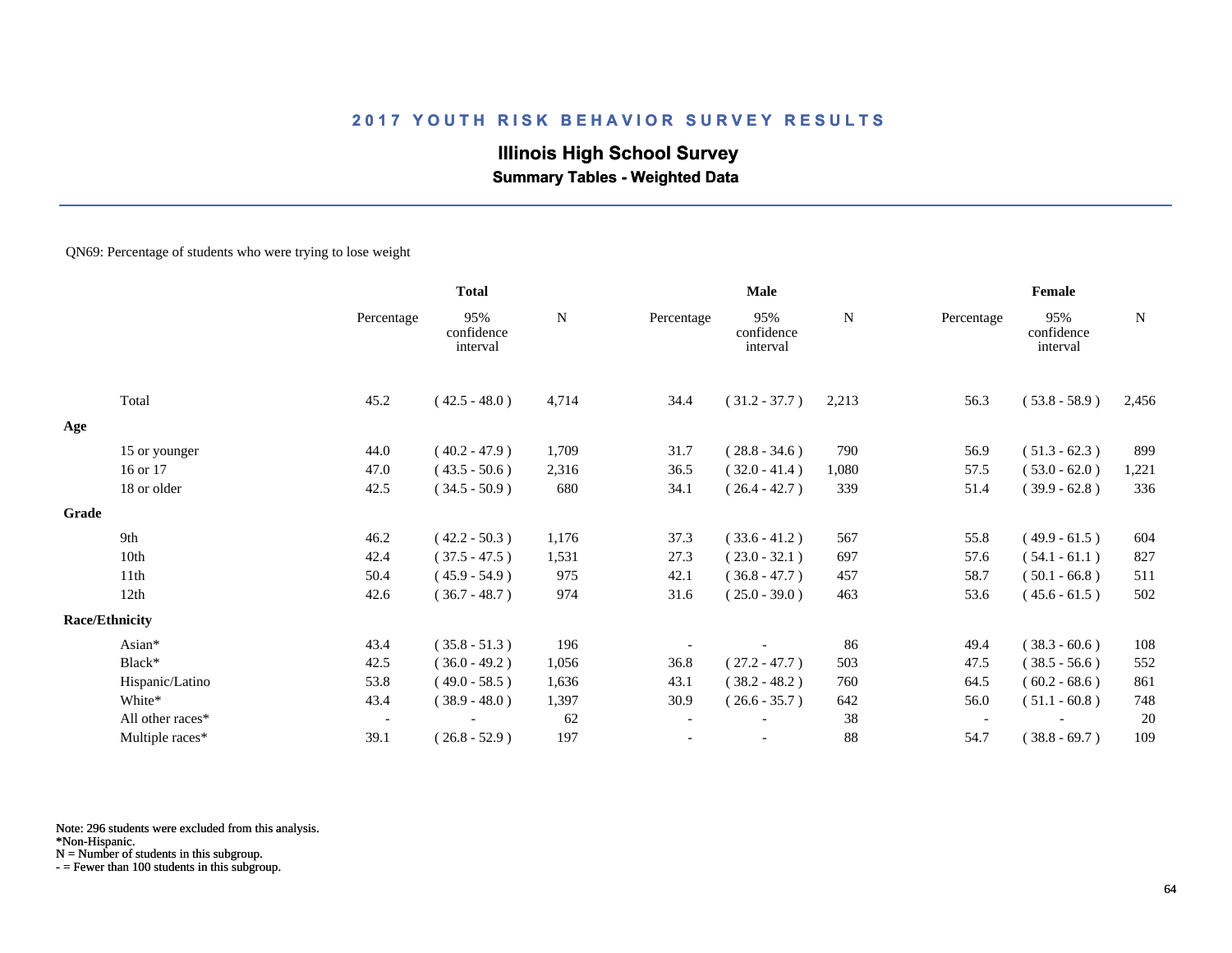# **Illinois High School Survey**

 **Summary Tables - Weighted Data**

QN70: Percentage of students who did not drink fruit juice (100% fruit juices one or more times during the 7 days before the survey)

|       |                       |                          | <b>Total</b>                  |       | Male       |                               |       | Female                   |                               |       |  |
|-------|-----------------------|--------------------------|-------------------------------|-------|------------|-------------------------------|-------|--------------------------|-------------------------------|-------|--|
|       |                       | Percentage               | 95%<br>confidence<br>interval | N     | Percentage | 95%<br>confidence<br>interval | N     | Percentage               | 95%<br>confidence<br>interval | N     |  |
|       | Total                 | 30.6                     | $(28.7 - 32.6)$               | 4,709 | 29.7       | $(26.5 - 33.0)$               | 2,210 | 31.4                     | $(29.4 - 33.4)$               | 2,449 |  |
| Age   |                       |                          |                               |       |            |                               |       |                          |                               |       |  |
|       | 15 or younger         | 35.0                     | $(30.6 - 39.7)$               | 1,710 | 33.2       | $(27.4 - 39.5)$               | 791   | 37.0                     | $(32.5 - 41.6)$               | 897   |  |
|       | 16 or 17              | 29.0                     | $(27.1 - 31.0)$               | 2,312 | 28.9       | $(26.0 - 32.0)$               | 1,080 | 28.5                     | $(25.8 - 31.3)$               | 1,216 |  |
|       | 18 or older           | 26.0                     | $(22.0 - 30.4)$               | 677   | 24.6       | $(20.6 - 29.1)$               | 335   | 27.5                     | $(20.8 - 35.3)$               | 336   |  |
| Grade |                       |                          |                               |       |            |                               |       |                          |                               |       |  |
|       | 9th                   | 36.2                     | $(32.4 - 40.2)$               | 1,179 | 35.1       | $(29.1 - 41.6)$               | 570   | 37.2                     | $(33.4 - 41.2)$               | 604   |  |
|       | 10th                  | 31.9                     | $(27.9 - 36.2)$               | 1,530 | 30.8       | $(25.7 - 36.4)$               | 696   | 32.9                     | $(27.6 - 38.6)$               | 825   |  |
|       | 11th                  | 27.3                     | $(23.9 - 31.0)$               | 969   | 25.6       | $(19.9 - 32.2)$               | 456   | 27.9                     | $(23.1 - 33.2)$               | 506   |  |
|       | 12th                  | 28.3                     | $(25.8 - 31.0)$               | 973   | 28.2       | $(23.6 - 33.4)$               | 460   | 28.3                     | $(23.0 - 34.2)$               | 502   |  |
|       | <b>Race/Ethnicity</b> |                          |                               |       |            |                               |       |                          |                               |       |  |
|       | Asian*                | 28.0                     | $(20.6 - 36.7)$               | 195   |            |                               | 85    | 36.1                     | $(27.9 - 45.2)$               | 108   |  |
|       | Black*                | 22.4                     | $(19.6 - 25.6)$               | 1,064 | 25.9       | $(19.7 - 33.3)$               | 506   | 19.4                     | $(14.9 - 24.9)$               | 557   |  |
|       | Hispanic/Latino       | 28.8                     | $(26.4 - 31.3)$               | 1,627 | 25.0       | $(21.6 - 28.7)$               | 754   | 32.6                     | $(28.0 - 37.5)$               | 857   |  |
|       | White*                | 33.8                     | $(30.9 - 36.8)$               | 1,393 | 33.5       | $(28.2 - 39.2)$               | 642   | 33.6                     | $(31.0 - 36.5)$               | 743   |  |
|       | All other races*      | $\overline{\phantom{a}}$ |                               | 62    |            |                               | 38    | $\overline{\phantom{a}}$ |                               | 20    |  |
|       | Multiple races*       | 18.9                     | $(11.2 - 30.0)$               | 196   |            |                               | 89    | 29.5                     | $(17.2 - 45.8)$               | 107   |  |

Note: 301 students were excluded from this analysis.

\*Non-Hispanic.

N = Number of students in this subgroup.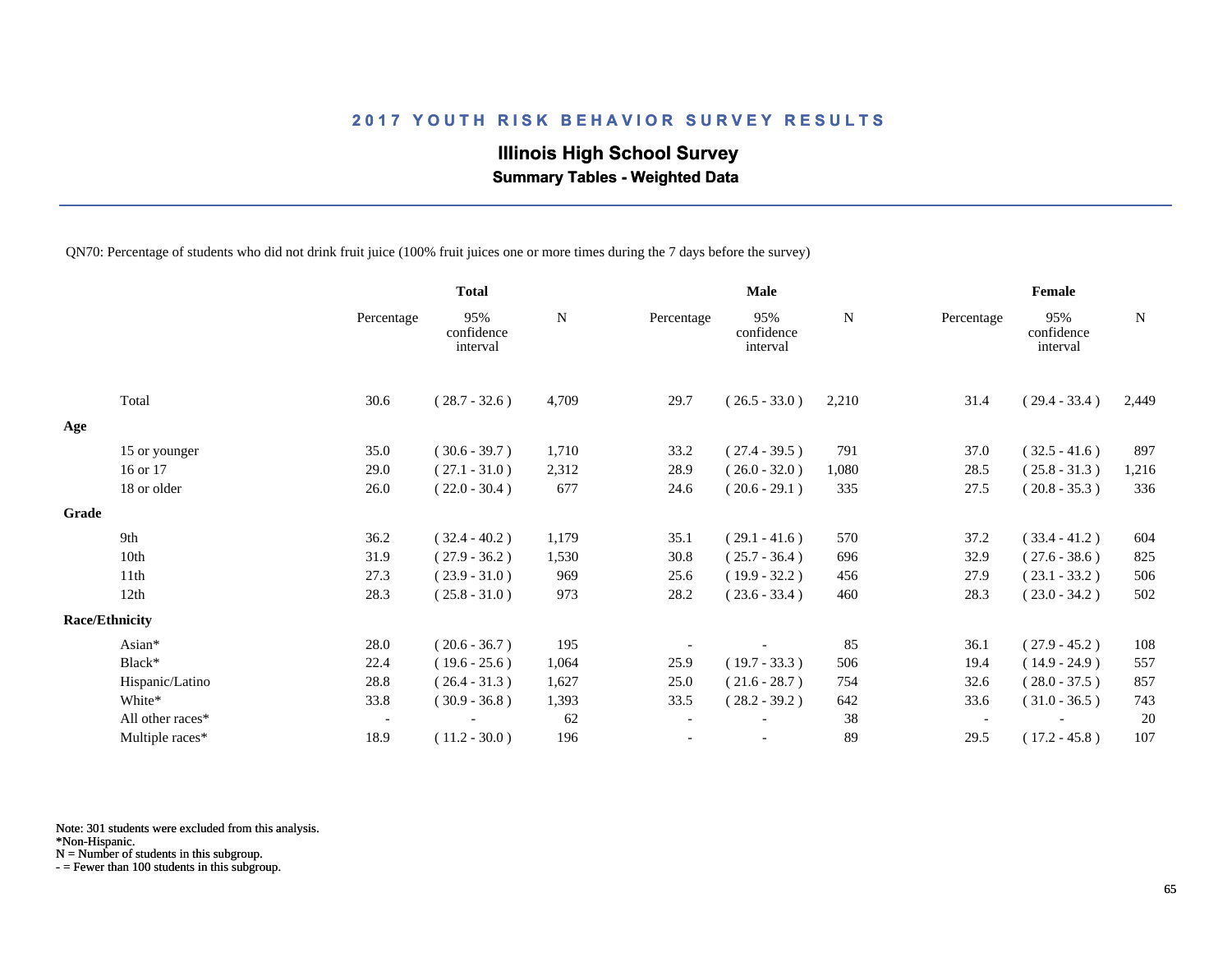# **Illinois High School Survey**

 **Summary Tables - Weighted Data**

QN71: Percentage of students who did not eat fruit (one or more times during the 7 days before the survey)

|       |                       |                          | <b>Total</b>                  |       | Male       |                               |       | Female                   |                               |             |
|-------|-----------------------|--------------------------|-------------------------------|-------|------------|-------------------------------|-------|--------------------------|-------------------------------|-------------|
|       |                       | Percentage               | 95%<br>confidence<br>interval | N     | Percentage | 95%<br>confidence<br>interval | N     | Percentage               | 95%<br>confidence<br>interval | $\mathbf N$ |
|       | Total                 | 14.7                     | $(12.4 - 17.4)$               | 4,713 | 17.2       | $(14.3 - 20.6)$               | 2,212 | 12.0                     | $(9.4 - 15.4)$                | 2,452       |
| Age   |                       |                          |                               |       |            |                               |       |                          |                               |             |
|       | 15 or younger         | 14.4                     | $(11.8 - 17.4)$               | 1,707 | 15.9       | $(12.7 - 19.7)$               | 784   | 12.2                     | $(9.8 - 15.0)$                | 900         |
|       | 16 or 17              | 15.3                     | $(11.9 - 19.5)$               | 2,315 | 18.3       | $(14.2 - 23.3)$               | 1,086 | 12.5                     | $(8.1 - 18.7)$                | 1,214       |
|       | 18 or older           | 13.8                     | $(10.6 - 17.9)$               | 681   | 17.0       | $(11.7 - 24.0)$               | 338   | 10.5                     | $(7.3 - 14.8)$                | 338         |
| Grade |                       |                          |                               |       |            |                               |       |                          |                               |             |
|       | 9th                   | 15.3                     | $(12.8 - 18.3)$               | 1,171 | 18.1       | $(14.7 - 22.1)$               | 562   | 12.7                     | $(9.4 - 16.9)$                | 605         |
|       | 10th                  | 13.7                     | $(10.0 - 18.6)$               | 1,533 | 16.5       | $(11.2 - 23.8)$               | 698   | 10.8                     | $(8.3 - 14.0)$                | 826         |
|       | 11th                  | 16.0                     | $(10.5 - 23.5)$               | 976   | 19.3       | $(14.3 - 25.5)$               | 461   | 12.9                     | $(6.1 - 25.3)$                | 509         |
|       | 12th                  | 14.0                     | $(10.1 - 19.1)$               | 972   | 14.7       | $(8.8 - 23.4)$                | 462   | 12.2                     | $(7.8 - 18.6)$                | 500         |
|       | <b>Race/Ethnicity</b> |                          |                               |       |            |                               |       |                          |                               |             |
|       | Asian*                | 6.7                      | $(3.4 - 12.9)$                | 195   |            |                               | 85    | 2.6                      | $(1.0 - 6.7)$                 | 108         |
|       | Black*                | 20.5                     | $(16.4 - 25.4)$               | 1,060 | 26.3       | $(21.0 - 32.3)$               | 504   | 15.6                     | $(11.1 - 21.4)$               | 555         |
|       | Hispanic/Latino       | 12.6                     | $(9.3 - 16.9)$                | 1,629 | 14.8       | $(10.7 - 20.0)$               | 756   | 10.2                     | $(6.8 - 15.0)$                | 857         |
|       | White*                | 13.7                     | $(10.7 - 17.5)$               | 1,399 | 15.5       | $(12.0 - 19.9)$               | 645   | 12.1                     | $(8.5 - 17.1)$                | 747         |
|       | All other races*      | $\overline{\phantom{a}}$ |                               | 63    |            |                               | 39    | $\overline{\phantom{a}}$ |                               | 20          |
|       | Multiple races*       | 14.2                     | $(8.5 - 22.9)$                | 194   |            | $\overline{\phantom{a}}$      | 87    | 17.4                     | $(6.4 - 39.3)$                | 107         |

Note: 297 students were excluded from this analysis.

\*Non-Hispanic.

N = Number of students in this subgroup.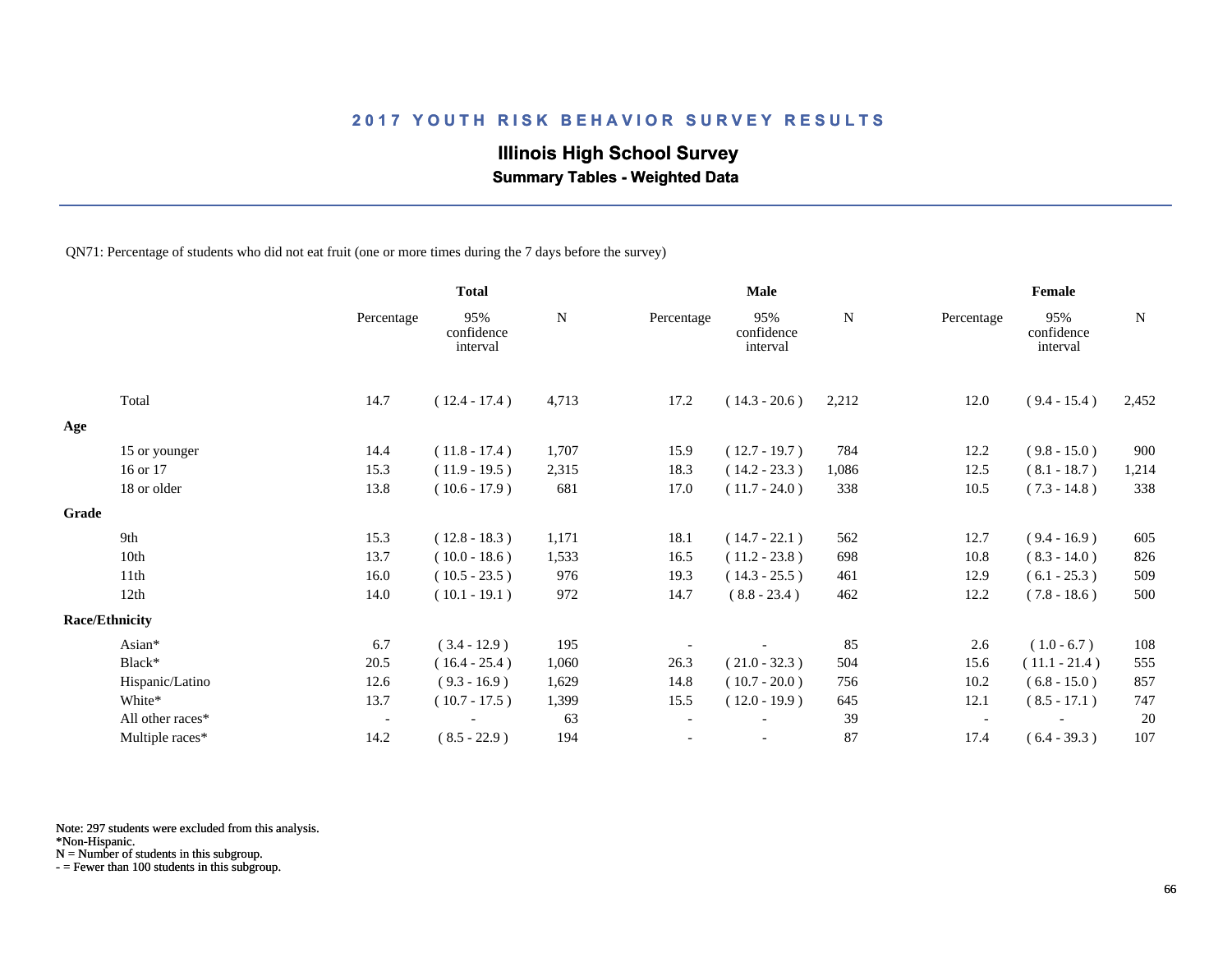# **Illinois High School Survey Summary Tables - Weighted Data**

QNFR0: Percentage of students who did not eat fruit or drink 100% fruit juices (such as orange juice, apple juice, or grape juice, during the 7 days before the survey)

|                       |                  |                          | <b>Total</b>                  |       |                          | <b>Male</b>                   |             |            | Female                        |             |
|-----------------------|------------------|--------------------------|-------------------------------|-------|--------------------------|-------------------------------|-------------|------------|-------------------------------|-------------|
|                       |                  | Percentage               | 95%<br>confidence<br>interval | N     | Percentage               | 95%<br>confidence<br>interval | $\mathbf N$ | Percentage | 95%<br>confidence<br>interval | $\mathbf N$ |
| Total                 |                  | 7.2                      | $(6.2 - 8.3)$                 | 4,672 | 9.0                      | $(7.6 - 10.6)$                | 2,191       | 5.4        | $(4.0 - 7.2)$                 | 2,434       |
| Age                   |                  |                          |                               |       |                          |                               |             |            |                               |             |
|                       | 15 or younger    | 8.4                      | $(6.7 - 10.5)$                | 1,691 | 9.2                      | $(6.8 - 12.5)$                | 775         | 7.2        | $(5.3 - 9.8)$                 | 895         |
| 16 or 17              |                  | 6.5                      | $(5.3 - 7.9)$                 | 2,296 | 9.1                      | $(7.4 - 11.1)$                | 1,077       | 4.0        | $(2.5 - 6.2)$                 | 1,204       |
|                       | 18 or older      | 6.7                      | $(4.3 - 10.4)$                | 675   | 8.0                      | $(4.4 - 14.2)$                | 335         | 5.4        | $(2.1 - 13.2)$                | 335         |
| Grade                 |                  |                          |                               |       |                          |                               |             |            |                               |             |
| 9th                   |                  | 9.0                      | $(7.0 - 11.6)$                | 1,162 | 10.8                     | $(7.5 - 15.4)$                | 556         | 7.3        | $(5.0 - 10.5)$                | 602         |
| 10th                  |                  | 7.2                      | $(4.4 - 11.6)$                | 1,521 | 9.3                      | $(5.5 - 15.3)$                | 692         | 5.1        | $(3.0 - 8.7)$                 | 820         |
| 11th                  |                  | 6.0                      | $(3.8 - 9.4)$                 | 963   | 7.9                      | $(5.8 - 10.6)$                | 455         | 4.2        | $(1.6 - 10.4)$                | 502         |
| 12th                  |                  | 6.9                      | $(4.9 - 9.6)$                 | 968   | 8.2                      | $(4.5 - 14.4)$                | 460         | 5.1        | $(2.4 - 10.7)$                | 498         |
| <b>Race/Ethnicity</b> |                  |                          |                               |       |                          |                               |             |            |                               |             |
| Asian*                |                  | 2.4                      | $(0.5 - 11.2)$                | 194   |                          |                               | 84          | 1.4        | $(0.4 - 5.4)$                 | 108         |
| Black*                |                  | 7.2                      | $(5.5 - 9.5)$                 | 1,052 | 10.1                     | $(6.2 - 15.8)$                | 501         | 4.7        | $(3.1 - 7.3)$                 | 550         |
|                       | Hispanic/Latino  | 5.9                      | $(4.3 - 8.2)$                 | 1,612 | 5.8                      | $(3.9 - 8.6)$                 | 747         | 6.1        | $(3.2 - 11.6)$                | 850         |
| White*                |                  | 7.5                      | $(6.1 - 9.3)$                 | 1,388 | 9.8                      | $(7.5 - 12.7)$                | 639         | 5.4        | $(4.0 - 7.2)$                 | 742         |
|                       | All other races* | $\overline{\phantom{a}}$ |                               | 62    | $\overline{\phantom{a}}$ |                               | 38          |            |                               | 20          |
|                       | Multiple races*  | 6.1                      | $(2.2 - 15.8)$                | 194   |                          | $\overline{\phantom{a}}$      | 87          | 11.1       | $(3.9 - 27.8)$                | 107         |

Note: 338 students were excluded from this analysis.

\*Non-Hispanic.

N = Number of students in this subgroup.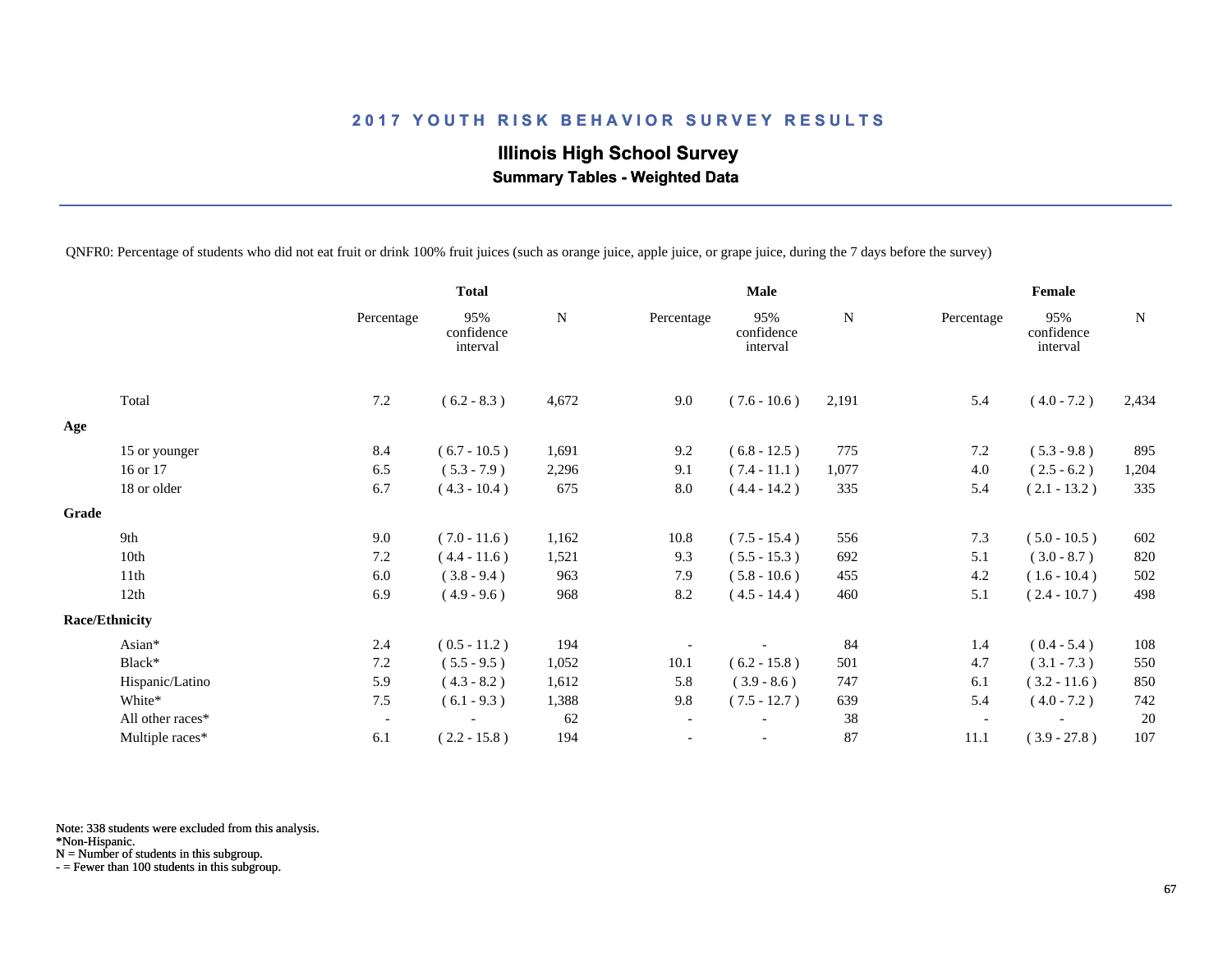**Illinois High School Survey Summary Tables - Weighted Data**

QNFR1: Percentage of students who ate fruit or drank 100% fruit juices one or more times per day (such as orange juice, apple juice, or grape juice, during the 7 days before the survey)

|       |                       |                          | <b>Total</b>                  |             | <b>Male</b> |                               |       | Female                   |                               |       |
|-------|-----------------------|--------------------------|-------------------------------|-------------|-------------|-------------------------------|-------|--------------------------|-------------------------------|-------|
|       |                       | Percentage               | 95%<br>confidence<br>interval | $\mathbf N$ | Percentage  | 95%<br>confidence<br>interval | N     | Percentage               | 95%<br>confidence<br>interval | N     |
|       | Total                 | 57.4                     | $(54.9 - 59.9)$               | 4,672       | 57.2        | $(54.5 - 59.7)$               | 2,191 | 57.5                     | $(53.6 - 61.2)$               | 2,434 |
| Age   |                       |                          |                               |             |             |                               |       |                          |                               |       |
|       | 15 or younger         | 53.7                     | $(49.7 - 57.6)$               | 1,691       | 54.3        | $(48.6 - 59.9)$               | 775   | 52.6                     | $(48.5 - 56.8)$               | 895   |
|       | 16 or 17              | 58.7                     | $(54.8 - 62.5)$               | 2,296       | 57.4        | $(53.1 - 61.6)$               | 1,077 | 60.0                     | $(54.3 - 65.5)$               | 1,204 |
|       | 18 or older           | 61.5                     | $(55.0 - 67.6)$               | 675         | 62.4        | $(55.7 - 68.6)$               | 335   | 60.8                     | $(49.2 - 71.3)$               | 335   |
| Grade |                       |                          |                               |             |             |                               |       |                          |                               |       |
|       | 9th                   | 53.4                     | $(48.2 - 58.5)$               | 1,162       | 55.7        | $(48.9 - 62.3)$               | 556   | 50.8                     | $(44.9 - 56.6)$               | 602   |
|       | 10th                  | 55.2                     | $(50.4 - 59.8)$               | 1,521       | 54.3        | $(48.2 - 60.2)$               | 692   | 56.3                     | $(48.3 - 64.0)$               | 820   |
|       | 11th                  | 59.2                     | $(52.7 - 65.4)$               | 963         | 57.5        | $(50.1 - 64.5)$               | 455   | 61.0                     | $(51.2 - 70.0)$               | 502   |
|       | 12th                  | 61.1                     | $(57.0 - 65.0)$               | 968         | 60.9        | $(53.2 - 68.1)$               | 460   | 61.5                     | $(52.8 - 69.4)$               | 498   |
|       | <b>Race/Ethnicity</b> |                          |                               |             |             |                               |       |                          |                               |       |
|       | Asian*                | 66.6                     | $(59.7 - 72.8)$               | 194         |             |                               | 84    | 63.2                     | $(55.8 - 70.0)$               | 108   |
|       | Black*                | 57.9                     | $(49.4 - 66.0)$               | 1,052       | 53.5        | $(42.9 - 63.7)$               | 501   | 61.8                     | $(52.8 - 70.1)$               | 550   |
|       | Hispanic/Latino       | 60.7                     | $(56.9 - 64.4)$               | 1,612       | 65.1        | $(59.1 - 70.6)$               | 747   | 56.4                     | $(52.0 - 60.8)$               | 850   |
|       | White*                | 55.0                     | $(51.7 - 58.3)$               | 1,388       | 53.9        | $(49.3 - 58.4)$               | 639   | 56.1                     | $(52.2 - 59.9)$               | 742   |
|       | All other races*      | $\overline{\phantom{a}}$ |                               | 62          |             |                               | 38    | $\overline{\phantom{a}}$ |                               | 20    |
|       | Multiple races*       | 67.2                     | $(57.2 - 75.8)$               | 194         |             |                               | 87    | 64.1                     | $(46.7 - 78.5)$               | 107   |

Note: 338 students were excluded from this analysis.

\*Non-Hispanic.

N = Number of students in this subgroup.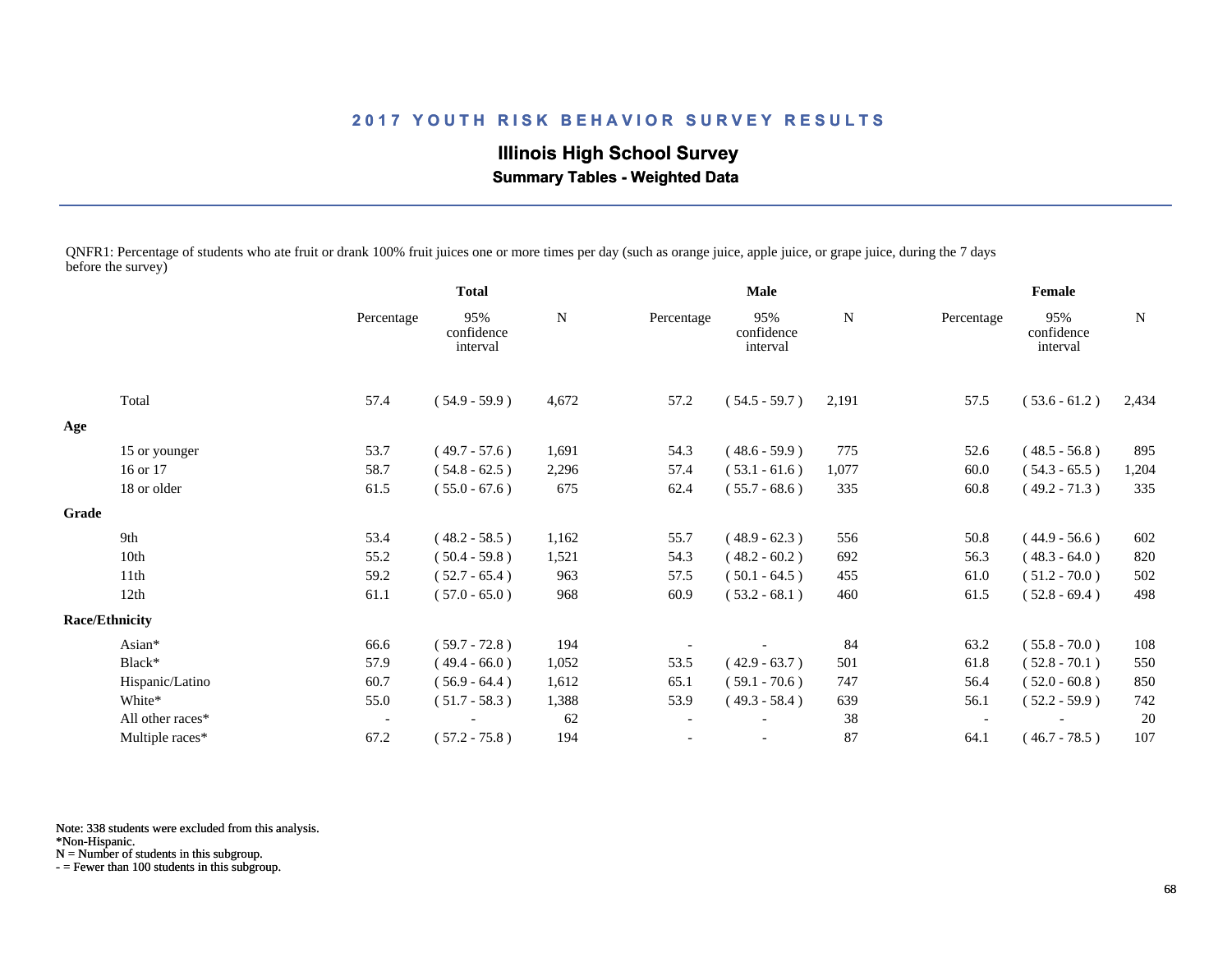**Illinois High School Survey Summary Tables - Weighted Data**

QNFR2: Percentage of students who ate fruit or drank 100% fruit juices two or more times per day (such as orange juice, apple juice, or grape juice, during the 7 days before the survey)

|       |                       | <b>Total</b>             |                               | Male  |            |                               | Female |                          |                               |       |
|-------|-----------------------|--------------------------|-------------------------------|-------|------------|-------------------------------|--------|--------------------------|-------------------------------|-------|
|       |                       | Percentage               | 95%<br>confidence<br>interval | N     | Percentage | 95%<br>confidence<br>interval | N      | Percentage               | 95%<br>confidence<br>interval | N     |
|       | Total                 | 27.5                     | $(25.0 - 30.1)$               | 4,672 | 27.1       | $(23.9 - 30.5)$               | 2,191  | 27.7                     | $(25.3 - 30.3)$               | 2,434 |
| Age   |                       |                          |                               |       |            |                               |        |                          |                               |       |
|       | 15 or younger         | 25.9                     | $(22.7 - 29.3)$               | 1,691 | 24.1       | $(19.4 - 29.4)$               | 775    | 27.5                     | $(24.2 - 31.0)$               | 895   |
|       | 16 or 17              | 28.0                     | $(24.6 - 31.8)$               | 2,296 | 28.2       | $(23.8 - 33.1)$               | 1,077  | 28.0                     | $(23.6 - 32.8)$               | 1,204 |
|       | 18 or older           | 28.7                     | $(24.9 - 32.7)$               | 675   | 30.1       | $(24.9 - 36.0)$               | 335    | 27.4                     | $(21.4 - 34.2)$               | 335   |
| Grade |                       |                          |                               |       |            |                               |        |                          |                               |       |
|       | 9th                   | 26.0                     | $(22.0 - 30.4)$               | 1,162 | 25.6       | $(19.7 - 32.6)$               | 556    | 26.5                     | $(23.0 - 30.3)$               | 602   |
|       | 10th                  | 26.4                     | $(22.4 - 30.9)$               | 1,521 | 24.6       | $(19.4 - 30.7)$               | 692    | 28.3                     | $(23.7 - 33.4)$               | 820   |
|       | 11 <sup>th</sup>      | 27.3                     | $(22.4 - 32.7)$               | 963   | 26.4       | $(20.7 - 32.9)$               | 455    | 28.6                     | $(22.6 - 35.4)$               | 502   |
|       | 12th                  | 29.5                     | $(24.3 - 35.2)$               | 968   | 31.7       | $(26.2 - 37.7)$               | 460    | 27.2                     | $(20.4 - 35.4)$               | 498   |
|       | <b>Race/Ethnicity</b> |                          |                               |       |            |                               |        |                          |                               |       |
|       | Asian*                | 36.6                     | $(29.1 - 44.8)$               | 194   |            |                               | 84     | 34.1                     | $(24.4 - 45.4)$               | 108   |
|       | Black*                | 31.1                     | $(23.8 - 39.4)$               | 1,052 | 32.2       | $(21.6 - 45.0)$               | 501    | 30.1                     | $(24.7 - 36.0)$               | 550   |
|       | Hispanic/Latino       | 31.9                     | $(28.9 - 35.1)$               | 1,612 | 34.8       | $(30.8 - 39.1)$               | 747    | 29.0                     | $(25.2 - 33.1)$               | 850   |
|       | White*                | 23.8                     | $(21.4 - 26.4)$               | 1,388 | 21.8       | $(17.6 - 26.8)$               | 639    | 26.0                     | $(23.4 - 28.7)$               | 742   |
|       | All other races*      | $\overline{\phantom{a}}$ |                               | 62    |            |                               | 38     | $\overline{\phantom{a}}$ |                               | 20    |
|       | Multiple races*       | 24.9                     | $(19.9 - 30.6)$               | 194   |            | $\overline{\phantom{a}}$      | 87     | 19.1                     | $(10.6 - 32.0)$               | 107   |
|       |                       |                          |                               |       |            |                               |        |                          |                               |       |

Note: 338 students were excluded from this analysis.

\*Non-Hispanic.

N = Number of students in this subgroup.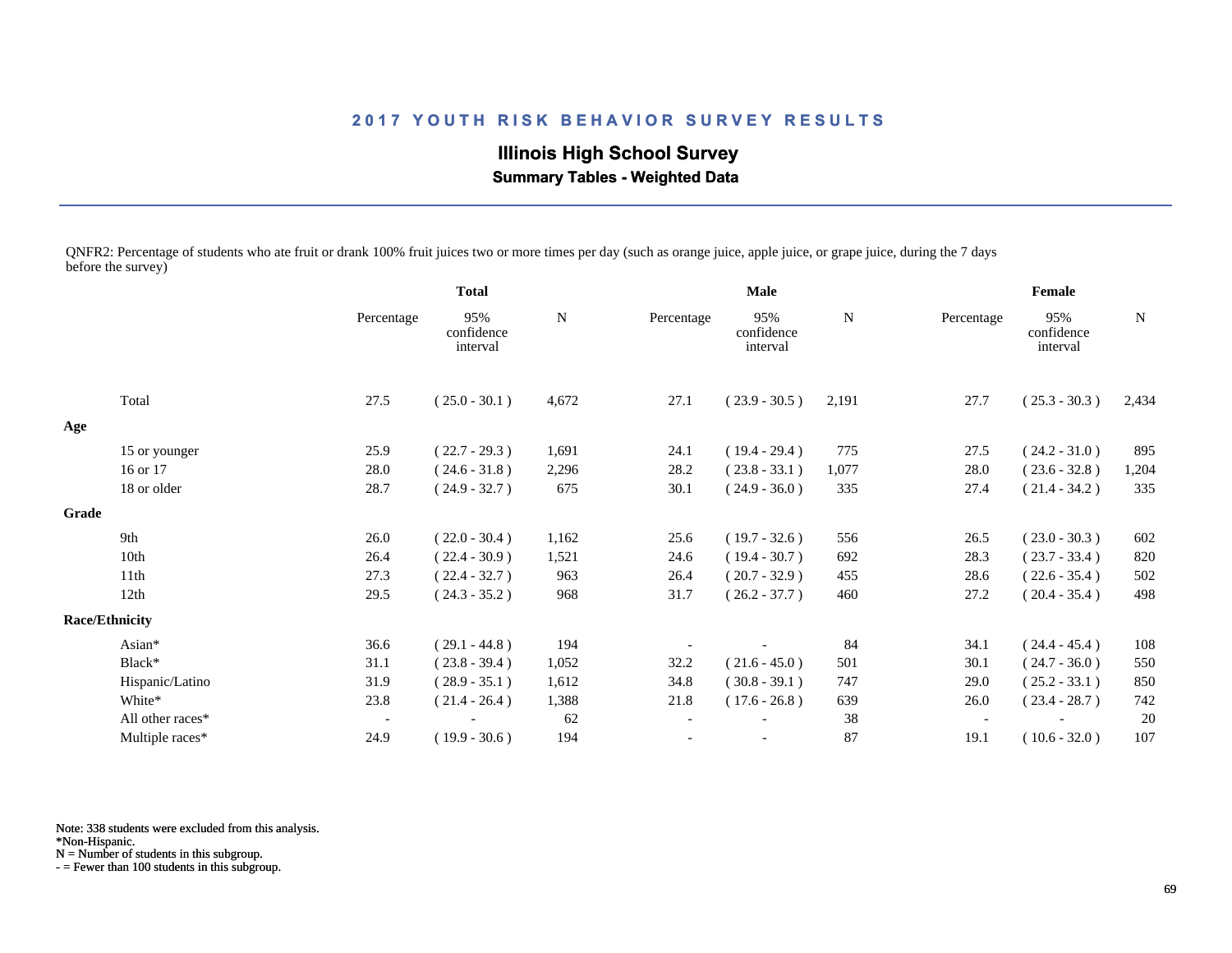**Illinois High School Survey Summary Tables - Weighted Data**

QNFR3: Percentage of students who ate fruit or drank 100% fruit juices three or more times per day (such as orange juice, apple juice, or grape juice, during the 7 days before the survey)

|       |                       |                          | <b>Total</b>                  |             | <b>Male</b>              |                               |       | Female                   |                               |             |  |
|-------|-----------------------|--------------------------|-------------------------------|-------------|--------------------------|-------------------------------|-------|--------------------------|-------------------------------|-------------|--|
|       |                       | Percentage               | 95%<br>confidence<br>interval | $\mathbf N$ | Percentage               | 95%<br>confidence<br>interval | N     | Percentage               | 95%<br>confidence<br>interval | $\mathbf N$ |  |
|       | Total                 | 16.2                     | $(13.9 - 18.9)$               | 4,672       | 17.8                     | $(15.3 - 20.6)$               | 2,191 | 14.2                     | $(11.5 - 17.4)$               | 2,434       |  |
| Age   |                       |                          |                               |             |                          |                               |       |                          |                               |             |  |
|       | 15 or younger         | 14.7                     | $(12.1 - 17.6)$               | 1,691       | 15.8                     | $(12.4 - 19.8)$               | 775   | 13.2                     | $(10.2 - 17.1)$               | 895         |  |
|       | 16 or 17              | 16.6                     | $(13.4 - 20.5)$               | 2,296       | 18.0                     | $(14.1 - 22.7)$               | 1,077 | 15.2                     | $(11.7 - 19.6)$               | 1,204       |  |
|       | 18 or older           | 17.6                     | $(12.3 - 24.4)$               | 675         | 21.3                     | $(14.4 - 30.4)$               | 335   | 13.6                     | $(8.2 - 21.8)$                | 335         |  |
| Grade |                       |                          |                               |             |                          |                               |       |                          |                               |             |  |
|       | 9th                   | 14.0                     | $(11.4 - 17.0)$               | 1,162       | 15.9                     | $(12.7 - 19.7)$               | 556   | 12.1                     | $(8.5 - 17.0)$                | 602         |  |
|       | 10th                  | 15.5                     | $(12.0 - 19.7)$               | 1,521       | 16.1                     | $(11.7 - 21.8)$               | 692   | 14.8                     | $(11.8 - 18.4)$               | 820         |  |
|       | 11th                  | 16.1                     | $(13.1 - 19.6)$               | 963         | 17.5                     | $(13.4 - 22.6)$               | 455   | 14.9                     | $(11.4 - 19.3)$               | 502         |  |
|       | 12th                  | 18.7                     | $(13.4 - 25.6)$               | 968         | 21.4                     | $(15.8 - 28.2)$               | 460   | 15.7                     | $(9.3 - 25.4)$                | 498         |  |
|       | <b>Race/Ethnicity</b> |                          |                               |             |                          |                               |       |                          |                               |             |  |
|       | Asian*                | 23.8                     | $(15.9 - 34.0)$               | 194         |                          |                               | 84    | 17.3                     | $(9.1 - 30.3)$                | 108         |  |
|       | Black*                | 17.8                     | $(13.7 - 22.7)$               | 1,052       | 20.2                     | $(12.7 - 30.4)$               | 501   | 15.6                     | $(12.7 - 19.2)$               | 550         |  |
|       | Hispanic/Latino       | 20.1                     | $(16.8 - 24.0)$               | 1,612       | 23.9                     | $(20.1 - 28.1)$               | 747   | 16.4                     | $(11.8 - 22.4)$               | 850         |  |
|       | White*                | 12.7                     | $(10.4 - 15.5)$               | 1,388       | 13.2                     | $(10.3 - 16.9)$               | 639   | 12.1                     | $(9.5 - 15.4)$                | 742         |  |
|       | All other races*      | $\overline{\phantom{a}}$ |                               | 62          | $\overline{\phantom{a}}$ |                               | 38    | $\overline{\phantom{a}}$ |                               | 20          |  |
|       | Multiple races*       | 19.6                     | $(15.3 - 24.7)$               | 194         |                          |                               | 87    | 15.5                     | $(7.5 - 29.3)$                | 107         |  |

Note: 338 students were excluded from this analysis.

\*Non-Hispanic.

N = Number of students in this subgroup.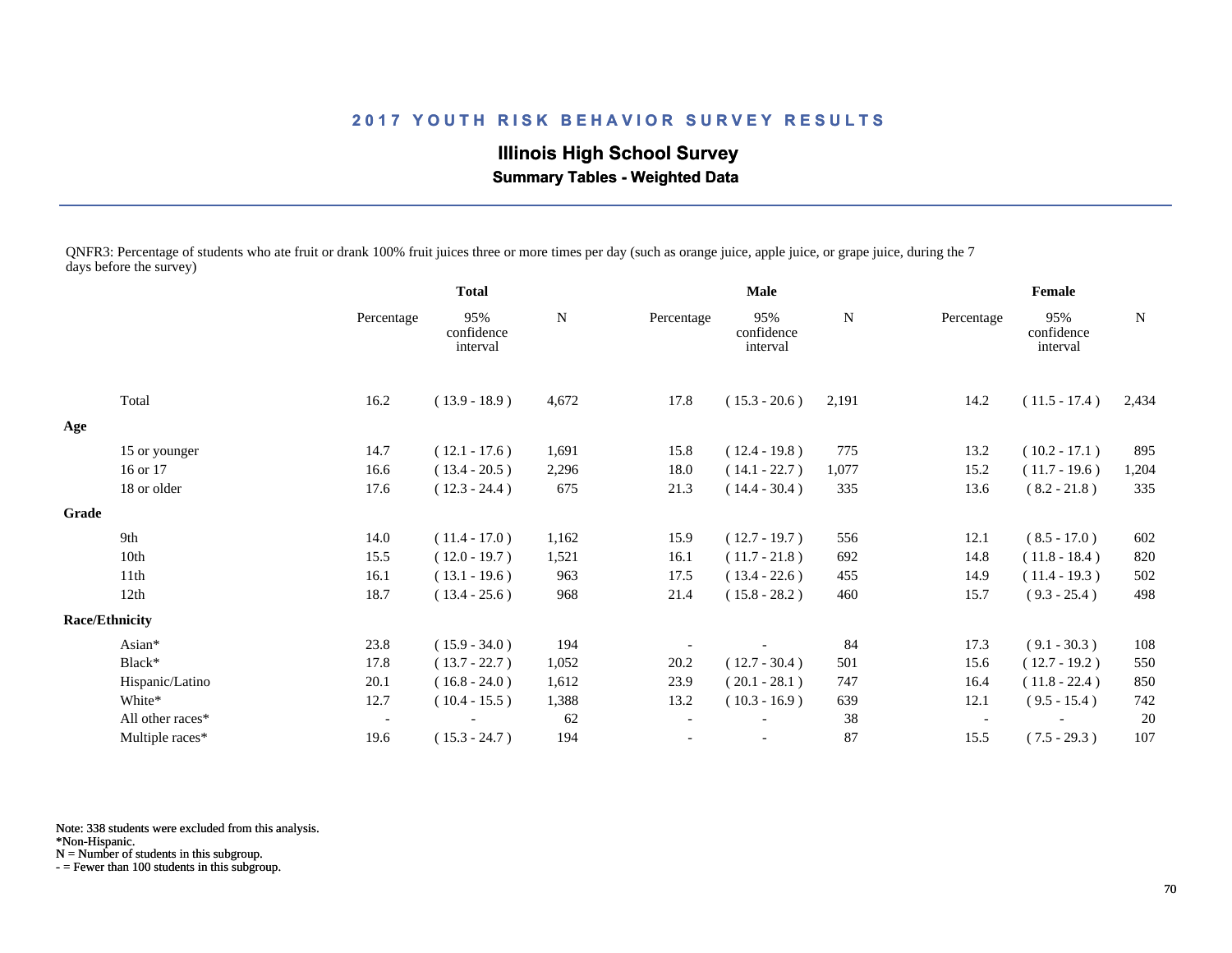# **Illinois High School Survey**

 **Summary Tables - Weighted Data**

QN72: Percentage of students who did not eat green salad (one or more times during the 7 days before the survey)

|       |                       |                          | <b>Total</b>                  |           |                          | <b>Male</b>                   |           |            | Female                        |             |
|-------|-----------------------|--------------------------|-------------------------------|-----------|--------------------------|-------------------------------|-----------|------------|-------------------------------|-------------|
|       |                       | Percentage               | 95%<br>confidence<br>interval | ${\bf N}$ | Percentage               | 95%<br>confidence<br>interval | ${\bf N}$ | Percentage | 95%<br>confidence<br>interval | $\mathbf N$ |
|       | Total                 | 43.3                     | $(40.5 - 46.2)$               | 4,708     | 50.9                     | $(47.2 - 54.6)$               | 2,212     | 36.1       | $(32.5 - 39.9)$               | 2,445       |
| Age   |                       |                          |                               |           |                          |                               |           |            |                               |             |
|       | 15 or younger         | 48.4                     | $(44.0 - 52.9)$               | 1,714     | 56.7                     | $(52.0 - 61.2)$               | 794       | 40.4       | $(35.5 - 45.5)$               | 895         |
|       | 16 or 17              | 40.5                     | $(37.5 - 43.6)$               | 2,309     | 48.9                     | $(44.6 - 53.1)$               | 1,079     | 32.7       | $(28.7 - 36.9)$               | 1,214       |
|       | 18 or older           | 40.5                     | $(33.1 - 48.4)$               | 676       | 44.5                     | $(34.4 - 55.0)$               | 336       | 36.7       | $(27.2 - 47.4)$               | 336         |
| Grade |                       |                          |                               |           |                          |                               |           |            |                               |             |
|       | 9th                   | 51.1                     | $(46.3 - 55.8)$               | 1,174     | 57.9                     | $(51.5 - 64.2)$               | 570       | 43.9       | $(38.8 - 49.2)$               | 599         |
|       | 10th                  | 43.0                     | $(39.0 - 47.1)$               | 1,527     | 53.1                     | $(47.8 - 58.2)$               | 691       | 33.0       | $(28.8 - 37.6)$               | 827         |
|       | 11th                  | 39.7                     | $(36.0 - 43.6)$               | 978       | 48.5                     | $(43.3 - 53.7)$               | 462       | 31.6       | $(26.9 - 36.6)$               | 508         |
|       | 12th                  | 40.7                     | $(34.4 - 47.3)$               | 968       | 44.5                     | $(35.1 - 54.3)$               | 460       | 37.2       | $(30.4 - 44.6)$               | 499         |
|       | <b>Race/Ethnicity</b> |                          |                               |           |                          |                               |           |            |                               |             |
|       | Asian*                | 44.4                     | $(36.6 - 52.4)$               | 195       |                          |                               | 85        | 42.1       | $(33.0 - 51.9)$               | 108         |
|       | Black*                | 56.1                     | $(53.4 - 58.8)$               | 1,055     | 65.0                     | $(56.9 - 72.3)$               | 502       | 48.3       | $(41.2 - 55.5)$               | 552         |
|       | Hispanic/Latino       | 47.0                     | $(41.9 - 52.2)$               | 1,627     | 50.4                     | $(40.9 - 59.8)$               | 758       | 43.8       | $(38.1 - 49.7)$               | 853         |
|       | White*                | 38.6                     | $(35.0 - 42.4)$               | 1,398     | 48.4                     | $(43.3 - 53.5)$               | 644       | 28.9       | $(25.2 - 33.0)$               | 747         |
|       | All other races*      | $\overline{\phantom{a}}$ |                               | 64        | $\overline{\phantom{a}}$ |                               | 39        |            |                               | 20          |
|       | Multiple races*       | 41.4                     | $(31.8 - 51.8)$               | 195       |                          | $\overline{\phantom{a}}$      | 88        | 31.0       | $(15.4 - 52.5)$               | 107         |

Note: 302 students were excluded from this analysis.

N = Number of students in this subgroup.

<sup>\*</sup>Non-Hispanic.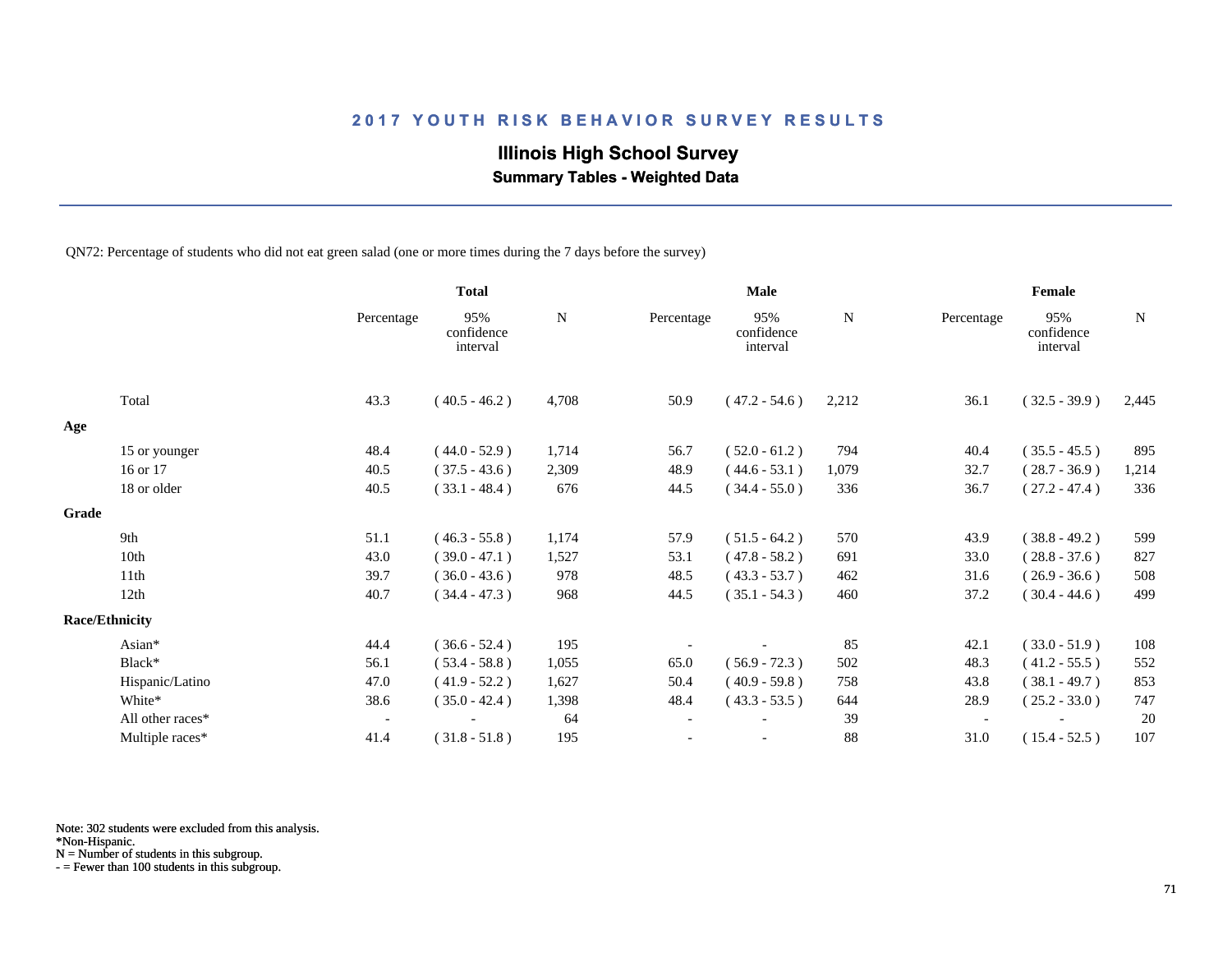# **Illinois High School Survey**

 **Summary Tables - Weighted Data**

QN73: Percentage of students who did not eat potatoes (one or more times during the 7 days before the survey)

|       |                       |                          | <b>Total</b>                  |       | <b>Male</b>              |                               |       | Female     |                               |       |  |
|-------|-----------------------|--------------------------|-------------------------------|-------|--------------------------|-------------------------------|-------|------------|-------------------------------|-------|--|
|       |                       | Percentage               | 95%<br>confidence<br>interval | N     | Percentage               | 95%<br>confidence<br>interval | N     | Percentage | 95%<br>confidence<br>interval | N     |  |
|       | Total                 | 36.8                     | $(33.6 - 40.1)$               | 4,673 | 34.5                     | $(29.9 - 39.4)$               | 2,191 | 39.4       | $(35.7 - 43.3)$               | 2,433 |  |
| Age   |                       |                          |                               |       |                          |                               |       |            |                               |       |  |
|       | 15 or younger         | 36.7                     | $(31.8 - 41.8)$               | 1,697 | 35.6                     | $(27.9 - 44.2)$               | 783   | 37.6       | $(32.5 - 43.1)$               | 891   |  |
|       | 16 or 17              | 37.3                     | $(33.1 - 41.8)$               | 2,293 | 35.1                     | $(30.0 - 40.4)$               | 1,073 | 39.9       | $(33.5 - 46.6)$               | 1,204 |  |
|       | 18 or older           | 35.9                     | $(28.7 - 43.7)$               | 674   | 30.6                     | $(23.2 - 39.2)$               | 332   | 42.1       | $(31.8 - 53.1)$               | 338   |  |
| Grade |                       |                          |                               |       |                          |                               |       |            |                               |       |  |
|       | 9th                   | 37.8                     | $(31.3 - 44.8)$               | 1,163 | 36.9                     | $(27.0 - 48.0)$               | 563   | 39.1       | $(32.8 - 45.9)$               | 595   |  |
|       | 10th                  | 38.8                     | $(34.7 - 43.0)$               | 1,520 | 37.6                     | $(31.2 - 44.5)$               | 689   | 39.7       | $(33.5 - 46.2)$               | 822   |  |
|       | 11th                  | 34.0                     | $(28.8 - 39.6)$               | 967   | 31.9                     | $(26.2 - 38.2)$               | 455   | 36.6       | $(27.4 - 47.0)$               | 505   |  |
|       | 12th                  | 37.4                     | $(31.0 - 44.2)$               | 963   | 31.2                     | $(24.2 - 39.2)$               | 455   | 43.3       | $(33.9 - 53.2)$               | 499   |  |
|       | <b>Race/Ethnicity</b> |                          |                               |       |                          |                               |       |            |                               |       |  |
|       | Asian*                | 37.3                     | $(26.9 - 49.1)$               | 195   |                          |                               | 85    | 35.8       | $(27.9 - 44.6)$               | 108   |  |
|       | Black*                | 50.5                     | $(41.9 - 59.0)$               | 1,043 | 51.6                     | $(44.6 - 58.5)$               | 496   | 49.6       | $(37.0 - 62.2)$               | 546   |  |
|       | Hispanic/Latino       | 40.5                     | $(36.3 - 44.8)$               | 1,614 | 35.9                     | $(28.9 - 43.6)$               | 750   | 45.1       | $(41.3 - 49.0)$               | 848   |  |
|       | White*                | 32.2                     | $(29.2 - 35.4)$               | 1,396 | 29.3                     | $(24.6 - 34.5)$               | 643   | 35.4       | $(31.2 - 39.7)$               | 746   |  |
|       | All other races*      | $\overline{\phantom{a}}$ |                               | 60    | $\overline{\phantom{a}}$ |                               | 36    |            |                               | 20    |  |
|       | Multiple races*       | 24.4                     | $(14.9 - 37.3)$               | 195   |                          |                               | 88    | 28.8       | $(18.6 - 41.7)$               | 107   |  |

Note: 337 students were excluded from this analysis.

N = Number of students in this subgroup.

<sup>\*</sup>Non-Hispanic.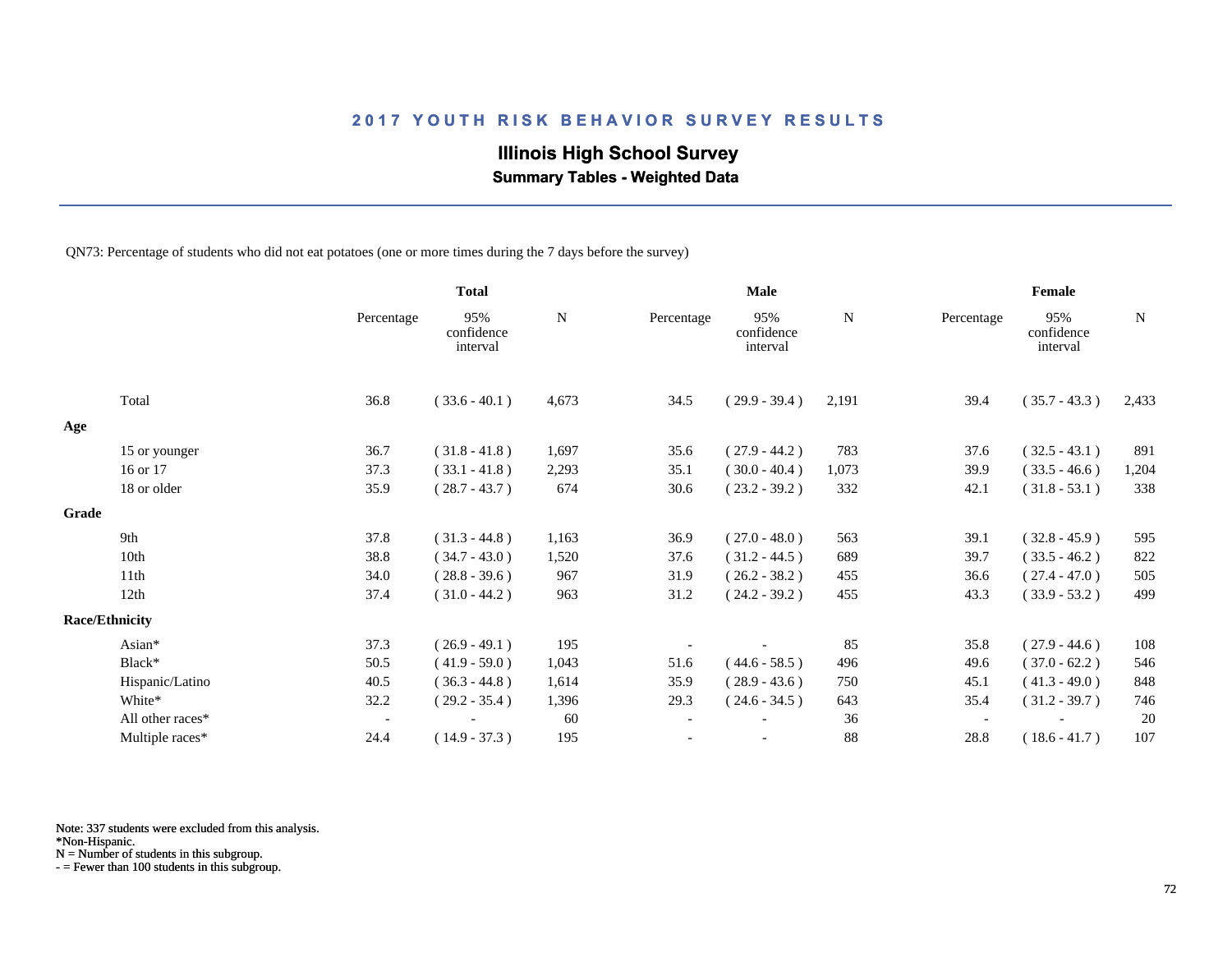## **Illinois High School Survey**

 **Summary Tables - Weighted Data**

QN74: Percentage of students who did not eat carrots (one or more times during the 7 days before the survey)

|       |                       |                          | <b>Total</b>                  |       | <b>Male</b> |                               |       | Female     |                               |             |
|-------|-----------------------|--------------------------|-------------------------------|-------|-------------|-------------------------------|-------|------------|-------------------------------|-------------|
|       |                       | Percentage               | 95%<br>confidence<br>interval | N     | Percentage  | 95%<br>confidence<br>interval | N     | Percentage | 95%<br>confidence<br>interval | $\mathbf N$ |
|       | Total                 | 53.7                     | $(51.0 - 56.4)$               | 4,696 | 52.5        | $(49.4 - 55.5)$               | 2,204 | 55.5       | $(52.0 - 58.8)$               | 2,443       |
| Age   |                       |                          |                               |       |             |                               |       |            |                               |             |
|       | 15 or younger         | 55.4                     | $(52.7 - 58.1)$               | 1,706 | 55.8        | $(50.7 - 60.8)$               | 788   | 55.7       | $(51.3 - 59.9)$               | 894         |
|       | 16 or 17              | 52.7                     | $(47.9 - 57.5)$               | 2,306 | 51.3        | $(45.5 - 57.1)$               | 1,078 | 54.5       | $(47.6 - 61.3)$               | 1,212       |
|       | 18 or older           | 52.8                     | $(45.8 - 59.8)$               | 675   | 48.8        | $(39.7 - 57.9)$               | 335   | 57.9       | $(48.8 - 66.5)$               | 337         |
| Grade |                       |                          |                               |       |             |                               |       |            |                               |             |
|       | 9th                   | 55.2                     | $(50.1 - 60.3)$               | 1,168 | 54.1        | $(46.8 - 61.2)$               | 566   | 56.9       | $(51.6 - 62.1)$               | 597         |
|       | 10th                  | 54.4                     | $(49.4 - 59.4)$               | 1,530 | 56.7        | $(49.2 - 63.9)$               | 694   | 52.4       | $(47.8 - 56.9)$               | 827         |
|       | 11th                  | 55.6                     | $(49.8 - 61.2)$               | 972   | 54.6        | $(47.7 - 61.4)$               | 458   | 56.8       | $(47.8 - 65.3)$               | 507         |
|       | 12th                  | 50.4                     | $(45.6 - 55.1)$               | 968   | 44.4        | $(38.3 - 50.6)$               | 459   | 57.4       | $(48.6 - 65.7)$               | 500         |
|       | <b>Race/Ethnicity</b> |                          |                               |       |             |                               |       |            |                               |             |
|       | Asian*                | 46.9                     | $(37.3 - 56.7)$               | 195   |             |                               | 85    | 44.7       | $(33.6 - 56.4)$               | 108         |
|       | Black*                | 71.1                     | $(64.1 - 77.2)$               | 1,054 | 71.3        | $(62.9 - 78.5)$               | 500   | 70.9       | $(62.8 - 77.9)$               | 553         |
|       | Hispanic/Latino       | 51.2                     | $(47.8 - 54.7)$               | 1,624 | 51.4        | $(44.9 - 57.9)$               | 755   | 51.1       | $(46.7 - 55.5)$               | 853         |
|       | White*                | 50.7                     | $(47.8 - 53.6)$               | 1,397 | 48.6        | $(44.5 - 52.8)$               | 644   | 53.5       | $(48.8 - 58.0)$               | 746         |
|       | All other races*      | $\overline{\phantom{a}}$ |                               | 63    |             |                               | 39    |            |                               | 20          |
|       | Multiple races*       | 54.0                     | $(40.9 - 66.6)$               | 195   |             | $\overline{\phantom{a}}$      | 88    | 62.9       | $(49.4 - 74.6)$               | 107         |

Note: 314 students were excluded from this analysis.

N = Number of students in this subgroup.

<sup>\*</sup>Non-Hispanic.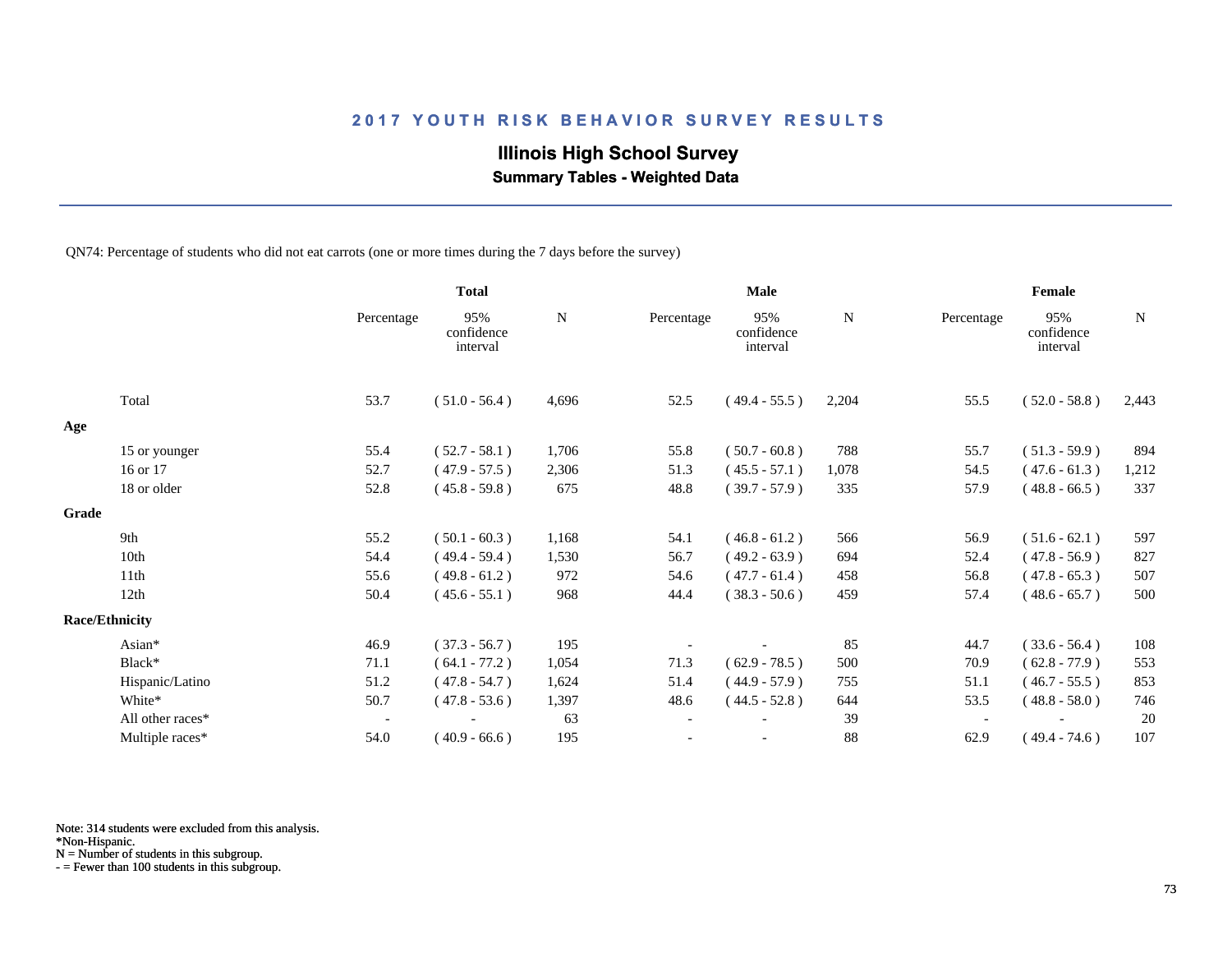## **Illinois High School Survey**

 **Summary Tables - Weighted Data**

QN75: Percentage of students who did not eat other vegetables (one or more times during the 7 days before the survey)

|       |                       |                          | <b>Total</b>                  |       |                          | <b>Male</b>                   |       |                          | Female                        |             |
|-------|-----------------------|--------------------------|-------------------------------|-------|--------------------------|-------------------------------|-------|--------------------------|-------------------------------|-------------|
|       |                       | Percentage               | 95%<br>confidence<br>interval | N     | Percentage               | 95%<br>confidence<br>interval | N     | Percentage               | 95%<br>confidence<br>interval | $\mathbf N$ |
|       | Total                 | 20.1                     | $(17.7 - 22.8)$               | 4,682 | 23.4                     | $(20.8 - 26.2)$               | 2,198 | 16.8                     | $(13.4 - 20.8)$               | 2,435       |
| Age   |                       |                          |                               |       |                          |                               |       |                          |                               |             |
|       | 15 or younger         | 18.9                     | $(16.6 - 21.4)$               | 1,700 | 21.3                     | $(18.1 - 24.8)$               | 786   | 16.0                     | $(11.7 - 21.5)$               | 891         |
|       | 16 or 17              | 19.6                     | $(16.7 - 23.0)$               | 2,299 | 23.3                     | $(20.0 - 27.0)$               | 1,076 | 16.2                     | $(12.1 - 21.4)$               | 1,207       |
|       | 18 or older           | 24.2                     | $(19.3 - 29.8)$               | 674   | 28.0                     | $(21.6 - 35.4)$               | 333   | 20.4                     | $(14.7 - 27.4)$               | 337         |
| Grade |                       |                          |                               |       |                          |                               |       |                          |                               |             |
|       | 9th                   | 19.5                     | $(16.7 - 22.7)$               | 1,159 | 22.0                     | $(17.4 - 27.4)$               | 562   | 17.1                     | $(12.0 - 23.7)$               | 593         |
|       | 10th                  | 20.4                     | $(17.1 - 24.2)$               | 1,530 | 24.9                     | $(20.6 - 29.8)$               | 694   | 15.9                     | $(12.7 - 19.7)$               | 827         |
|       | 11th                  | 18.7                     | $(14.8 - 23.3)$               | 967   | 21.7                     | $(17.1 - 27.0)$               | 457   | 16.0                     | $(10.0 - 24.6)$               | 503         |
|       | 12th                  | 21.8                     | $(17.9 - 26.3)$               | 966   | 24.7                     | $(18.9 - 31.4)$               | 457   | 18.9                     | $(13.5 - 25.8)$               | 500         |
|       | <b>Race/Ethnicity</b> |                          |                               |       |                          |                               |       |                          |                               |             |
|       | Asian*                | 7.6                      | $(5.0 - 11.2)$                | 191   |                          |                               | 83    | 8.5                      | $(4.5 - 15.4)$                | 106         |
|       | Black*                | 34.8                     | $(30.1 - 39.8)$               | 1,054 | 37.0                     | $(31.9 - 42.4)$               | 500   | 32.9                     | $(25.5 - 41.3)$               | 553         |
|       | Hispanic/Latino       | 23.2                     | $(18.7 - 28.2)$               | 1,619 | 23.0                     | $(18.9 - 27.6)$               | 752   | 23.3                     | $(17.1 - 31.1)$               | 851         |
|       | White*                | 16.5                     | $(14.4 - 18.7)$               | 1,392 | 21.5                     | $(18.2 - 25.3)$               | 642   | 11.3                     | $(8.1 - 15.5)$                | 743         |
|       | All other races*      | $\overline{\phantom{a}}$ |                               | 63    | $\overline{\phantom{a}}$ |                               | 39    | $\overline{\phantom{a}}$ |                               | 20          |
|       | Multiple races*       | 14.4                     | $(7.2 - 26.7)$                | 194   |                          | $\overline{\phantom{a}}$      | 88    | 3.3                      | $(1.2 - 8.7)$                 | 106         |

Note: 328 students were excluded from this analysis.

N = Number of students in this subgroup.

<sup>\*</sup>Non-Hispanic.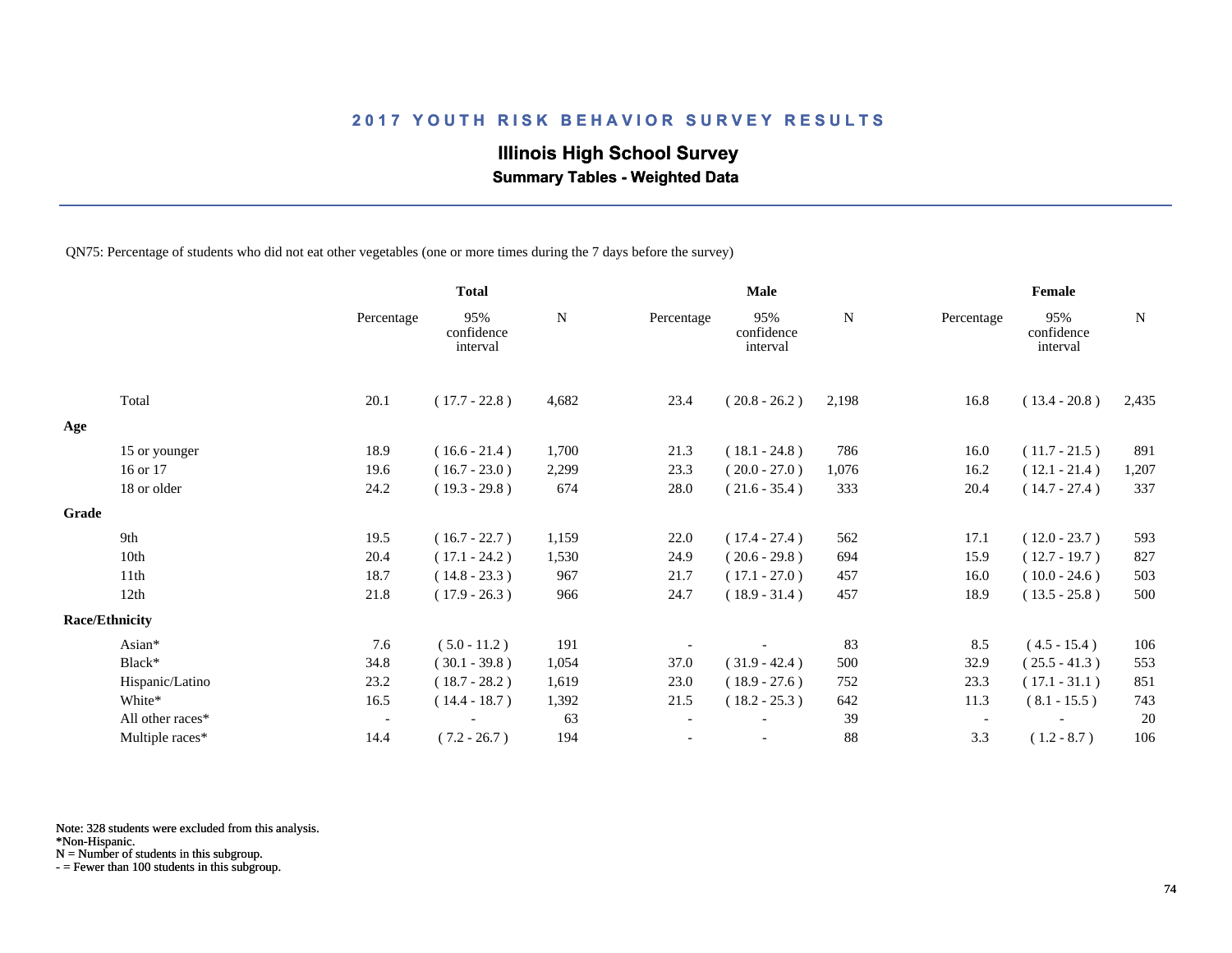## **Illinois High School Survey**

 **Summary Tables - Weighted Data**

QNVEG0: Percentage of students who did not eat vegetables (green salad, potatoes [excluding French fries, fried potatoes, or potato chips], carrots, or other vegetables, during the 7 days before the survey)

|       |                       |                          | <b>Total</b>                  |             | <b>Male</b>              |                               |           | Female                   |                               |           |
|-------|-----------------------|--------------------------|-------------------------------|-------------|--------------------------|-------------------------------|-----------|--------------------------|-------------------------------|-----------|
|       |                       | Percentage               | 95%<br>confidence<br>interval | $\mathbf N$ | Percentage               | 95%<br>confidence<br>interval | ${\bf N}$ | Percentage               | 95%<br>confidence<br>interval | ${\bf N}$ |
|       | Total                 | 8.7                      | $(7.2 - 10.3)$                | 4,614       | 10.3                     | $(8.3 - 12.8)$                | 2,162     | 7.0                      | $(5.3 - 9.2)$                 | 2,405     |
| Age   |                       |                          |                               |             |                          |                               |           |                          |                               |           |
|       | 15 or younger         | 8.8                      | $(6.7 - 11.4)$                | 1,678       | 9.7                      | $(6.6 - 14.0)$                | 772       | 7.6                      | $(5.8 - 9.9)$                 | 884       |
|       | 16 or 17              | 8.9                      | $(6.7 - 11.8)$                | 2,264       | 11.8                     | $(8.6 - 16.0)$                | 1,060     | 6.2                      | $(3.7 - 10.3)$                | 1,188     |
|       | 18 or older           | 7.7                      | $(4.1 - 14.0)$                | 663         | 7.5                      | $(4.0 - 13.6)$                | 327       | 8.0                      | $(3.2 - 18.6)$                | 333       |
| Grade |                       |                          |                               |             |                          |                               |           |                          |                               |           |
|       | 9th                   | 9.2                      | $(6.3 - 13.2)$                | 1,142       | 10.6                     | $(6.0 - 18.1)$                | 552       | 7.7                      | $(5.6 - 10.6)$                | 586       |
|       | 10th                  | 9.2                      | $(6.6 - 12.6)$                | 1,506       | 12.0                     | $(8.3 - 17.2)$                | 680       | 6.3                      | $(4.5 - 8.8)$                 | 817       |
|       | 11th                  | 9.6                      | $(6.7 - 13.7)$                | 955         | 11.7                     | $(7.3 - 18.2)$                | 452       | 7.7                      | $(3.9 - 14.9)$                | 496       |
|       | 12th                  | 6.8                      | $(4.2 - 10.8)$                | 954         | 6.7                      | $(3.9 - 11.3)$                | 451       | 6.4                      | $(3.4 - 12.0)$                | 494       |
|       | <b>Race/Ethnicity</b> |                          |                               |             |                          |                               |           |                          |                               |           |
|       | Asian*                | $2.0\,$                  | $(0.6 - 6.4)$                 | 191         |                          |                               | 83        | 1.2                      | $(0.2 - 5.8)$                 | 106       |
|       | Black*                | 17.8                     | $(14.1 - 22.4)$               | 1,031       | 23.4                     | $(18.3 - 29.5)$               | 490       | 13.0                     | $(9.3 - 17.8)$                | 540       |
|       | Hispanic/Latino       | 10.8                     | $(9.0 - 12.9)$                | 1,595       | 11.7                     | $(8.6 - 15.6)$                | 743       | 9.9                      | $(6.7 - 14.5)$                | 836       |
|       | White*                | 6.2                      | $(4.8 - 7.9)$                 | 1,382       | 7.3                      | $(5.3 - 9.9)$                 | 633       | 5.2                      | $(3.3 - 8.0)$                 | 742       |
|       | All other races*      | $\overline{\phantom{a}}$ |                               | 60          | $\overline{\phantom{a}}$ |                               | 36        | $\overline{\phantom{a}}$ |                               | 20        |
|       | Multiple races*       | 1.4                      | $(0.6 - 3.2)$                 | 192         |                          |                               | 86        | 0.1                      | $(0.0 - 1.0)$                 | 106       |

Note: 396 students were excluded from this analysis.

\*Non-Hispanic.

N = Number of students in this subgroup.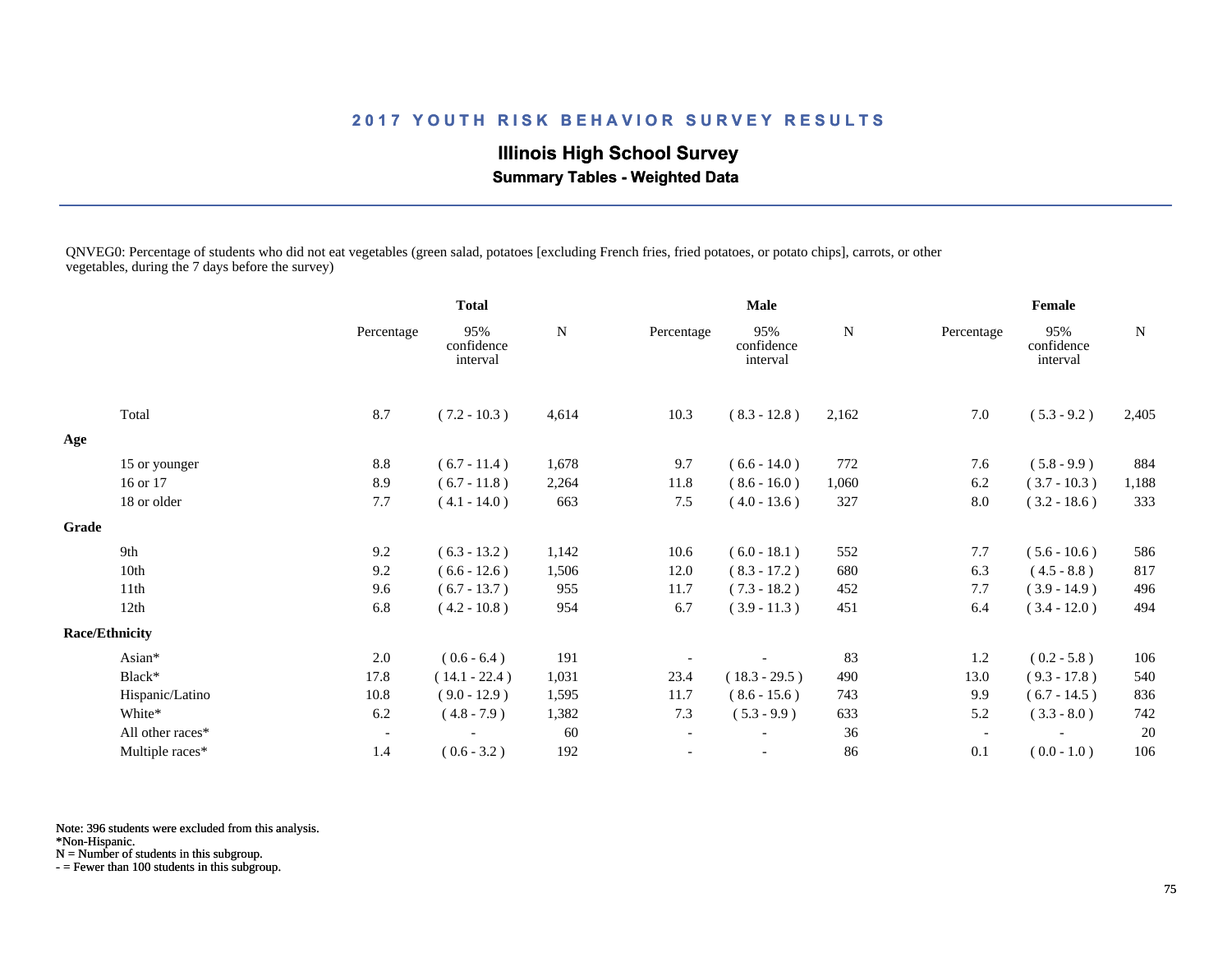## **Illinois High School Survey Summary Tables - Weighted Data**

QNVEG1: Percentage of students who ate vegetables one or more times per day (green salad, potatoes [excluding French fries, fried potatoes, or potato chips], carrots, or other vegetables, during the 7 days before the survey)

|       |                       |                          | <b>Total</b>                  |       |                          | <b>Male</b>                   |             |                          | Female                        |             |
|-------|-----------------------|--------------------------|-------------------------------|-------|--------------------------|-------------------------------|-------------|--------------------------|-------------------------------|-------------|
|       |                       | Percentage               | 95%<br>confidence<br>interval | N     | Percentage               | 95%<br>confidence<br>interval | $\mathbf N$ | Percentage               | 95%<br>confidence<br>interval | $\mathbf N$ |
|       | Total                 | 56.2                     | $(54.1 - 58.3)$               | 4,614 | 55.4                     | $(52.4 - 58.4)$               | 2,162       | 57.0                     | $(54.2 - 59.8)$               | 2,405       |
| Age   |                       |                          |                               |       |                          |                               |             |                          |                               |             |
|       | 15 or younger         | 55.9                     | $(52.4 - 59.4)$               | 1,678 | 54.0                     | $(49.9 - 58.0)$               | 772         | 58.1                     | $(53.0 - 63.0)$               | 884         |
|       | 16 or 17              | 56.4                     | $(52.9 - 59.8)$               | 2,264 | 56.0                     | $(51.5 - 60.4)$               | 1,060       | 56.4                     | $(50.9 - 61.7)$               | 1,188       |
|       | 18 or older           | 56.8                     | $(50.0 - 63.3)$               | 663   | 56.8                     | $(48.0 - 65.2)$               | 327         | 56.3                     | $(48.1 - 64.2)$               | 333         |
| Grade |                       |                          |                               |       |                          |                               |             |                          |                               |             |
|       | 9th                   | 54.2                     | $(49.6 - 58.8)$               | 1,142 | 53.3                     | $(46.7 - 59.7)$               | 552         | 55.3                     | $(50.4 - 60.1)$               | 586         |
|       | 10th                  | 55.5                     | $(50.9 - 60.0)$               | 1,506 | 51.7                     | $(47.2 - 56.2)$               | 680         | 59.5                     | $(53.0 - 65.7)$               | 817         |
|       | 11th                  | 57.2                     | $(52.6 - 61.6)$               | 955   | 56.5                     | $(49.8 - 63.1)$               | 452         | 57.1                     | $(48.2 - 65.6)$               | 496         |
|       | 12th                  | 58.1                     | $(53.4 - 62.7)$               | 954   | 60.4                     | $(54.7 - 65.8)$               | 451         | 55.2                     | $(46.4 - 63.7)$               | 494         |
|       | <b>Race/Ethnicity</b> |                          |                               |       |                          |                               |             |                          |                               |             |
|       | Asian*                | 72.1                     | $(67.3 - 76.5)$               | 191   |                          |                               | 83          | 73.8                     | $(63.6 - 82.0)$               | 106         |
|       | Black*                | 41.1                     | $(36.7 - 45.7)$               | 1,031 | 40.7                     | $(35.0 - 46.8)$               | 490         | 41.4                     | $(34.9 - 48.3)$               | 540         |
|       | Hispanic/Latino       | 54.5                     | $(51.0 - 57.8)$               | 1,595 | 59.7                     | $(53.3 - 65.8)$               | 743         | 49.0                     | $(46.0 - 52.1)$               | 836         |
|       | White*                | 59.1                     | $(56.6 - 61.5)$               | 1,382 | 55.9                     | $(51.1 - 60.6)$               | 633         | 62.5                     | $(58.0 - 66.7)$               | 742         |
|       | All other races*      | $\overline{\phantom{a}}$ |                               | 60    | $\overline{\phantom{a}}$ |                               | 36          | $\overline{\phantom{a}}$ |                               | 20          |
|       | Multiple races*       | 63.8                     | $(55.3 - 71.5)$               | 192   |                          |                               | 86          | 65.0                     | $(50.6 - 77.1)$               | 106         |

Note: 396 students were excluded from this analysis.

\*Non-Hispanic.

N = Number of students in this subgroup.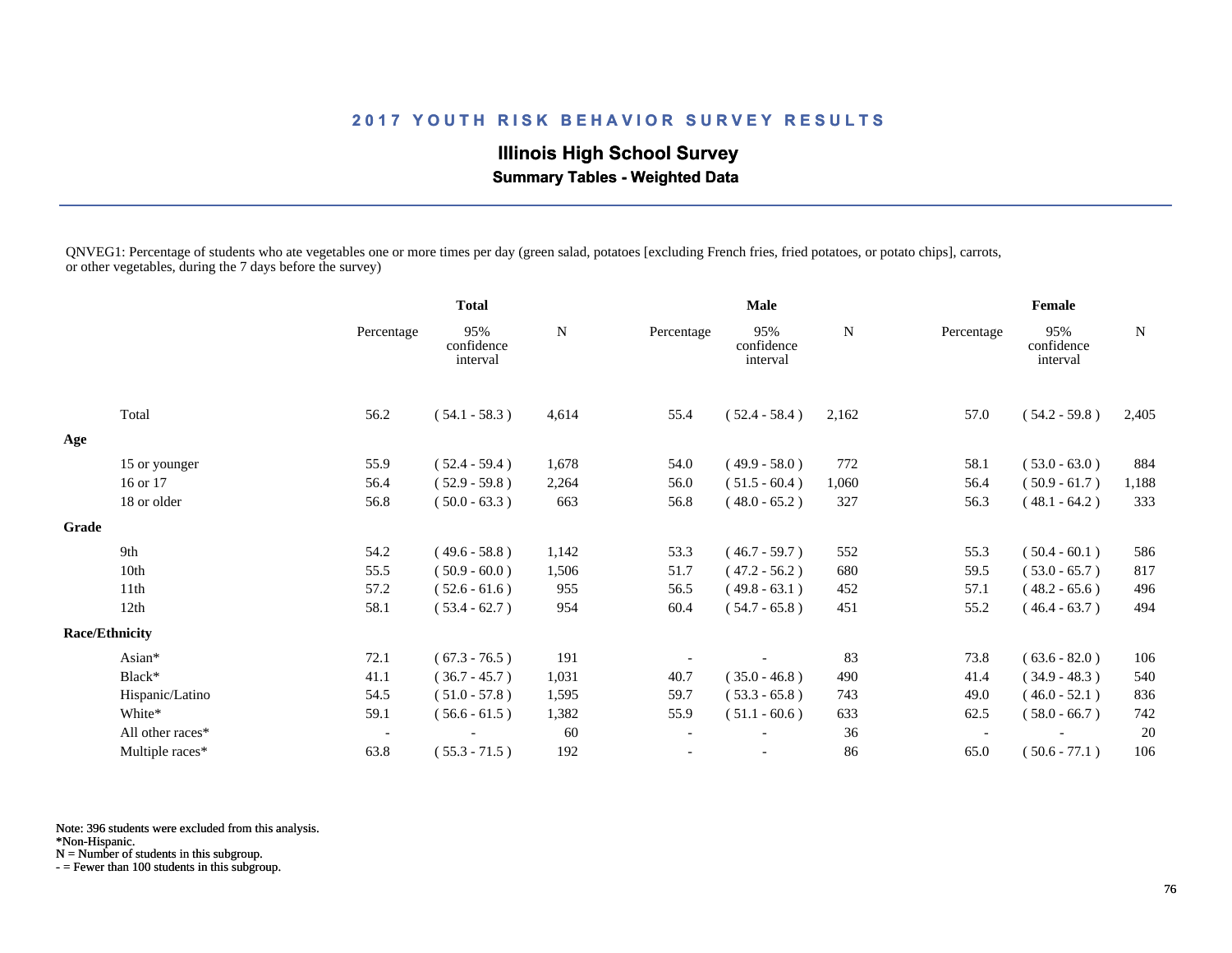**Illinois High School Survey Summary Tables - Weighted Data**

QNVEG2: Percentage of students who ate vegetables two or more times per day (green salad, potatoes [excluding French fries, fried potatoes, or potato chips], carrots, or other vegetables, during the 7 days before the survey)

|       |                       |                          | <b>Total</b>                  |             | <b>Male</b>              |                               |             | Female                   |                               |             |
|-------|-----------------------|--------------------------|-------------------------------|-------------|--------------------------|-------------------------------|-------------|--------------------------|-------------------------------|-------------|
|       |                       | Percentage               | 95%<br>confidence<br>interval | $\mathbf N$ | Percentage               | 95%<br>confidence<br>interval | $\mathbf N$ | Percentage               | 95%<br>confidence<br>interval | $\mathbf N$ |
|       | Total                 | 24.7                     | $(22.3 - 27.1)$               | 4,614       | 24.8                     | $(22.3 - 27.5)$               | 2,162       | 24.4                     | $(21.3 - 27.7)$               | 2,405       |
| Age   |                       |                          |                               |             |                          |                               |             |                          |                               |             |
|       | 15 or younger         | 24.8                     | $(20.6 - 29.5)$               | 1,678       | 23.3                     | $(19.2 - 28.1)$               | 772         | 25.7                     | $(20.4 - 31.9)$               | 884         |
|       | 16 or 17              | 24.6                     | $(21.6 - 27.8)$               | 2,264       | 26.4                     | $(22.1 - 31.2)$               | 1,060       | 22.4                     | $(18.2 - 27.3)$               | 1,188       |
|       | 18 or older           | 25.0                     | $(20.8 - 29.9)$               | 663         | 23.2                     | $(17.6 - 30.0)$               | 327         | 27.2                     | $(21.7 - 33.6)$               | 333         |
| Grade |                       |                          |                               |             |                          |                               |             |                          |                               |             |
|       | 9th                   | 25.4                     | $(20.0 - 31.7)$               | 1,142       | 24.0                     | $(17.9 - 31.4)$               | 552         | 26.7                     | $(21.1 - 33.2)$               | 586         |
|       | 10th                  | 21.2                     | $(18.0 - 24.9)$               | 1,506       | 20.4                     | $(16.6 - 24.7)$               | 680         | 22.1                     | $(16.7 - 28.5)$               | 817         |
|       | 11th                  | 25.3                     | $(22.0 - 28.9)$               | 955         | 28.8                     | $(24.2 - 33.8)$               | 452         | 21.3                     | $(15.2 - 29.1)$               | 496         |
|       | 12th                  | 26.6                     | $(21.3 - 32.6)$               | 954         | 25.9                     | $(19.2 - 33.8)$               | 451         | 26.8                     | $(19.1 - 36.2)$               | 494         |
|       | <b>Race/Ethnicity</b> |                          |                               |             |                          |                               |             |                          |                               |             |
|       | Asian*                | 34.6                     | $(27.8 - 42.2)$               | 191         |                          |                               | 83          | 35.1                     | $(24.2 - 47.8)$               | 106         |
|       | Black*                | 17.4                     | $(13.9 - 21.5)$               | 1,031       | 16.8                     | $(12.9 - 21.5)$               | 490         | 17.8                     | $(11.8 - 26.0)$               | 540         |
|       | Hispanic/Latino       | 21.9                     | $(18.7 - 25.4)$               | 1,595       | 27.6                     | $(23.0 - 32.8)$               | 743         | 15.9                     | $(12.7 - 19.8)$               | 836         |
|       | White*                | 26.1                     | $(23.9 - 28.4)$               | 1,382       | 24.5                     | $(22.0 - 27.1)$               | 633         | 27.6                     | $(23.2 - 32.5)$               | 742         |
|       | All other races*      | $\overline{\phantom{a}}$ |                               | 60          | $\overline{\phantom{a}}$ |                               | 36          | $\overline{\phantom{a}}$ |                               | 20          |
|       | Multiple races*       | 33.2                     | $(22.7 - 45.8)$               | 192         |                          |                               | 86          | 31.4                     | $(19.1 - 46.9)$               | 106         |

Note: 396 students were excluded from this analysis.

\*Non-Hispanic.

N = Number of students in this subgroup.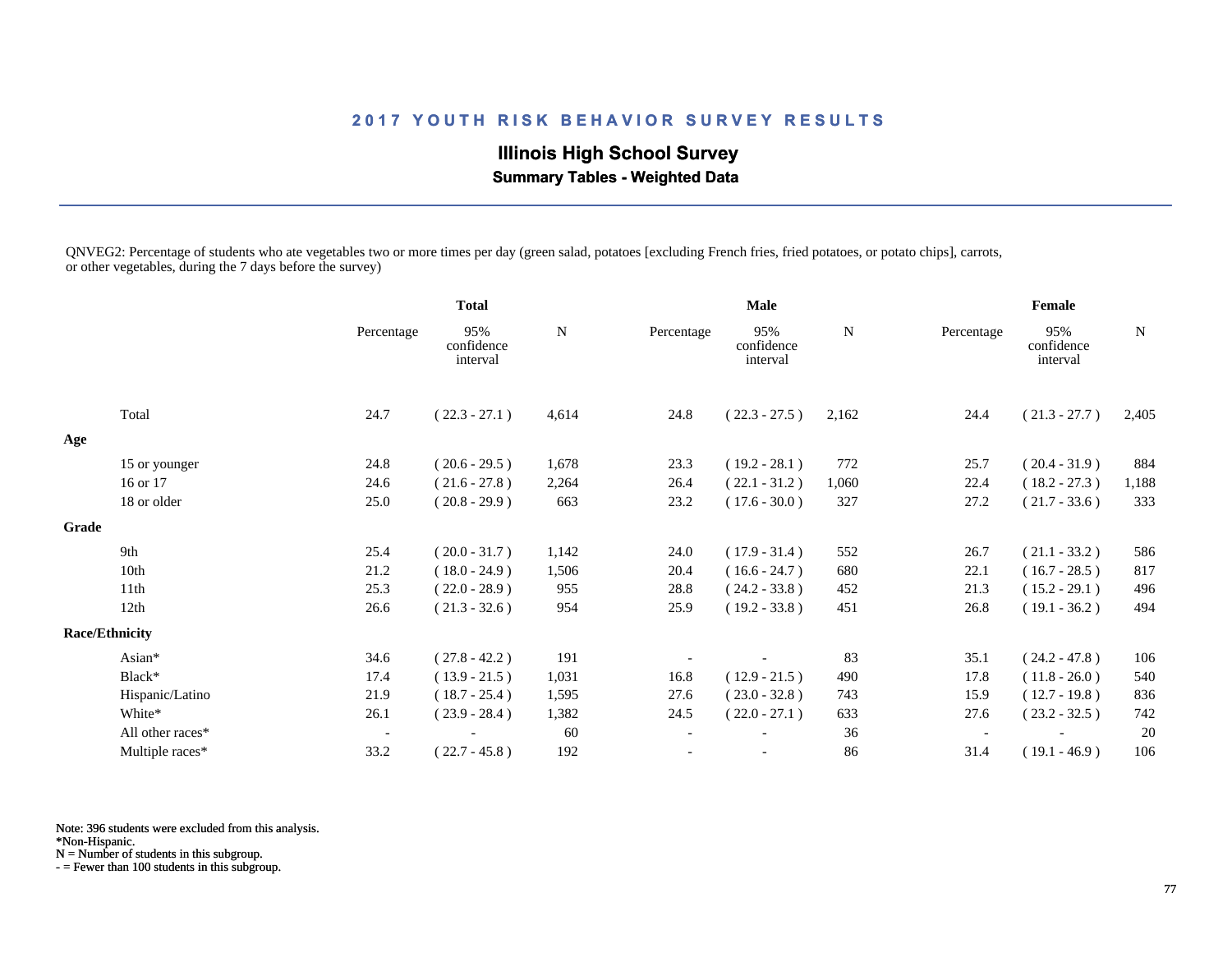## **Illinois High School Survey Summary Tables - Weighted Data**

QNVEG3: Percentage of students who ate vegetables three or more times per day (green salad, potatoes [excluding French fries, fried potatoes, or potato chips], carrots, or other vegetables, during the 7 days before the survey)

|       |                       |                          | <b>Total</b>                  |       | <b>Male</b>              |                               |             | Female     |                               |             |
|-------|-----------------------|--------------------------|-------------------------------|-------|--------------------------|-------------------------------|-------------|------------|-------------------------------|-------------|
|       |                       | Percentage               | 95%<br>confidence<br>interval | N     | Percentage               | 95%<br>confidence<br>interval | $\mathbf N$ | Percentage | 95%<br>confidence<br>interval | $\mathbf N$ |
|       | Total                 | 11.8                     | $(10.2 - 13.5)$               | 4,614 | 11.7                     | $(9.7 - 14.2)$                | 2,162       | 11.6       | $(10.0 - 13.5)$               | 2,405       |
| Age   |                       |                          |                               |       |                          |                               |             |            |                               |             |
|       | 15 or younger         | 10.8                     | $(8.1 - 14.3)$                | 1,678 | 9.9                      | $(7.0 - 13.9)$                | 772         | 10.8       | $(7.3 - 15.8)$                | 884         |
|       | 16 or 17              | 11.4                     | $(8.6 - 15.0)$                | 2,264 | 12.2                     | $(8.6 - 17.1)$                | 1,060       | 10.7       | $(8.3 - 13.8)$                | 1,188       |
|       | 18 or older           | 15.0                     | $(11.4 - 19.5)$               | 663   | 14.0                     | $(9.9 - 19.4)$                | 327         | 16.1       | $(11.6 - 22.1)$               | 333         |
| Grade |                       |                          |                               |       |                          |                               |             |            |                               |             |
|       | 9th                   | 10.7                     | $(7.8 - 14.4)$                | 1,142 | 10.7                     | $(7.8 - 14.5)$                | 552         | 10.4       | $(6.8 - 15.4)$                | 586         |
|       | 10th                  | 9.5                      | $(7.1 - 12.5)$                | 1,506 | 8.2                      | $(5.5 - 11.9)$                | 680         | 10.7       | $(7.1 - 15.7)$                | 817         |
|       | 11th                  | 11.3                     | $(8.3 - 15.3)$                | 955   | 13.2                     | $(8.6 - 19.7)$                | 452         | 9.7        | $(6.8 - 13.6)$                | 496         |
|       | 12th                  | 15.4                     | $(12.4 - 18.9)$               | 954   | 14.8                     | $(10.8 - 20.0)$               | 451         | 15.2       | $(10.4 - 21.6)$               | 494         |
|       | <b>Race/Ethnicity</b> |                          |                               |       |                          |                               |             |            |                               |             |
|       | Asian*                | 23.0                     | $(18.2 - 28.5)$               | 191   |                          |                               | 83          | 20.5       | $(13.6 - 29.7)$               | 106         |
|       | Black*                | 9.8                      | $(7.3 - 13.1)$                | 1,031 | 9.4                      | $(6.6 - 13.1)$                | 490         | 10.1       | $(6.3 - 15.9)$                | 540         |
|       | Hispanic/Latino       | 12.2                     | $(9.7 - 15.2)$                | 1,595 | 15.8                     | $(12.6 - 19.7)$               | 743         | 8.3        | $(6.0 - 11.3)$                | 836         |
|       | White*                | 10.6                     | $(8.7 - 12.8)$                | 1,382 | 9.6                      | $(7.2 - 12.7)$                | 633         | 11.7       | $(8.7 - 15.4)$                | 742         |
|       | All other races*      | $\overline{\phantom{a}}$ |                               | 60    | $\overline{\phantom{a}}$ |                               | 36          |            |                               | 20          |
|       | Multiple races*       | 15.0                     | $(7.9 - 26.7)$                | 192   |                          |                               | 86          | 21.5       | $(9.2 - 42.6)$                | 106         |

Note: 396 students were excluded from this analysis.

\*Non-Hispanic.

N = Number of students in this subgroup.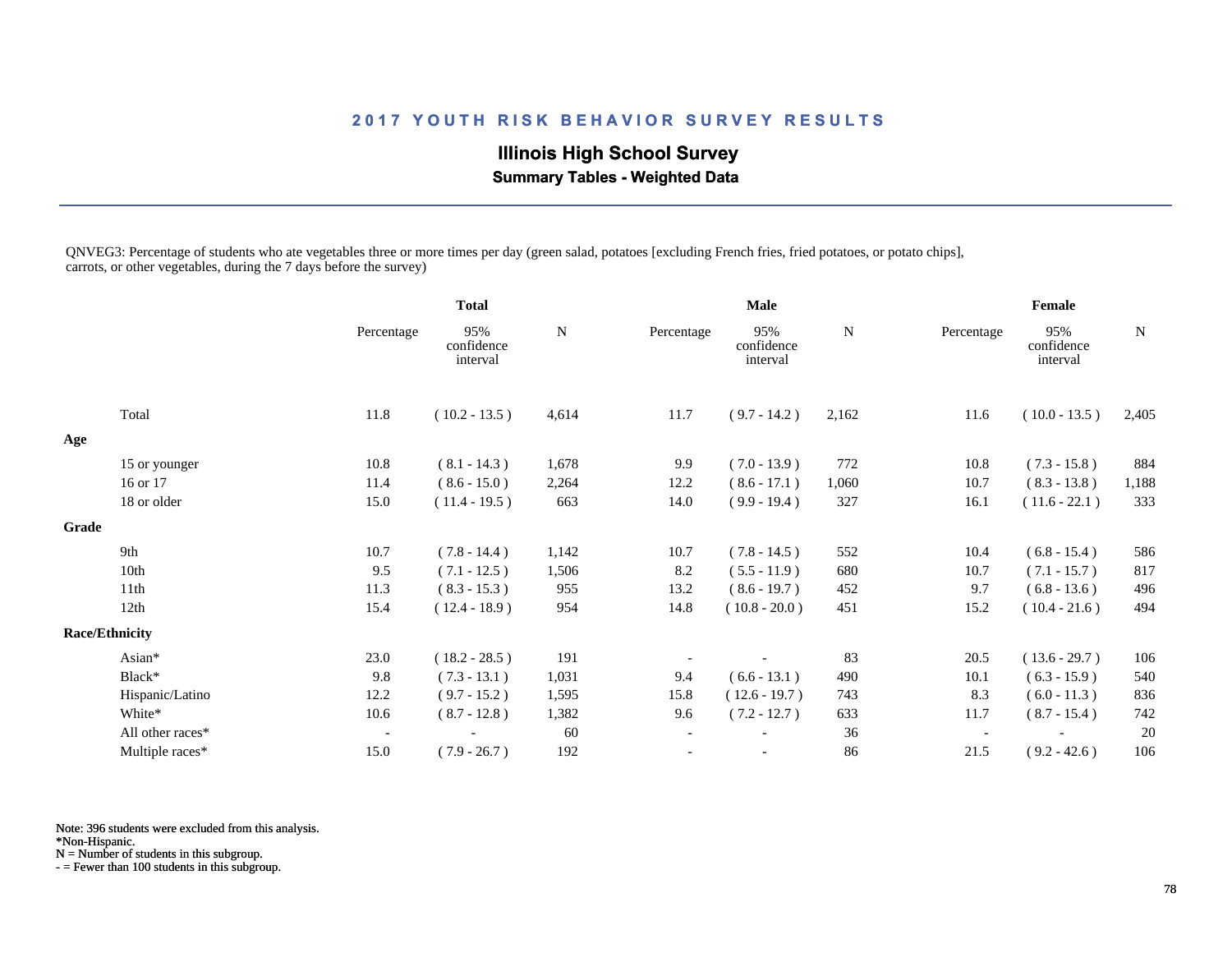**Illinois High School Survey Summary Tables - Weighted Data**

QN76: Percentage of students who did not drink a can, bottle, or glass of soda or pop (such as Coke, Pepsi, or Sprite, not counting diet soda or diet pop, during the 7 days before the survey)

|       |                       |                          | <b>Total</b>                  |       | Male       |                               |       | Female                   |                               |             |
|-------|-----------------------|--------------------------|-------------------------------|-------|------------|-------------------------------|-------|--------------------------|-------------------------------|-------------|
|       |                       | Percentage               | 95%<br>confidence<br>interval | N     | Percentage | 95%<br>confidence<br>interval | N     | Percentage               | 95%<br>confidence<br>interval | $\mathbf N$ |
|       | Total                 | 29.1                     | $(26.8 - 31.5)$               | 4,585 | 27.3       | $(24.2 - 30.7)$               | 2,147 | 30.6                     | $(26.9 - 34.5)$               | 2,389       |
| Age   |                       |                          |                               |       |            |                               |       |                          |                               |             |
|       | 15 or younger         | 27.8                     | $(23.3 - 32.8)$               | 1,662 | 26.2       | $(20.4 - 32.9)$               | 770   | 29.4                     | $(24.2 - 35.1)$               | 869         |
|       | 16 or 17              | 29.7                     | $(25.6 - 34.3)$               | 2,256 | 26.9       | $(20.9 - 33.9)$               | 1,051 | 32.4                     | $(27.4 - 37.8)$               | 1,189       |
|       | 18 or older           | 29.6                     | $(23.1 - 36.9)$               | 658   | 30.8       | $(24.1 - 38.5)$               | 323   | 27.7                     | $(19.3 - 38.1)$               | 331         |
| Grade |                       |                          |                               |       |            |                               |       |                          |                               |             |
|       | 9th                   | 28.3                     | $(22.9 - 34.4)$               | 1,131 | 27.1       | $(20.4 - 35.0)$               | 547   | 29.8                     | $(24.4 - 35.9)$               | 579         |
|       | 10th                  | 29.1                     | $(25.0 - 33.5)$               | 1,503 | 25.4       | $(20.0 - 31.8)$               | 685   | 32.8                     | $(26.6 - 39.6)$               | 809         |
|       | 11 <sup>th</sup>      | 31.5                     | $(24.7 - 39.2)$               | 940   | 28.8       | $(19.8 - 39.8)$               | 436   | 33.7                     | $(27.5 - 40.5)$               | 497         |
|       | 12th                  | 27.9                     | $(22.2 - 34.3)$               | 951   | 29.1       | $(22.6 - 36.6)$               | 450   | 25.7                     | $(19.2 - 33.4)$               | 492         |
|       | <b>Race/Ethnicity</b> |                          |                               |       |            |                               |       |                          |                               |             |
|       | Asian*                | 39.8                     | $(28.1 - 52.7)$               | 190   |            |                               | 84    | 45.1                     | $(31.3 - 59.8)$               | 104         |
|       | Black*                | 29.2                     | $(25.6 - 33.0)$               | 1,030 | 30.1       | $(23.3 - 37.9)$               | 488   | 28.3                     | $(22.9 - 34.5)$               | 541         |
|       | Hispanic/Latino       | 28.7                     | $(26.3 - 31.2)$               | 1,578 | 30.9       | $(27.7 - 34.2)$               | 733   | 26.6                     | $(22.6 - 31.0)$               | 830         |
|       | White*                | 28.4                     | $(24.8 - 32.2)$               | 1,370 | 25.1       | $(20.6 - 30.2)$               | 629   | 31.4                     | $(26.5 - 36.8)$               | 734         |
|       | All other races*      | $\overline{\phantom{a}}$ |                               | 60    |            |                               | 36    | $\overline{\phantom{a}}$ |                               | 20          |
|       | Multiple races*       | 27.6                     | $(19.5 - 37.5)$               | 191   |            |                               | 86    | 44.0                     | $(30.5 - 58.4)$               | 105         |

Note: 425 students were excluded from this analysis.

\*Non-Hispanic.

N = Number of students in this subgroup.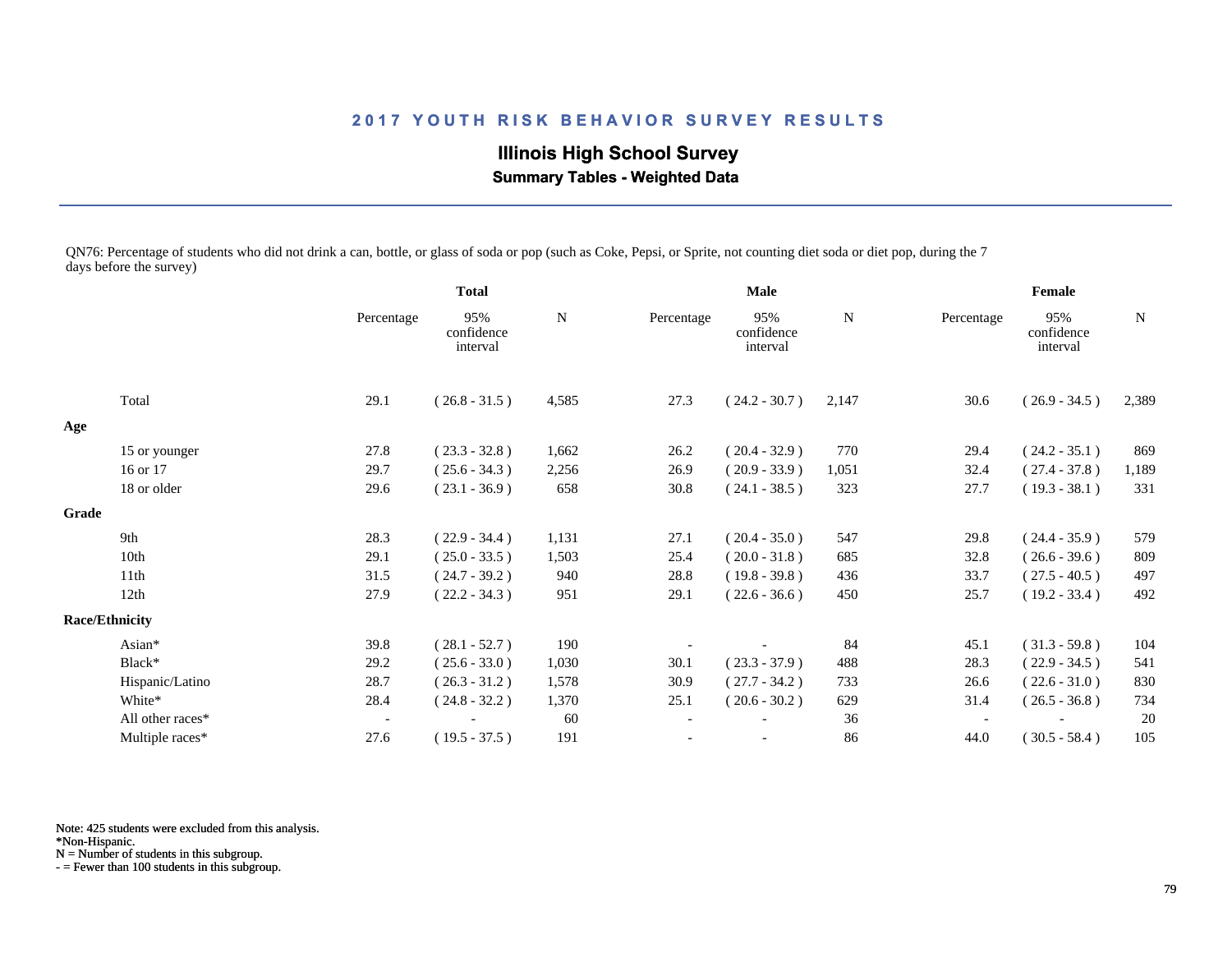# **Illinois High School Survey**

 **Summary Tables - Weighted Data**

QNSODA1: Percentage of students who drank a can, bottle, or glass of soda or pop one or more times per day (such as Coke, Pepsi, or Sprite, not counting diet soda or diet pop, during the 7 days before the survey)

|       |                       |                          | <b>Total</b>                  |             |            | <b>Male</b>                   |             |                          | Female                        |       |
|-------|-----------------------|--------------------------|-------------------------------|-------------|------------|-------------------------------|-------------|--------------------------|-------------------------------|-------|
|       |                       | Percentage               | 95%<br>confidence<br>interval | $\mathbf N$ | Percentage | 95%<br>confidence<br>interval | $\mathbf N$ | Percentage               | 95%<br>confidence<br>interval | N     |
|       | Total                 | 16.4                     | $(14.1 - 18.9)$               | 4,585       | 18.1       | $(15.3 - 21.2)$               | 2,147       | 14.6                     | $(12.3 - 17.2)$               | 2,389 |
| Age   |                       |                          |                               |             |            |                               |             |                          |                               |       |
|       | 15 or younger         | 18.9                     | $(15.3 - 23.0)$               | 1,662       | 17.4       | $(13.4 - 22.4)$               | 770         | 19.7                     | $(15.6 - 24.4)$               | 869   |
|       | 16 or 17              | 14.8                     | $(12.1 - 17.9)$               | 2,256       | 18.3       | $(14.2 - 23.3)$               | 1,051       | 11.5                     | $(8.4 - 15.6)$                | 1,189 |
|       | 18 or older           | 15.7                     | $(11.4 - 21.2)$               | 658         | 18.8       | $(12.2 - 27.8)$               | 323         | 12.6                     | $(7.8 - 19.8)$                | 331   |
| Grade |                       |                          |                               |             |            |                               |             |                          |                               |       |
|       | 9th                   | 19.5                     | $(16.0 - 23.6)$               | 1,131       | 18.0       | $(14.0 - 22.7)$               | 547         | 20.4                     | $(15.1 - 26.9)$               | 579   |
|       | 10th                  | 16.1                     | $(12.9 - 19.8)$               | 1,503       | 16.7       | $(13.3 - 20.7)$               | 685         | 15.5                     | $(12.1 - 19.8)$               | 809   |
|       | 11 <sup>th</sup>      | 12.1                     | $(9.3 - 15.4)$                | 940         | 15.4       | $(10.3 - 22.6)$               | 436         | 8.9                      | $(6.0 - 13.0)$                | 497   |
|       | 12th                  | 17.5                     | $(12.1 - 24.5)$               | 951         | 21.6       | $(14.2 - 31.6)$               | 450         | 12.9                     | $(8.7 - 18.6)$                | 492   |
|       | <b>Race/Ethnicity</b> |                          |                               |             |            |                               |             |                          |                               |       |
|       | Asian*                | 5.9                      | $(2.8 - 11.9)$                | 190         |            |                               | 84          | 4.7                      | $(1.3 - 15.5)$                | 104   |
|       | Black*                | 15.0                     | $(12.9 - 17.5)$               | 1,030       | 13.6       | $(10.4 - 17.8)$               | 488         | 16.2                     | $(11.9 - 21.7)$               | 541   |
|       | Hispanic/Latino       | 16.0                     | $(13.8 - 18.5)$               | 1,578       | 17.4       | $(13.3 - 22.5)$               | 733         | 14.5                     | $(11.5 - 18.2)$               | 830   |
|       | White*                | 18.2                     | $(14.2 - 23.1)$               | 1,370       | 21.4       | $(16.4 - 27.5)$               | 629         | 15.0                     | $(11.1 - 19.9)$               | 734   |
|       | All other races*      | $\overline{\phantom{a}}$ |                               | 60          |            |                               | 36          | $\overline{\phantom{a}}$ |                               | 20    |
|       | Multiple races*       | 10.3                     | $(5.8 - 17.5)$                | 191         |            | $\overline{\phantom{a}}$      | 86          | 7.0                      | $(1.8 - 24.1)$                | 105   |

Note: 425 students were excluded from this analysis.

\*Non-Hispanic.

N = Number of students in this subgroup.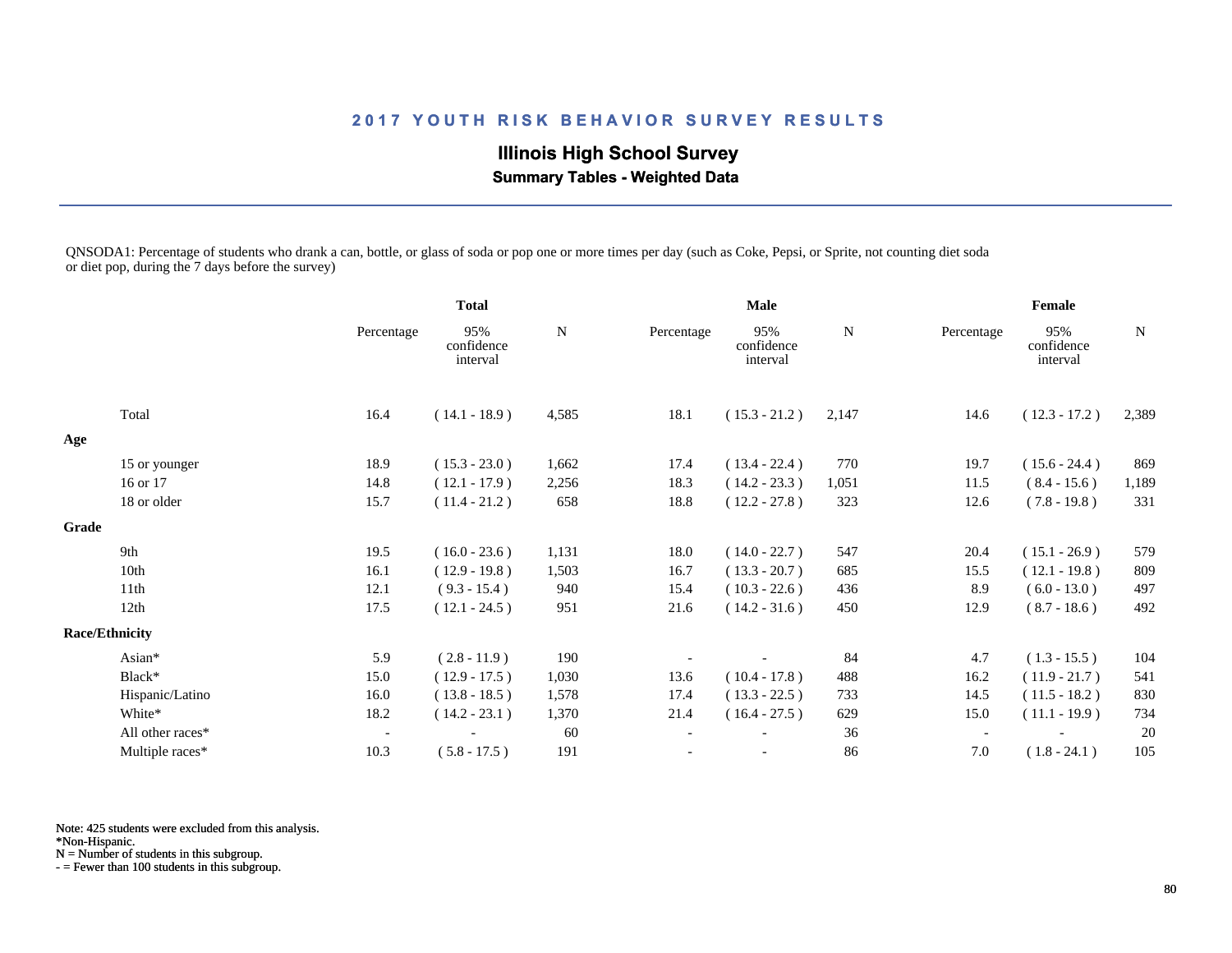## **Illinois High School Survey Summary Tables - Weighted Data**

QNSODA2: Percentage of students who drank a can, bottle, or glass of soda or pop two or more times per day (such as Coke, Pepsi, or Sprite, not counting diet soda or diet pop, during the 7 days before the survey)

|       |                       |                          | <b>Total</b>                  |       |                          | <b>Male</b>                   |           |                          | Female                        |           |
|-------|-----------------------|--------------------------|-------------------------------|-------|--------------------------|-------------------------------|-----------|--------------------------|-------------------------------|-----------|
|       |                       | Percentage               | 95%<br>confidence<br>interval | N     | Percentage               | 95%<br>confidence<br>interval | ${\bf N}$ | Percentage               | 95%<br>confidence<br>interval | ${\bf N}$ |
|       | Total                 | 9.7                      | $(7.7 - 12.2)$                | 4,585 | 11.0                     | $(8.5 - 14.1)$                | 2,147     | 8.3                      | $(6.3 - 10.9)$                | 2,389     |
| Age   |                       |                          |                               |       |                          |                               |           |                          |                               |           |
|       | 15 or younger         | 10.5                     | $(7.8 - 14.1)$                | 1,662 | 10.1                     | $(7.1 - 14.2)$                | 770       | 10.0                     | $(6.7 - 14.7)$                | 869       |
|       | 16 or 17              | 8.8                      | $(6.2 - 12.4)$                | 2,256 | 10.6                     | $(6.7 - 16.4)$                | 1,051     | 7.1                      | $(4.4 - 11.1)$                | 1,189     |
|       | 18 or older           | 11.0                     | $(7.7 - 15.4)$                | 658   | 13.8                     | $(8.5 - 21.7)$                | 323       | 8.1                      | $(4.4 - 14.4)$                | 331       |
| Grade |                       |                          |                               |       |                          |                               |           |                          |                               |           |
|       | 9th                   | 10.3                     | $(8.1 - 12.9)$                | 1,131 | 9.8                      | $(6.8 - 13.9)$                | 547       | 10.0                     | $(6.7 - 14.7)$                | 579       |
|       | 10th                  | 9.8                      | $(6.7 - 14.1)$                | 1,503 | 11.1                     | $(7.9 - 15.4)$                | 685       | 8.5                      | $(5.0 - 14.1)$                | 809       |
|       | 11th                  | 5.9                      | $(4.2 - 8.4)$                 | 940   | 5.7                      | $(3.8 - 8.7)$                 | 436       | 6.2                      | $(3.4 - 10.8)$                | 497       |
|       | 12th                  | 13.5                     | $(9.1 - 19.6)$                | 951   | 17.7                     | $(11.3 - 26.6)$               | 450       | 8.8                      | $(5.2 - 14.6)$                | 492       |
|       | <b>Race/Ethnicity</b> |                          |                               |       |                          |                               |           |                          |                               |           |
|       | Asian*                | 2.8                      | $(0.8 - 9.0)$                 | 190   |                          |                               | 84        | 2.4                      | $(0.4 - 14.0)$                | 104       |
|       | Black*                | 11.2                     | $(9.3 - 13.5)$                | 1,030 | 10.2                     | $(7.4 - 14.0)$                | 488       | 12.1                     | $(8.5 - 16.8)$                | 541       |
|       | Hispanic/Latino       | 9.1                      | $(7.4 - 11.0)$                | 1,578 | 10.6                     | $(6.9 - 15.9)$                | 733       | 7.6                      | $(5.7 - 9.9)$                 | 830       |
|       | White*                | 10.3                     | $(7.0 - 14.9)$                | 1,370 | 12.7                     | $(8.6 - 18.3)$                | 629       | 7.8                      | $(4.8 - 12.3)$                | 734       |
|       | All other races*      | $\overline{\phantom{a}}$ |                               | 60    | $\overline{\phantom{a}}$ |                               | 36        | $\overline{\phantom{a}}$ |                               | 20        |
|       | Multiple races*       | 6.0                      | $(2.6 - 13.6)$                | 191   | $\overline{\phantom{a}}$ |                               | 86        | 5.2                      | $(0.9 - 25.5)$                | 105       |

Note: 425 students were excluded from this analysis.

\*Non-Hispanic.

N = Number of students in this subgroup.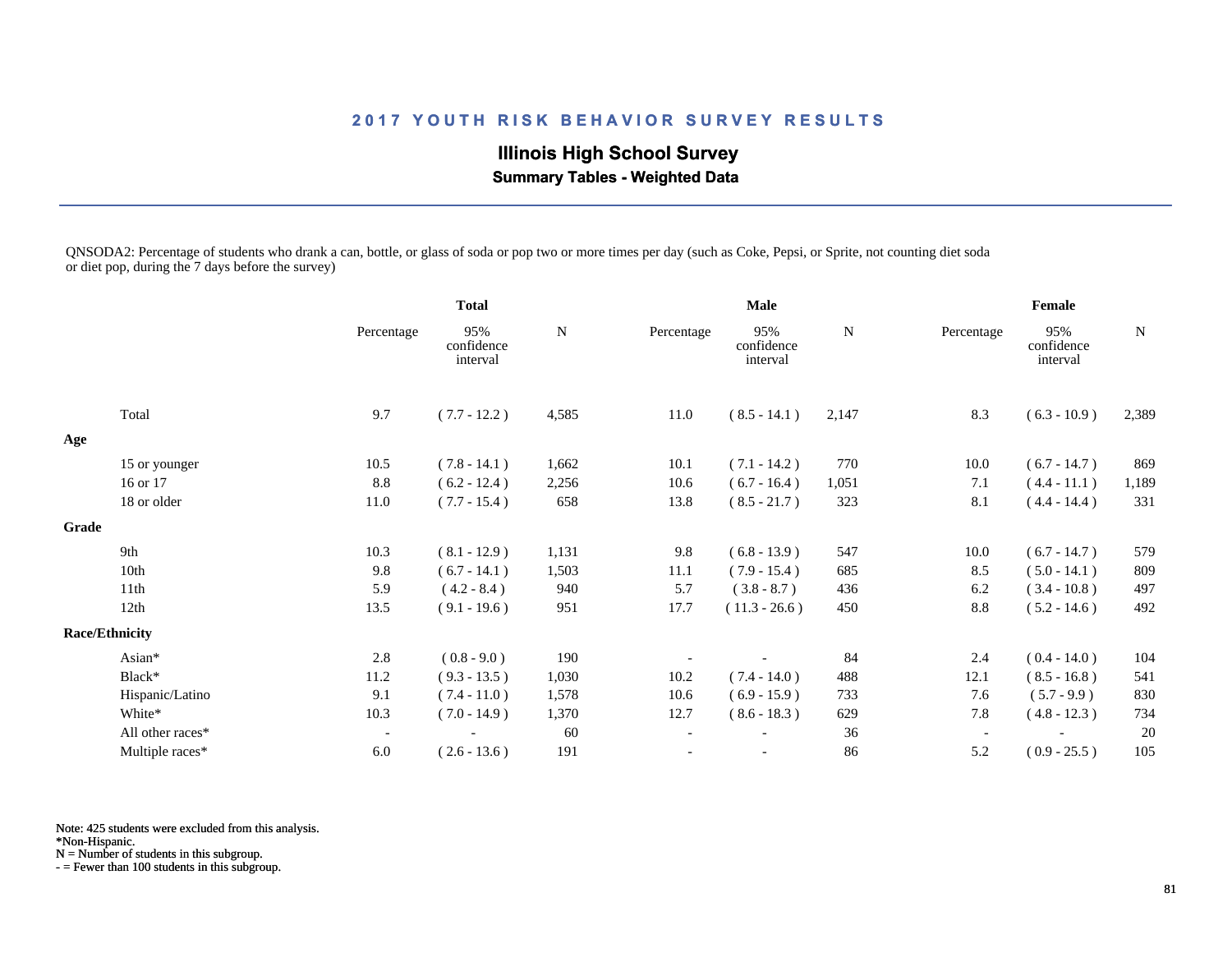**Illinois High School Survey**

 **Summary Tables - Weighted Data**

QNSODA3: Percentage of students who drank a can, bottle, or glass of soda or pop three or more times per day (such as Coke, Pepsi, or Sprite, not counting diet soda or diet pop, during the 7 days before the survey)

|              |                       |                          | <b>Total</b>                  |           | <b>Male</b>              |                               |           | Female                   |                               |           |
|--------------|-----------------------|--------------------------|-------------------------------|-----------|--------------------------|-------------------------------|-----------|--------------------------|-------------------------------|-----------|
|              |                       | Percentage               | 95%<br>confidence<br>interval | ${\bf N}$ | Percentage               | 95%<br>confidence<br>interval | ${\bf N}$ | Percentage               | 95%<br>confidence<br>interval | ${\bf N}$ |
|              | Total                 | 4.9                      | $(3.5 - 6.9)$                 | 4,585     | 5.3                      | $(3.5 - 8.1)$                 | 2,147     | 4.6                      | $(3.3 - 6.3)$                 | 2,389     |
| Age          |                       |                          |                               |           |                          |                               |           |                          |                               |           |
|              | 15 or younger         | 4.7                      | $(3.1 - 6.9)$                 | 1,662     | 4.4                      | $(2.4 - 7.8)$                 | 770       | 5.1                      | $(3.2 - 8.0)$                 | 869       |
|              | 16 or 17              | 5.4                      | $(3.2 - 9.0)$                 | 2,256     | 6.7                      | $(3.7 - 11.7)$                | 1,051     | 4.2                      | $(2.3 - 7.5)$                 | 1,189     |
|              | 18 or older           | 4.1                      | $(2.4 - 6.9)$                 | 658       | 3.5                      | $(1.4 - 8.6)$                 | 323       | 4.8                      | $(2.6 - 8.7)$                 | 331       |
| <b>Grade</b> |                       |                          |                               |           |                          |                               |           |                          |                               |           |
|              | 9th                   | 4.2                      | $(2.9 - 6.1)$                 | 1,131     | 3.7                      | $(1.7 - 7.7)$                 | 547       | 4.9                      | $(2.8 - 8.3)$                 | 579       |
|              | 10th                  | 5.6                      | $(3.3 - 9.3)$                 | 1,503     | 6.5                      | $(3.7 - 11.4)$                | 685       | 4.7                      | $(2.8 - 7.8)$                 | 809       |
|              | 11th                  | 3.3                      | $(2.2 - 5.0)$                 | 940       | 3.2                      | $(1.7 - 5.9)$                 | 436       | 3.4                      | $(1.7 - 6.7)$                 | 497       |
|              | 12th                  | 6.9                      | $(3.6 - 12.8)$                | 951       | 8.1                      | $(3.6 - 17.2)$                | 450       | 5.7                      | $(3.1 - 10.3)$                | 492       |
|              | <b>Race/Ethnicity</b> |                          |                               |           |                          |                               |           |                          |                               |           |
|              | Asian*                | 2.3                      | $(0.6 - 8.8)$                 | 190       |                          |                               | 84        | 2.3                      | $(0.3 - 14.2)$                | 104       |
|              | Black*                | 6.5                      | $(5.0 - 8.4)$                 | 1,030     | 6.6                      | $(3.9 - 10.9)$                | 488       | 6.3                      | $(4.3 - 9.2)$                 | 541       |
|              | Hispanic/Latino       | 4.2                      | $(3.0 - 6.0)$                 | 1,578     | 4.8                      | $(3.0 - 7.5)$                 | 733       | 3.7                      | $(2.2 - 6.0)$                 | 830       |
|              | White*                | 5.3                      | $(3.0 - 9.4)$                 | 1,370     | 6.1                      | $(3.2 - 11.4)$                | 629       | 4.6                      | $(2.6 - 8.2)$                 | 734       |
|              | All other races*      | $\overline{\phantom{a}}$ |                               | 60        | $\overline{\phantom{a}}$ |                               | 36        | $\overline{\phantom{a}}$ |                               | 20        |
|              | Multiple races*       | 2.4                      | $(0.7 - 8.3)$                 | 191       | $\overline{\phantom{a}}$ | $\overline{\phantom{a}}$      | 86        | 3.7                      | $(0.6 - 18.3)$                | 105       |

Note: 425 students were excluded from this analysis.

\*Non-Hispanic.

N = Number of students in this subgroup.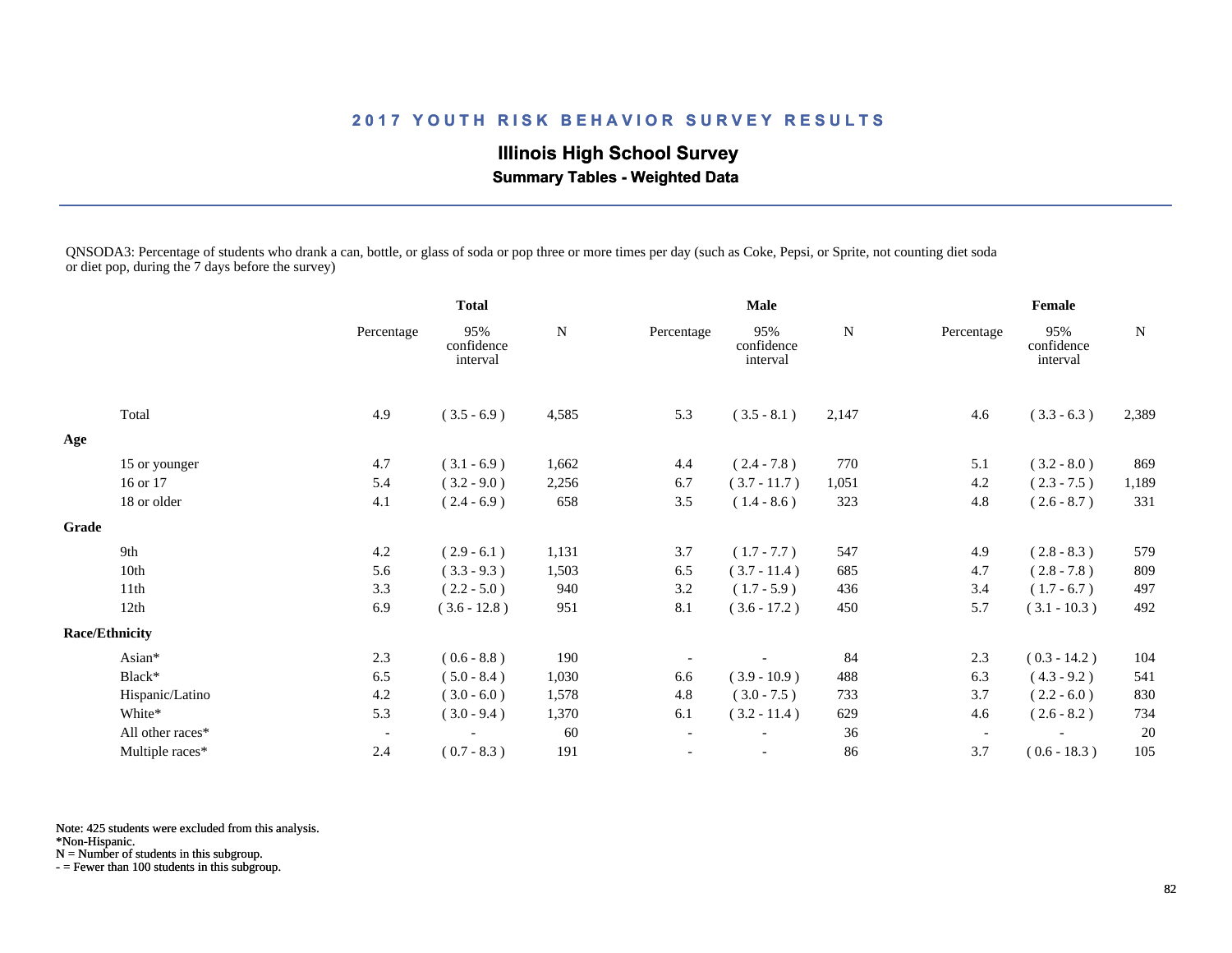## **Illinois High School Survey**

 **Summary Tables - Weighted Data**

QN77: Percentage of students who did not drink milk (during the 7 days before the survey)

|       |                       |                          | <b>Total</b>                  |       |            | Male                          |       |            | Female                        |             |
|-------|-----------------------|--------------------------|-------------------------------|-------|------------|-------------------------------|-------|------------|-------------------------------|-------------|
|       |                       | Percentage               | 95%<br>confidence<br>interval | N     | Percentage | 95%<br>confidence<br>interval | N     | Percentage | 95%<br>confidence<br>interval | $\mathbf N$ |
|       | Total                 | 25.1                     | $(22.1 - 28.4)$               | 4,626 | 19.3       | $(16.0 - 23.1)$               | 2,172 | 31.0       | $(27.7 - 34.5)$               | 2,405       |
| Age   |                       |                          |                               |       |            |                               |       |            |                               |             |
|       | 15 or younger         | 23.1                     | $(20.0 - 26.6)$               | 1,679 | 19.3       | $(15.6 - 23.6)$               | 779   | 26.7       | $(23.0 - 30.8)$               | 877         |
|       | 16 or 17              | 24.0                     | $(21.1 - 27.0)$               | 2,272 | 18.1       | $(13.7 - 23.6)$               | 1,059 | 29.7       | $(25.1 - 34.7)$               | 1,197       |
|       | 18 or older           | 32.9                     | $(25.2 - 41.7)$               | 666   | 22.6       | $(16.2 - 30.7)$               | 331   | 44.5       | $(34.2 - 55.1)$               | 331         |
| Grade |                       |                          |                               |       |            |                               |       |            |                               |             |
|       | 9th                   | 21.3                     | $(17.7 - 25.4)$               | 1,148 | 17.9       | $(13.0 - 24.1)$               | 558   | 24.6       | $(19.8 - 30.1)$               | 585         |
|       | 10th                  | 23.2                     | $(21.0 - 25.6)$               | 1,504 | 20.4       | $(17.0 - 24.3)$               | 683   | 26.1       | $(22.8 - 29.7)$               | 812         |
|       | 11th                  | 26.3                     | $(22.6 - 30.5)$               | 960   | 18.4       | $(13.6 - 24.4)$               | 450   | 33.9       | $(28.8 - 39.3)$               | 503         |
|       | 12th                  | 30.1                     | $(24.0 - 37.0)$               | 956   | 20.0       | $(13.2 - 29.1)$               | 453   | 40.4       | $(34.3 - 46.8)$               | 493         |
|       | <b>Race/Ethnicity</b> |                          |                               |       |            |                               |       |            |                               |             |
|       | Asian*                | 16.1                     | $(11.1 - 22.8)$               | 191   |            |                               | 84    | 23.7       | $(17.5 - 31.2)$               | 105         |
|       | Black*                | 40.1                     | $(33.8 - 46.9)$               | 1,036 | 31.2       | $(22.0 - 42.1)$               | 491   | 47.9       | $(40.1 - 55.8)$               | 544         |
|       | Hispanic/Latino       | 19.6                     | $(15.9 - 24.0)$               | 1,598 | 17.1       | $(12.7 - 22.6)$               | 745   | 21.9       | $(16.2 - 28.8)$               | 838         |
|       | White*                | 23.5                     | $(19.8 - 27.6)$               | 1,383 | 16.2       | $(13.3 - 19.6)$               | 637   | 31.0       | $(25.8 - 36.7)$               | 738         |
|       | All other races*      | $\overline{\phantom{a}}$ |                               | 63    |            |                               | 39    |            |                               | 20          |
|       | Multiple races*       | 26.5                     | $(18.5 - 36.3)$               | 191   |            |                               | 86    | 25.2       | $(14.0 - 41.2)$               | 105         |

Note: 384 students were excluded from this analysis.

N = Number of students in this subgroup.

<sup>\*</sup>Non-Hispanic.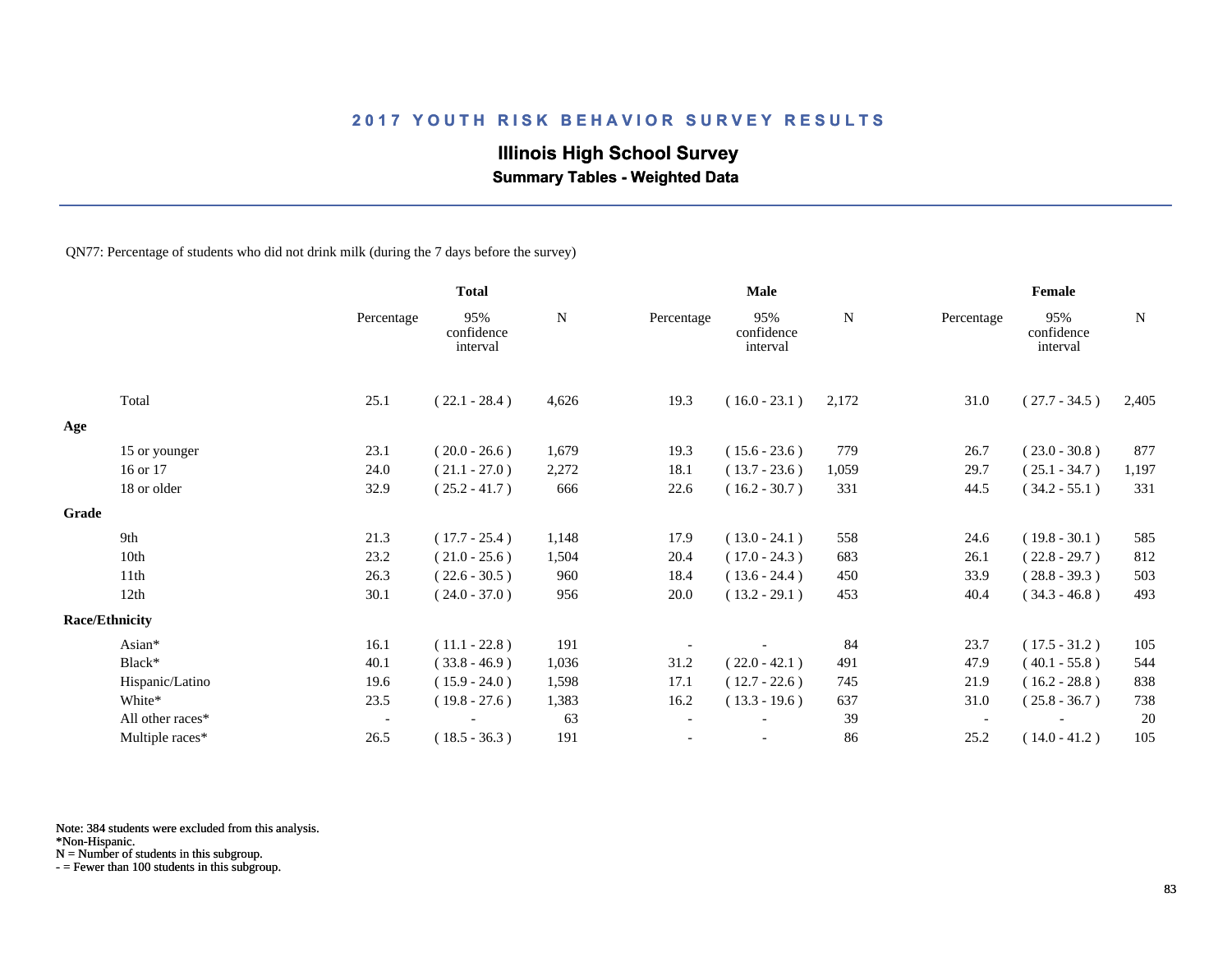## **Illinois High School Survey Summary Tables - Weighted Data**

QNMILK1: Percentage of students who drank one or more glasses per day of milk (counting the milk they drank in a glass or cup, from a carton, or with cereal and counting the half pint of milk served at school as equal to one glass, during the 7 days before the survey)

|       |                       |                          | <b>Total</b>                  |       |                          | <b>Male</b>                   |             |                          | Female                        |       |
|-------|-----------------------|--------------------------|-------------------------------|-------|--------------------------|-------------------------------|-------------|--------------------------|-------------------------------|-------|
|       |                       | Percentage               | 95%<br>confidence<br>interval | N     | Percentage               | 95%<br>confidence<br>interval | $\mathbf N$ | Percentage               | 95%<br>confidence<br>interval | N     |
|       | Total                 | 31.0                     | $(27.8 - 34.4)$               | 4,626 | 38.4                     | $(34.6 - 42.5)$               | 2,172       | 23.6                     | $(20.3 - 27.2)$               | 2,405 |
| Age   |                       |                          |                               |       |                          |                               |             |                          |                               |       |
|       | 15 or younger         | 33.9                     | $(30.1 - 37.8)$               | 1,679 | 39.3                     | $(32.6 - 46.5)$               | 779         | 28.2                     | $(24.6 - 32.2)$               | 877   |
|       | 16 or 17              | 29.4                     | $(25.3 - 33.9)$               | 2,272 | 37.9                     | $(32.0 - 44.0)$               | 1,059       | 21.4                     | $(16.9 - 26.6)$               | 1,197 |
|       | 18 or older           | 29.4                     | $(24.9 - 34.3)$               | 666   | 38.3                     | $(31.9 - 45.2)$               | 331         | 20.1                     | $(15.4 - 25.9)$               | 331   |
| Grade |                       |                          |                               |       |                          |                               |             |                          |                               |       |
|       | 9th                   | 34.1                     | $(28.5 - 40.1)$               | 1,148 | 40.0                     | $(30.3 - 50.5)$               | 558         | 28.3                     | $(24.6 - 32.3)$               | 585   |
|       | 10th                  | 33.7                     | $(30.2 - 37.3)$               | 1,504 | 38.3                     | $(31.6 - 45.5)$               | 683         | 29.0                     | $(25.0 - 33.5)$               | 812   |
|       | 11th                  | 29.3                     | $(23.4 - 36.1)$               | 960   | 39.6                     | $(32.7 - 47.0)$               | 450         | 19.7                     | $(13.4 - 27.9)$               | 503   |
|       | 12th                  | 26.5                     | $(22.6 - 30.9)$               | 956   | 36.4                     | $(28.8 - 44.8)$               | 453         | 16.7                     | $(12.6 - 21.7)$               | 493   |
|       | <b>Race/Ethnicity</b> |                          |                               |       |                          |                               |             |                          |                               |       |
|       | Asian*                | 40.5                     | $(29.6 - 52.5)$               | 191   |                          |                               | 84          | 33.2                     | $(21.9 - 46.9)$               | 105   |
|       | Black*                | 16.3                     | $(11.6 - 22.4)$               | 1,036 | 23.6                     | $(14.5 - 36.0)$               | 491         | 9.8                      | $(7.4 - 13.0)$                | 544   |
|       | Hispanic/Latino       | 31.3                     | $(27.9 - 34.8)$               | 1,598 | 37.7                     | $(31.2 - 44.5)$               | 745         | 25.1                     | $(20.5 - 30.3)$               | 838   |
|       | White*                | 34.4                     | $(30.1 - 39.0)$               | 1,383 | 44.0                     | $(38.7 - 49.4)$               | 637         | 25.1                     | $(20.8 - 30.0)$               | 738   |
|       | All other races*      | $\overline{\phantom{a}}$ |                               | 63    | $\overline{\phantom{a}}$ |                               | 39          | $\overline{\phantom{a}}$ |                               | 20    |
|       | Multiple races*       | 27.6                     | $(19.0 - 38.3)$               | 191   |                          |                               | 86          | 25.9                     | $(13.1 - 44.7)$               | 105   |

Note: 384 students were excluded from this analysis.

\*Non-Hispanic.

N = Number of students in this subgroup.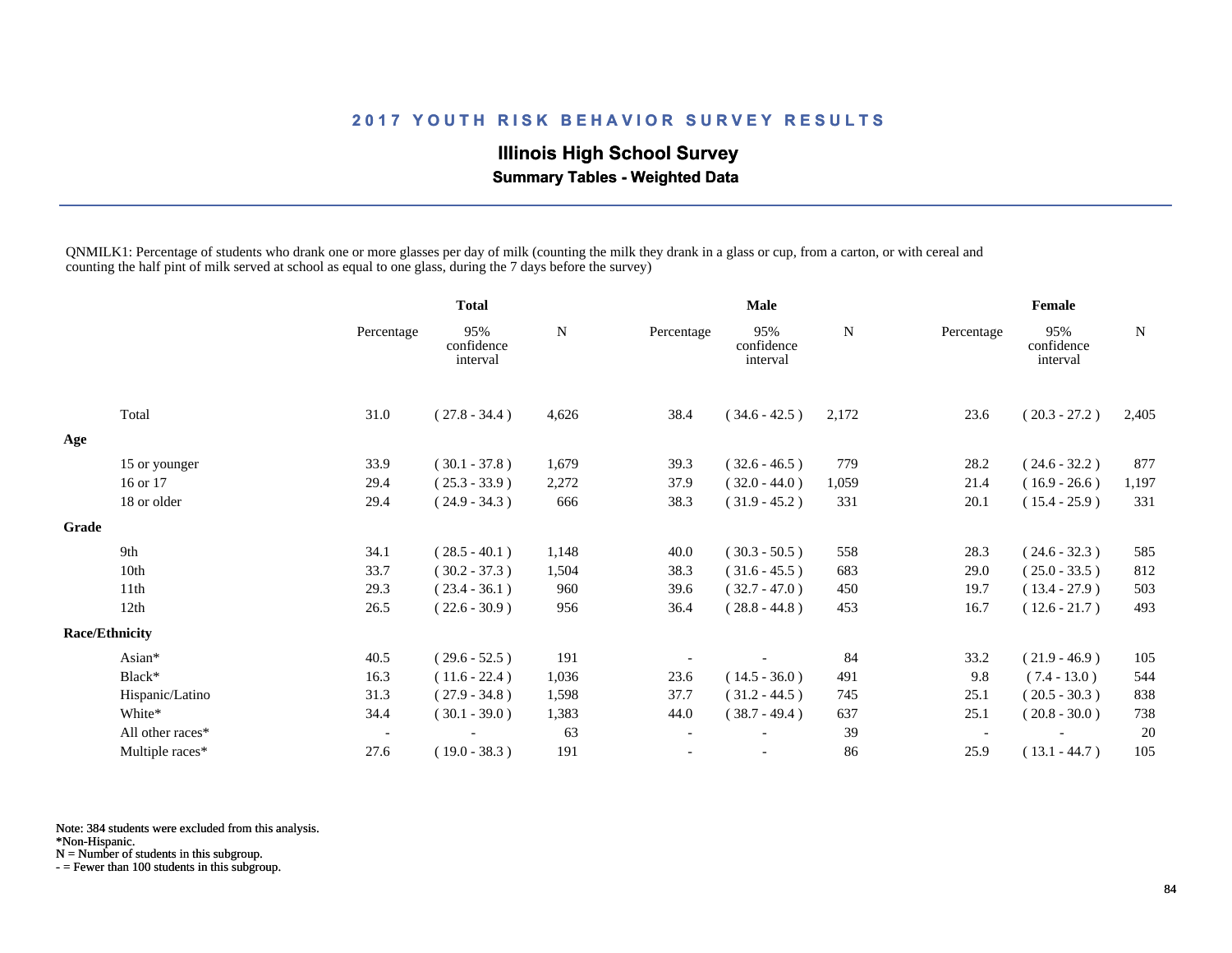## **Illinois High School Survey Summary Tables - Weighted Data**

QNMILK2: Percentage of students who drank two or more glasses per day of milk (counting the milk they drank in a glass or cup, from a carton, or with cereal and counting the half pint of milk served at school as equal to one glass, during the 7 days before the survey)

|              |                       |                          | <b>Total</b>                  |             | <b>Male</b>              |                               |             | Female     |                               |       |
|--------------|-----------------------|--------------------------|-------------------------------|-------------|--------------------------|-------------------------------|-------------|------------|-------------------------------|-------|
|              |                       | Percentage               | 95%<br>confidence<br>interval | $\mathbf N$ | Percentage               | 95%<br>confidence<br>interval | $\mathbf N$ | Percentage | 95%<br>confidence<br>interval | N     |
|              | Total                 | 16.7                     | $(13.8 - 20.1)$               | 4,626       | 22.7                     | $(19.2 - 26.7)$               | 2,172       | 10.7       | $(8.3 - 13.6)$                | 2,405 |
| Age          |                       |                          |                               |             |                          |                               |             |            |                               |       |
|              | 15 or younger         | 18.6                     | $(16.1 - 21.4)$               | 1,679       | 23.2                     | $(19.8 - 27.0)$               | 779         | 14.0       | $(11.7 - 16.7)$               | 877   |
|              | 16 or 17              | 15.9                     | $(11.9 - 21.0)$               | 2,272       | 23.0                     | $(17.1 - 30.3)$               | 1,059       | 9.1        | $(6.0 - 13.5)$                | 1,197 |
|              | 18 or older           | 14.6                     | $(11.4 - 18.6)$               | 666         | 20.9                     | $(15.4 - 27.8)$               | 331         | 7.9        | $(5.6 - 11.1)$                | 331   |
| <b>Grade</b> |                       |                          |                               |             |                          |                               |             |            |                               |       |
|              | 9th                   | 18.7                     | $(15.2 - 22.8)$               | 1,148       | 23.1                     | $(18.4 - 28.6)$               | 558         | 14.2       | $(11.3 - 17.8)$               | 585   |
|              | 10th                  | 18.7                     | $(16.2 - 21.5)$               | 1,504       | 24.1                     | $(19.6 - 29.2)$               | 683         | 13.3       | $(10.8 - 16.4)$               | 812   |
|              | 11th                  | 16.7                     | $(11.7 - 23.4)$               | 960         | 26.4                     | $(20.0 - 33.9)$               | 450         | 7.5        | $(3.7 - 14.5)$                | 503   |
|              | 12th                  | 12.5                     | $(9.2 - 16.7)$                | 956         | 17.5                     | $(11.9 - 25.0)$               | 453         | 7.7        | $(4.8 - 12.3)$                | 493   |
|              | <b>Race/Ethnicity</b> |                          |                               |             |                          |                               |             |            |                               |       |
|              | Asian*                | 20.2                     | $(14.7 - 27.1)$               | 191         |                          |                               | 84          | 14.7       | $(7.5 - 26.6)$                | 105   |
|              | Black*                | 8.0                      | $(5.5 - 11.5)$                | 1,036       | 12.1                     | $(7.1 - 19.9)$                | 491         | 4.4        | $(2.6 - 7.2)$                 | 544   |
|              | Hispanic/Latino       | 15.5                     | $(13.0 - 18.4)$               | 1,598       | 21.2                     | $(17.3 - 25.7)$               | 745         | 9.8        | $(7.0 - 13.6)$                | 838   |
|              | White*                | 18.9                     | $(14.6 - 24.0)$               | 1,383       | 26.5                     | $(21.2 - 32.6)$               | 637         | 11.2       | $(7.7 - 15.9)$                | 738   |
|              | All other races*      | $\overline{\phantom{a}}$ |                               | 63          | $\overline{\phantom{a}}$ |                               | 39          |            |                               | 20    |
|              | Multiple races*       | 16.6                     | $(8.1 - 31.1)$                | 191         |                          | $\overline{\phantom{a}}$      | 86          | 12.2       | $(4.0 - 31.9)$                | 105   |

Note: 384 students were excluded from this analysis.

\*Non-Hispanic.

N = Number of students in this subgroup.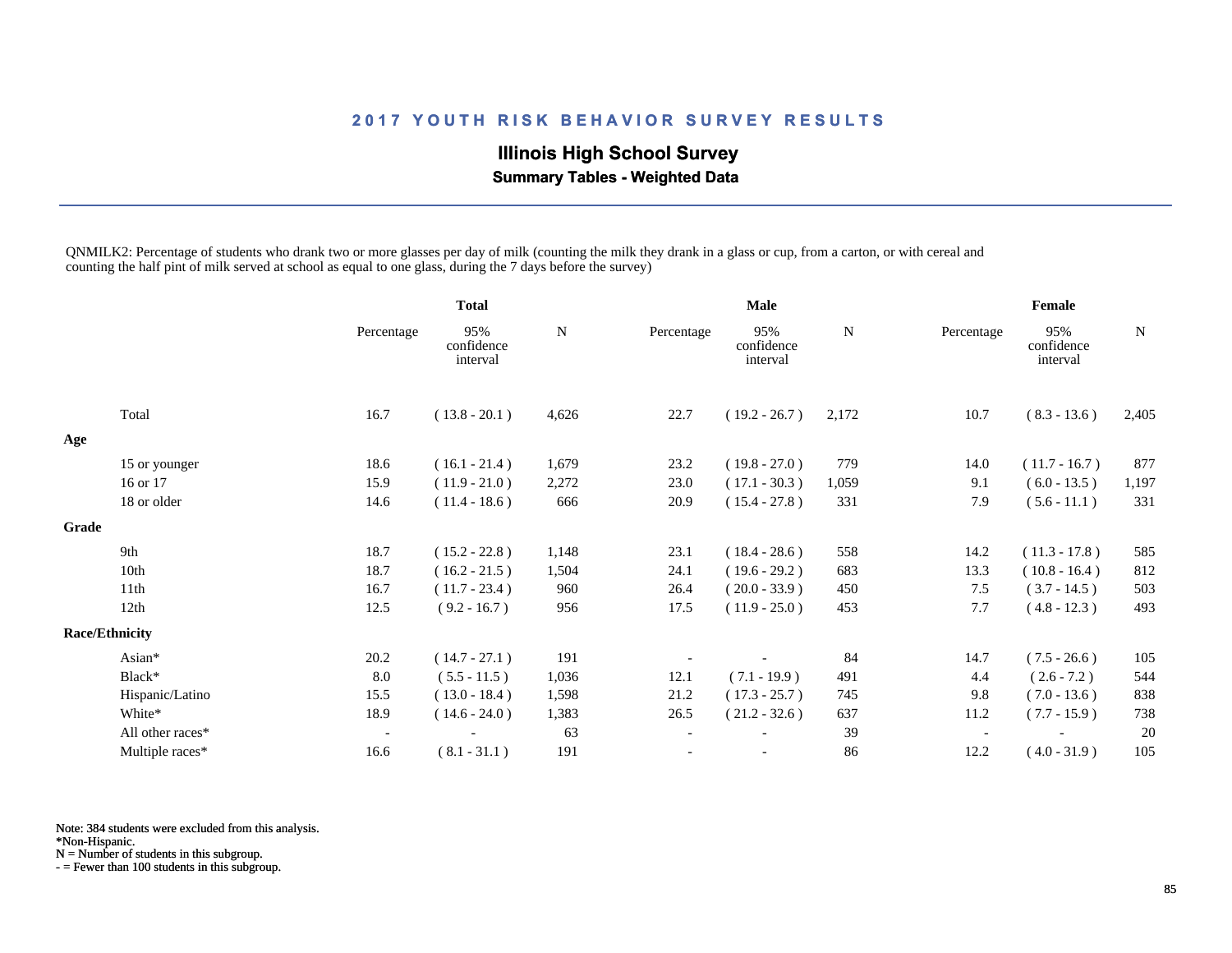## **Illinois High School Survey Summary Tables - Weighted Data**

QNMILK3: Percentage of students who drank three or more glasses per day of milk (counting the milk they drank in a glass or cup, from a carton, or with cereal and counting the half pint of milk served at school as equal to one glass, during the 7 days before the survey)

|              |                       |                          | <b>Total</b>                  |           | <b>Male</b>              |                               |             | Female                   |                               |       |
|--------------|-----------------------|--------------------------|-------------------------------|-----------|--------------------------|-------------------------------|-------------|--------------------------|-------------------------------|-------|
|              |                       | Percentage               | 95%<br>confidence<br>interval | ${\bf N}$ | Percentage               | 95%<br>confidence<br>interval | $\mathbf N$ | Percentage               | 95%<br>confidence<br>interval | N     |
|              | Total                 | 7.2                      | $(5.7 - 9.2)$                 | 4,626     | 10.5                     | $(8.2 - 13.4)$                | 2,172       | 4.1                      | $(3.1 - 5.4)$                 | 2,405 |
| Age          |                       |                          |                               |           |                          |                               |             |                          |                               |       |
|              | 15 or younger         | 6.6                      | $(4.7 - 9.2)$                 | 1,679     | 9.7                      | $(7.2 - 12.8)$                | 779         | 3.7                      | $(2.3 - 5.9)$                 | 877   |
|              | 16 or 17              | 7.5                      | $(5.3 - 10.5)$                | 2,272     | 10.9                     | $(7.6 - 15.5)$                | 1,059       | 4.2                      | $(2.5 - 7.1)$                 | 1,197 |
|              | 18 or older           | 7.9                      | $(5.9 - 10.4)$                | 666       | 11.1                     | $(8.0 - 15.1)$                | 331         | 4.5                      | $(2.4 - 8.5)$                 | 331   |
| <b>Grade</b> |                       |                          |                               |           |                          |                               |             |                          |                               |       |
|              | 9th                   | 7.2                      | $(4.9 - 10.4)$                | 1,148     | 10.1                     | $(7.1 - 14.1)$                | 558         | 4.3                      | $(2.5 - 7.5)$                 | 585   |
|              | 10th                  | 7.6                      | $(5.6 - 10.2)$                | 1,504     | 11.5                     | $(8.9 - 14.8)$                | 683         | 3.6                      | $(2.2 - 5.7)$                 | 812   |
|              | 11th                  | 7.4                      | $(4.6 - 11.6)$                | 960       | 11.2                     | $(7.1 - 17.0)$                | 450         | 3.7                      | $(1.3 - 10.4)$                | 503   |
|              | 12th                  | 7.2                      | $(5.2 - 9.9)$                 | 956       | 9.7                      | $(6.2 - 14.8)$                | 453         | 4.9                      | $(2.9 - 8.2)$                 | 493   |
|              | <b>Race/Ethnicity</b> |                          |                               |           |                          |                               |             |                          |                               |       |
|              | Asian*                | 7.6                      | $(5.2 - 10.9)$                | 191       |                          |                               | 84          | 5.4                      | $(2.1 - 13.4)$                | 105   |
|              | Black*                | 4.5                      | $(3.0 - 6.7)$                 | 1,036     | 6.7                      | $(3.8 - 11.5)$                | 491         | 2.5                      | $(1.2 - 5.2)$                 | 544   |
|              | Hispanic/Latino       | 6.6                      | $(4.7 - 9.1)$                 | 1,598     | 9.2                      | $(6.0 - 13.9)$                | 745         | 4.0                      | $(2.1 - 7.5)$                 | 838   |
|              | White*                | 7.7                      | $(5.5 - 10.5)$                | 1,383     | 11.6                     | $(8.4 - 15.8)$                | 637         | 3.8                      | $(2.6 - 5.4)$                 | 738   |
|              | All other races*      | $\overline{\phantom{a}}$ |                               | 63        | $\overline{\phantom{a}}$ |                               | 39          | $\overline{\phantom{a}}$ |                               | 20    |
|              | Multiple races*       | 9.9                      | $(4.2 - 21.3)$                | 191       | $\overline{\phantom{a}}$ |                               | 86          | 2.2                      | $(0.3 - 14.7)$                | 105   |

Note: 384 students were excluded from this analysis.

\*Non-Hispanic.

N = Number of students in this subgroup.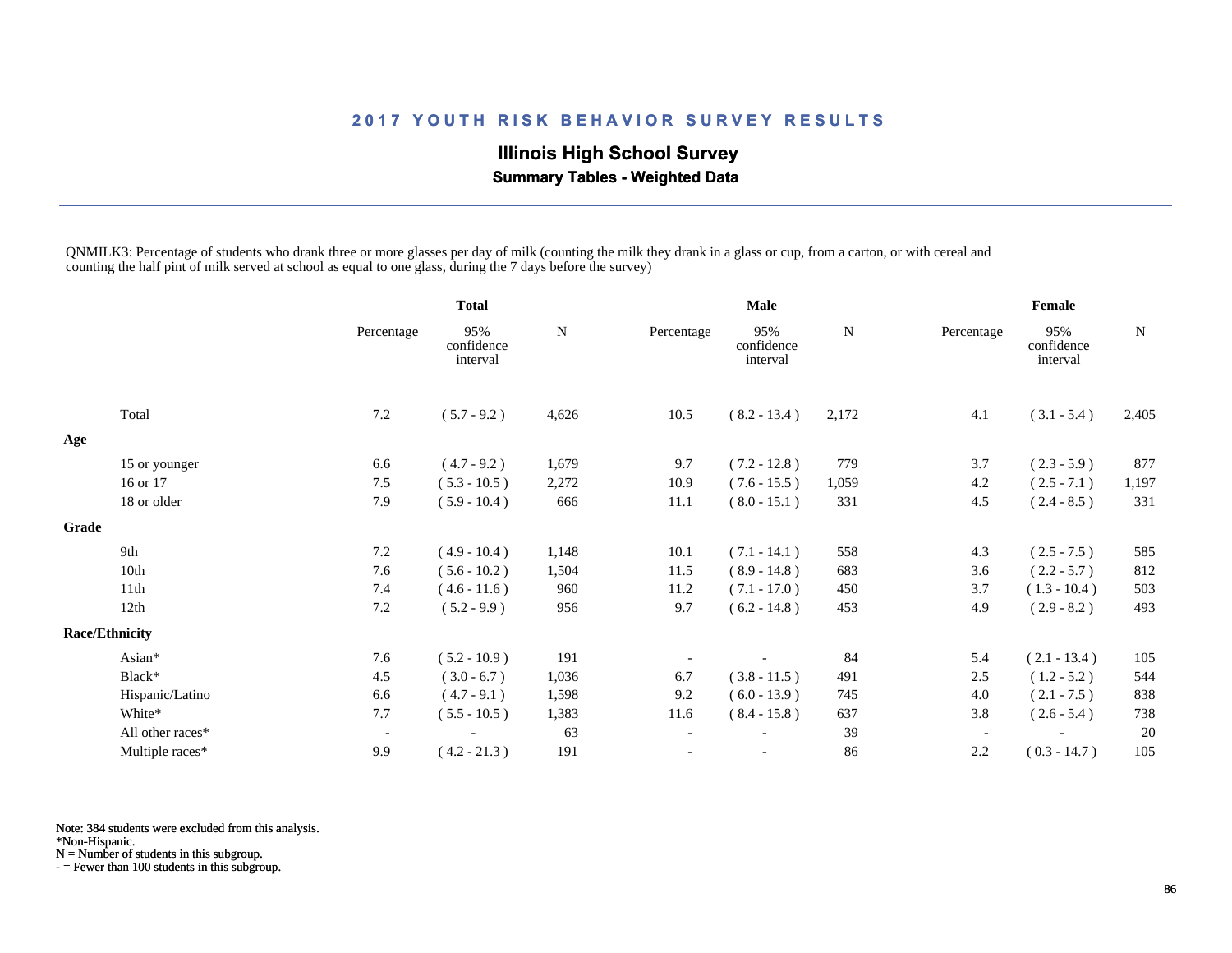## **Illinois High School Survey Summary Tables - Weighted Data**

QN79: Percentage of students who were physically active at least 60 minutes per day on 5 or more days (in any kind of physical activity that increased their heart rate and made them breathe hard some of the time during the 7 days before the survey)

|       |                       |                          | <b>Total</b>                  |           | <b>Male</b>              |                               |           | Female                   |                               |             |
|-------|-----------------------|--------------------------|-------------------------------|-----------|--------------------------|-------------------------------|-----------|--------------------------|-------------------------------|-------------|
|       |                       | Percentage               | 95%<br>confidence<br>interval | ${\bf N}$ | Percentage               | 95%<br>confidence<br>interval | ${\bf N}$ | Percentage               | 95%<br>confidence<br>interval | $\mathbf N$ |
|       | Total                 | 49.3                     | $(45.8 - 52.8)$               | 4,605     | 56.6                     | $(52.0 - 61.1)$               | 2,157     | 42.5                     | $(38.6 - 46.4)$               | 2,395       |
| Age   |                       |                          |                               |           |                          |                               |           |                          |                               |             |
|       | 15 or younger         | 50.3                     | $(46.0 - 54.6)$               | 1,668     | 52.4                     | $(48.4 - 56.4)$               | 769       | 48.1                     | $(41.0 - 55.3)$               | 875         |
|       | 16 or 17              | 49.7                     | $(43.9 - 55.5)$               | 2,269     | 59.7                     | $(52.4 - 66.6)$               | 1,058     | 39.8                     | $(35.2 - 44.6)$               | 1,195       |
|       | 18 or older           | 46.6                     | $(38.3 - 55.2)$               | 658       | 56.2                     | $(41.3 - 70.1)$               | 327       | 37.8                     | $(30.7 - 45.5)$               | 325         |
| Grade |                       |                          |                               |           |                          |                               |           |                          |                               |             |
|       | 9th                   | 51.5                     | $(45.1 - 57.8)$               | 1,144     | 53.4                     | $(48.2 - 58.6)$               | 554       | 49.2                     | $(39.9 - 58.5)$               | 585         |
|       | 10th                  | 49.1                     | $(44.5 - 53.8)$               | 1,497     | 55.8                     | $(50.8 - 60.7)$               | 677       | 42.3                     | $(36.3 - 48.6)$               | 811         |
|       | 11th                  | 51.5                     | $(43.2 - 59.6)$               | 954       | 61.6                     | $(50.7 - 71.3)$               | 448       | 41.7                     | $(32.8 - 51.1)$               | 499         |
|       | 12th                  | 46.7                     | $(40.4 - 53.1)$               | 949       | 57.2                     | $(45.6 - 67.9)$               | 450       | 37.1                     | $(30.4 - 44.4)$               | 488         |
|       | <b>Race/Ethnicity</b> |                          |                               |           |                          |                               |           |                          |                               |             |
|       | Asian*                | 50.1                     | $(38.6 - 61.5)$               | 191       |                          |                               | 83        | 39.2                     | $(20.5 - 61.7)$               | 106         |
|       | Black*                | 38.7                     | $(31.5 - 46.4)$               | 1,015     | 44.0                     | $(35.8 - 52.5)$               | 478       | 34.4                     | $(25.9 - 44.0)$               | 536         |
|       | Hispanic/Latino       | 43.5                     | $(38.5 - 48.6)$               | 1,591     | 50.8                     | $(43.1 - 58.4)$               | 743       | 36.6                     | $(29.6 - 44.2)$               | 831         |
|       | White*                | 54.4                     | $(49.5 - 59.1)$               | 1,385     | 61.9                     | $(55.1 - 68.3)$               | 635       | 47.1                     | $(40.7 - 53.6)$               | 742         |
|       | All other races*      | $\overline{\phantom{a}}$ |                               | 61        | $\overline{\phantom{a}}$ |                               | 39        | $\overline{\phantom{a}}$ |                               | 18          |
|       | Multiple races*       | 64.7                     | $(53.3 - 74.6)$               | 191       |                          |                               | 86        | 52.5                     | $(36.0 - 68.4)$               | 105         |

Note: 405 students were excluded from this analysis.

\*Non-Hispanic.

N = Number of students in this subgroup.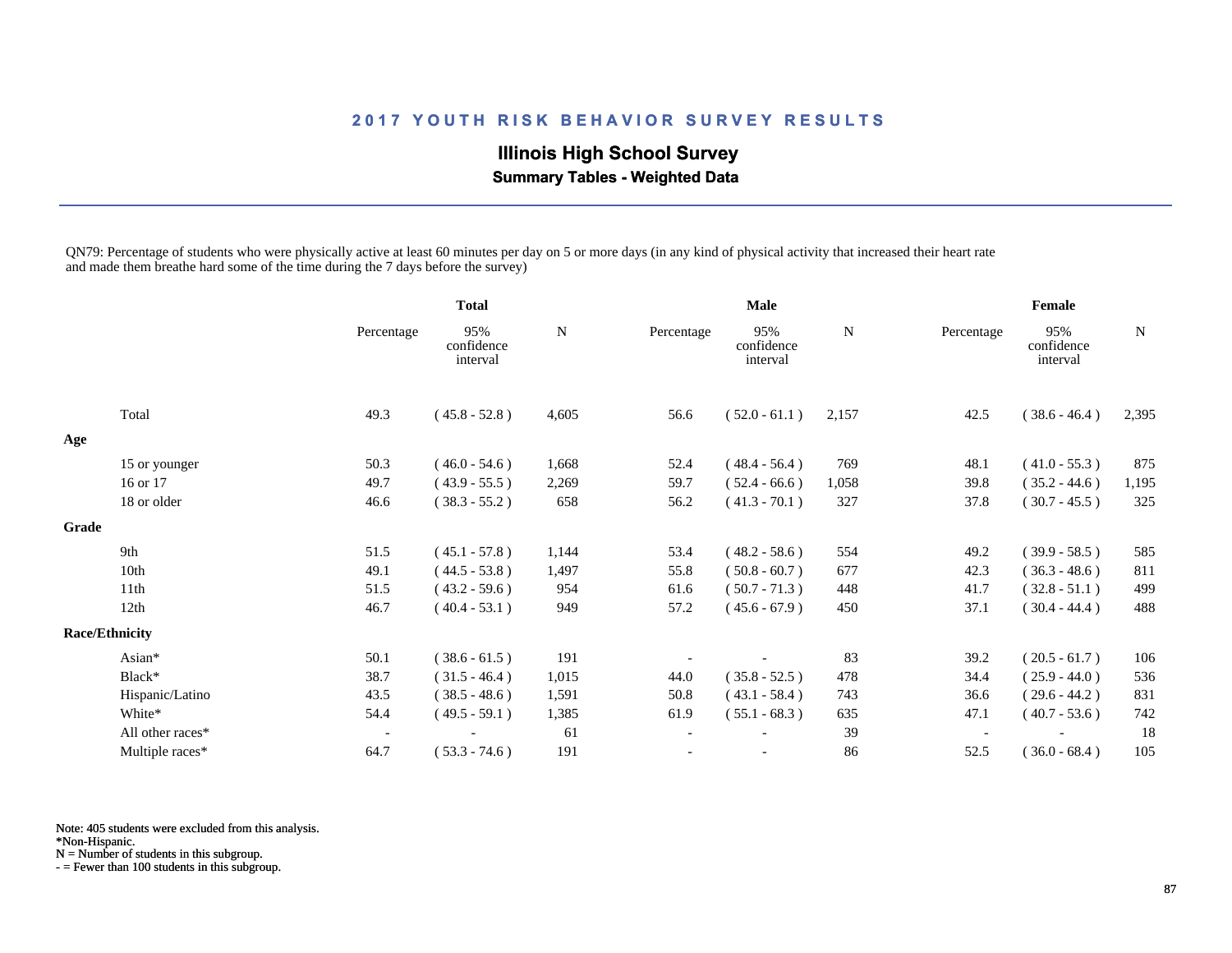## **Illinois High School Survey Summary Tables - Weighted Data**

QNPA0DAY: Percentage of students who did not participate in at least 60 minutes of physical activity on at least 1 day (in any kind of physical activity that increased their heart rate and made them breathe hard some of the time during the 7 days before the survey)

|       |                       |                          | <b>Total</b>                  |             | <b>Male</b>              |                               |             | Female                   |                               |       |
|-------|-----------------------|--------------------------|-------------------------------|-------------|--------------------------|-------------------------------|-------------|--------------------------|-------------------------------|-------|
|       |                       | Percentage               | 95%<br>confidence<br>interval | $\mathbf N$ | Percentage               | 95%<br>confidence<br>interval | $\mathbf N$ | Percentage               | 95%<br>confidence<br>interval | N     |
|       | Total                 | 15.9                     | $(14.0 - 18.0)$               | 4,605       | 12.2                     | $(10.0 - 14.8)$               | 2,157       | 19.7                     | $(16.9 - 22.7)$               | 2,395 |
| Age   |                       |                          |                               |             |                          |                               |             |                          |                               |       |
|       | 15 or younger         | 14.6                     | $(12.1 - 17.4)$               | 1,668       | 11.1                     | $(8.7 - 14.1)$                | 769         | 17.9                     | $(14.2 - 22.4)$               | 875   |
|       | 16 or 17              | 17.0                     | $(14.2 - 20.1)$               | 2,269       | 12.8                     | $(9.5 - 17.1)$                | 1,058       | 21.2                     | $(17.0 - 26.0)$               | 1,195 |
|       | 18 or older           | 16.0                     | $(11.0 - 22.6)$               | 658         | 12.8                     | $(7.1 - 22.2)$                | 327         | 19.0                     | $(14.4 - 24.5)$               | 325   |
| Grade |                       |                          |                               |             |                          |                               |             |                          |                               |       |
|       | 9th                   | 14.1                     | $(11.5 - 17.2)$               | 1,144       | 10.3                     | $(7.5 - 14.0)$                | 554         | 18.1                     | $(13.8 - 23.3)$               | 585   |
|       | 10th                  | 16.6                     | $(13.4 - 20.4)$               | 1,497       | 15.9                     | $(11.3 - 21.9)$               | 677         | 17.5                     | $(13.1 - 22.9)$               | 811   |
|       | 11 <sup>th</sup>      | 16.9                     | $(12.4 - 22.6)$               | 954         | 10.3                     | $(6.2 - 16.6)$                | 448         | 23.7                     | $(16.7 - 32.5)$               | 499   |
|       | 12th                  | 16.1                     | $(12.0 - 21.2)$               | 949         | 11.6                     | $(7.2 - 18.0)$                | 450         | 19.7                     | $(15.4 - 24.8)$               | 488   |
|       | <b>Race/Ethnicity</b> |                          |                               |             |                          |                               |             |                          |                               |       |
|       | Asian*                | 15.4                     | $(9.0 - 25.2)$                | 191         |                          |                               | 83          | 24.0                     | $(14.7 - 36.7)$               | 106   |
|       | Black*                | 20.5                     | $(15.2 - 27.1)$               | 1,015       | 20.6                     | $(14.6 - 28.2)$               | 478         | 20.5                     | $(15.1 - 27.1)$               | 536   |
|       | Hispanic/Latino       | 17.1                     | $(14.1 - 20.5)$               | 1,591       | 13.9                     | $(10.7 - 17.9)$               | 743         | 20.3                     | $(16.5 - 24.6)$               | 831   |
|       | White*                | 14.0                     | $(11.6 - 16.8)$               | 1,385       | 9.5                      | $(8.1 - 11.3)$                | 635         | 18.4                     | $(14.2 - 23.5)$               | 742   |
|       | All other races*      | $\overline{\phantom{a}}$ |                               | 61          | $\overline{\phantom{a}}$ |                               | 39          | $\overline{\phantom{a}}$ |                               | 18    |
|       | Multiple races*       | 8.0                      | $(3.8 - 16.3)$                | 191         |                          | $\overline{\phantom{a}}$      | 86          | 8.8                      | $(4.0 - 18.0)$                | 105   |

Note: 405 students were excluded from this analysis.

\*Non-Hispanic.

N = Number of students in this subgroup.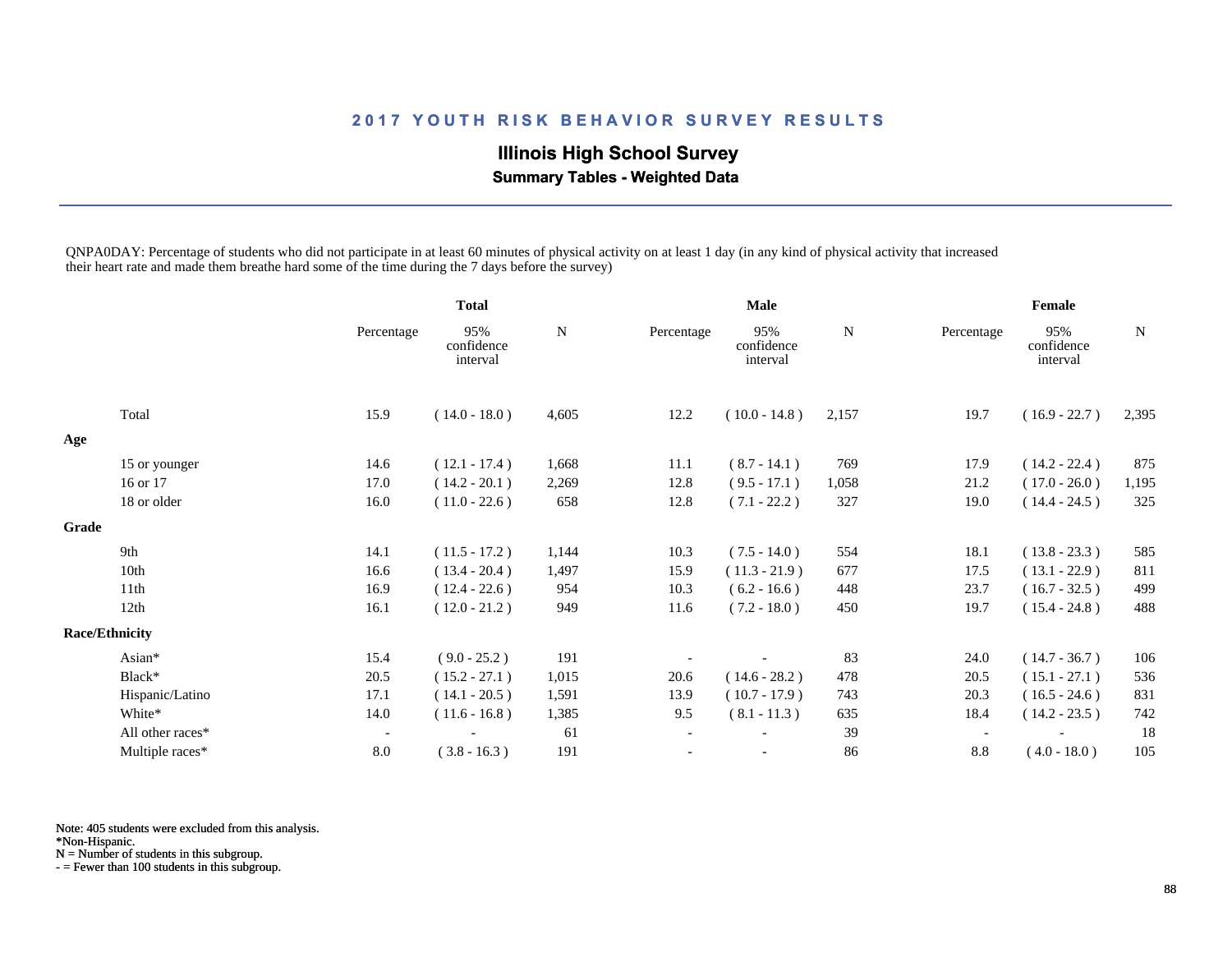## **Illinois High School Survey Summary Tables - Weighted Data**

QNPA7DAY: Percentage of students who were physically active at least 60 minutes per day on all 7 days (in any kind of physical activity that increased their heart rate and made them breathe hard some of the time during the 7 days before the survey)

|       |                       |                          | <b>Total</b>                  |           | <b>Male</b>              |                               |           | Female                   |                               |             |
|-------|-----------------------|--------------------------|-------------------------------|-----------|--------------------------|-------------------------------|-----------|--------------------------|-------------------------------|-------------|
|       |                       | Percentage               | 95%<br>confidence<br>interval | ${\bf N}$ | Percentage               | 95%<br>confidence<br>interval | ${\bf N}$ | Percentage               | 95%<br>confidence<br>interval | $\mathbf N$ |
|       | Total                 | 23.2                     | $(19.9 - 26.8)$               | 4,605     | 30.3                     | $(25.7 - 35.4)$               | 2,157     | 16.1                     | $(13.8 - 18.8)$               | 2,395       |
| Age   |                       |                          |                               |           |                          |                               |           |                          |                               |             |
|       | 15 or younger         | 23.0                     | $(19.9 - 26.4)$               | 1,668     | 26.1                     | $(22.3 - 30.2)$               | 769       | 19.9                     | $(15.9 - 24.7)$               | 875         |
|       | 16 or 17              | 24.4                     | $(18.9 - 30.9)$               | 2,269     | 33.7                     | $(26.9 - 41.2)$               | 1,058     | 15.0                     | $(11.0 - 20.1)$               | 1,195       |
|       | 18 or older           | 20.3                     | $(14.3 - 27.9)$               | 658       | 29.4                     | $(19.2 - 42.3)$               | 327       | 11.0                     | $(7.0 - 16.8)$                | 325         |
| Grade |                       |                          |                               |           |                          |                               |           |                          |                               |             |
|       | 9th                   | 25.7                     | $(21.8 - 30.0)$               | 1,144     | 30.2                     | $(26.3 - 34.5)$               | 554       | 21.0                     | $(15.4 - 27.9)$               | 585         |
|       | 10th                  | 22.5                     | $(19.6 - 25.7)$               | 1,497     | 26.7                     | $(22.2 - 31.7)$               | 677       | 18.0                     | $(14.9 - 21.6)$               | 811         |
|       | 11th                  | 24.3                     | $(18.0 - 32.1)$               | 954       | 33.1                     | $(23.9 - 43.7)$               | 448       | 15.5                     | $(11.1 - 21.2)$               | 499         |
|       | 12th                  | 20.8                     | $(15.5 - 27.4)$               | 949       | 32.6                     | $(22.9 - 44.2)$               | 450       | 9.5                      | $(7.0 - 12.6)$                | 488         |
|       | <b>Race/Ethnicity</b> |                          |                               |           |                          |                               |           |                          |                               |             |
|       | Asian*                | 14.2                     | $(9.9 - 20.0)$                | 191       |                          |                               | 83        | 8.7                      | $(4.4 - 16.6)$                | 106         |
|       | Black*                | 17.8                     | $(14.1 - 22.3)$               | 1,015     | 23.8                     | $(18.2 - 30.5)$               | 478       | 12.8                     | $(8.1 - 19.8)$                | 536         |
|       | Hispanic/Latino       | 19.3                     | $(15.4 - 23.9)$               | 1,591     | 26.5                     | $(20.4 - 33.7)$               | 743       | 12.3                     | $(9.2 - 16.3)$                | 831         |
|       | White*                | 26.4                     | $(21.7 - 31.7)$               | 1,385     | 33.8                     | $(27.4 - 40.9)$               | 635       | 19.1                     | $(15.0 - 24.0)$               | 742         |
|       | All other races*      | $\overline{\phantom{a}}$ |                               | 61        | $\overline{\phantom{a}}$ |                               | 39        | $\overline{\phantom{a}}$ |                               | 18          |
|       | Multiple races*       | 36.1                     | $(23.6 - 50.8)$               | 191       |                          |                               | 86        | 18.9                     | $(10.3 - 32.3)$               | 105         |

Note: 405 students were excluded from this analysis.

\*Non-Hispanic.

N = Number of students in this subgroup.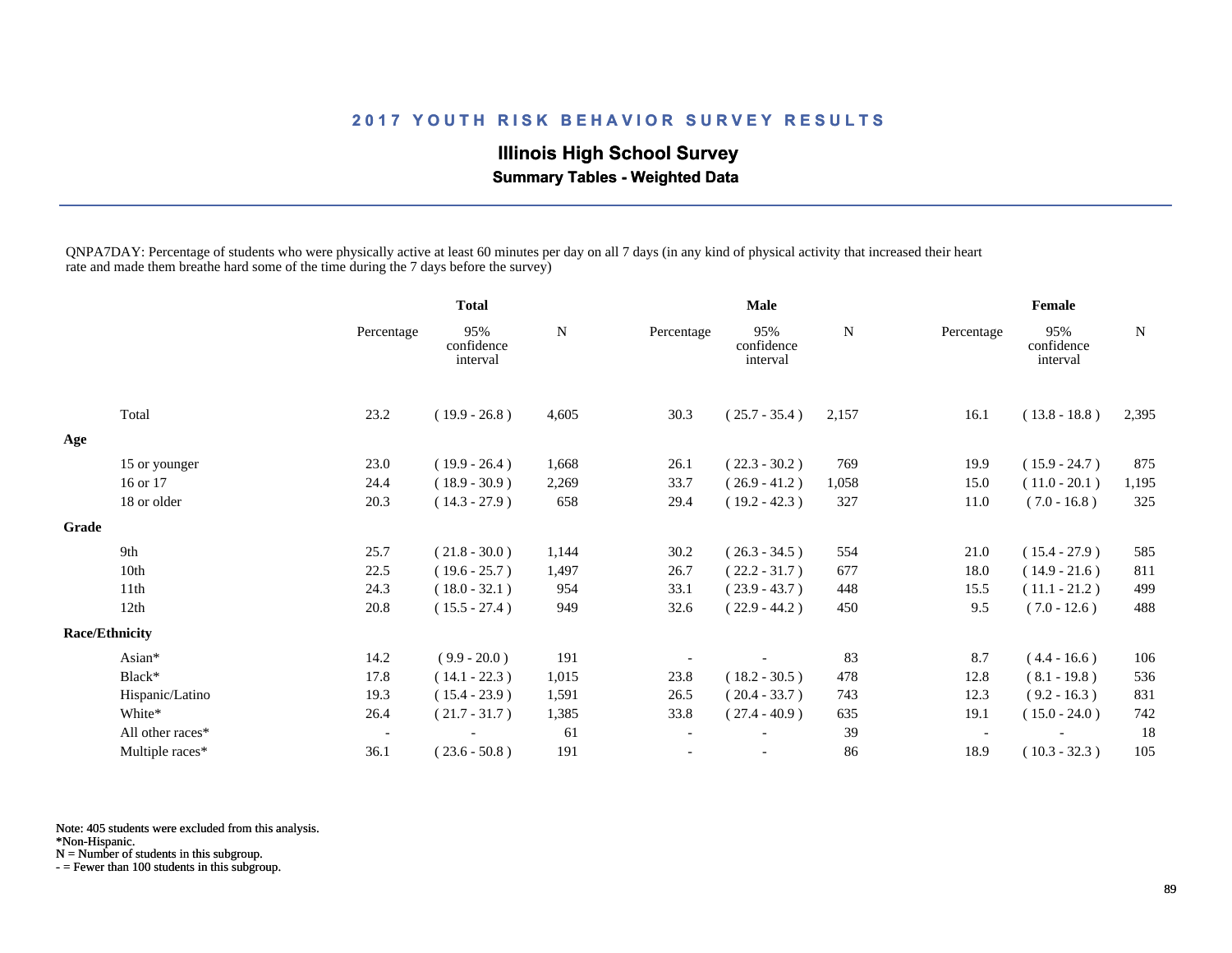## **Illinois High School Survey**

 **Summary Tables - Weighted Data**

QN80: Percentage of students who watched television 3 or more hours per day (on an average school day)

|       |                       |                          | <b>Total</b>                  |       | <b>Male</b>              |                               |       | Female     |                               |             |
|-------|-----------------------|--------------------------|-------------------------------|-------|--------------------------|-------------------------------|-------|------------|-------------------------------|-------------|
|       |                       | Percentage               | 95%<br>confidence<br>interval | N     | Percentage               | 95%<br>confidence<br>interval | N     | Percentage | 95%<br>confidence<br>interval | $\mathbf N$ |
|       | Total                 | 17.9                     | $(15.6 - 20.4)$               | 4,575 | 15.2                     | $(13.0 - 17.7)$               | 2,132 | 20.7       | $(17.2 - 24.9)$               | 2,393       |
| Age   |                       |                          |                               |       |                          |                               |       |            |                               |             |
|       | 15 or younger         | 18.8                     | $(15.9 - 22.1)$               | 1,658 | 16.3                     | $(12.4 - 21.2)$               | 759   | 21.4       | $(17.5 - 25.9)$               | 875         |
|       | 16 or 17              | 16.5                     | $(13.5 - 20.1)$               | 2,250 | 14.0                     | $(11.3 - 17.2)$               | 1,047 | 19.1       | $(14.4 - 24.9)$               | 1,188       |
|       | 18 or older           | 20.0                     | $(14.6 - 26.6)$               | 658   | 16.4                     | $(9.5 - 26.8)$                | 323   | 24.4       | $(18.9 - 30.9)$               | 330         |
| Grade |                       |                          |                               |       |                          |                               |       |            |                               |             |
|       | 9th                   | 21.5                     | $(19.2 - 23.9)$               | 1,130 | 18.0                     | $(13.7 - 23.3)$               | 541   | 24.7       | $(20.6 - 29.2)$               | 585         |
|       | 10th                  | 16.6                     | $(14.2 - 19.2)$               | 1,488 | 15.9                     | $(13.2 - 19.1)$               | 668   | 17.2       | $(14.0 - 20.9)$               | 811         |
|       | 11th                  | 16.3                     | $(12.7 - 20.8)$               | 950   | 12.8                     | $(9.6 - 16.8)$                | 448   | 20.0       | $(13.8 - 27.9)$               | 495         |
|       | 12th                  | 18.0                     | $(13.7 - 23.1)$               | 947   | 14.5                     | $(8.8 - 23.1)$                | 447   | 22.2       | $(17.0 - 28.4)$               | 490         |
|       | <b>Race/Ethnicity</b> |                          |                               |       |                          |                               |       |            |                               |             |
|       | Asian*                | 11.8                     | $(8.8 - 15.6)$                | 190   |                          |                               | 83    | 13.4       | $(7.4 - 23.0)$                | 106         |
|       | Black*                | 31.3                     | $(24.1 - 39.5)$               | 1,014 | 22.7                     | $(17.5 - 28.8)$               | 479   | 38.9       | $(28.4 - 50.5)$               | 534         |
|       | Hispanic/Latino       | 18.5                     | $(14.4 - 23.5)$               | 1,583 | 16.7                     | $(12.0 - 22.9)$               | 733   | 20.0       | $(13.6 - 28.4)$               | 834         |
|       | White*                | 15.0                     | $(12.5 - 17.7)$               | 1,370 | 14.0                     | $(11.2 - 17.4)$               | 624   | 16.2       | $(12.4 - 20.9)$               | 738         |
|       | All other races*      | $\overline{\phantom{a}}$ |                               | 64    | $\overline{\phantom{a}}$ |                               | 39    |            |                               | 20          |
|       | Multiple races*       | 15.5                     | $(8.9 - 25.6)$                | 189   |                          |                               | 84    | 23.0       | $(13.5 - 36.4)$               | 105         |

Note: 435 students were excluded from this analysis.

\*Non-Hispanic.

N = Number of students in this subgroup.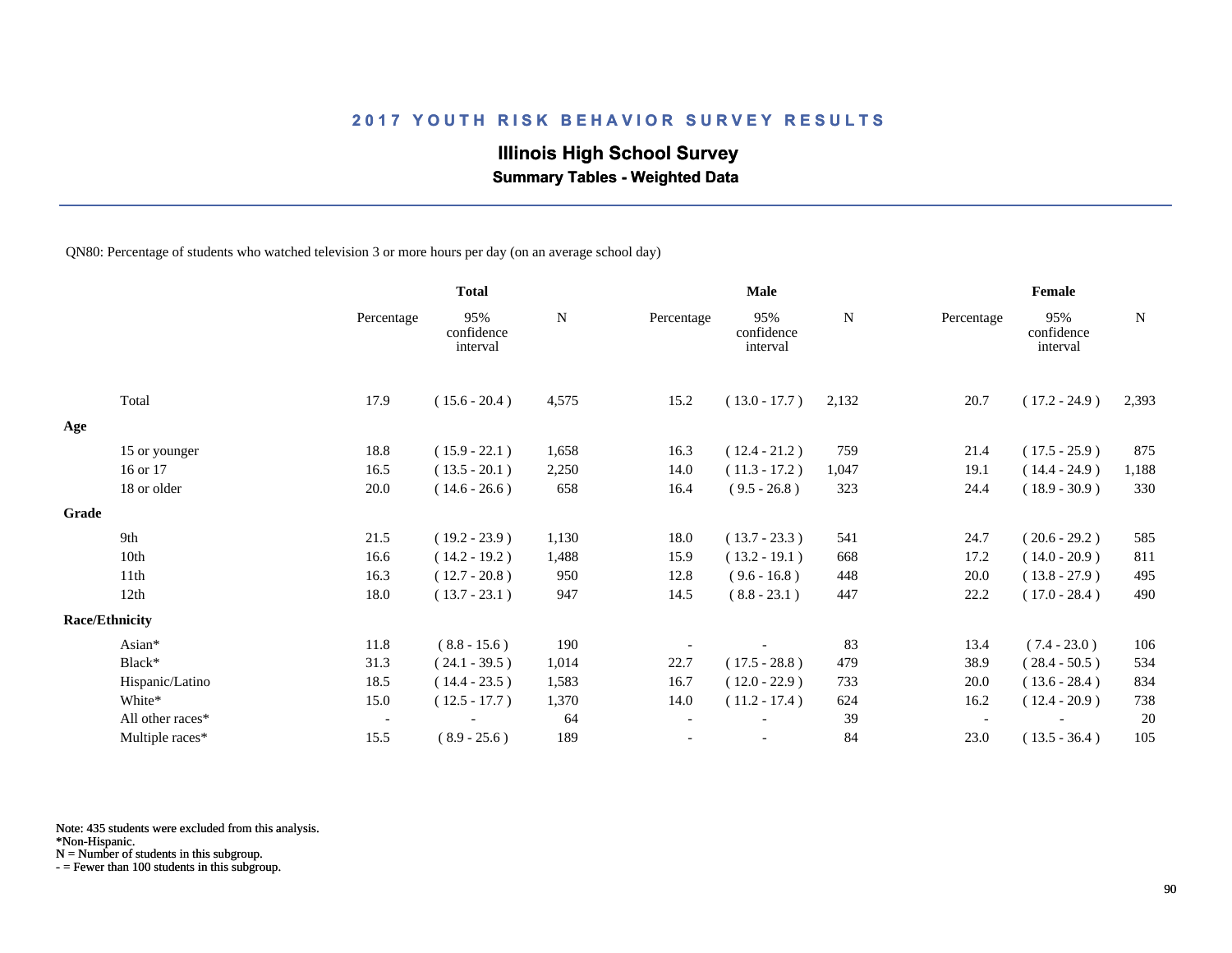## **Illinois High School Survey**

 **Summary Tables - Weighted Data**

QN81: Percentage of students who played video or computer games or used a computer 3 or more hours per day (counting time spent on things such as Xbox, PlayStation, an iPad or other tablet, a smartphone, texting, YouTube, Instagram, Facebook, or other social media, for something that was not school work, on an average school day)

|       |                       |                          | <b>Total</b>                  |             | Male       |                               |       | Female     |                               |       |
|-------|-----------------------|--------------------------|-------------------------------|-------------|------------|-------------------------------|-------|------------|-------------------------------|-------|
|       |                       | Percentage               | 95%<br>confidence<br>interval | $\mathbf N$ | Percentage | 95%<br>confidence<br>interval | N     | Percentage | 95%<br>confidence<br>interval | N     |
|       | Total                 | 41.4                     | $(39.5 - 43.3)$               | 4,596       | 39.9       | $(36.5 - 43.4)$               | 2,146 | 42.7       | $(40.3 - 45.2)$               | 2,399 |
| Age   |                       |                          |                               |             |            |                               |       |            |                               |       |
|       | 15 or younger         | 46.0                     | $(42.6 - 49.5)$               | 1,659       | 46.4       | $(40.5 - 52.4)$               | 762   | 46.0       | $(42.1 - 50.0)$               | 872   |
|       | 16 or 17              | 39.9                     | $(37.4 - 42.4)$               | 2,263       | 36.8       | $(32.9 - 41.0)$               | 1,054 | 42.7       | $(39.3 - 46.1)$               | 1,193 |
|       | 18 or older           | 35.5                     | $(29.8 - 41.6)$               | 665         | 35.2       | $(28.1 - 43.0)$               | 327   | 35.3       | $(25.7 - 46.4)$               | 334   |
| Grade |                       |                          |                               |             |            |                               |       |            |                               |       |
|       | 9th                   | 46.7                     | $(42.1 - 51.2)$               | 1,131       | 46.6       | $(40.4 - 52.8)$               | 544   | 46.6       | $(39.4 - 54.0)$               | 582   |
|       | 10th                  | 41.7                     | $(38.5 - 44.9)$               | 1,498       | 41.3       | $(37.9 - 44.8)$               | 676   | 41.8       | $(37.7 - 45.9)$               | 813   |
|       | 11 <sup>th</sup>      | 41.2                     | $(37.3 - 45.2)$               | 956         | 38.9       | $(30.0 - 48.7)$               | 448   | 43.2       | $(37.6 - 49.0)$               | 500   |
|       | 12th                  | 36.3                     | $(32.7 - 39.9)$               | 951         | 32.8       | $(27.6 - 38.4)$               | 450   | 40.3       | $(33.2 - 47.7)$               | 492   |
|       | <b>Race/Ethnicity</b> |                          |                               |             |            |                               |       |            |                               |       |
|       | Asian*                | 33.7                     | $(25.5 - 43.0)$               | 191         |            |                               | 83    | 35.1       | $(25.4 - 46.2)$               | 107   |
|       | Black*                | 45.6                     | $(40.7 - 50.7)$               | 1,021       | 45.6       | $(35.8 - 55.7)$               | 485   | 45.6       | $(38.9 - 52.6)$               | 535   |
|       | Hispanic/Latino       | 41.3                     | $(36.4 - 46.3)$               | 1,586       | 38.5       | $(31.5 - 46.0)$               | 737   | 43.9       | $(37.8 - 50.1)$               | 833   |
|       | White*                | 41.2                     | $(37.2 - 45.3)$               | 1,379       | 39.9       | $(34.2 - 45.9)$               | 632   | 41.7       | $(37.1 - 46.5)$               | 740   |
|       | All other races*      | $\overline{\phantom{a}}$ |                               | 64          |            |                               | 39    |            |                               | 20    |
|       | Multiple races*       | 38.1                     | $(23.0 - 55.9)$               | 186         |            | $\overline{\phantom{a}}$      | 80    | 44.3       | $(23.0 - 68.0)$               | 106   |

Note: 414 students were excluded from this analysis.

\*Non-Hispanic.

N = Number of students in this subgroup.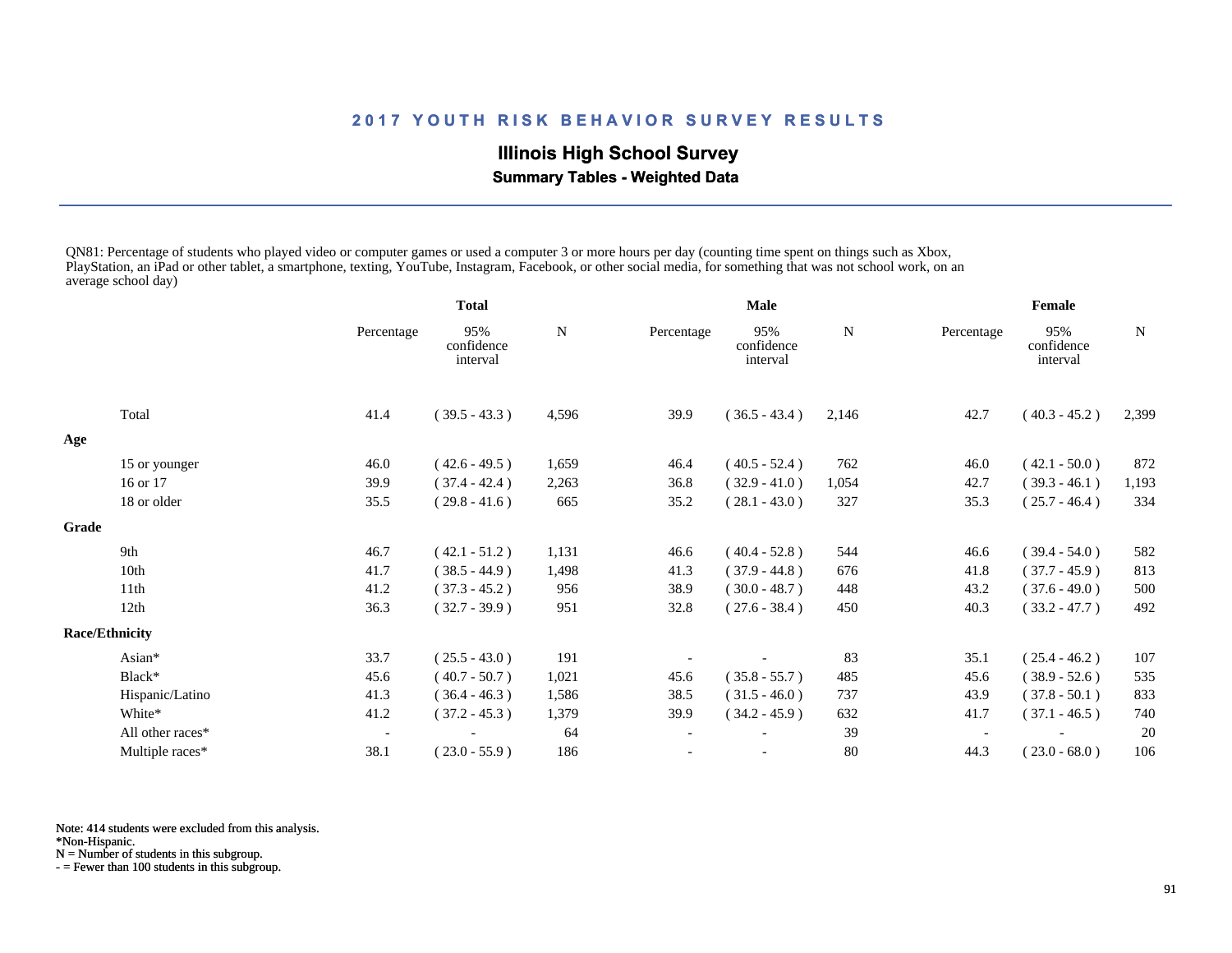## **Illinois High School Survey Summary Tables - Weighted Data**

QN82: Percentage of students who attended physical education (PE) classes on 1 or more days (in an average week when they were in school)

|       |                       |                          | <b>Total</b>                  |           |                          | <b>Male</b>                   |       |                          | Female                        |           |
|-------|-----------------------|--------------------------|-------------------------------|-----------|--------------------------|-------------------------------|-------|--------------------------|-------------------------------|-----------|
|       |                       | Percentage               | 95%<br>confidence<br>interval | ${\bf N}$ | Percentage               | 95%<br>confidence<br>interval | N     | Percentage               | 95%<br>confidence<br>interval | ${\bf N}$ |
|       | Total                 | 82.7                     | $(74.8 - 88.5)$               | 4,520     | 84.8                     | $(79.4 - 89.0)$               | 2,111 | 81.0                     | $(69.7 - 88.8)$               | 2,360     |
| Age   |                       |                          |                               |           |                          |                               |       |                          |                               |           |
|       | 15 or younger         | 82.4                     | $(72.4 - 89.3)$               | 1,628     | 83.5                     | $(76.0 - 89.1)$               | 748   | 82.4                     | $(67.9 - 91.2)$               | 858       |
|       | 16 or 17              | 82.2                     | $(73.9 - 88.3)$               | 2,234     | 84.7                     | $(77.4 - 90.0)$               | 1,042 | 79.9                     | $(68.6 - 87.9)$               | 1,176     |
|       | 18 or older           | 84.3                     | $(75.8 - 90.2)$               | 649       | 87.5                     | $(81.1 - 92.0)$               | 319   | 81.3                     | $(67.2 - 90.2)$               | 326       |
| Grade |                       |                          |                               |           |                          |                               |       |                          |                               |           |
|       | 9th                   | 86.7                     | $(77.0 - 92.7)$               | 1,106     | 86.4                     | $(79.5 - 91.2)$               | 529   | 87.0                     | $(72.8 - 94.3)$               | 572       |
|       | 10th                  | 72.6                     | $(57.4 - 83.9)$               | 1,476     | 75.5                     | $(63.6 - 84.5)$               | 669   | 70.1                     | $(51.0 - 84.0)$               | 799       |
|       | 11th                  | 87.5                     | $(81.6 - 91.7)$               | 943       | 89.2                     | $(82.6 - 93.4)$               | 444   | 85.7                     | $(75.6 - 92.0)$               | 492       |
|       | 12th                  | 84.7                     | $(78.4 - 89.4)$               | 936       | 89.4                     | $(84.6 - 92.8)$               | 441   | 81.9                     | $(68.8 - 90.3)$               | 486       |
|       | <b>Race/Ethnicity</b> |                          |                               |           |                          |                               |       |                          |                               |           |
|       | Asian*                | 85.9                     | $(78.3 - 91.1)$               | 186       |                          |                               | 80    | 82.5                     | $(68.3 - 91.1)$               | 104       |
|       | Black*                | 75.6                     | $(64.7 - 83.9)$               | 1,005     | 73.4                     | $(62.4 - 82.1)$               | 474   | 77.5                     | $(66.0 - 85.9)$               | 530       |
|       | Hispanic/Latino       | 82.0                     | $(72.8 - 88.6)$               | 1,558     | 86.8                     | $(81.7 - 90.7)$               | 724   | 77.3                     | $(63.1 - 87.1)$               | 820       |
|       | White*                | 84.8                     | $(75.0 - 91.3)$               | 1,362     | 86.1                     | $(79.5 - 90.8)$               | 627   | 83.6                     | $(69.1 - 92.0)$               | 728       |
|       | All other races*      | $\overline{\phantom{a}}$ |                               | 61        | $\overline{\phantom{a}}$ |                               | 38    | $\overline{\phantom{a}}$ |                               | 19        |
|       | Multiple races*       | 82.1                     | $(70.6 - 89.8)$               | 186       |                          |                               | 83    | 82.7                     | $(71.1 - 90.3)$               | 103       |

Note: 490 students were excluded from this analysis.

\*Non-Hispanic.

N = Number of students in this subgroup.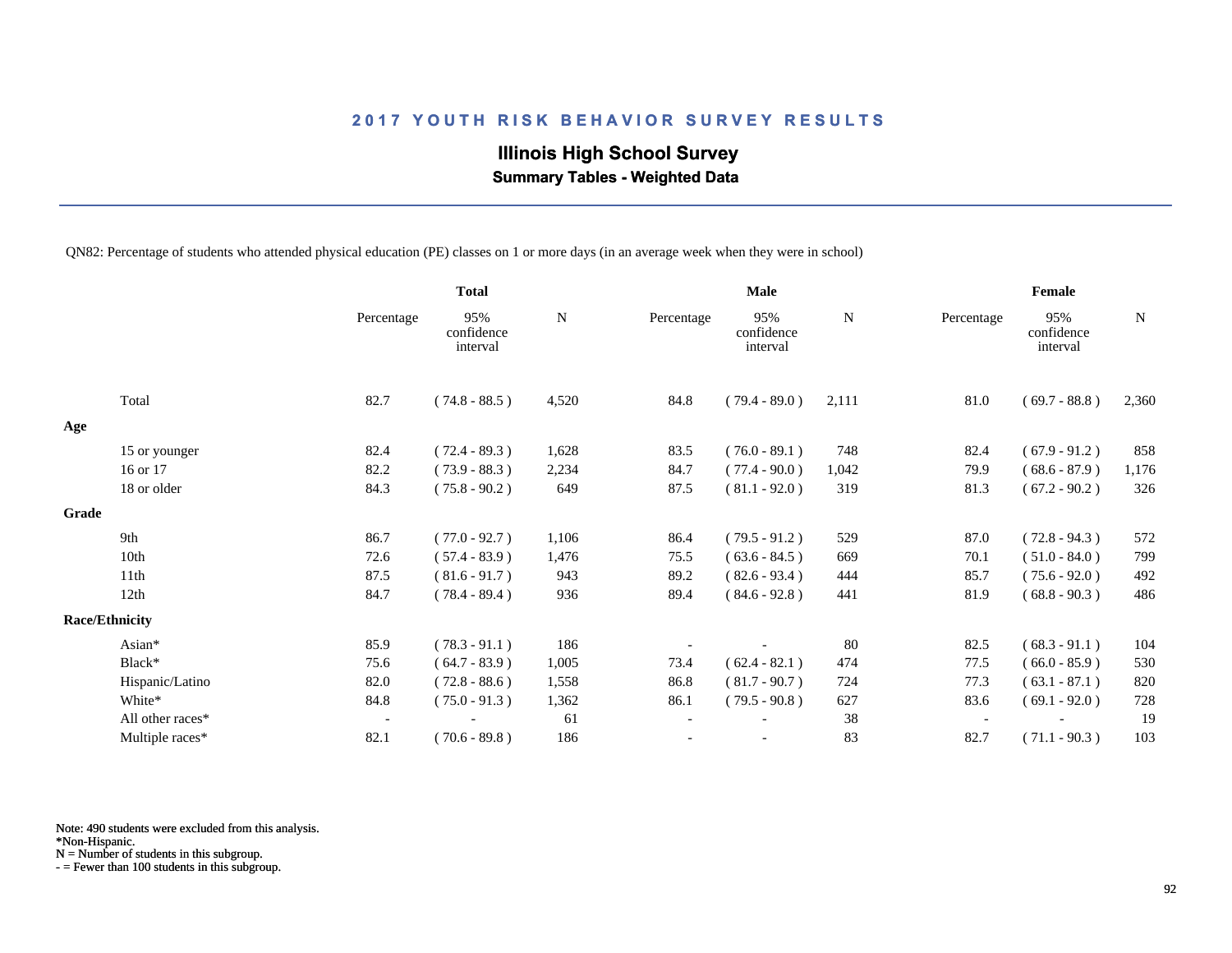## **Illinois High School Survey Summary Tables - Weighted Data**

QNDLYPE: Percentage of students who attended physical education (PE) classes on all 5 days (in an average week when they were in school)

|       |                       |                          | <b>Total</b>                  |           |                          | <b>Male</b>                   |       |                          | Female                        |       |
|-------|-----------------------|--------------------------|-------------------------------|-----------|--------------------------|-------------------------------|-------|--------------------------|-------------------------------|-------|
|       |                       | Percentage               | 95%<br>confidence<br>interval | ${\bf N}$ | Percentage               | 95%<br>confidence<br>interval | N     | Percentage               | 95%<br>confidence<br>interval | N     |
|       | Total                 | 68.4                     | $(59.9 - 75.8)$               | 4,520     | 69.5                     | $(62.9 - 75.3)$               | 2,111 | 67.8                     | $(56.3 - 77.5)$               | 2,360 |
| Age   |                       |                          |                               |           |                          |                               |       |                          |                               |       |
|       | 15 or younger         | 62.4                     | $(50.4 - 73.1)$               | 1,628     | 60.9                     | $(50.0 - 70.8)$               | 748   | 64.9                     | $(49.4 - 77.9)$               | 858   |
|       | 16 or 17              | 72.1                     | $(64.4 - 78.7)$               | 2,234     | 75.4                     | $(70.0 - 80.1)$               | 1,042 | 69.3                     | $(57.6 - 79.0)$               | 1,176 |
|       | 18 or older           | 69.9                     | $(61.9 - 76.9)$               | 649       | 70.4                     | $(62.3 - 77.4)$               | 319   | 69.6                     | $(55.7 - 80.7)$               | 326   |
| Grade |                       |                          |                               |           |                          |                               |       |                          |                               |       |
|       | 9th                   | 61.8                     | $(45.4 - 76.0)$               | 1,106     | 59.8                     | $(45.5 - 72.6)$               | 529   | 63.9                     | $(44.2 - 79.9)$               | 572   |
|       | 10th                  | 64.9                     | $(53.5 - 74.9)$               | 1,476     | 66.4                     | $(58.0 - 73.9)$               | 669   | 63.8                     | $(47.6 - 77.4)$               | 799   |
|       | 11th                  | 77.5                     | $(68.7 - 84.5)$               | 943       | 79.3                     | $(70.9 - 85.8)$               | 444   | 76.2                     | $(63.2 - 85.6)$               | 492   |
|       | 12th                  | 70.3                     | $(63.2 - 76.4)$               | 936       | 73.7                     | $(68.1 - 78.6)$               | 441   | 68.3                     | $(53.8 - 79.9)$               | 486   |
|       | <b>Race/Ethnicity</b> |                          |                               |           |                          |                               |       |                          |                               |       |
|       | Asian*                | 76.2                     | $(66.6 - 83.7)$               | 186       |                          |                               | 80    | 78.4                     | $(62.8 - 88.7)$               | 104   |
|       | Black*                | 57.3                     | $(44.5 - 69.2)$               | 1,005     | 53.6                     | $(41.4 - 65.4)$               | 474   | 60.5                     | $(46.2 - 73.1)$               | 530   |
|       | Hispanic/Latino       | 61.5                     | $(50.2 - 71.7)$               | 1,558     | 63.7                     | $(54.1 - 72.4)$               | 724   | 59.7                     | $(44.5 - 73.3)$               | 820   |
|       | White*                | 74.6                     | $(65.2 - 82.1)$               | 1,362     | 76.8                     | $(69.6 - 82.8)$               | 627   | 72.2                     | $(59.6 - 82.0)$               | 728   |
|       | All other races*      | $\overline{\phantom{a}}$ |                               | 61        | $\overline{\phantom{a}}$ |                               | 38    | $\overline{\phantom{a}}$ |                               | 19    |
|       | Multiple races*       | 70.6                     | $(56.6 - 81.5)$               | 186       |                          |                               | 83    | 78.9                     | $(64.7 - 88.4)$               | 103   |

Note: 490 students were excluded from this analysis.

\*Non-Hispanic.

N = Number of students in this subgroup.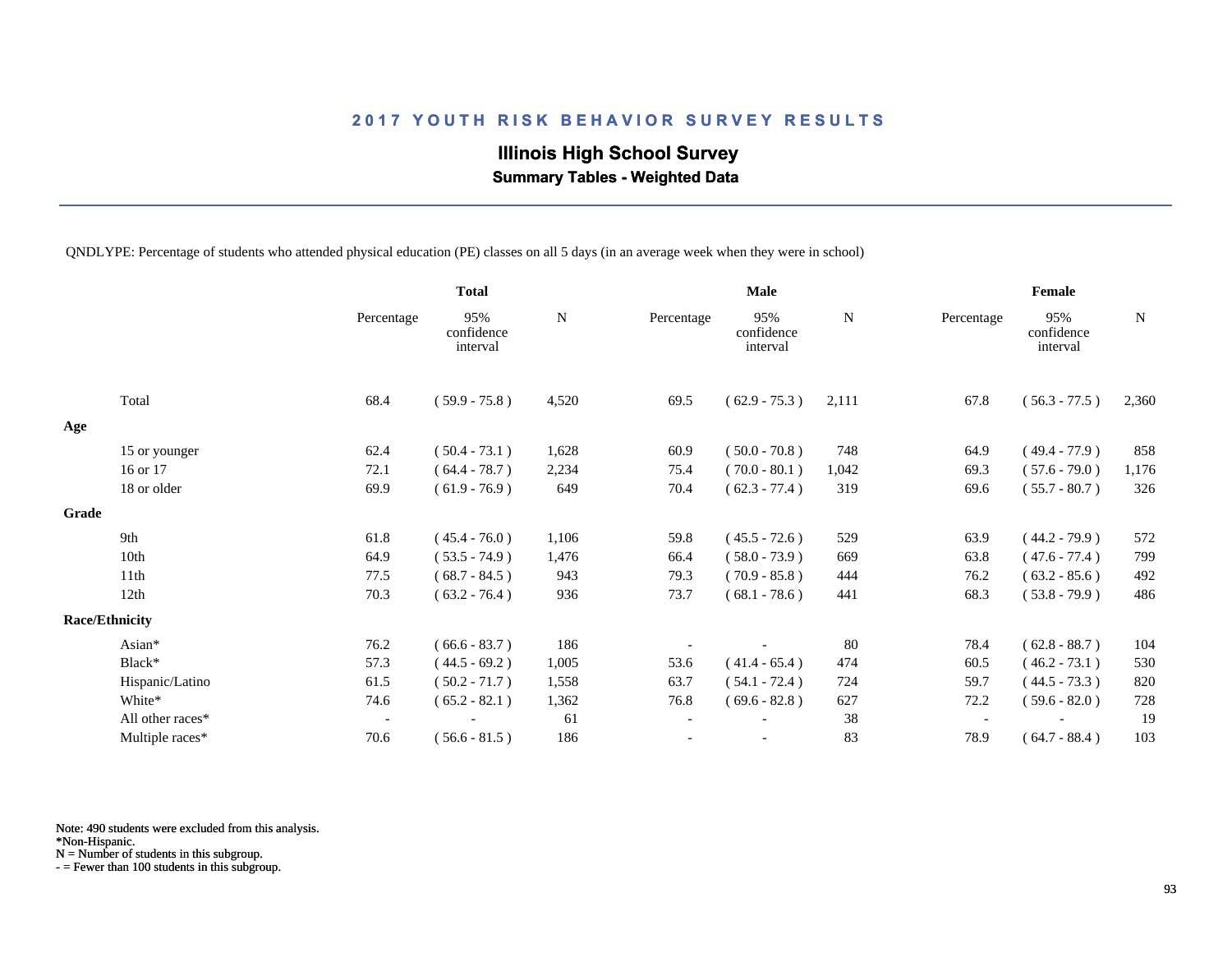## **Illinois High School Survey Summary Tables - Weighted Data**

QN83: Percentage of students who played on at least one sports team (counting any teams run by their school or community groups, during the 12 months before the survey)

|       |                       |                          | <b>Total</b>                  |       | <b>Male</b>              |                               |             | Female                   |                               |       |
|-------|-----------------------|--------------------------|-------------------------------|-------|--------------------------|-------------------------------|-------------|--------------------------|-------------------------------|-------|
|       |                       | Percentage               | 95%<br>confidence<br>interval | N     | Percentage               | 95%<br>confidence<br>interval | $\mathbf N$ | Percentage               | 95%<br>confidence<br>interval | N     |
|       | Total                 | 55.2                     | $(50.9 - 59.5)$               | 4,514 | 60.2                     | $(54.4 - 65.7)$               | 2,101       | 50.4                     | $(45.3 - 55.4)$               | 2,364 |
| Age   |                       |                          |                               |       |                          |                               |             |                          |                               |       |
|       | 15 or younger         | 60.7                     | $(56.7 - 64.6)$               | 1,637 | 64.7                     | $(57.9 - 70.9)$               | 749         | 57.1                     | $(51.7 - 62.4)$               | 867   |
|       | 16 or 17              | 51.4                     | $(45.2 - 57.5)$               | 2,224 | 56.1                     | $(49.1 - 63.0)$               | 1,035       | 47.2                     | $(39.4 - 55.1)$               | 1,173 |
|       | 18 or older           | 53.8                     | $(44.2 - 63.1)$               | 643   | 62.2                     | $(46.3 - 75.8)$               | 314         | 44.9                     | $(37.6 - 52.6)$               | 324   |
| Grade |                       |                          |                               |       |                          |                               |             |                          |                               |       |
|       | 9th                   | 59.4                     | $(53.4 - 65.1)$               | 1,114 | 62.5                     | $(55.4 - 69.2)$               | 533         | 56.1                     | $(49.5 - 62.6)$               | 577   |
|       | 10th                  | 58.6                     | $(53.7 - 63.4)$               | 1,480 | 63.1                     | $(56.0 - 69.8)$               | 670         | 54.5                     | $(48.8 - 60.1)$               | 802   |
|       | 11th                  | 50.1                     | $(41.9 - 58.2)$               | 930   | 56.1                     | $(44.1 - 67.5)$               | 433         | 45.0                     | $(34.1 - 56.5)$               | 490   |
|       | 12th                  | 51.2                     | $(44.1 - 58.2)$               | 930   | 57.8                     | $(48.7 - 66.4)$               | 438         | 44.6                     | $(36.3 - 53.2)$               | 483   |
|       | <b>Race/Ethnicity</b> |                          |                               |       |                          |                               |             |                          |                               |       |
|       | Asian*                | 53.2                     | $(42.7 - 63.5)$               | 187   |                          |                               | 80          | 44.4                     | $(29.8 - 60.0)$               | 105   |
|       | Black*                | 51.9                     | $(42.3 - 61.3)$               | 1,008 | 61.3                     | $(50.1 - 71.5)$               | 475         | 44.0                     | $(33.0 - 55.6)$               | 532   |
|       | Hispanic/Latino       | 52.3                     | $(48.3 - 56.3)$               | 1,550 | 59.6                     | $(51.0 - 67.6)$               | 718         | 45.3                     | $(40.4 - 50.3)$               | 817   |
|       | White*                | 57.7                     | $(52.0 - 63.2)$               | 1,357 | 60.3                     | $(53.2 - 67.0)$               | 621         | 55.2                     | $(48.2 - 62.0)$               | 728   |
|       | All other races*      | $\overline{\phantom{a}}$ |                               | 61    | $\overline{\phantom{a}}$ |                               | 38          | $\overline{\phantom{a}}$ |                               | 19    |
|       | Multiple races*       | 57.3                     | $(41.2 - 72.1)$               | 187   |                          |                               | 81          | 54.2                     | $(39.5 - 68.2)$               | 106   |

Note: 496 students were excluded from this analysis.

\*Non-Hispanic.

N = Number of students in this subgroup.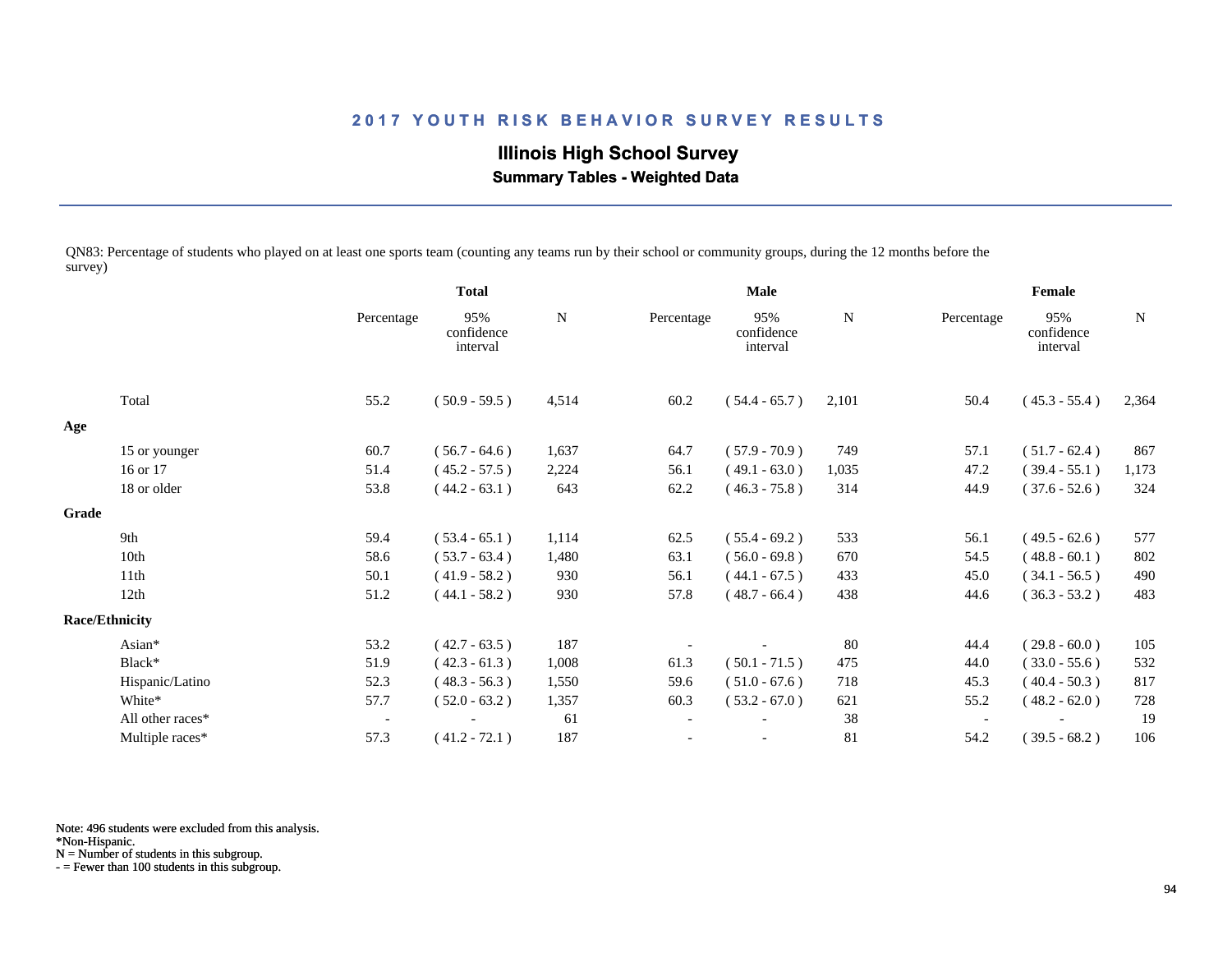## **Illinois High School Survey Summary Tables - Weighted Data**

QN85: Percentage of students who were ever tested for human immunodeficiency virus (HIV) (not counting tests done if they donated blood)

|       |                       |                          | <b>Total</b>                  |           |                          | <b>Male</b>                   |           |            | Female                        |           |
|-------|-----------------------|--------------------------|-------------------------------|-----------|--------------------------|-------------------------------|-----------|------------|-------------------------------|-----------|
|       |                       | Percentage               | 95%<br>confidence<br>interval | ${\bf N}$ | Percentage               | 95%<br>confidence<br>interval | ${\bf N}$ | Percentage | 95%<br>confidence<br>interval | ${\bf N}$ |
|       | Total                 | 15.8                     | $(13.8 - 18.0)$               | 4,428     | 17.8                     | $(15.1 - 20.9)$               | 2,061     | 13.9       | $(11.6 - 16.6)$               | 2,322     |
| Age   |                       |                          |                               |           |                          |                               |           |            |                               |           |
|       | 15 or younger         | 11.9                     | $(8.8 - 15.9)$                | 1,608     | 13.3                     | $(9.6 - 18.1)$                | 737       | 10.0       | $(7.2 - 13.8)$                | 852       |
|       | 16 or 17              | 17.6                     | $(14.5 - 21.3)$               | 2,174     | 20.8                     | $(16.0 - 26.6)$               | 1,012     | 14.7       | $(11.6 - 18.5)$               | 1,146     |
|       | 18 or older           | 19.0                     | $(14.1 - 25.2)$               | 638       | 18.9                     | $(13.1 - 26.5)$               | 309       | 19.9       | $(12.9 - 29.2)$               | 324       |
| Grade |                       |                          |                               |           |                          |                               |           |            |                               |           |
|       | 9th                   | 13.0                     | $(10.1 - 16.5)$               | 1,098     | 14.3                     | $(10.6 - 18.9)$               | 530       | 11.7       | $(8.9 - 15.3)$                | 564       |
|       | 10th                  | 13.0                     | $(10.6 - 15.9)$               | 1,448     | 17.8                     | $(14.2 - 22.1)$               | 653       | 8.2        | $(5.8 - 11.4)$                | 789       |
|       | 11th                  | 17.2                     | $(12.6 - 23.1)$               | 912       | 18.3                     | $(12.1 - 26.9)$               | 429       | 16.3       | $(12.0 - 21.8)$               | 476       |
|       | 12th                  | 20.3                     | $(16.4 - 24.8)$               | 917       | 20.9                     | $(15.7 - 27.3)$               | 426       | 19.3       | $(14.2 - 25.8)$               | 481       |
|       | <b>Race/Ethnicity</b> |                          |                               |           |                          |                               |           |            |                               |           |
|       | Asian*                | 14.2                     | $(8.3 - 23.2)$                | 189       |                          |                               | 82        | 8.6        | $(3.3 - 20.6)$                | 106       |
|       | Black*                | 21.8                     | $(18.2 - 25.9)$               | 979       | 26.6                     | $(18.4 - 36.6)$               | 458       | 17.9       | $(14.5 - 21.8)$               | 520       |
|       | Hispanic/Latino       | 17.8                     | $(15.1 - 21.0)$               | 1,508     | 17.5                     | $(13.2 - 22.9)$               | 701       | 18.2       | $(14.9 - 22.0)$               | 793       |
|       | White*                | 13.2                     | $(10.8 - 16.1)$               | 1,350     | 15.0                     | $(12.5 - 18.0)$               | 617       | 11.7       | $(7.8 - 17.2)$                | 725       |
|       | All other races*      | $\overline{\phantom{a}}$ |                               | 61        | $\overline{\phantom{a}}$ |                               | 38        |            |                               | 19        |
|       | Multiple races*       | 14.0                     | $(7.9 - 23.5)$                | 189       |                          |                               | 84        | 12.0       | $(4.1 - 30.5)$                | 105       |

Note: 582 students were excluded from this analysis.

\*Non-Hispanic.

N = Number of students in this subgroup.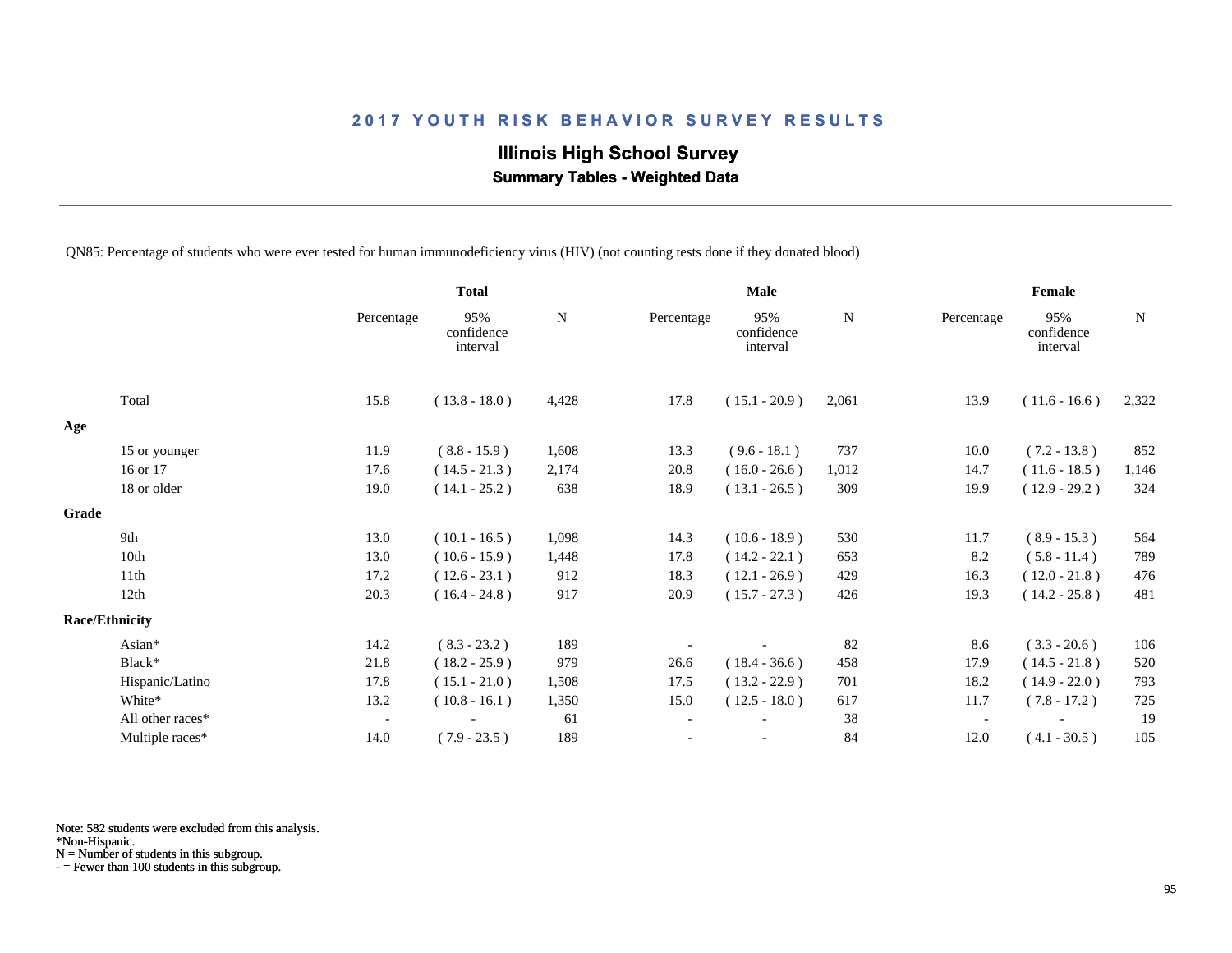## **Illinois High School Survey Summary Tables - Weighted Data**

QN86: Percentage of students who saw a dentist (for a check-up, exam, teeth cleaning, or other dental work, during the 12 months before the survey)

|       |                       |                          | <b>Total</b>                  |       |                          | <b>Male</b>                   |             |                          | <b>Female</b>                 |       |
|-------|-----------------------|--------------------------|-------------------------------|-------|--------------------------|-------------------------------|-------------|--------------------------|-------------------------------|-------|
|       |                       | Percentage               | 95%<br>confidence<br>interval | N     | Percentage               | 95%<br>confidence<br>interval | $\mathbf N$ | Percentage               | 95%<br>confidence<br>interval | N     |
|       | Total                 | 71.2                     | $(66.6 - 75.5)$               | 4,576 | 68.7                     | $(64.3 - 72.7)$               | 2,136       | 74.2                     | $(68.3 - 79.3)$               | 2,387 |
| Age   |                       |                          |                               |       |                          |                               |             |                          |                               |       |
|       | 15 or younger         | 75.0                     | $(71.4 - 78.4)$               | 1,657 | 74.6                     | $(70.6 - 78.2)$               | 759         | 75.9                     | $(72.0 - 79.5)$               | 873   |
|       | 16 or 17              | 73.2                     | $(67.9 - 78.0)$               | 2,249 | 70.5                     | $(64.9 - 75.4)$               | 1,050       | 76.9                     | $(69.0 - 83.2)$               | 1,183 |
|       | 18 or older           | 57.3                     | $(50.5 - 63.8)$               | 660   | 51.4                     | $(42.9 - 59.8)$               | 324         | 62.1                     | $(51.5 - 71.6)$               | 331   |
| Grade |                       |                          |                               |       |                          |                               |             |                          |                               |       |
|       | 9th                   | 73.5                     | $(68.7 - 77.7)$               | 1,132 | 73.4                     | $(67.2 - 78.7)$               | 543         | 73.8                     | $(69.0 - 78.0)$               | 584   |
|       | 10th                  | 77.1                     | $(74.2 - 79.8)$               | 1,490 | 74.7                     | $(70.5 - 78.6)$               | 672         | 80.0                     | $(77.1 - 82.6)$               | 809   |
|       | 11th                  | 72.5                     | $(66.5 - 77.8)$               | 947   | 69.3                     | $(59.9 - 77.3)$               | 447         | 77.0                     | $(68.5 - 83.7)$               | 492   |
|       | 12th                  | 61.8                     | $(54.5 - 68.7)$               | 946   | 57.4                     | $(49.9 - 64.6)$               | 446         | 65.8                     | $(56.0 - 74.4)$               | 490   |
|       | <b>Race/Ethnicity</b> |                          |                               |       |                          |                               |             |                          |                               |       |
|       | Asian*                | 80.4                     | $(70.2 - 87.6)$               | 191   |                          |                               | 82          | 70.3                     | $(58.8 - 79.7)$               | 107   |
|       | Black*                | 58.7                     | $(51.4 - 65.6)$               | 1,022 | 60.5                     | $(53.5 - 67.0)$               | 483         | 57.2                     | $(47.0 - 66.8)$               | 538   |
|       | Hispanic/Latino       | 68.9                     | $(64.0 - 73.5)$               | 1,565 | 62.3                     | $(56.2 - 68.0)$               | 729         | 75.6                     | $(68.6 - 81.6)$               | 820   |
|       | White*                | 75.8                     | $(71.4 - 79.7)$               | 1,380 | 73.4                     | $(68.6 - 77.6)$               | 632         | 78.4                     | $(72.0 - 83.7)$               | 740   |
|       | All other races*      | $\overline{\phantom{a}}$ |                               | 63    | $\overline{\phantom{a}}$ |                               | 38          | $\overline{\phantom{a}}$ |                               | 20    |
|       | Multiple races*       | 65.4                     | $(47.0 - 80.1)$               | 188   |                          |                               | 83          | 76.5                     | $(60.3 - 87.5)$               | 105   |

Note: 434 students were excluded from this analysis.

\*Non-Hispanic.

N = Number of students in this subgroup.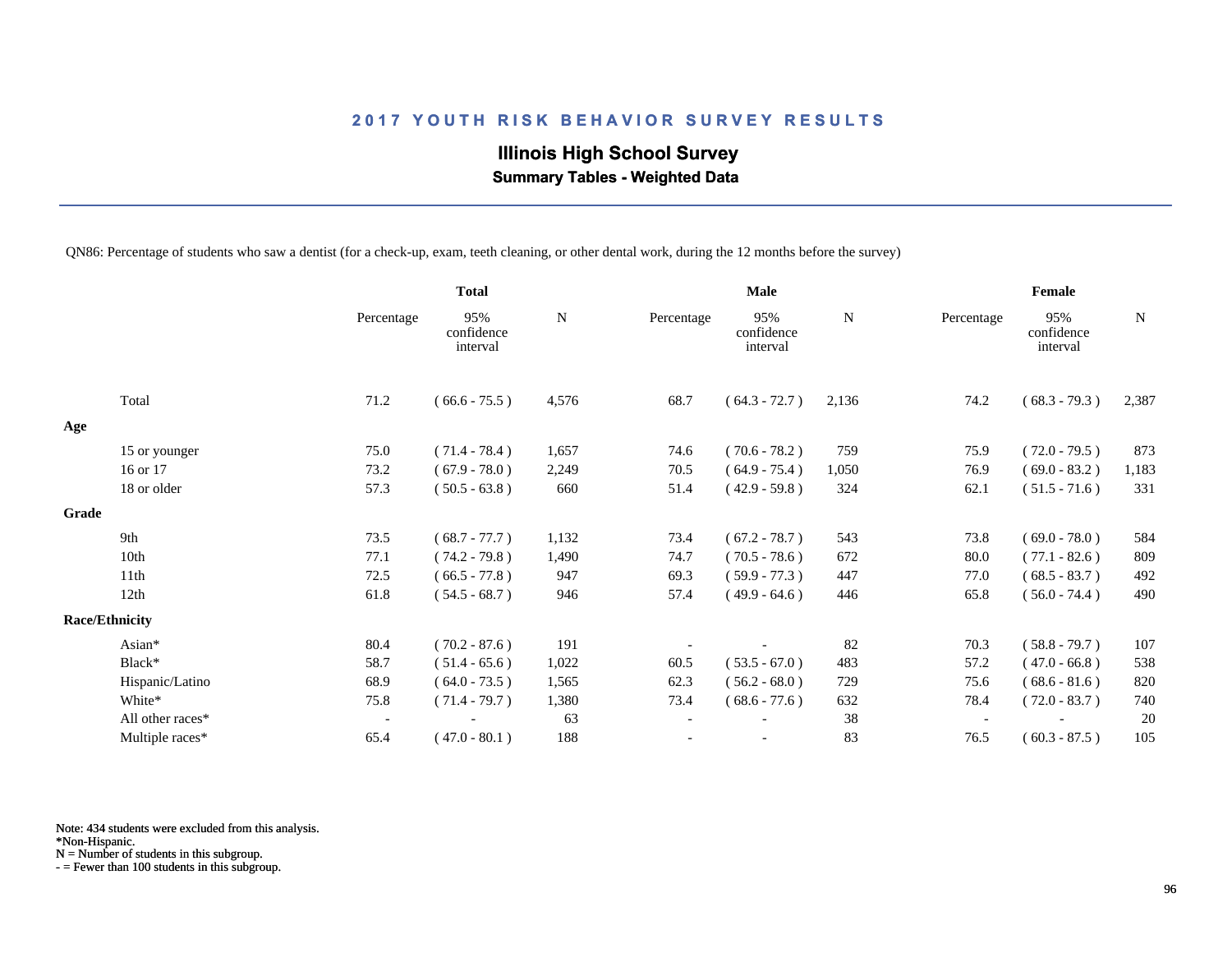## **Illinois High School Survey**

 **Summary Tables - Weighted Data**

QNNODNT: Percentage of students who never saw a dentist (for a check-up, exam, teeth cleaning, or other dental work)

|                       |                  |                          | <b>Total</b>                  |           |                          | <b>Male</b>                   |           | Female                   |                               |           |  |
|-----------------------|------------------|--------------------------|-------------------------------|-----------|--------------------------|-------------------------------|-----------|--------------------------|-------------------------------|-----------|--|
|                       |                  | Percentage               | 95%<br>confidence<br>interval | ${\bf N}$ | Percentage               | 95%<br>confidence<br>interval | ${\bf N}$ | Percentage               | 95%<br>confidence<br>interval | ${\bf N}$ |  |
|                       | Total            | 1.7                      | $(1.1 - 2.6)$                 | 4,576     | 2.2                      | $(1.5 - 3.3)$                 | 2,136     | 1.1                      | $(0.5 - 2.4)$                 | 2,387     |  |
| Age                   |                  |                          |                               |           |                          |                               |           |                          |                               |           |  |
|                       | 15 or younger    | 1.5                      | $(0.8 - 2.7)$                 | 1,657     | 2.0                      | $(1.0 - 4.0)$                 | 759       | 0.8                      | $(0.3 - 1.9)$                 | 873       |  |
|                       | 16 or 17         | 1.7                      | $(0.9 - 3.2)$                 | 2,249     | 1.8                      | $(1.0 - 3.0)$                 | 1,050     | 1.6                      | $(0.5 - 4.9)$                 | 1,183     |  |
|                       | 18 or older      | 2.2                      | $(0.9 - 5.0)$                 | 660       | 4.1                      | $(1.7 - 9.3)$                 | 324       | 0.2                      | $(0.0 - 0.9)$                 | 331       |  |
| Grade                 |                  |                          |                               |           |                          |                               |           |                          |                               |           |  |
|                       | 9th              | 1.7                      | $(0.8 - 3.3)$                 | 1,132     | 2.4                      | $(1.2 - 4.9)$                 | 543       | 0.9                      | $(0.3 - 2.4)$                 | 584       |  |
|                       | 10th             | 1.5                      | $(0.8 - 2.9)$                 | 1,490     | 2.7                      | $(1.4 - 5.1)$                 | 672       | 0.3                      | $(0.1 - 1.7)$                 | 809       |  |
|                       | 11th             | 1.3                      | $(0.6 - 2.9)$                 | 947       | 1.2                      | $(0.4 - 3.4)$                 | 447       | 1.4                      | $(0.3 - 6.6)$                 | 492       |  |
|                       | 12th             | 2.1                      | $(0.8 - 5.5)$                 | 946       | 2.4                      | $(0.9 - 6.2)$                 | 446       | 1.8                      | $(0.5 - 6.1)$                 | 490       |  |
| <b>Race/Ethnicity</b> |                  |                          |                               |           |                          |                               |           |                          |                               |           |  |
|                       | Asian*           | 1.0                      | $(0.2 - 5.0)$                 | 191       |                          |                               | 82        | 1.9                      | $(0.3 - 9.8)$                 | 107       |  |
|                       | Black*           | 1.5                      | $(0.7 - 3.3)$                 | 1,022     | 2.3                      | $(0.9 - 5.9)$                 | 483       | 0.9                      | $(0.4 - 1.9)$                 | 538       |  |
|                       | Hispanic/Latino  | 2.1                      | $(1.0 - 4.3)$                 | 1,565     | 3.6                      | $(1.6 - 7.9)$                 | 729       | 0.4                      | $(0.1 - 1.8)$                 | 820       |  |
|                       | White*           | 1.6                      | $(0.8 - 3.2)$                 | 1,380     | 1.8                      | $(1.1 - 3.2)$                 | 632       | 1.3                      | $(0.4 - 4.4)$                 | 740       |  |
|                       | All other races* | $\overline{\phantom{a}}$ |                               | 63        | $\overline{\phantom{a}}$ |                               | 38        | $\overline{\phantom{a}}$ |                               | 20        |  |
|                       | Multiple races*  | 3.2                      | $(0.5 - 16.5)$                | 188       |                          |                               | 83        | 3.2                      | $(0.5 - 18.1)$                | 105       |  |

Note: 434 students were excluded from this analysis.

\*Non-Hispanic.

N = Number of students in this subgroup.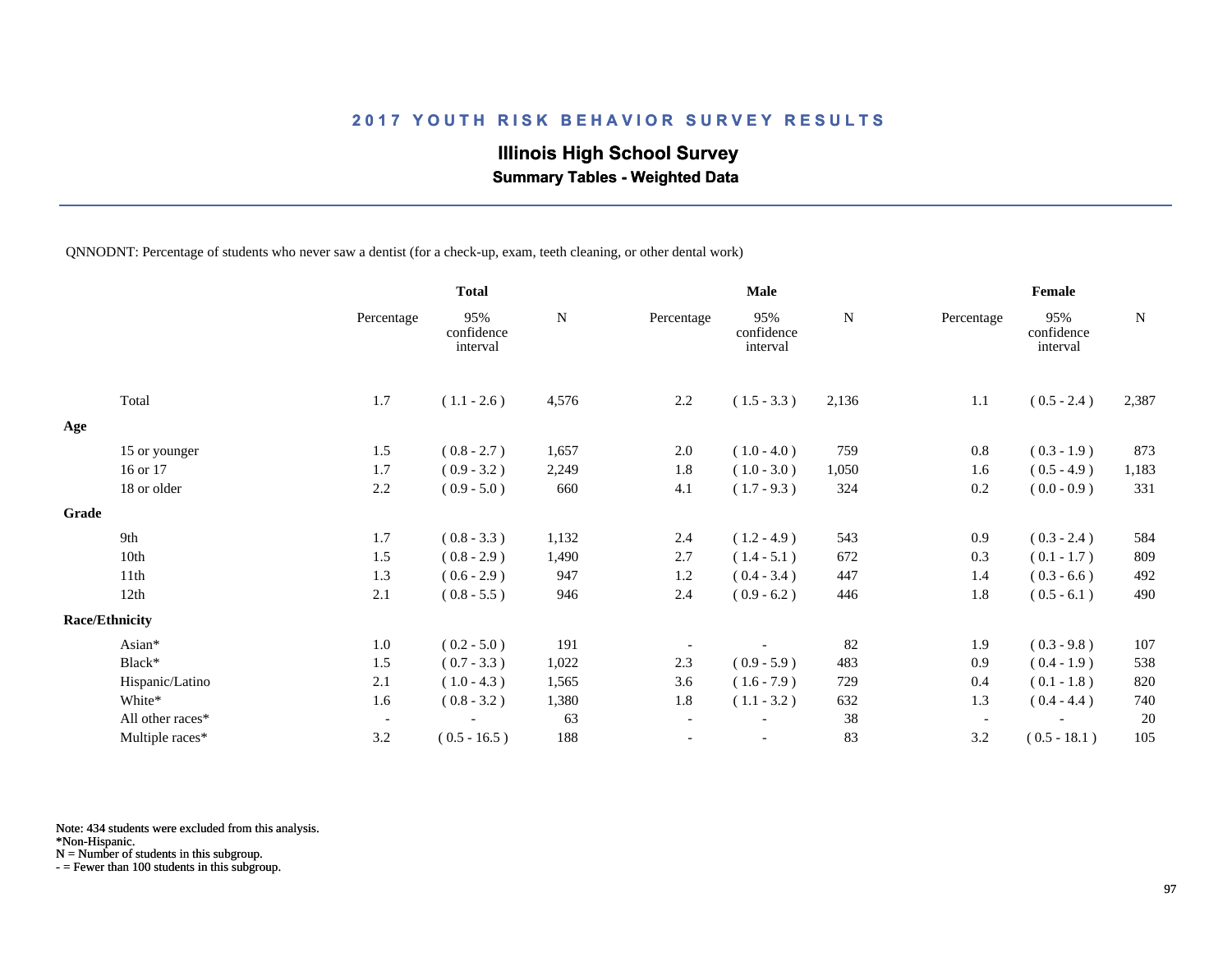## **Illinois High School Survey**

 **Summary Tables - Weighted Data**

QN87: Percentage of students who had ever been told by a doctor or nurse that they had asthma

|       |                       |                          | <b>Total</b>                  |             |                          | Male                          |       |            | Female                        |             |  |
|-------|-----------------------|--------------------------|-------------------------------|-------------|--------------------------|-------------------------------|-------|------------|-------------------------------|-------------|--|
|       |                       | Percentage               | 95%<br>confidence<br>interval | $\mathbf N$ | Percentage               | 95%<br>confidence<br>interval | N     | Percentage | 95%<br>confidence<br>interval | $\mathbf N$ |  |
|       | Total                 | 21.9                     | $(19.3 - 24.7)$               | 4,491       | 20.9                     | $(18.5 - 23.6)$               | 2,090 | 22.9       | $(19.5 - 26.7)$               | 2,354       |  |
| Age   |                       |                          |                               |             |                          |                               |       |            |                               |             |  |
|       | 15 or younger         | 20.0                     | $(18.1 - 22.0)$               | 1,631       | 15.2                     | $(12.7 - 18.1)$               | 744   | 24.2       | $(20.5 - 28.3)$               | 868         |  |
|       | 16 or 17              | 23.6                     | $(20.1 - 27.4)$               | 2,205       | 24.9                     | $(20.2 - 30.3)$               | 1,030 | 22.4       | $(18.2 - 27.4)$               | 1,159       |  |
|       | 18 or older           | 21.2                     | $(16.4 - 27.0)$               | 645         | 21.5                     | $(15.8 - 28.7)$               | 313   | 21.6       | $(14.5 - 30.8)$               | 327         |  |
| Grade |                       |                          |                               |             |                          |                               |       |            |                               |             |  |
|       | 9th                   | 20.8                     | $(18.6 - 23.3)$               | 1,119       | 16.1                     | $(13.8 - 18.8)$               | 534   | 25.5       | $(22.0 - 29.4)$               | 581         |  |
|       | 10th                  | 21.1                     | $(17.8 - 24.8)$               | 1,464       | 20.5                     | $(16.9 - 24.6)$               | 661   | 21.6       | $(17.4 - 26.5)$               | 796         |  |
|       | 11th                  | 22.1                     | $(17.1 - 28.1)$               | 926         | 23.5                     | $(16.7 - 32.0)$               | 434   | 21.1       | $(14.9 - 29.1)$               | 484         |  |
|       | 12th                  | 22.8                     | $(17.7 - 28.8)$               | 926         | 22.6                     | $(16.1 - 30.9)$               | 435   | 22.6       | $(16.8 - 29.7)$               | 482         |  |
|       | <b>Race/Ethnicity</b> |                          |                               |             |                          |                               |       |            |                               |             |  |
|       | Asian*                | 22.8                     | $(15.2 - 32.8)$               | 191         |                          |                               | 82    | 20.9       | $(12.8 - 32.1)$               | 107         |  |
|       | Black*                | 28.2                     | $(23.7 - 33.0)$               | 998         | 31.1                     | $(24.9 - 38.1)$               | 467   | 25.7       | $(19.0 - 33.8)$               | 530         |  |
|       | Hispanic/Latino       | 24.2                     | $(20.5 - 28.3)$               | 1,532       | 24.6                     | $(20.0 - 29.9)$               | 714   | 23.7       | $(19.4 - 28.6)$               | 804         |  |
|       | White*                | 18.9                     | $(15.7 - 22.7)$               | 1,361       | 15.7                     | $(11.4 - 21.3)$               | 621   | 22.6       | $(18.3 - 27.5)$               | 732         |  |
|       | All other races*      | $\overline{\phantom{a}}$ |                               | 61          | $\overline{\phantom{a}}$ |                               | 38    |            |                               | 18          |  |
|       | Multiple races*       | 27.2                     | $(17.9 - 39.0)$               | 188         |                          |                               | 82    | 23.4       | $(15.3 - 34.1)$               | 106         |  |

Note: 519 students were excluded from this analysis.

N = Number of students in this subgroup.

<sup>\*</sup>Non-Hispanic.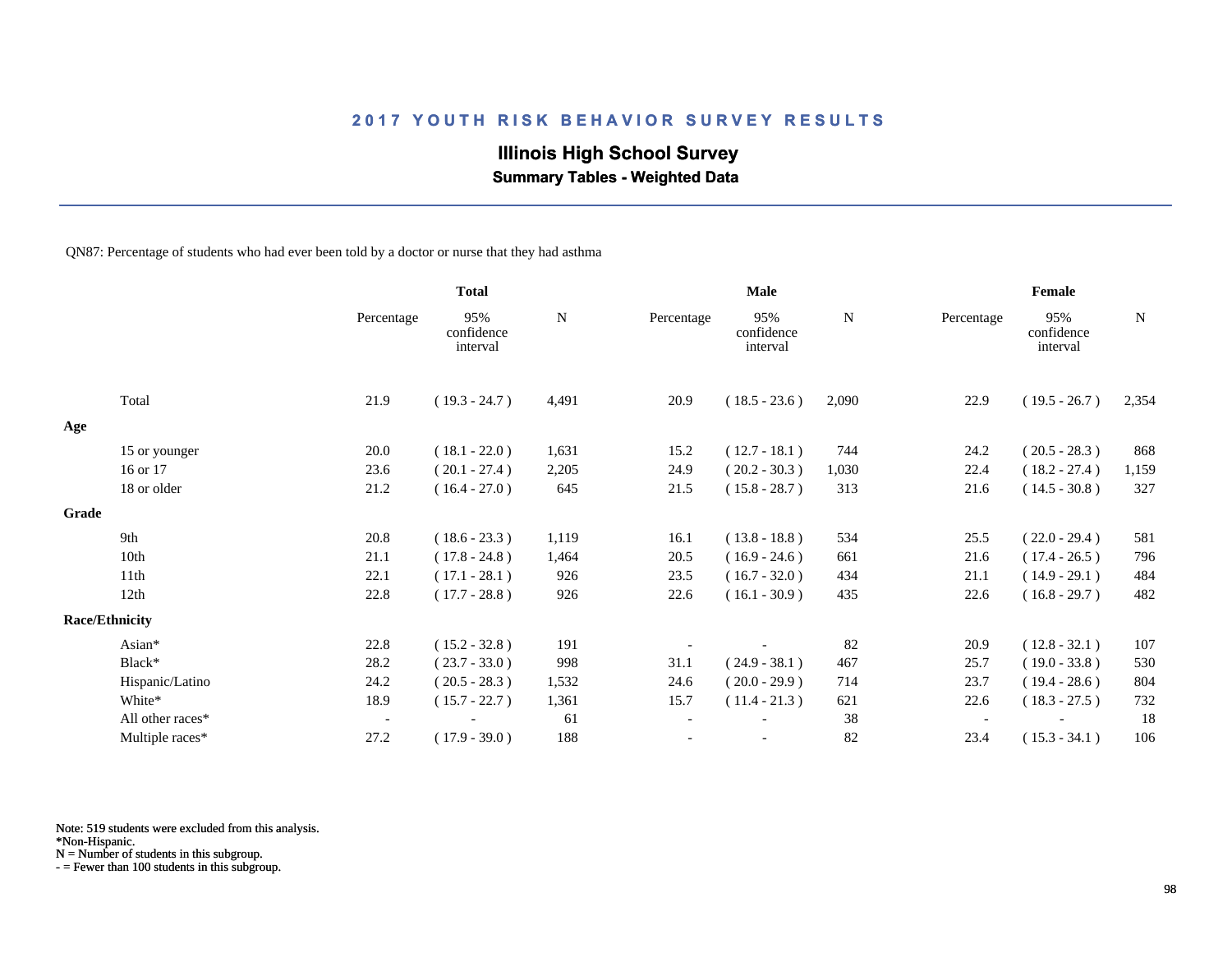## **Illinois High School Survey**

 **Summary Tables - Weighted Data**

QN88: Percentage of students who got 8 or more hours of sleep (on an average school night)

|       |                       |                          | <b>Total</b>                  |             |                          | Male                          |       | Female     |                               |             |
|-------|-----------------------|--------------------------|-------------------------------|-------------|--------------------------|-------------------------------|-------|------------|-------------------------------|-------------|
|       |                       | Percentage               | 95%<br>confidence<br>interval | $\mathbf N$ | Percentage               | 95%<br>confidence<br>interval | N     | Percentage | 95%<br>confidence<br>interval | $\mathbf N$ |
|       | Total                 | 22.4                     | $(19.3 - 25.8)$               | 4,540       | 24.7                     | $(21.2 - 28.6)$               | 2,120 | 20.4       | $(17.5 - 23.6)$               | 2,370       |
| Age   |                       |                          |                               |             |                          |                               |       |            |                               |             |
|       | 15 or younger         | 28.9                     | $(25.2 - 32.9)$               | 1,649       | 34.4                     | $(29.4 - 39.7)$               | 756   | 23.9       | $(20.1 - 28.3)$               | 870         |
|       | 16 or 17              | 20.4                     | $(16.2 - 25.4)$               | 2,224       | 20.8                     | $(15.5 - 27.3)$               | 1,041 | 20.0       | $(15.8 - 25.1)$               | 1,167       |
|       | 18 or older           | 14.3                     | $(9.2 - 21.7)$                | 657         | 15.6                     | $(9.2 - 25.3)$                | 320   | 13.4       | $(6.4 - 26.1)$                | 333         |
| Grade |                       |                          |                               |             |                          |                               |       |            |                               |             |
|       | 9th                   | 31.5                     | $(26.9 - 36.4)$               | 1,130       | 37.3                     | $(31.4 - 43.7)$               | 545   | 26.0       | $(21.1 - 31.6)$               | 580         |
|       | 10th                  | 23.5                     | $(20.4 - 27.0)$               | 1,474       | 23.8                     | $(20.1 - 27.9)$               | 664   | 23.4       | $(18.7 - 29.0)$               | 802         |
|       | 11 <sup>th</sup>      | 17.2                     | $(13.0 - 22.3)$               | 938         | 20.7                     | $(14.3 - 29.1)$               | 444   | 14.0       | $(9.3 - 20.4)$                | 487         |
|       | 12th                  | 17.9                     | $(13.9 - 22.8)$               | 938         | 17.7                     | $(11.5 - 26.2)$               | 439   | 18.6       | $(13.3 - 25.4)$               | 489         |
|       | <b>Race/Ethnicity</b> |                          |                               |             |                          |                               |       |            |                               |             |
|       | Asian*                | 13.6                     | $(7.8 - 22.6)$                | 192         |                          |                               | 83    | 11.6       | $(5.1 - 24.5)$                | 107         |
|       | Black*                | 13.8                     | $(11.0 - 17.2)$               | 1,014       | 12.1                     | $(8.7 - 16.6)$                | 474   | 15.3       | $(11.4 - 20.3)$               | 539         |
|       | Hispanic/Latino       | 19.2                     | $(15.6 - 23.4)$               | 1,545       | 19.2                     | $(14.9 - 24.5)$               | 722   | 19.2       | $(15.0 - 24.3)$               | 808         |
|       | White*                | 25.4                     | $(21.1 - 30.3)$               | 1,370       | 28.9                     | $(23.9 - 34.5)$               | 628   | 22.2       | $(18.5 - 26.4)$               | 734         |
|       | All other races*      | $\overline{\phantom{a}}$ |                               | 62          | $\overline{\phantom{a}}$ |                               | 39    |            |                               | 19          |
|       | Multiple races*       | 34.5                     | $(25.3 - 44.9)$               | 190         |                          |                               | 85    | 34.1       | $(22.8 - 47.5)$               | 105         |

Note: 470 students were excluded from this analysis.

N = Number of students in this subgroup.

<sup>\*</sup>Non-Hispanic.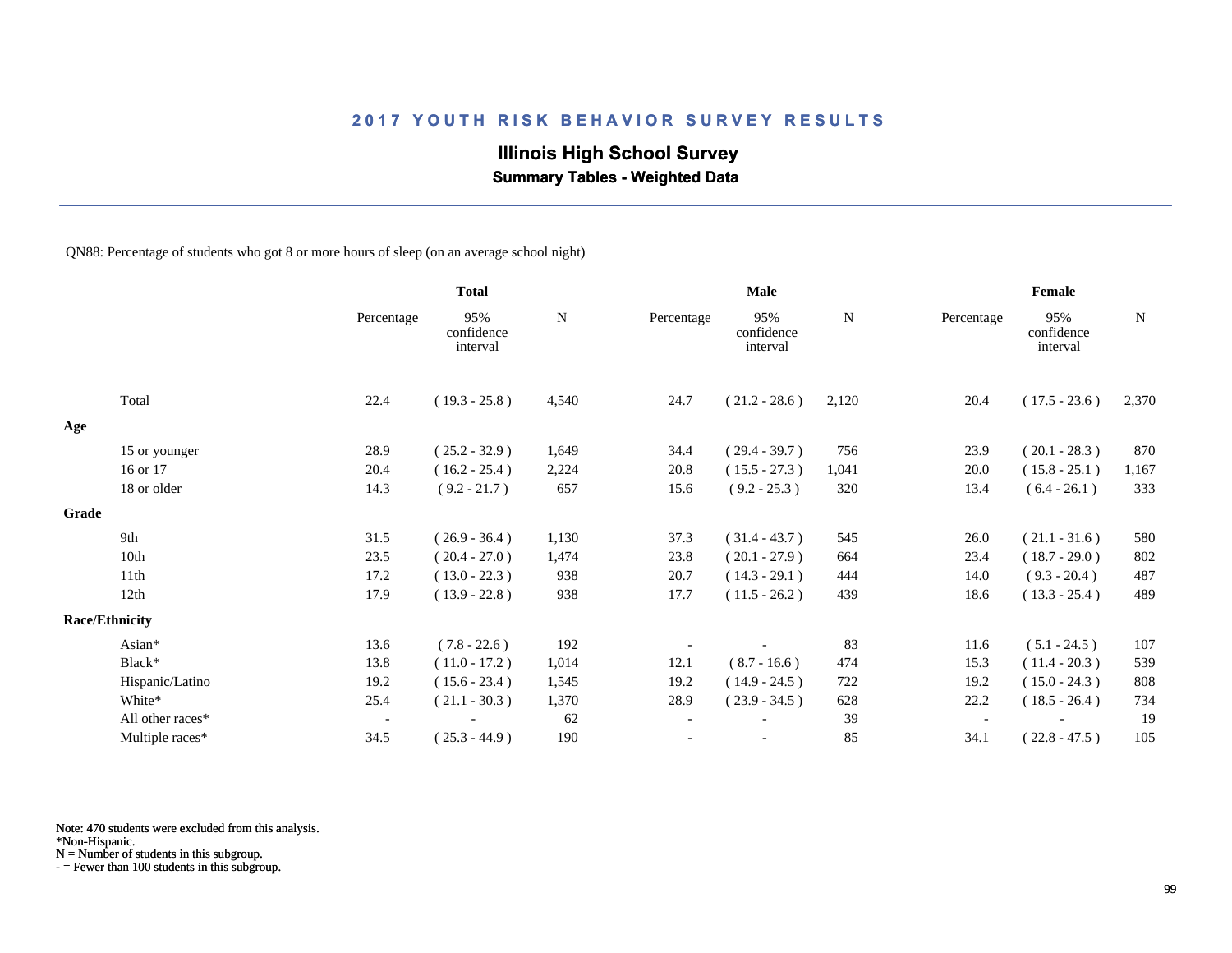## **Illinois High School Survey**

 **Summary Tables - Weighted Data**

QN89: Percentage of students who described their grades in school as mostly A's or B's (during the 12 months before the survey)

|       |                       |                          | <b>Total</b>                  |           |            | <b>Male</b>                   |       | Female     |                               |             |  |
|-------|-----------------------|--------------------------|-------------------------------|-----------|------------|-------------------------------|-------|------------|-------------------------------|-------------|--|
|       |                       | Percentage               | 95%<br>confidence<br>interval | ${\bf N}$ | Percentage | 95%<br>confidence<br>interval | N     | Percentage | 95%<br>confidence<br>interval | $\mathbf N$ |  |
|       | Total                 | 74.3                     | $(70.9 - 77.4)$               | 4,468     | 71.2       | $(66.0 - 75.8)$               | 2,097 | 77.6       | $(74.7 - 80.2)$               | 2,320       |  |
| Age   |                       |                          |                               |           |            |                               |       |            |                               |             |  |
|       | 15 or younger         | 76.7                     | $(73.6 - 79.5)$               | 1,615     | 72.5       | $(67.7 - 76.9)$               | 746   | 80.5       | $(76.3 - 84.1)$               | 847         |  |
|       | 16 or 17              | 73.1                     | $(66.9 - 78.5)$               | 2,194     | 70.4       | $(62.1 - 77.6)$               | 1,030 | 76.0       | $(70.9 - 80.5)$               | 1,148       |  |
|       | 18 or older           | 72.2                     | $(65.6 - 77.9)$               | 649       | 70.4       | $(57.4 - 80.7)$               | 319   | 75.7       | $(69.0 - 81.4)$               | 325         |  |
| Grade |                       |                          |                               |           |            |                               |       |            |                               |             |  |
|       | 9th                   | 73.7                     | $(70.9 - 76.4)$               | 1,104     | 69.3       | $(63.6 - 74.5)$               | 536   | 78.1       | $(74.0 - 81.7)$               | 564         |  |
|       | 10th                  | 78.4                     | $(74.0 - 82.2)$               | 1,455     | 72.8       | $(66.4 - 78.3)$               | 661   | 84.4       | $(81.4 - 87.0)$               | 786         |  |
|       | 11th                  | 72.0                     | $(63.1 - 79.5)$               | 924       | 68.6       | $(56.5 - 78.6)$               | 438   | 75.0       | $(65.1 - 82.8)$               | 479         |  |
|       | 12th                  | 72.7                     | $(65.7 - 78.7)$               | 925       | 73.3       | $(63.5 - 81.2)$               | 436   | 72.7       | $(64.5 - 79.6)$               | 479         |  |
|       | <b>Race/Ethnicity</b> |                          |                               |           |            |                               |       |            |                               |             |  |
|       | Asian*                | 87.8                     | $(70.6 - 95.5)$               | 191       |            |                               | 82    | 91.8       | $(73.7 - 97.8)$               | 107         |  |
|       | Black*                | 61.0                     | $(55.4 - 66.3)$               | 993       | 59.7       | $(52.7 - 66.4)$               | 474   | 62.1       | $(50.6 - 72.3)$               | 518         |  |
|       | Hispanic/Latino       | 68.9                     | $(63.3 - 74.0)$               | 1,518     | 63.4       | $(54.2 - 71.7)$               | 714   | 74.4       | $(66.9 - 80.7)$               | 789         |  |
|       | White*                | 79.2                     | $(75.5 - 82.4)$               | 1,352     | 77.0       | $(72.7 - 80.8)$               | 619   | 81.7       | $(77.6 - 85.2)$               | 725         |  |
|       | All other races*      | $\overline{\phantom{a}}$ |                               | 60        |            |                               | 37    |            |                               | 19          |  |
|       | Multiple races*       | 73.5                     | $(53.0 - 87.2)$               | 188       |            |                               | 84    | 84.7       | $(68.2 - 93.5)$               | 104         |  |

Note: 542 students were excluded from this analysis.

\*Non-Hispanic.

N = Number of students in this subgroup.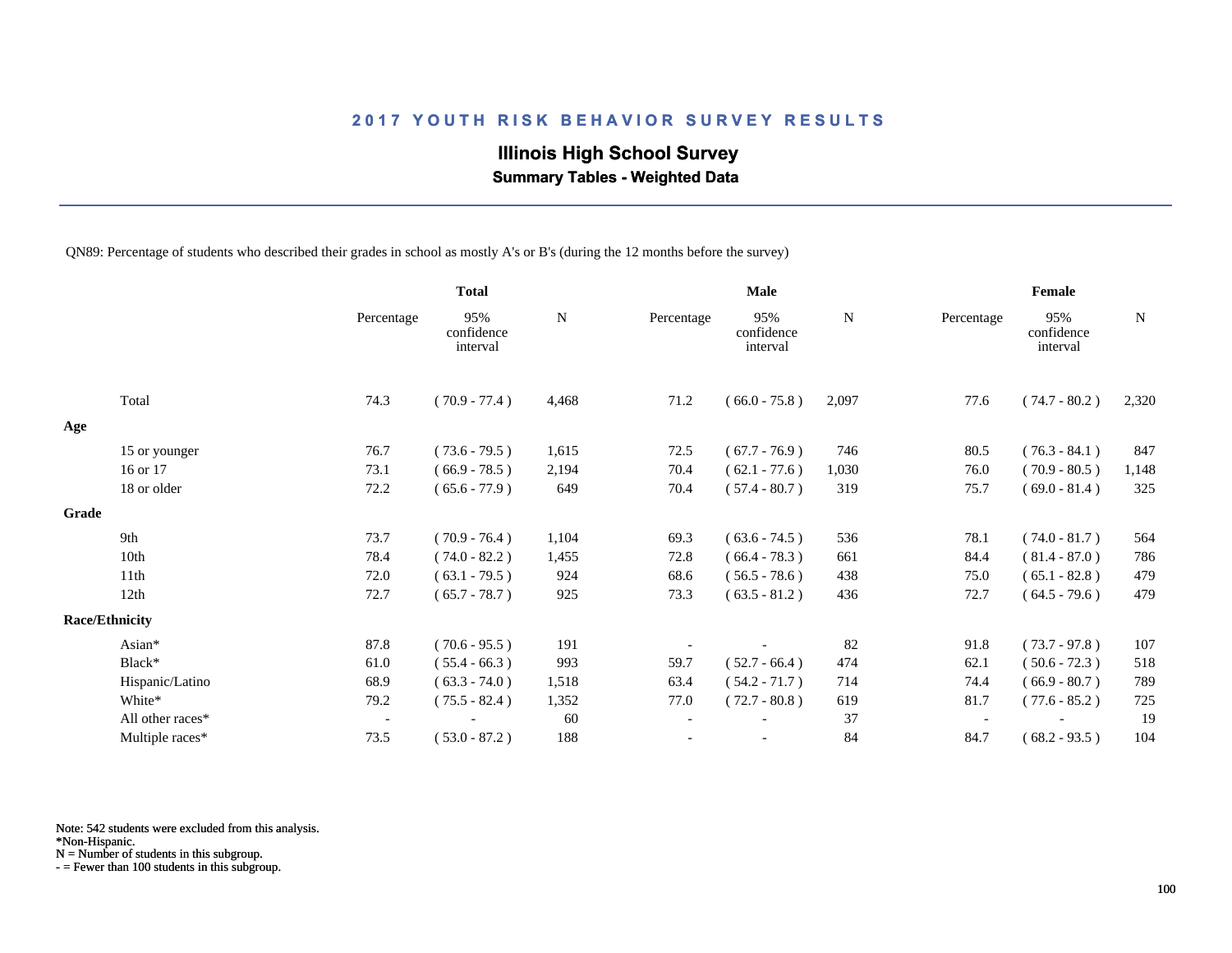**Illinois High School Survey Summary Tables - Weighted Data**

QN90: Percentage of students who talked on a cell phone while driving (on at least 1 day during the 30 days before the survey, among students who drove a car or other vehicle)

|                       |            |                               |              |            | Male                          |     |            |                               |        |
|-----------------------|------------|-------------------------------|--------------|------------|-------------------------------|-----|------------|-------------------------------|--------|
|                       | Percentage | 95%<br>confidence<br>interval | ${\bf N}$    | Percentage | 95%<br>confidence<br>interval | N   | Percentage | 95%<br>confidence<br>interval | N      |
| Total                 | 38.2       | $(32.7 - 44.0)$               | 1,917        | 37.9       | $(31.0 - 45.3)$               | 910 | 38.0       | $(32.4 - 43.9)$               | 995    |
|                       |            |                               |              |            |                               |     |            |                               |        |
| 15 or younger         | 11.3       | $(8.4 - 15.2)$                | 551          | 12.7       | $(7.9 - 19.8)$                | 254 | 9.9        | $(7.6 - 12.8)$                | 292    |
| 16 or 17              | 43.3       | $(37.7 - 49.1)$               | 1,067        | 45.0       | $(37.2 - 53.1)$               | 504 | 41.2       | $(35.0 - 47.8)$               | 559    |
| 18 or older           | 57.0       | $(47.3 - 66.2)$               | 299          | 50.3       | $(40.5 - 60.1)$               | 152 | 63.3       | $(49.1 - 75.5)$               | 144    |
| Grade                 |            |                               |              |            |                               |     |            |                               |        |
| 9th                   | 12.0       | $(7.3 - 19.1)$                | 308          | 13.0       | $(6.5 - 24.2)$                | 154 | 10.9       | $(7.2 - 16.3)$                | 153    |
| 10th                  | 23.6       | $(16.9 - 31.9)$               | 686          | 23.2       | $(16.1 - 32.2)$               | 317 | 24.0       | $(16.3 - 33.8)$               | 369    |
| 11 <sup>th</sup>      | 42.5       | $(36.4 - 48.8)$               | 462          | 45.3       | $(34.7 - 56.3)$               | 211 | 39.3       | $(30.0 - 49.5)$               | 248    |
| 12th                  | 59.0       | $(51.8 - 65.9)$               | 442          | 57.1       | $(47.5 - 66.2)$               | 216 | 60.6       | $(50.1 - 70.1)$               | 220    |
| <b>Race/Ethnicity</b> |            |                               |              |            |                               |     |            |                               |        |
| Asian*                |            |                               | 53           |            |                               | 22  |            |                               | 31     |
| Black*                | 37.4       | $(28.5 - 47.2)$               | 352          | 38.6       | $(27.1 - 51.5)$               | 169 | 36.4       | $(25.6 - 48.7)$               | 183    |
| Hispanic/Latino       | 43.0       | $(37.4 - 48.8)$               | 473          | 47.1       | $(37.2 - 57.3)$               | 225 | 38.5       | $(33.4 - 44.0)$               | 246    |
| White*                | 38.9       | $(32.0 - 46.3)$               | 852          | 36.9       | $(27.9 - 47.0)$               | 398 | 40.5       | $(33.2 - 48.3)$               | 449    |
| All other races*      |            |                               | 27           |            |                               | 15  |            |                               | 10     |
| Multiple races*       | 37.4       | $(21.9 - 56.0)$               | 103          |            | $\overline{\phantom{a}}$      | 41  |            | $\overline{\phantom{a}}$      | 62     |
|                       |            |                               | <b>Total</b> |            |                               |     |            |                               | Female |

Note: 3,093 students were excluded from this analysis.

\*Non-Hispanic.

N = Number of students in this subgroup.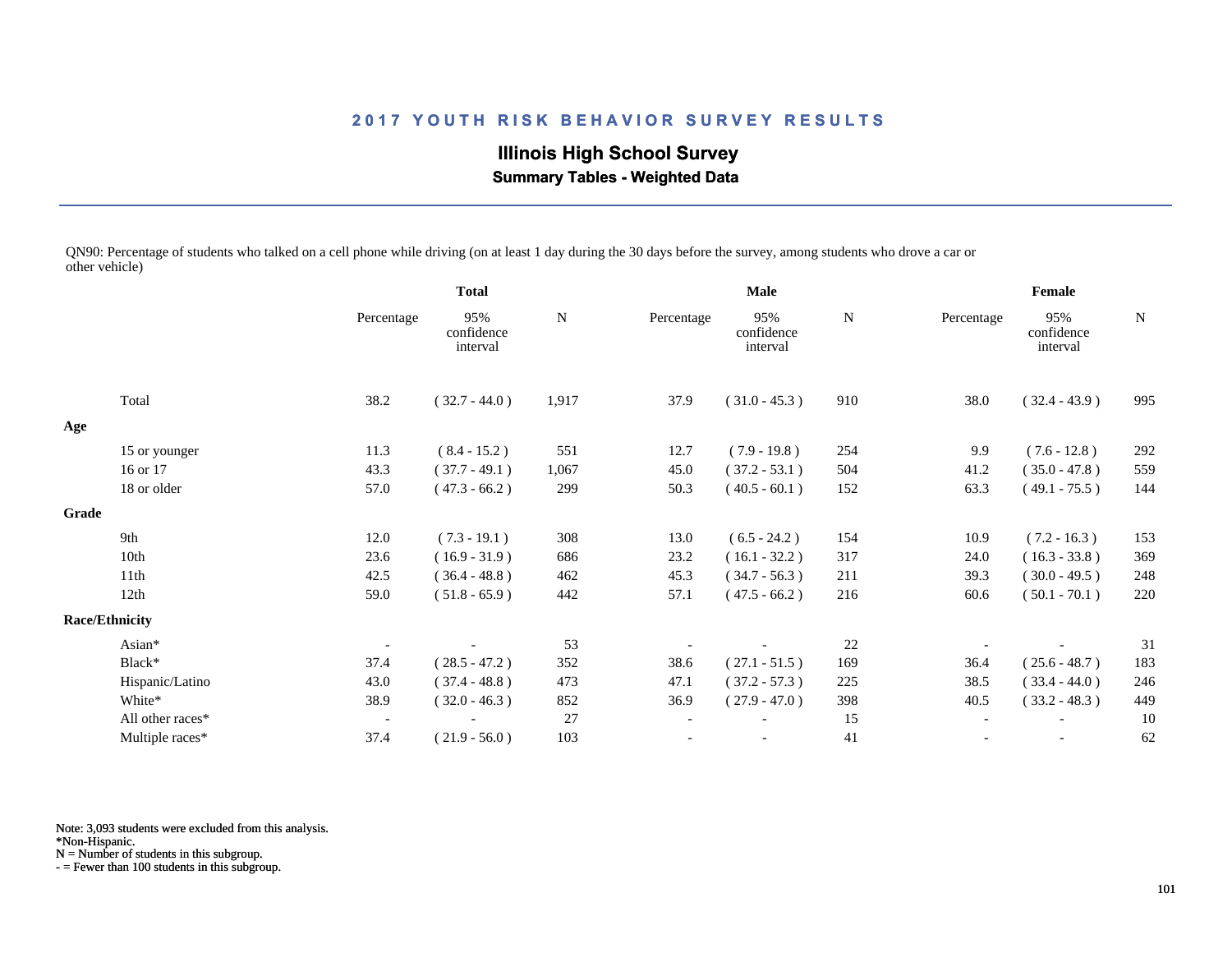**Illinois High School Survey Summary Tables - Weighted Data**

QN91: Percentage of students who have been the victim of teasing or name calling because someone thought they were gay, lesbian, or bisexual (during the 12 months before the survey)

|                  |                                        | <b>Total</b>                  |             |                          | <b>Male</b>                   |             | Female     |                               |             |
|------------------|----------------------------------------|-------------------------------|-------------|--------------------------|-------------------------------|-------------|------------|-------------------------------|-------------|
|                  | Percentage                             | 95%<br>confidence<br>interval | $\mathbf N$ | Percentage               | 95%<br>confidence<br>interval | $\mathbf N$ | Percentage | 95%<br>confidence<br>interval | $\mathbf N$ |
| Total            | 12.5                                   | $(11.0 - 14.2)$               | 4,919       | 12.3                     | $(10.1 - 14.8)$               | 2,333       | 12.4       | $(10.6 - 14.5)$               | 2,541       |
|                  |                                        |                               |             |                          |                               |             |            |                               |             |
|                  | 14.6                                   | $(11.9 - 17.7)$               | 1,792       | 13.6                     | $(10.9 - 16.9)$               | 835         | 15.1       | $(12.0 - 18.8)$               | 939         |
| 16 or 17         | 11.8                                   | $(10.0 - 13.8)$               | 2,415       | 12.4                     | $(9.4 - 16.2)$                | 1,142       | 11.0       | $(9.1 - 13.3)$                | 1,258       |
| 18 or older      | 9.9                                    | $(6.7 - 14.4)$                | 701         | 9.0                      | $(5.1 - 15.3)$                | 351         | 10.4       | $(7.2 - 14.8)$                | 344         |
|                  |                                        |                               |             |                          |                               |             |            |                               |             |
| 9th              | 14.3                                   | $(11.5 - 17.8)$               | 1,248       | 13.9                     | $(10.8 - 17.6)$               | 609         | 15.0       | $(11.0 - 20.0)$               | 635         |
| 10th             | 12.2                                   | $(10.2 - 14.5)$               | 1,581       | 11.3                     | $(8.5 - 14.8)$                | 727         | 12.6       | $(9.5 - 16.6)$                | 847         |
| 11th             | 13.2                                   | $(11.2 - 15.4)$               | 1,021       | 14.3                     | $(11.6 - 17.6)$               | 488         | 12.1       | $(9.6 - 15.2)$                | 527         |
| 12th             | 9.4                                    | $(7.1 - 12.4)$                | 1,007       | 9.1                      | $(5.7 - 14.2)$                | 480         | 8.8        | $(6.5 - 11.8)$                | 516         |
|                  |                                        |                               |             |                          |                               |             |            |                               |             |
| Asian*           | 10.8                                   | $(7.4 - 15.4)$                | 204         |                          |                               | 92          | 6.2        | $(3.0 - 12.6)$                | 110         |
| Black*           | 10.8                                   | $(7.4 - 15.5)$                | 1,125       | 9.6                      | $(6.0 - 15.2)$                | 541         | 11.9       | $(8.1 - 17.1)$                | 583         |
| Hispanic/Latino  | 12.1                                   | $(10.3 - 14.2)$               | 1,733       | 12.1                     | $(9.0 - 15.9)$                | 814         | 12.0       | $(9.4 - 15.3)$                | 905         |
| White*           | 12.8                                   | $(10.6 - 15.4)$               | 1,418       | 11.7                     | $(8.5 - 15.8)$                | 654         | 13.5       | $(11.0 - 16.4)$               | 755         |
| All other races* | $\overline{\phantom{a}}$               |                               | 66          | $\overline{\phantom{a}}$ |                               | 42          |            |                               | 21          |
| Multiple races*  | 13.7                                   | $(7.7 - 23.2)$                | 206         |                          |                               | 93          | 7.1        | $(2.7 - 17.3)$                | 113         |
|                  | 15 or younger<br><b>Race/Ethnicity</b> |                               |             |                          |                               |             |            |                               |             |

Note: 91 students were excluded from this analysis.

\*Non-Hispanic.

N = Number of students in this subgroup.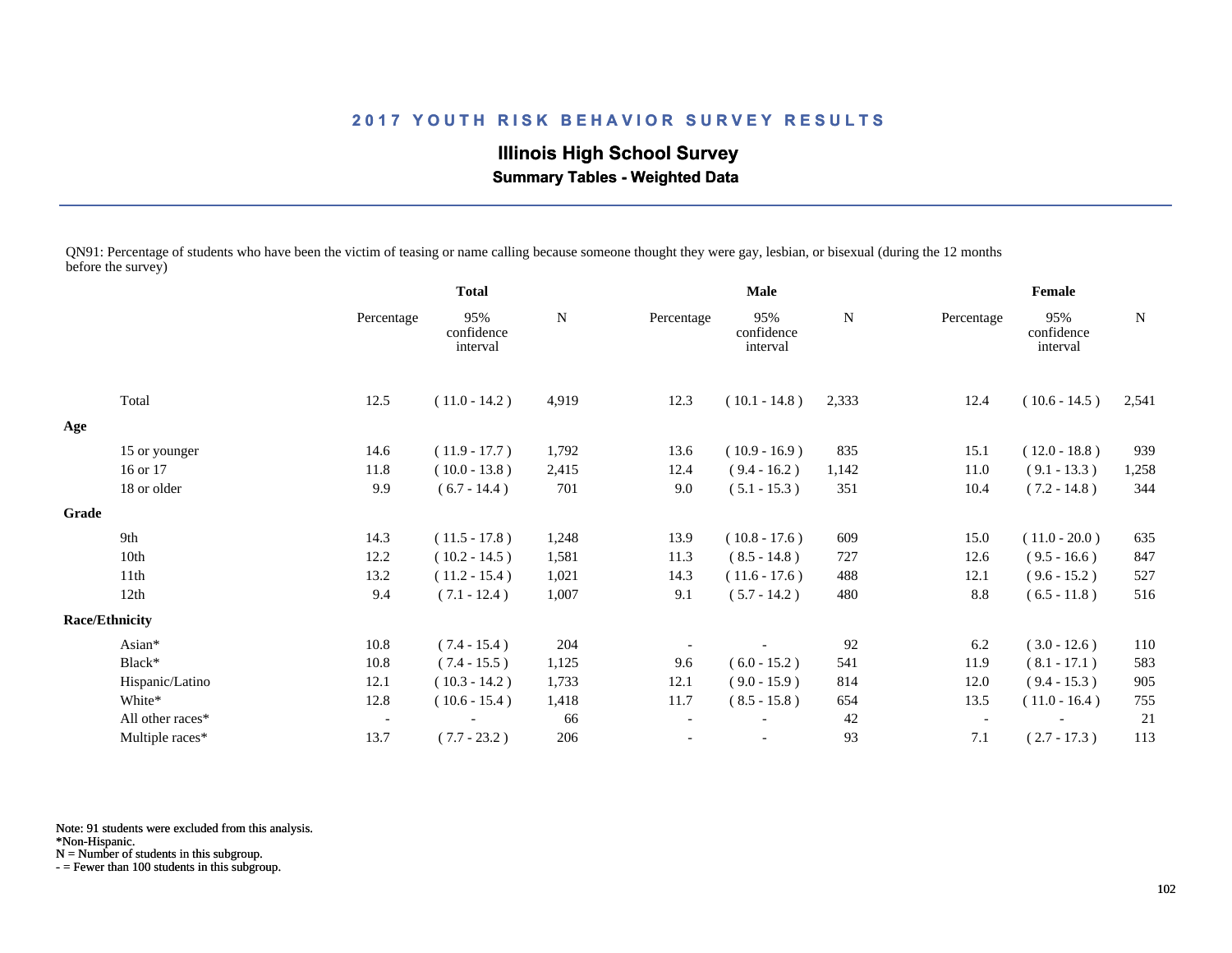## **Illinois High School Survey Summary Tables - Weighted Data**

QN92: Percentage of students who asked for help from someone before their suicide attempt (such as a doctor, counselor, or hotline, during the 12 months before the survey, among students who attempted suicide during the 12 months before the survey)

|       |                       |                          | <b>Total</b>                  |           |                          | <b>Male</b>                   | Female         |                          |                               |                |
|-------|-----------------------|--------------------------|-------------------------------|-----------|--------------------------|-------------------------------|----------------|--------------------------|-------------------------------|----------------|
|       |                       | Percentage               | 95%<br>confidence<br>interval | ${\bf N}$ | Percentage               | 95%<br>confidence<br>interval | ${\bf N}$      | Percentage               | 95%<br>confidence<br>interval | ${\bf N}$      |
|       | Total                 | 33.8                     | $(27.5 - 40.8)$               | 544       | 32.6                     | $(21.9 - 45.5)$               | 250            | 35.4                     | $(27.5 - 44.2)$               | 287            |
| Age   |                       |                          |                               |           |                          |                               |                |                          |                               |                |
|       | 15 or younger         | 31.4                     | $(23.3 - 40.7)$               | 214       |                          |                               | 81             | 27.8                     | $(19.2 - 38.6)$               | 130            |
|       | 16 or 17              | 38.5                     | $(28.6 - 49.4)$               | 255       | 32.4                     | $(20.4 - 47.3)$               | 123            | 45.5                     | $(33.8 - 57.7)$               | 130            |
|       | 18 or older           | $\overline{\phantom{a}}$ |                               | 75        | $\overline{\phantom{a}}$ |                               | 46             |                          |                               | 27             |
| Grade |                       |                          |                               |           |                          |                               |                |                          |                               |                |
|       | 9th                   | 28.0                     | $(17.3 - 41.9)$               | 166       |                          |                               | 65             | 23.2                     | $(13.1 - 37.8)$               | 101            |
|       | 10th                  | 40.3                     | $(29.6 - 52.1)$               | 147       |                          | $\overline{\phantom{a}}$      | 65             | $\overline{\phantom{a}}$ | $\overline{\phantom{a}}$      | 81             |
|       | 11th                  | 38.0                     | $(26.3 - 51.3)$               | 124       |                          |                               | 61             |                          | $\overline{\phantom{a}}$      | 62             |
|       | 12th                  | 31.9                     | $(20.7 - 45.7)$               | 100       |                          | $\overline{\phantom{a}}$      | 55             |                          | $\overline{\phantom{a}}$      | 42             |
|       | <b>Race/Ethnicity</b> |                          |                               |           |                          |                               |                |                          |                               |                |
|       | Asian*                |                          |                               | 19        |                          |                               | $\,8\,$        |                          | $\overline{\phantom{a}}$      | 10             |
|       | Black*                | 22.3                     | $(11.7 - 38.2)$               | 144       | $\overline{\phantom{0}}$ | $\overline{\phantom{a}}$      | 67             |                          | $\overline{\phantom{a}}$      | 77             |
|       | Hispanic/Latino       | 28.2                     | $(16.1 - 44.6)$               | 150       |                          | $\overline{\phantom{a}}$      | 73             |                          | $-$                           | 76             |
|       | White*                | 38.5                     | $(29.8 - 47.9)$               | 164       | $\overline{\phantom{a}}$ | $\overline{\phantom{a}}$      | 65             | $\overline{\phantom{a}}$ | $\overline{\phantom{a}}$      | 97             |
|       | All other races*      | $\overline{\phantom{a}}$ |                               | 16        | $\overline{\phantom{a}}$ | $\overline{\phantom{a}}$      | $\overline{7}$ | $\overline{\phantom{a}}$ | $\overline{\phantom{a}}$      | $\overline{7}$ |
|       | Multiple races*       | $\overline{\phantom{a}}$ | $\overline{\phantom{a}}$      | 29        | $\overline{\phantom{a}}$ | $\overline{\phantom{a}}$      | 13             | $\overline{\phantom{a}}$ | $\overline{\phantom{a}}$      | 16             |

Note: 4,466 students were excluded from this analysis.

\*Non-Hispanic.

N = Number of students in this subgroup.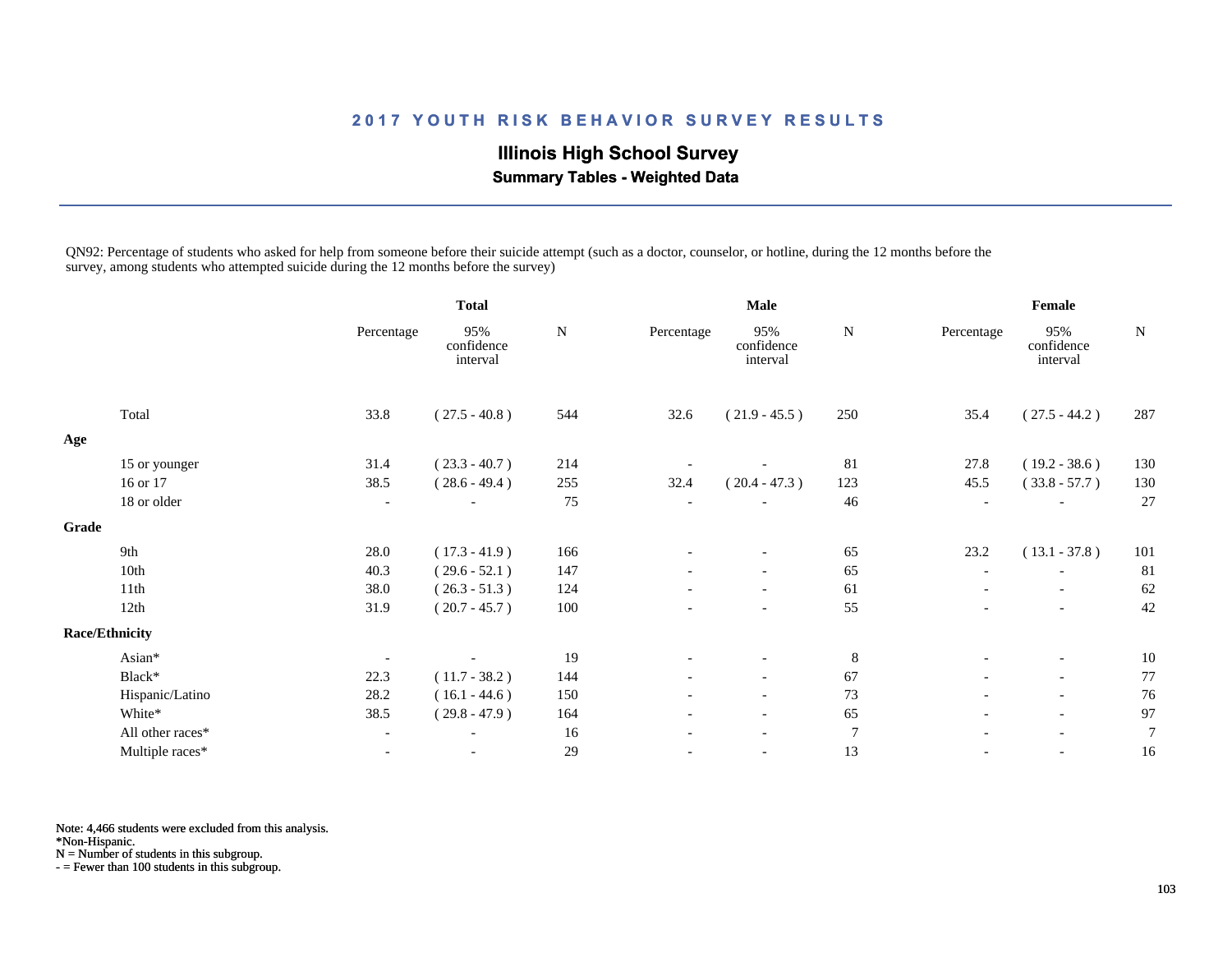# **Illinois High School Survey**

 **Summary Tables - Weighted Data**

#### QN97: Percentage of students who have had sex education in school

|       |                       |                          | <b>Total</b>                  |       |                          | Male                          |           |            | Female                        |             |  |
|-------|-----------------------|--------------------------|-------------------------------|-------|--------------------------|-------------------------------|-----------|------------|-------------------------------|-------------|--|
|       |                       | Percentage               | 95%<br>confidence<br>interval | N     | Percentage               | 95%<br>confidence<br>interval | ${\bf N}$ | Percentage | 95%<br>confidence<br>interval | $\mathbf N$ |  |
|       | Total                 | 81.4                     | $(76.3 - 85.6)$               | 4,477 | 81.6                     | $(77.5 - 85.2)$               | 2,089     | 81.7       | $(75.0 - 86.9)$               | 2,342       |  |
| Age   |                       |                          |                               |       |                          |                               |           |            |                               |             |  |
|       | 15 or younger         | 77.1                     | $(67.7 - 84.5)$               | 1,629 | 76.6                     | $(69.8 - 82.3)$               | 747       | 77.8       | $(64.1 - 87.3)$               | 863         |  |
|       | 16 or 17              | 84.5                     | $(80.1 - 88.1)$               | 2,197 | 85.6                     | $(81.4 - 88.9)$               | 1,028     | 83.6       | $(78.0 - 88.0)$               | 1,154       |  |
|       | 18 or older           | 81.4                     | $(75.0 - 86.5)$               | 641   | 80.9                     | $(71.8 - 87.6)$               | 311       | 84.7       | $(80.2 - 88.4)$               | 325         |  |
| Grade |                       |                          |                               |       |                          |                               |           |            |                               |             |  |
|       | 9th                   | 75.3                     | $(63.8 - 84.1)$               | 1,117 | 73.1                     | $(64.9 - 80.0)$               | 539       | 77.3       | $(59.8 - 88.6)$               | 575         |  |
|       | 10th                  | 81.7                     | $(74.5 - 87.1)$               | 1,462 | 83.2                     | $(79.0 - 86.8)$               | 658       | 80.5       | $(70.1 - 87.9)$               | 796         |  |
|       | 11th                  | 87.3                     | $(80.6 - 91.8)$               | 921   | 90.0                     | $(82.9 - 94.3)$               | 434       | 84.4       | $(77.0 - 89.7)$               | 480         |  |
|       | 12th                  | 82.4                     | $(76.9 - 86.8)$               | 922   | 81.3                     | $(72.9 - 87.6)$               | 432       | 85.9       | $(80.7 - 89.9)$               | 480         |  |
|       | <b>Race/Ethnicity</b> |                          |                               |       |                          |                               |           |            |                               |             |  |
|       | Asian*                | 87.0                     | $(73.2 - 94.3)$               | 190   |                          |                               | 82        | 82.7       | $(58.4 - 94.2)$               | 106         |  |
|       | Black*                | 77.6                     | $(69.4 - 84.1)$               | 991   | 72.7                     | $(63.0 - 80.6)$               | 461       | 81.8       | $(73.8 - 87.7)$               | 529         |  |
|       | Hispanic/Latino       | 81.3                     | $(75.7 - 85.8)$               | 1,519 | 80.4                     | $(73.3 - 86.0)$               | 711       | 82.1       | $(74.7 - 87.7)$               | 794         |  |
|       | White*                | 82.2                     | $(76.0 - 87.1)$               | 1,364 | 83.5                     | $(79.3 - 86.9)$               | 623       | 81.6       | $(72.1 - 88.4)$               | 733         |  |
|       | All other races*      | $\overline{\phantom{a}}$ |                               | 59    | $\overline{\phantom{a}}$ |                               | 38        |            |                               | 18          |  |
|       | Multiple races*       | 90.3                     | $(80.1 - 95.6)$               | 192   |                          |                               | 86        | 86.6       | $(72.8 - 94.0)$               | 106         |  |

Note: 533 students were excluded from this analysis.

\*Non-Hispanic.

N = Number of students in this subgroup.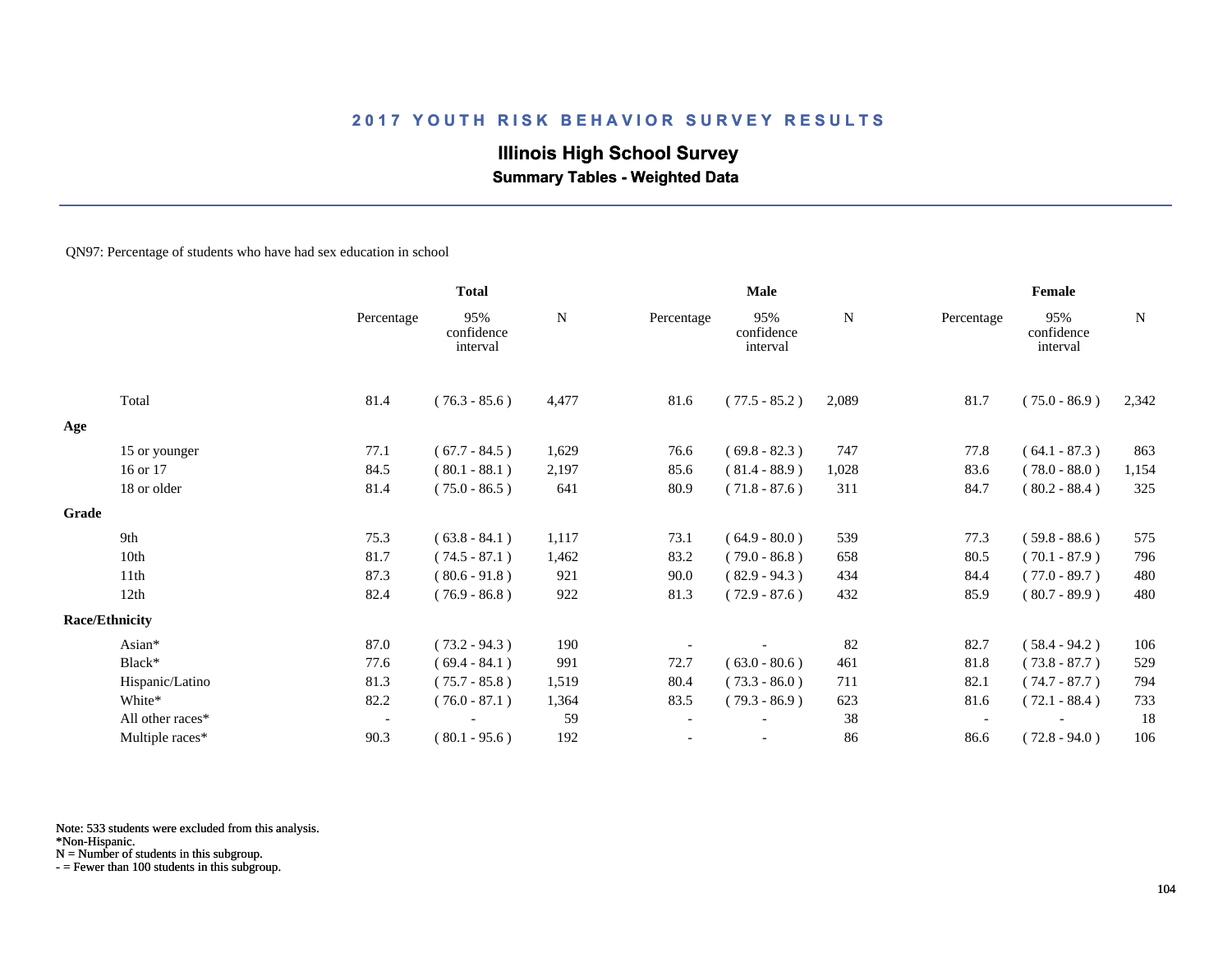# **Illinois High School Survey**

 **Summary Tables - Weighted Data**

QN102: Percentage of students who usually slept in the home of a friend, family member, or other person because they had to leave their home or their parent or guardian cannot afford housing (during the 30 days before the survey)

|       |                       |                          | <b>Total</b>                  |           |                          | <b>Male</b>                   |           | Female                   |                               |           |
|-------|-----------------------|--------------------------|-------------------------------|-----------|--------------------------|-------------------------------|-----------|--------------------------|-------------------------------|-----------|
|       |                       | Percentage               | 95%<br>confidence<br>interval | ${\bf N}$ | Percentage               | 95%<br>confidence<br>interval | ${\bf N}$ | Percentage               | 95%<br>confidence<br>interval | ${\bf N}$ |
|       | Total                 | 3.1                      | $(2.4 - 4.0)$                 | 4,496     | 3.9                      | $(2.7 - 5.6)$                 | 2,104     | 2.0                      | $(1.5 - 2.6)$                 | 2,342     |
| Age   |                       |                          |                               |           |                          |                               |           |                          |                               |           |
|       | 15 or younger         | 2.2                      | $(1.3 - 3.9)$                 | 1,632     | 2.5                      | $(1.1 - 5.7)$                 | 749       | 1.9                      | $(1.3 - 3.0)$                 | 861       |
|       | 16 or 17              | 2.8                      | $(2.2 - 3.7)$                 | 2,200     | 4.0                      | $(2.6 - 5.9)$                 | 1,033     | 1.3                      | $(0.8 - 2.3)$                 | 1,152     |
|       | 18 or older           | 5.6                      | $(3.2 - 9.5)$                 | 653       | 6.7                      | $(3.0 - 14.3)$                | 319       | 4.0                      | $(2.2 - 7.1)$                 | 329       |
| Grade |                       |                          |                               |           |                          |                               |           |                          |                               |           |
|       | 9th                   | 2.3                      | $(1.3 - 3.9)$                 | 1,114     | 2.7                      | $(1.3 - 5.4)$                 | 537       | 1.9                      | $(1.1 - 3.2)$                 | 572       |
|       | 10th                  | 2.2                      | $(1.4 - 3.6)$                 | 1,462     | 2.8                      | $(1.5 - 4.9)$                 | 660       | 1.7                      | $(0.9 - 3.2)$                 | 794       |
|       | 11th                  | 3.2                      | $(2.0 - 5.1)$                 | 929       | 4.5                      | $(2.0 - 9.7)$                 | 441       | 1.3                      | $(0.6 - 2.7)$                 | 480       |
|       | 12th                  | 4.1                      | $(2.4 - 7.1)$                 | 932       | 5.6                      | $(2.7 - 11.3)$                | 438       | 2.8                      | $(1.7 - 4.6)$                 | 484       |
|       | <b>Race/Ethnicity</b> |                          |                               |           |                          |                               |           |                          |                               |           |
|       | Asian*                | 0.2                      | $(0.0 - 0.9)$                 | 192       |                          |                               | 83        | 0.3                      | $(0.1 - 1.8)$                 | 107       |
|       | Black*                | 4.8                      | $(3.0 - 7.9)$                 | 1,001     | 8.1                      | $(4.0 - 15.6)$                | 474       | 2.0                      | $(1.1 - 3.7)$                 | 526       |
|       | Hispanic/Latino       | 4.3                      | $(3.0 - 6.2)$                 | 1,527     | 4.1                      | $(2.0 - 8.0)$                 | 713       | 4.6                      | $(3.5 - 6.0)$                 | 800       |
|       | White*                | 1.6                      | $(1.1 - 2.6)$                 | 1,359     | 2.3                      | $(1.3 - 4.1)$                 | 622       | 1.0                      | $(0.4 - 2.2)$                 | 729       |
|       | All other races*      | $\overline{\phantom{a}}$ |                               | 63        | $\overline{\phantom{a}}$ |                               | 39        | $\overline{\phantom{a}}$ |                               | 19        |
|       | Multiple races*       | 4.0                      | $(1.4 - 10.9)$                | 188       | $\overline{\phantom{a}}$ |                               | 83        | 0.3                      | $(0.1 - 1.1)$                 | 105       |

Note: 514 students were excluded from this analysis.

\*Non-Hispanic.

N = Number of students in this subgroup.